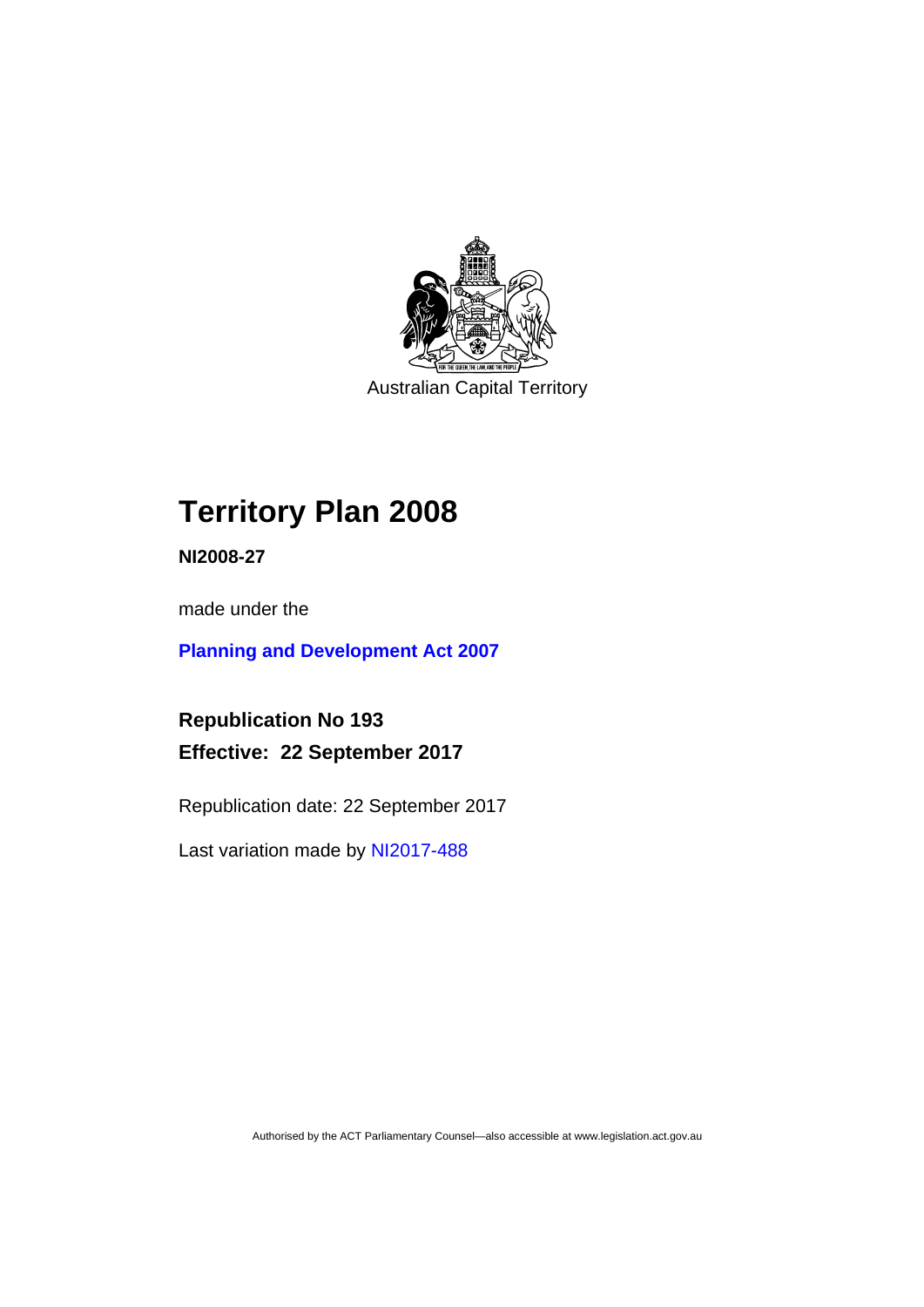1 About the endnotes

# **Endnotes**

# **1 About the endnotes**

Amending and modifying laws are annotated in the legislation history and the amendment history. Current modifications are not included in the republished law but are set out in the endnotes.

Not all editorial amendments made under the *[Legislation Act 2001](http://www.legislation.act.gov.au/a/2001-14/default.asp)*, part 11.3 are annotated in the amendment history. Full details of any amendments can be obtained from the Parliamentary Counsel's Office.

Uncommenced amending laws are not included in the republished law. The details of these laws are underlined in the legislation history. Uncommenced expires are underlined in the legislation history and amendment history.

If all the provisions of the law have been renumbered, a table of renumbered provisions gives details of previous and current numbering.

The endnotes also include a table of earlier republications.

| $A = Act$                                    | $NI =$ Notifiable instrument              |
|----------------------------------------------|-------------------------------------------|
| $AF =$ Approved form                         | $o = order$                               |
| $am = amended$                               | $om = omitted/repealed$                   |
| $amdt = amendment$                           | $ord = ordinance$                         |
| $AR = Assembly resolution$                   | $orig = original$                         |
| $ch = chapter$                               | par = paragraph/subparagraph              |
| $CN =$ Commencement notice                   | $pres = present$                          |
| $def = definition$                           | prev = previous                           |
| $DI = Disallowable instrument$               | $(\text{prev}) = \text{previously}$       |
| $dict = dictionary$                          | $pt = part$                               |
| disallowed = disallowed by the Legislative   | $r = rule/subrule$                        |
| Assembly                                     | $reloc = relocated$                       |
| $div = division$                             | $remum = renumbered$                      |
| $exp = expires/expired$                      | $R[X]$ = Republication No                 |
| $Gaz = gazette$                              | $RI =$ reissue                            |
| $h dq =$ heading                             | $s = section/subsection$                  |
| $IA = Interpretation Act 1967$               | $sch = schedule$                          |
| $ins = inserted/added$                       | $sdiv = subdivision$                      |
| $LA =$ Legislation Act 2001                  | $SL = Subordinate$ law                    |
| $LR =$ legislation register                  | $sub =$ substituted                       |
| $LRA =$ Legislation (Republication) Act 1996 | underlining = whole or part not commenced |
| $mod = modified/modification$                | or to be expired                          |
|                                              |                                           |

# **2 Abbreviation key**

page 2 Territory Plan 2008 Effective: 22/09/17

R193 22/09/17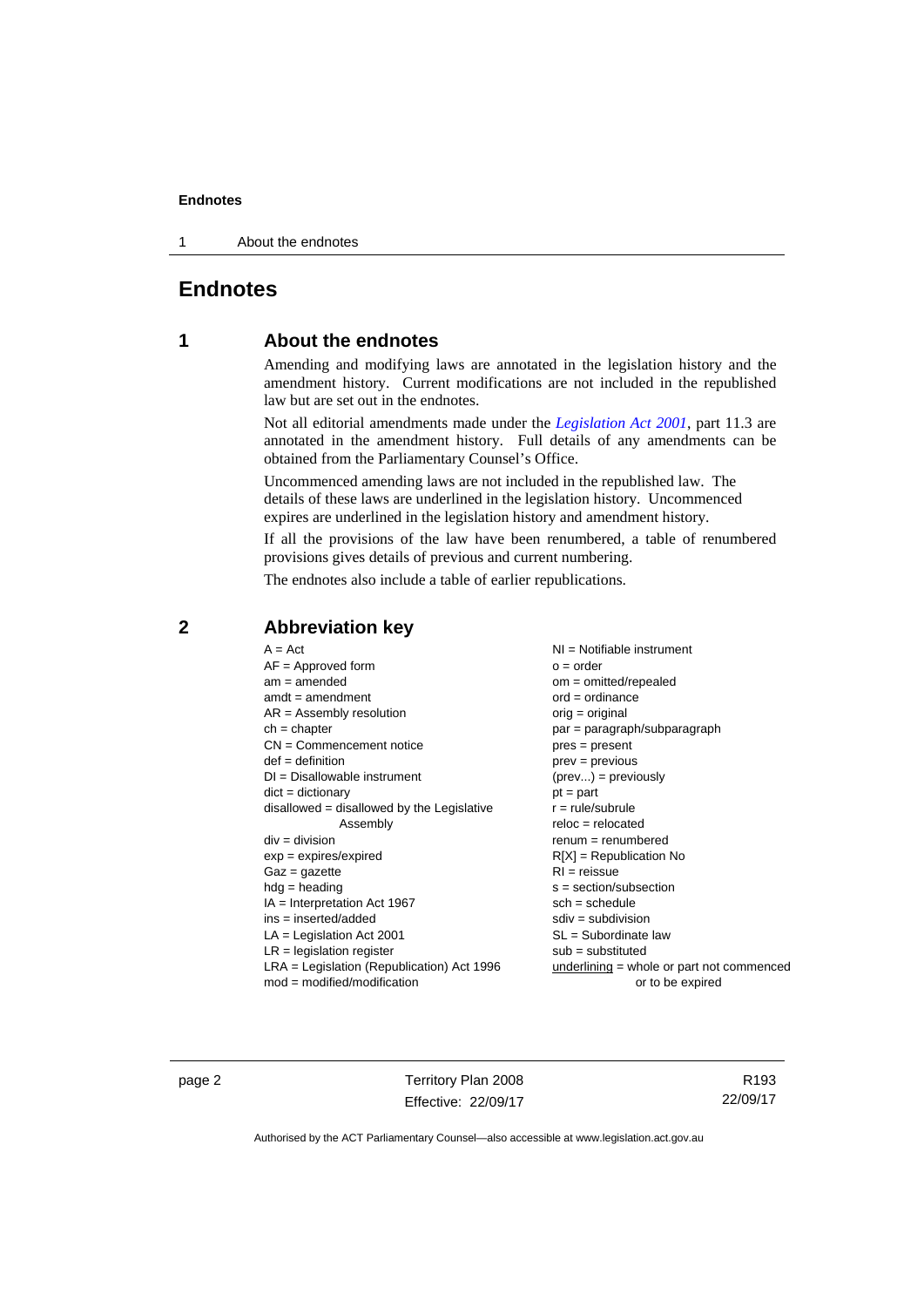## **3 Legislation history**

### **Territory Plan 2008 NI2008-27**

notified LR 13 February 2008 commenced 31 March 2008 (see [Planning and Development Act 2007](http://www.legislation.act.gov.au/a/2007-24/default.asp) s 432 (3) (a))

as amended by

### **Variation to the Territory Plan No 285**

(as notified in [Planning and Development \(Plan Variation No 285\)](http://www.legislation.act.gov.au/ni/2008-123/)  [Notice 2008](http://www.legislation.act.gov.au/ni/2008-123/) NI2008-123) commenced 18 April 2008 [\(CN2008-4\)](http://www.legislation.act.gov.au/cn/2008-4/)

### **[Planning and Development \(Technical Plan Variation—Forde\)](http://www.legislation.act.gov.au/ni/2008-201/)  [Notice 2008](http://www.legislation.act.gov.au/ni/2008-201/) NI2008-201**

notified LR 5 June 2008 commenced 6 June 2008 (LA s 73 (2) (a))

### **Variation to the Territory Plan No 293**

(as notified in [Planning and Development \(Plan Variation No 293\)](http://www.legislation.act.gov.au/ni/2008-219/)  [Notice 2008](http://www.legislation.act.gov.au/ni/2008-219/) NI2008-219) commenced 15 August 2008 [\(CN2008-11\)](http://www.legislation.act.gov.au/cn/2008-11/)

## **[Planning and Development \(Technical Plan Variation—Residential](http://www.legislation.act.gov.au/ni/2008-289/)  [and Commercial Zones Codes\) Notice 2008](http://www.legislation.act.gov.au/ni/2008-289/) NI2008-289**

notified LR 10 July 2008 commenced 11 July 2008 (LA s 73 (2) (a))

### **[Planning and Development \(Technical Plan Variation—Error](http://www.legislation.act.gov.au/ni/2008-290/)  [Variation\) Notice 2008](http://www.legislation.act.gov.au/ni/2008-290/) NI2008-290**

notified LR 10 July 2008 commenced 11 July 2008 (LA s 73 (2) (a))

## **[Planning and Development \(Technical Plan Variation—Boundary](http://www.legislation.act.gov.au/ni/2008-298/)  [Changes\) Notice 2008](http://www.legislation.act.gov.au/ni/2008-298/) NI2008-298**  notified LR 31 July 2008

commenced 1 August 2008 (LA s 73 (2) (a))

## **[Planning and Development \(Technical Plan Variation—Dunlop\)](http://www.legislation.act.gov.au/ni/2008-328/)  [Notice 2008](http://www.legislation.act.gov.au/ni/2008-328/) NI2008-328**

notified LR 14 August 2008 commenced 15 August 2008 (LA s 73 (2) (a))

R193 22/09/17 Territory Plan 2008 Effective: 22/09/17 page 3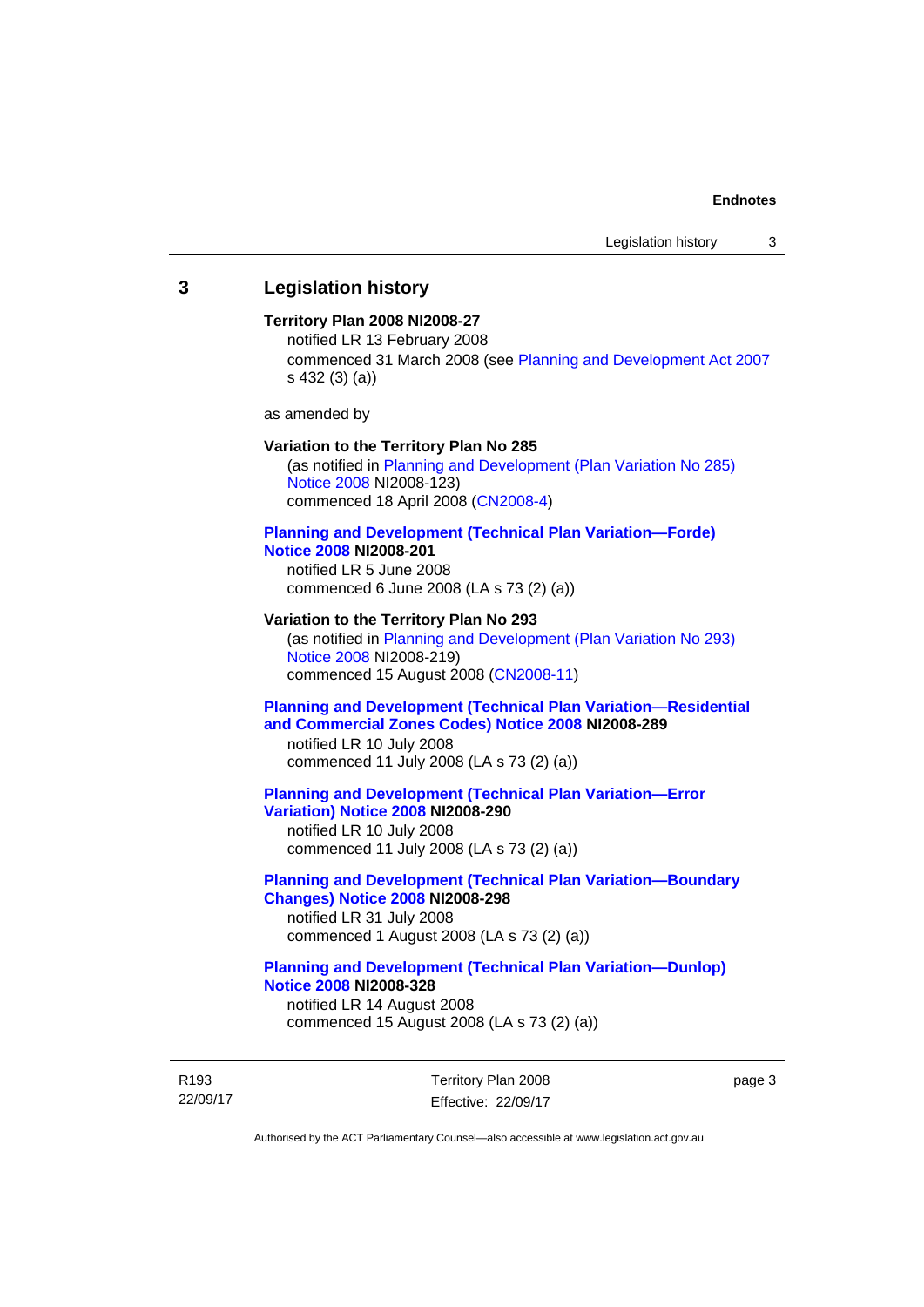| 3      | Legislation history                                                                                                                                                                                |
|--------|----------------------------------------------------------------------------------------------------------------------------------------------------------------------------------------------------|
|        | <b>Planning and Development (Technical Plan Variation-Watson)</b><br><b>Notice 2008 NI2008-336</b><br>notified LR 14 August 2008<br>commenced 15 August 2008 (LA s 73 (2) (a))                     |
|        | Variation to the Territory Plan No 289<br>(as notified in Planning and Development (Plan Variation No 289)<br>Notice 2008 NI2008-339)<br>commenced 5 September 2008 (CN2008-14)                    |
|        | Variation to the Territory Plan No 281<br>(as notified in Planning and Development (Plan Variation No 281)<br>Notice 2008 NI2008-352)<br>commenced 12 December 2008 (CN2008-16)                    |
|        | <b>Planning and Development (Technical Plan Variation-Residential</b><br>Zones Codes) Notice 2008 NI2008-358<br>notified LR 28 August 2008<br>commenced 29 August 2008 (LA s 73 (2) (a))           |
|        | <b>Planning and Development (Technical Plan Variation-Franklin)</b><br><b>Notice 2008 NI2008-499</b><br>notified LR 30 October 2008<br>commenced 31 October 2008 (LA s 73 (2) (a))                 |
|        | <b>Planning and Development (Technical Plan Variation-Gungahlin)</b><br><b>Notice 2008 NI2008-516</b><br>notified LR 6 November 2008<br>commenced 7 November 2008 (LA s 73 (2) (a))                |
|        | <b>Planning and Development (Technical Plan Variation-Error</b><br><b>Variation) Notice 2008 (No 2) NI2008-541</b><br>notified LR 20 November 2008<br>commenced 21 November 2008 (LA s 73 (2) (a)) |
|        | <b>Planning and Development (Technical Plan Variation-Residential</b><br>Zones Code) Notice 2008 (No 2) NI2008-542<br>notified LR 20 November 2008<br>commenced 21 November 2008 (LA s 73 (2) (a)) |
|        | <b>Planning and Development (Technical Plan Variation-Error</b><br>Variation) Notice 2008 (No 3) NI2008-590<br>notified LR 18 December 2008<br>commenced 19 December 2008 (LA s 73 (2) (a))        |
| page 4 | Territory Plan 2008<br>R                                                                                                                                                                           |

R193 22/09/17

Authorised by the ACT Parliamentary Counsel—also accessible at www.legislation.act.gov.au

Effective: 22/09/17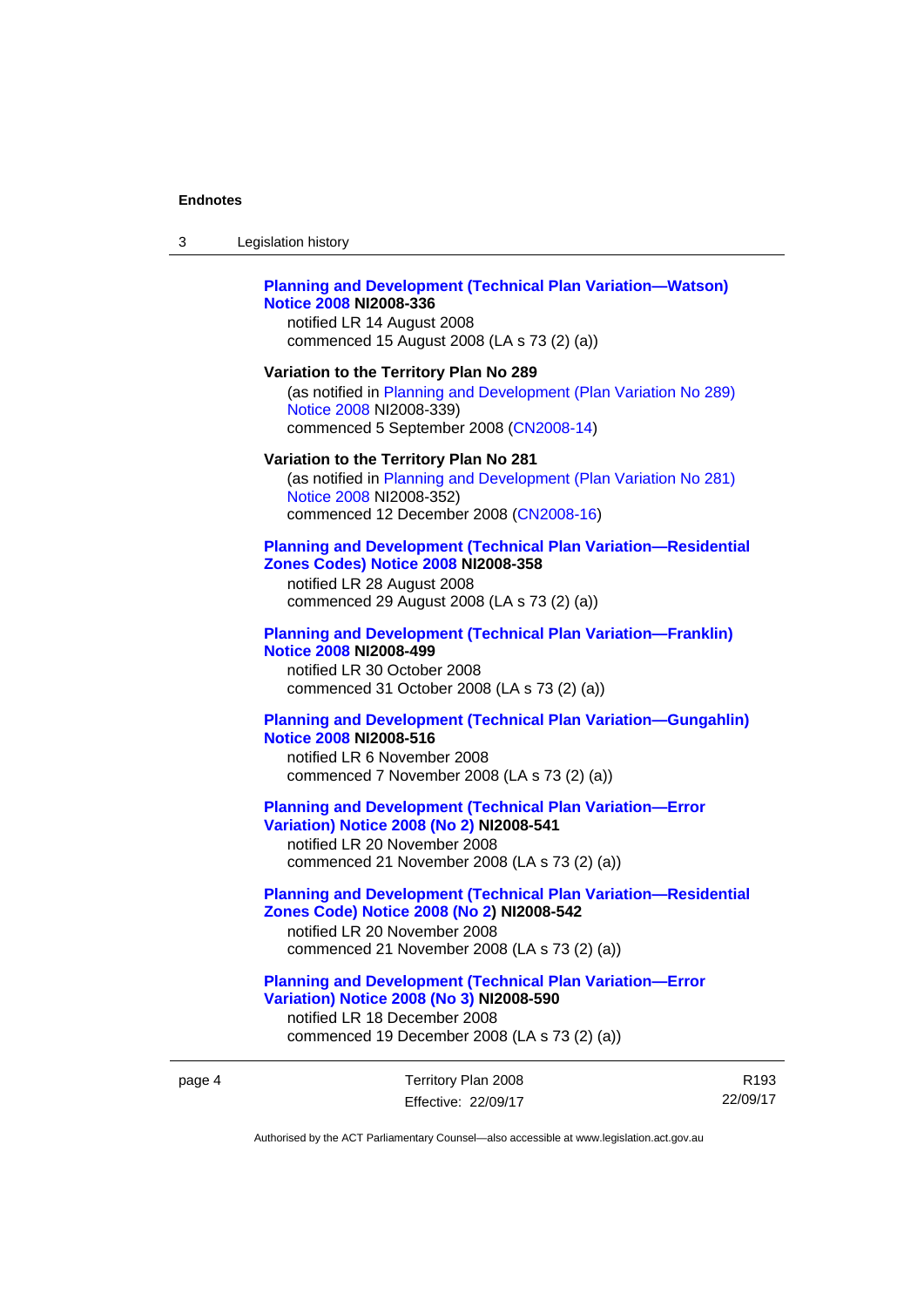### **[Planning and Development \(Technical Plan Variation—Belconnen](http://www.legislation.act.gov.au/ni/2009-6/)  [District\) Notice 2009](http://www.legislation.act.gov.au/ni/2009-6/) NI2009-6**

notified LR 8 January 2009 commenced 9 January 2009 (LA s 73 (2) (a))

## **[Planning and Development \(Technical Plan Variation—Macgregor\)](http://www.legislation.act.gov.au/ni/2009-17/)  [Notice 2009](http://www.legislation.act.gov.au/ni/2009-17/) NI2009-17**

notified LR 15 January 2009 commenced 16 January 2009 (LA s 73 (2) (a))

# **[Planning and Development \(Technical Plan Variation—Error](http://www.legislation.act.gov.au/ni/2009-37/)**

**[Variation\) Notice 2009](http://www.legislation.act.gov.au/ni/2009-37/) NI2009-37** 

notified LR 5 February 2009 commenced 6 February 2009 (LA s 73 (2) (a))

### **[Planning and Development \(Technical Plan Variation—Residential](http://www.legislation.act.gov.au/ni/2009-38/)  [Zones Code\) Notice 2009](http://www.legislation.act.gov.au/ni/2009-38/) NI2009-38**

notified LR 5 February 2009 commenced 6 February 2009 (LA s 73 (2) (a))

### **[Planning and Development \(Technical Plan Variation—Boundary](http://www.legislation.act.gov.au/ni/2009-59/)  [Changes\) Notice 2009](http://www.legislation.act.gov.au/ni/2009-59/) NI2009-59**

notified LR 12 February 2009 commenced 13 February 2009 (LA s 73 (2) (a))

## **[Planning and Development \(Technical Plan Variation—Forde\)](http://www.legislation.act.gov.au/ni/2009-70/)  [Notice 2009](http://www.legislation.act.gov.au/ni/2009-70/) NI2009-70**

notified LR 26 February 2009 commenced 27 February 2009 (LA s 73 (2) (a))

## **[Planning and Development \(Technical Plan Variation—Error](http://www.legislation.act.gov.au/ni/2009-99/)  [Variation\) Notice 2009 \(No 2\)](http://www.legislation.act.gov.au/ni/2009-99/) NI2009-99**

notified LR 19 March 2009 commenced 20 March 2009 (LA s 73 (2) (a))

## **Variation to the Territory Plan No 261**

(as notified in [Planning and Development \(Plan Variation No 261\)](http://www.legislation.act.gov.au/ni/2009-107/)  [Notice 2009](http://www.legislation.act.gov.au/ni/2009-107/) NI2009-107) commenced 17 April 2009 [\(CN2009-10\)](http://www.legislation.act.gov.au/cn/2009-10/)

## **Variation to the Territory Plan No 296**

(as notified in [Planning and Development \(Plan Variation No 296\)](http://www.legislation.act.gov.au/ni/2009-108/)  [Notice 2009](http://www.legislation.act.gov.au/ni/2009-108/) NI2009-108) commenced 17 April 2009 [\(CN2009-9\)](http://www.legislation.act.gov.au/cn/2009-9/)

R193 22/09/17 Territory Plan 2008 Effective: 22/09/17 page 5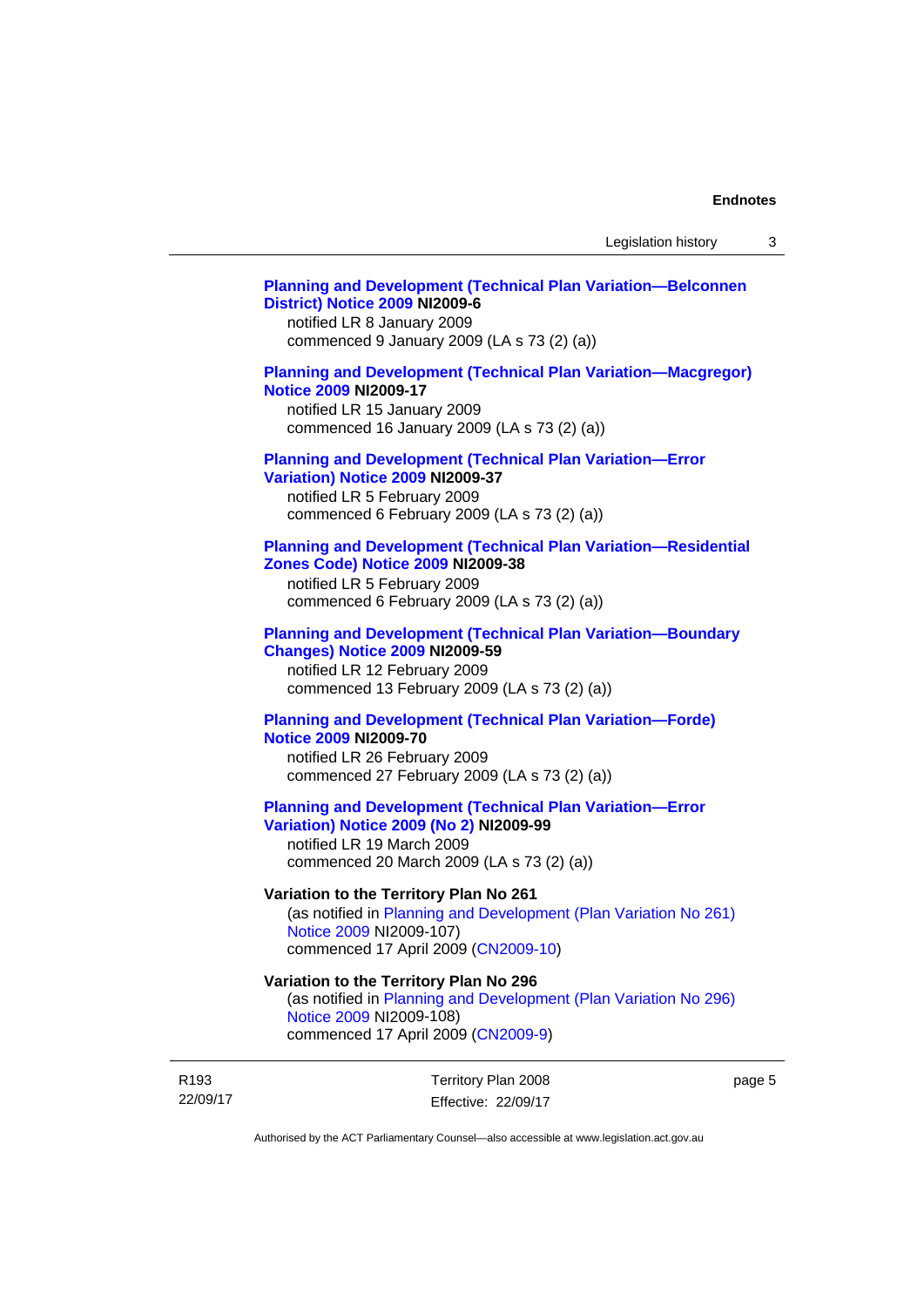| 3 | Legislation history                                                                                                                                                             |
|---|---------------------------------------------------------------------------------------------------------------------------------------------------------------------------------|
|   | <b>Planning and Development (Technical Plan Variation-Gungahlin)</b><br><b>Notice 2009 NI2009-181</b><br>notified LR 16 April 2009<br>commenced 17 April 2009 (LA s 73 (2) (a)) |
|   | <b>Planning and Development (Technical Plan Variation-Gungahlin)</b><br>Notice 2009 (No 2) NI2009-199<br>notified LR 30 April 2009<br>commenced 1 May 2009 (LA s 73 (2) (a))    |
|   | <b>Planning and Development (Technical Plan Variation-Harrison)</b><br><b>Notice 2009 NI2009-200</b><br>notified LR 30 April 2009<br>commenced 1 May 2009 (LA s 73 (2) (a))     |
|   | <b>Planning and Development (Technical Plan Variation-Franklin)</b><br>Notice 2009 NI2009-216<br>notified LR 14 May 2009<br>commenced 15 May 2009 (LA s 73 (2) (a))             |
|   | <b>Planning and Development (Technical Plan Variation-Macgregor)</b><br>Notice 2009 (No 2) NI2009-217<br>notified LR 14 May 2009<br>commenced 15 May 2009 (LA s 73 (2) (a))     |
|   | <b>Planning and Development (Technical Plan Variation-Harrison)</b><br>Notice 2009 (No 2) NI2009-237<br>notified LR 21 May 2009<br>commenced 22 May 2009 (LA s 73 (2) (a))      |
|   | <b>Planning and Development (Technical Plan Variation-Casey)</b><br><b>Notice 2009 NI2009-238</b><br>notified LR 21 May 2009<br>commenced 22 May 2009 (LA s 73 (2) (a))         |
|   | <b>Planning and Development (Technical Plan Variation-Franklin)</b><br>Notice 2009 (No 2) NI2009-254<br>notified LR 4 June 2009<br>commenced 5 June 2009 (LA s 73 (2) (a))      |
|   | <b>Planning and Development (Technical Plan Variation-Dunlop)</b><br><b>Notice 2009 NI2009-255</b><br>notified LR 4 June 2009<br>commenced 5 June 2009 (LA s 73 (2) (a))        |

page 6 Territory Plan 2008 Effective: 22/09/17

R193 22/09/17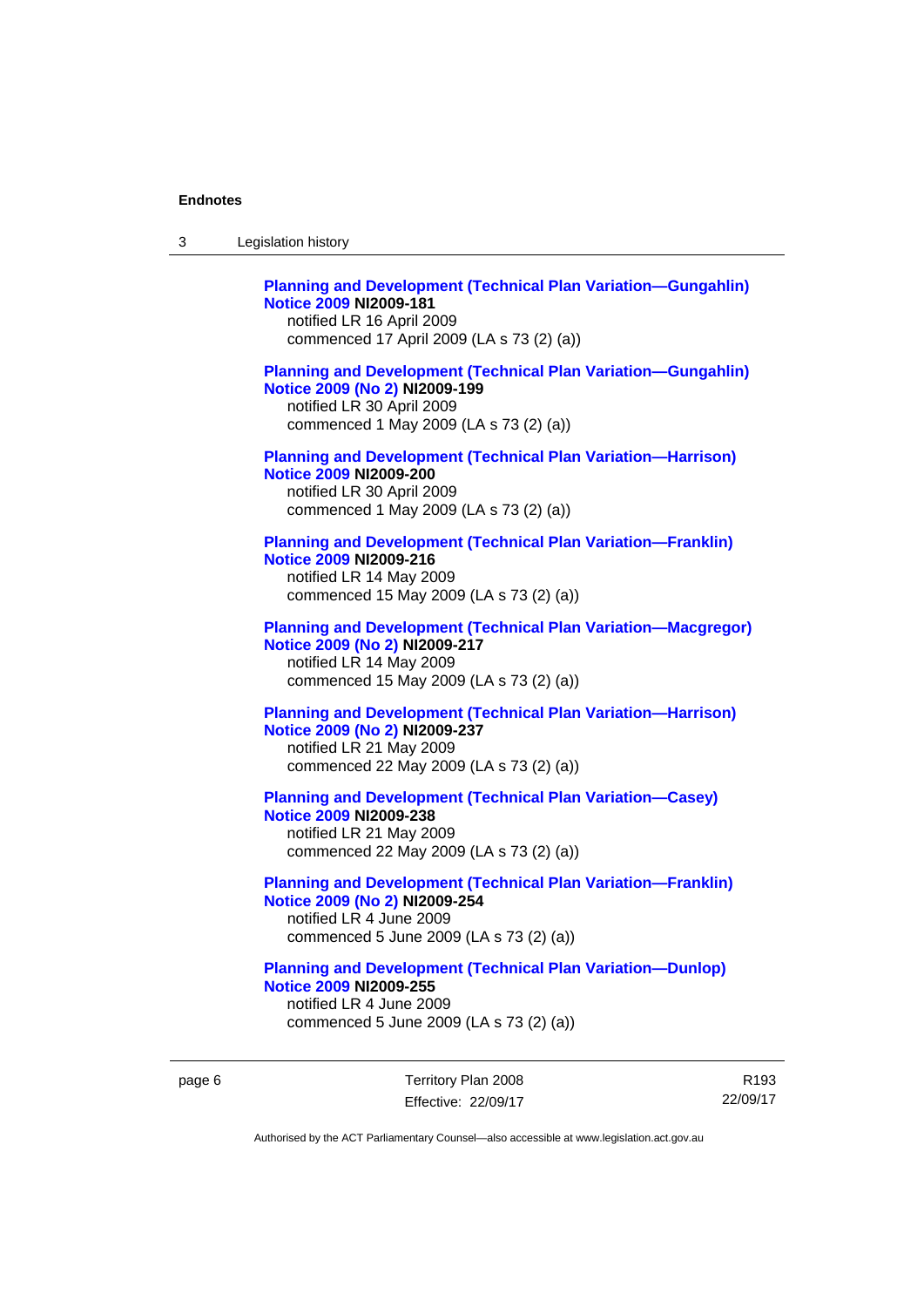| Legislation history |  |  |
|---------------------|--|--|
|---------------------|--|--|

**[Planning and Development \(Technical Plan Variation—Forde\)](http://www.legislation.act.gov.au/ni/2009-256/)  [Notice 2009 \(No 2\)](http://www.legislation.act.gov.au/ni/2009-256/) NI2009-256**  notified LR 4 June 2009 commenced 5 June 2009 (LA s 73 (2) (a)) **[Planning and Development \(Technical Amendment—Harrison and](http://www.legislation.act.gov.au/ni/2009-272/)  [Flemington Road Corridor Concept Plan\) Plan Variation 2009 \(No 1\)](http://www.legislation.act.gov.au/ni/2009-272/) NI2009-272**  notified LR 18 June 2009 commenced 19 June 2009 (LA s 73 (2) (a)) **[Planning and Development \(Technical Amendment—Macgregor West](http://www.legislation.act.gov.au/ni/2009-321/)  [Precinct Code\) Plan Variation 2009 \(No 1\)](http://www.legislation.act.gov.au/ni/2009-321/) NI2009-321**  notified LR 9 July 2009 commenced 10 July 2009 (LA s 73 (2) (a)) **[Planning and Development \(Technical Amendment—Residential](http://www.legislation.act.gov.au/ni/2009-322/)  [Zones Codes and WaterWays General Code\) Plan Variation 2009](http://www.legislation.act.gov.au/ni/2009-322/)  [\(No 1\)](http://www.legislation.act.gov.au/ni/2009-322/) NI2009-322**  notified LR 9 July 2009 commenced 10 July 2009 (LA s 73 (2) (a)) **[Planning and Development \(Technical Amendment—Duffy\) Plan](http://www.legislation.act.gov.au/ni/2009-323/)  [Variation 2009](http://www.legislation.act.gov.au/ni/2009-323/) NI2009-323**  notified LR 16 July 2009 commenced 17 July 2009 (LA s 73 (2) (a)) **[Planning and Development \(Technical Amendment—Error\) Plan](http://www.legislation.act.gov.au/ni/2009-324/)  [Variation 2009 \(No 1\)](http://www.legislation.act.gov.au/ni/2009-324/) NI2009-324**  notified LR 9 July 2009 commenced 10 July 2009 (LA s 73 (2) (a)) **[Planning and Development \(Technical Amendment—Kingston\) Plan](http://www.legislation.act.gov.au/ni/2009-338/)  [Variation 2009](http://www.legislation.act.gov.au/ni/2009-338/) NI2009-338**  notified LR 16 July 2009 commenced 17 July 2009 (LA s 73 (2) (a)) **[Planning and Development \(Technical Amendment—Access and](http://www.legislation.act.gov.au/ni/2009-342/)  [Mobility General Code\) Plan Variation 2009 \(No 1\)](http://www.legislation.act.gov.au/ni/2009-342/) NI2009-342**  notified LR 23 July 2009 commenced 24 July 2009 (LA s 73 (2) (a))

R193 22/09/17 Territory Plan 2008 Effective: 22/09/17 page 7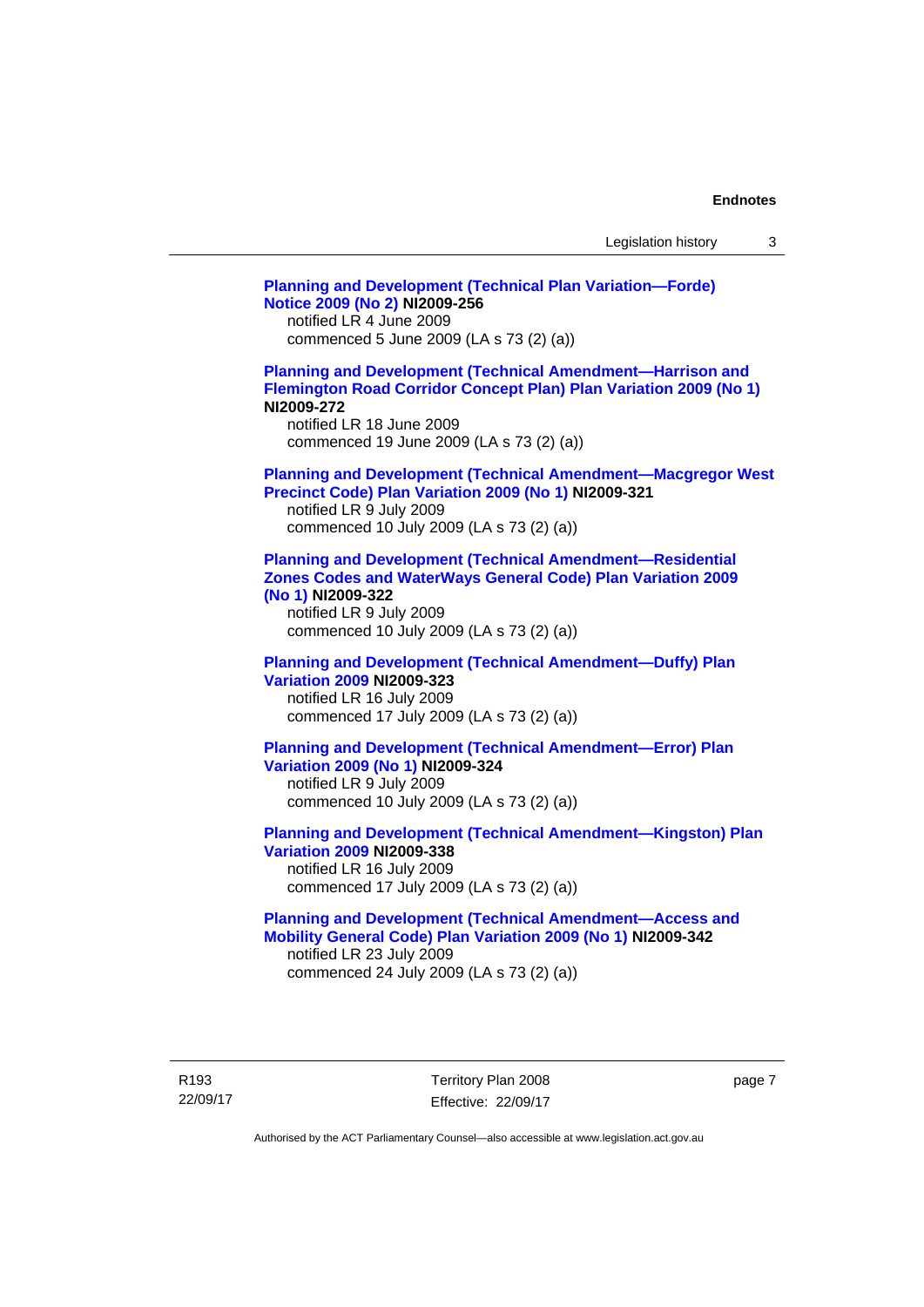3 Legislation history

## **Variation to the Territory Plan No 288**

(as notified in [Planning and Development \(Plan Variation No 288\)](http://www.legislation.act.gov.au/ni/2009-391/)  [Notice 2009](http://www.legislation.act.gov.au/ni/2009-391/) NI2009-391) commenced 4 September 2009 ([CN2009-12\)](http://www.legislation.act.gov.au/cn/2009-12/)

### **[Planning and Development \(Technical Amendment—Miscellaneous](http://www.legislation.act.gov.au/ni/2009-392/)  [Amendments\) Plan Variation 2009 \(No 1\)](http://www.legislation.act.gov.au/ni/2009-392/) NI2009-392**  notified LR 20 August 2009

commenced 21 August 2009 (LA s 73 (2) (a))

## **[Planning and Development \(Technical Amendment—Bonner\) Plan](http://www.legislation.act.gov.au/ni/2009-409/)  [Variation 2009](http://www.legislation.act.gov.au/ni/2009-409/) NI2009-409**

notified LR 27 August 2009 commenced 28 August 2009 (LA s 73 (2) (a))

### **[Planning and Development \(Technical Amendment—Franklin\) Plan](http://www.legislation.act.gov.au/ni/2009-410/)  [Variation 2009 \(No 1\)](http://www.legislation.act.gov.au/ni/2009-410/) NI2009-410**

notified LR 27 August 2009 commenced 28 August 2009 (LA s 73 (2) (a))

### **[Planning and Development \(Technical Amendment—Griffith\) Plan](http://www.legislation.act.gov.au/ni/2009-418/)  [Variation 2009](http://www.legislation.act.gov.au/ni/2009-418/) NI2009-418**  notified LR 3 September 2009

commenced 4 September 2009 (LA s 73 (2) (a))

## **[Planning and Development \(Technical Amendment—Residential](http://www.legislation.act.gov.au/ni/2009-487/)  [Zones Development Codes and Other Codes\) Plan Variation 2009](http://www.legislation.act.gov.au/ni/2009-487/)  [\(No 1\)](http://www.legislation.act.gov.au/ni/2009-487/) NI2009-487**

notified LR 1 October 2009 commenced 2 October 2009 (LA s 73 (2) (a))

**[Planning and Development \(Technical Amendment—Single Dwelling](http://www.legislation.act.gov.au/ni/2009-488/)  [Housing Development Code\) Plan Variation 2009 \(No 1\)](http://www.legislation.act.gov.au/ni/2009-488/) NI2009-488** 

notified LR 1 October 2009 commenced 2 October 2009 (LA s 73 (2) (a))

## **[Planning and Development \(Technical Amendment—Hume\) Plan](http://www.legislation.act.gov.au/ni/2009-570/)  [Variation 2009](http://www.legislation.act.gov.au/ni/2009-570/) NI2009-570**

notified LR 12 November 2009 commenced 13 November 2009 (LA s 73 (2) (a))

R193 22/09/17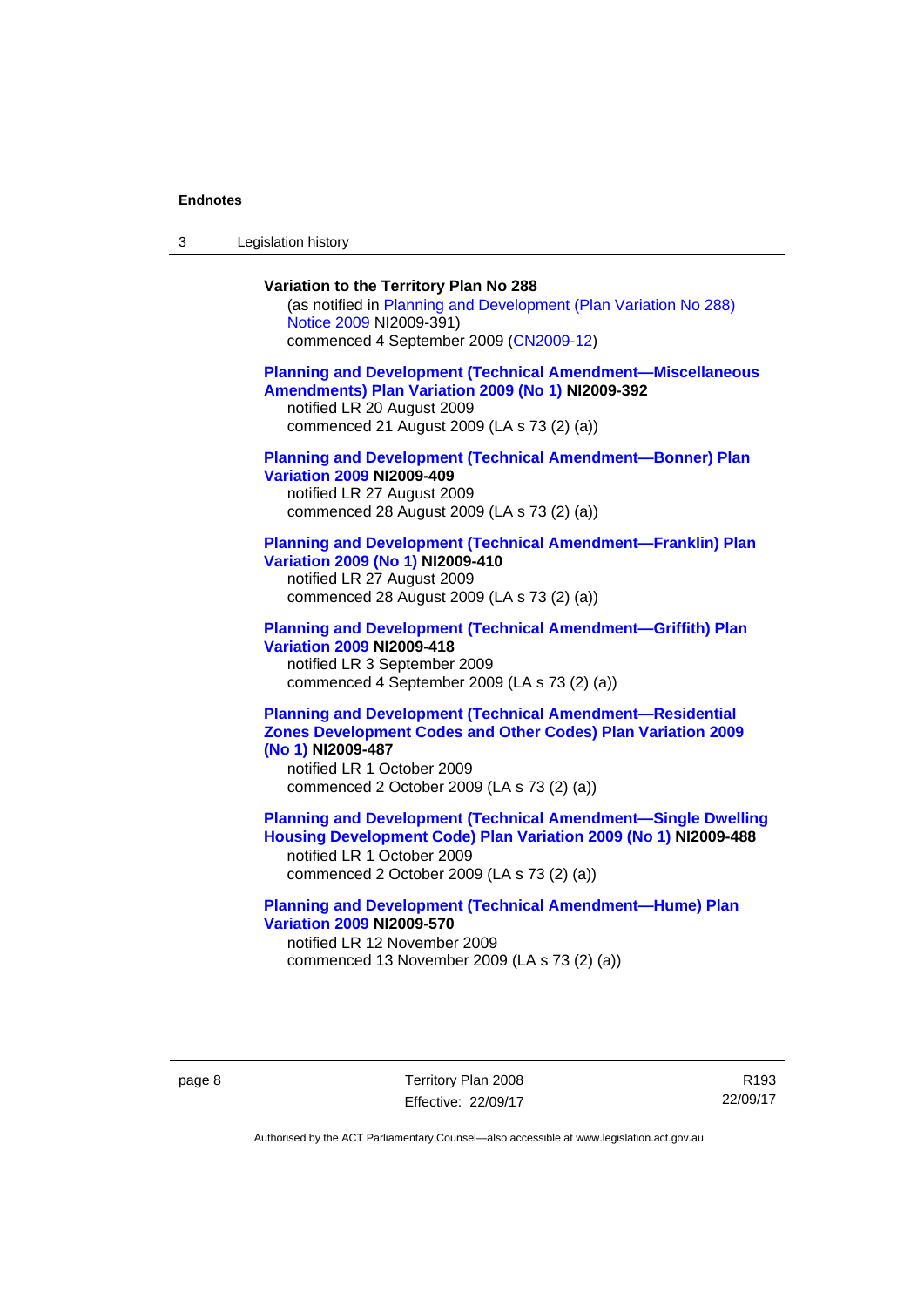Legislation history 3

### **[Planning and Development \(Technical Amendment—Macgregor\) Plan](http://www.legislation.act.gov.au/ni/2009-617/)  [Variation 2009](http://www.legislation.act.gov.au/ni/2009-617/) NI2009-617**

notified LR 3 December 2009 commenced 4 December 2009 (LA s 73 (2) (a))

## **[Planning and Development \(Technical Amendment—Bonner\) Plan](http://www.legislation.act.gov.au/ni/2009-618/)  [Variation 2009 \(No 2\)](http://www.legislation.act.gov.au/ni/2009-618/) NI2009-618**

notified LR 3 December 2009 commenced 4 December 2009 (LA s 73 (2) (a))

## **[Planning and Development \(Technical Amendment—Nicholls\) Plan](http://www.legislation.act.gov.au/ni/2009-619/)  [Variation 2009](http://www.legislation.act.gov.au/ni/2009-619/) NI2009-619**

notified LR 3 December 2009 commenced 4 December 2009 (LA s 73 (2) (a))

### **[Planning and Development \(Technical Amendment—Miscellaneous](http://www.legislation.act.gov.au/ni/2010-21/)  [Amendments\) Plan Variation 2010 \(No 1\)](http://www.legislation.act.gov.au/ni/2010-21/) NI2010-21**

notified LR 21 January 2010 commenced 22 January 2010 (LA s 73 (2) (a))

**[Planning and Development \(Technical Amendment—Changes to](http://www.legislation.act.gov.au/ni/2010-22/)  [concept plans \(Flemington Road corridor, Coombs and Wright\) and](http://www.legislation.act.gov.au/ni/2010-22/)  [various code and miscellaneous changes\) Plan Variation 2010](http://www.legislation.act.gov.au/ni/2010-22/) NI2010-22** 

notified LR 21 January 2010 commenced 22 January 2010 (LA s 73 (2) (a))

**[Planning and Development \(Technical Amendment—Changes to a](http://www.legislation.act.gov.au/ni/2010-23/)  [commercial code and general codes\) Plan Variation 2010](http://www.legislation.act.gov.au/ni/2010-23/) NI2010-23**  notified LR 21 January 2010

commenced 22 January 2010 (LA s 73 (2) (a))

**[Planning and Development \(Technical Amendment—Franklin\) Plan](http://www.legislation.act.gov.au/ni/2010-45/)  [Variation 2010](http://www.legislation.act.gov.au/ni/2010-45/) NI2010-45**  notified LR 4 February 2010 commenced 5 February 2010 (LA s 73 (2) (a))

## **[Planning and Development \(Technical Amendment—Harrison\) Plan](http://www.legislation.act.gov.au/ni/2010-82/)  [Variation 2010](http://www.legislation.act.gov.au/ni/2010-82/) NI2010-82**

notified LR 25 February 2010 commenced 26 February 2010 (LA s 73 (2) (a))

R193 22/09/17 Territory Plan 2008 Effective: 22/09/17 page 9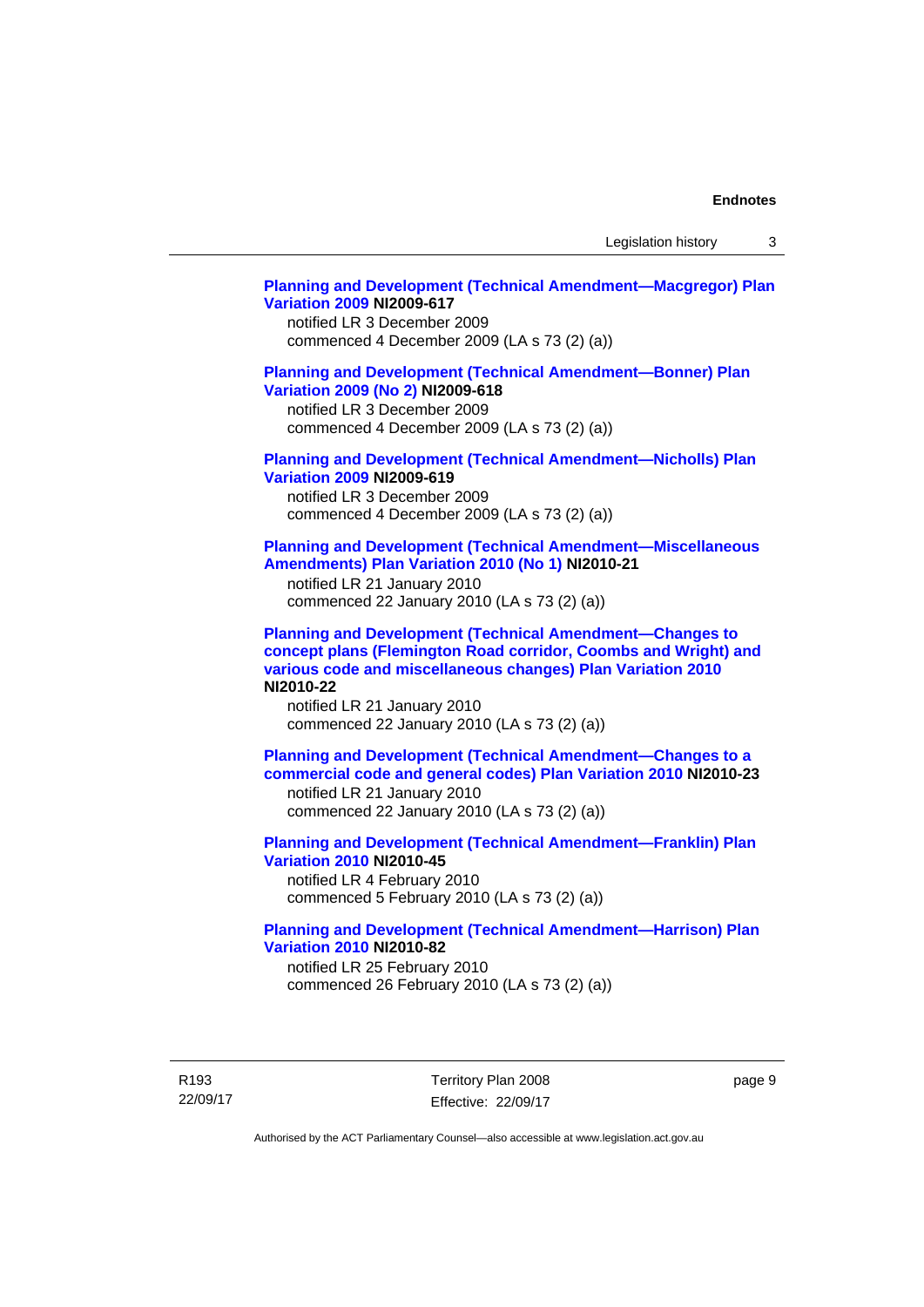| 3 | Legislation history |  |
|---|---------------------|--|
|---|---------------------|--|

## **[Planning and Development \(Technical Amendment—Casey\) Plan](http://www.legislation.act.gov.au/ni/2010-83/)  [Variation 2010](http://www.legislation.act.gov.au/ni/2010-83/) NI2010-83**

notified LR 25 February 2010 commenced 26 February 2010 (LA s 73 (2) (a))

## **[Planning and Development \(Technical Amendment—Gungahlin\) Plan](http://www.legislation.act.gov.au/ni/2010-84/)  [Variation 2010](http://www.legislation.act.gov.au/ni/2010-84/) NI2010-84**

notified LR 25 February 2010 commenced 26 February 2010 (LA s 73 (2) (a))

### **[Planning and Development \(Technical Amendment—Macgregor\) Plan](http://www.legislation.act.gov.au/ni/2010-123/)  [Variation 2010](http://www.legislation.act.gov.au/ni/2010-123/) NI2010-123**

notified LR 18 March 2010 commenced 19 March 2010 (LA s 73 (2) (a))

# **[Planning and Development \(Technical Amendment—Bonner\) Plan](http://www.legislation.act.gov.au/ni/2010-124/)**

**[Variation 2010](http://www.legislation.act.gov.au/ni/2010-124/) NI2010-124**  notified LR 18 March 2010 commenced 19 March 2010 (LA s 73 (2) (a))

### **[Planning and Development \(Technical Amendment—Bruce\) Plan](http://www.legislation.act.gov.au/ni/2010-125/)  [Variation 2010](http://www.legislation.act.gov.au/ni/2010-125/) NI2010-125**

notified LR 18 March 2010 commenced 19 March 2010 (LA s 73 (2) (a))

## **[Planning and Development \(Technical Amendment—Miscellaneous](http://www.legislation.act.gov.au/ni/2010-217/)  [Amendments and Corrections\) Plan Variation 2010 \(No 1\)](http://www.legislation.act.gov.au/ni/2010-217/) NI2010-217**  notified LR 6 May 2010 commenced 7 May 2010 (LA s 73 (2) (a))

**[Planning and Development \(Technical Amendment—Changes to](http://www.legislation.act.gov.au/ni/2010-218/)  [noise attenuation provisions \(single dwelling housing development](http://www.legislation.act.gov.au/ni/2010-218/)  [code and multi unit housing development code\) and other](http://www.legislation.act.gov.au/ni/2010-218/)  [amendments\) Plan Variation 2010](http://www.legislation.act.gov.au/ni/2010-218/) NI2010-218** 

notified LR 6 May 2010 commenced 7 May 2010 (LA s 73 (2) (a))

## **[Planning and Development \(Technical Amendment—Realignment of](http://www.legislation.act.gov.au/ni/2010-219/)  [designated boundary and rezone future urban area – Molonglo\) Plan](http://www.legislation.act.gov.au/ni/2010-219/)  [Variation 2010](http://www.legislation.act.gov.au/ni/2010-219/) NI2010-219**

notified LR 6 May 2010 commenced 7 May 2010 (LA s 73 (2) (a))

page 10 Territory Plan 2008 Effective: 22/09/17

R193 22/09/17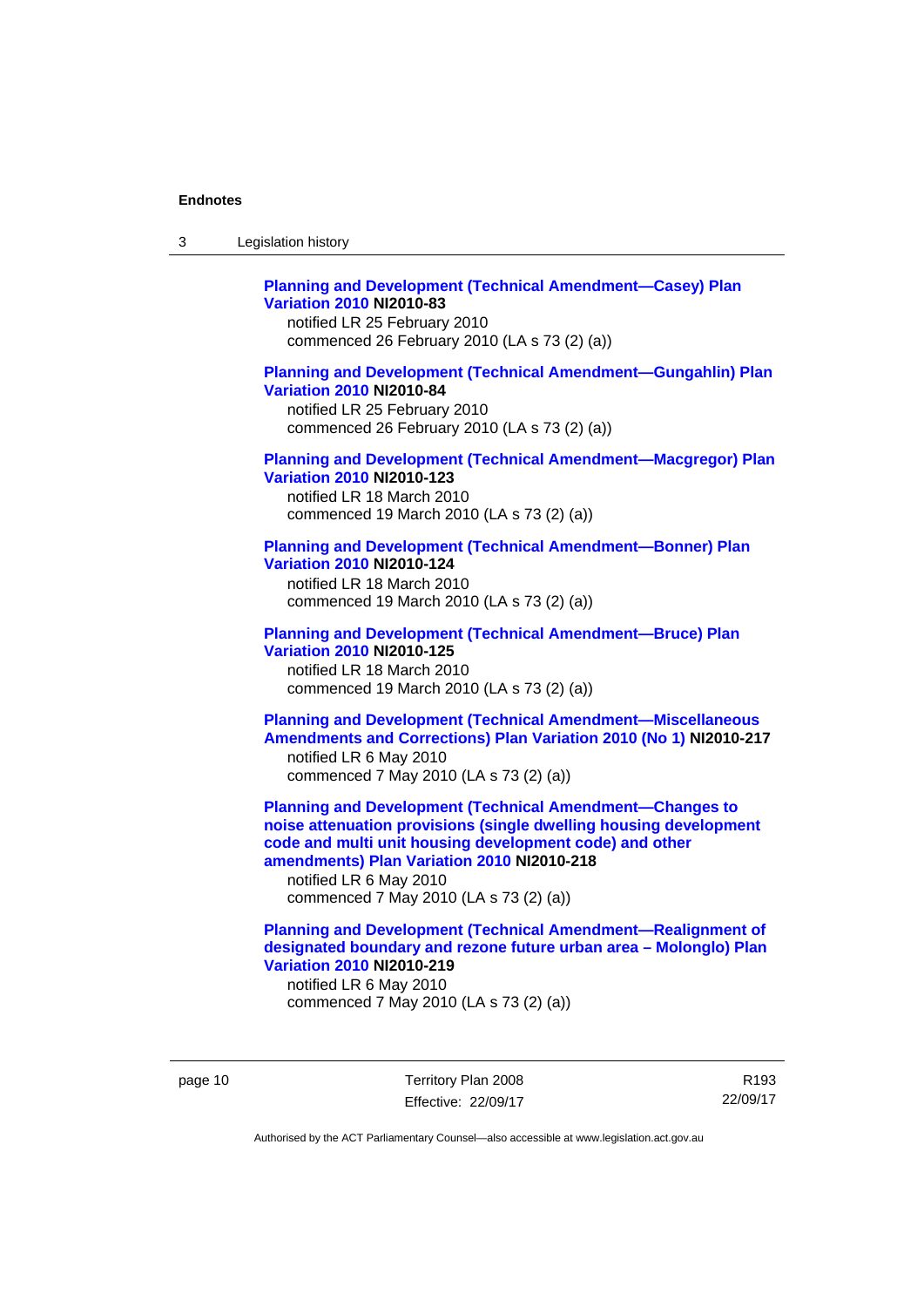# **[Planning and Development \(Technical Amendment—Forde\) Plan](http://www.legislation.act.gov.au/ni/2010-243/)  [Variation 2010](http://www.legislation.act.gov.au/ni/2010-243/) NI2010-243**  notified LR 27 May 2010 commenced 28 May 2010 (LA s 73 (2) (a)) **[Planning and Development \(Technical Amendment—Crace\) Plan](http://www.legislation.act.gov.au/ni/2010-244/)  [Variation 2010](http://www.legislation.act.gov.au/ni/2010-244/) NI2010-244**  notified LR 27 May 2010

commenced 28 May 2010 (LA s 73 (2) (a))

## **[Planning and Development \(Technical Amendment—Kingston\) Plan](http://www.legislation.act.gov.au/ni/2010-246/)  [Variation 2010](http://www.legislation.act.gov.au/ni/2010-246/) NI2010-246**

notified LR 3 June 2010 commenced 4 June 2010 (LA s 73 (2) (a))

### **[Planning and Development \(Technical Amendment—Rezoning –](http://www.legislation.act.gov.au/ni/2010-258/)  [boundary changes\) Plan Variation 2010 \(No 1\)](http://www.legislation.act.gov.au/ni/2010-258/) NI2010-258**

notified LR 27 May 2010 commenced 28 May 2010 (LA s 73 (2) (a))

### **[Planning and Development \(Technical Amendment—Gungahlin\) Plan](http://www.legislation.act.gov.au/ni/2010-321/)  [Variation 2010 \(No 2\)](http://www.legislation.act.gov.au/ni/2010-321/) NI2010-321**

notified LR 24 June 2010 commenced 25 June 2010 (LA s 73 (2) (a))

## **[Planning and Development \(Technical Amendment—Mitchell and](http://www.legislation.act.gov.au/ni/2010-370/)  [Lyneham\) Plan Variation 2010](http://www.legislation.act.gov.au/ni/2010-370/) NI2010-370**

notified LR 8 July 2010 commenced 9 July 2010 (LA s 73 (2) (a))

## **[Planning and Development \(Technical Amendment—Kingston\) Plan](http://www.legislation.act.gov.au/ni/2010-371/)  [Variation 2010 \(No 2\)](http://www.legislation.act.gov.au/ni/2010-371/) NI2010-371**

notified LR 8 July 2010 commenced 9 July 2010 (LA s 73 (2) (a))

# **[Planning and Development \(Technical Amendment—Casey\) Plan](http://www.legislation.act.gov.au/ni/2010-382/)  [Variation 2010 \(No 2\)](http://www.legislation.act.gov.au/ni/2010-382/) NI2010-382**

notified LR 15 July 2010 commenced 16 July 2010 (LA s 73 (2) (a))

### **[Planning and Development \(Technical Amendment – Miscellaneous](http://www.legislation.act.gov.au/ni/2010-409/)  [Amendments\) Plan Variation 2010 \(No 2\)](http://www.legislation.act.gov.au/ni/2010-409/) NI2010-409**

notified LR 22 July 2010 commenced 23 July 2010 (LA s 73 (2) (a))

| R <sub>193</sub> | Territory Plan 2008 | page 11 |
|------------------|---------------------|---------|
| 22/09/17         | Effective: 22/09/17 |         |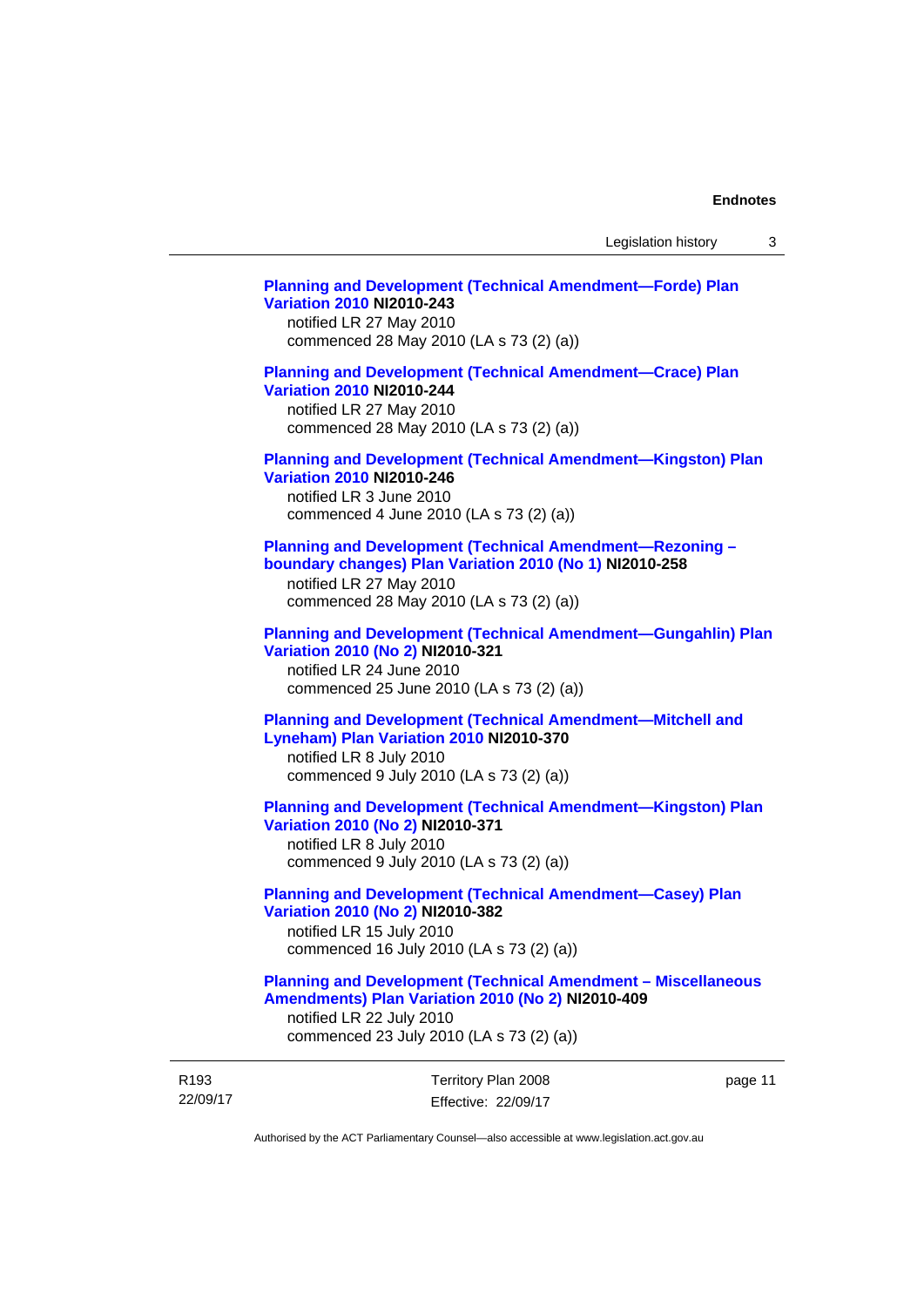| 3 | Legislation history                                                                                                                                                                                                                                                                                                            |
|---|--------------------------------------------------------------------------------------------------------------------------------------------------------------------------------------------------------------------------------------------------------------------------------------------------------------------------------|
|   | <b>Planning and Development (Technical Amendment-Code and</b><br>miscellaneous changes to parking and vehicular access general<br>code) Plan Variation 2010 NI2010-410<br>notified LR 29 July 2010<br>commenced 30 July 2010 (LA s 73 (2) (a))                                                                                 |
|   | <b>Planning and Development (Technical Amendment-Inclusion of</b><br>definitions to bring the Territory Plan into line with the National<br><b>Capital Plan and miscellaneous amendments and corrections) Plan</b><br><b>Variation 2010 NI2010-411</b><br>notified LR 29 July 2010<br>commenced 30 July 2010 (LA s 73 (2) (a)) |
|   | <b>Planning and Development (Technical Amendment-Code changes</b><br>to Coombs and Wright concept plan and changes to town centres<br>development code) Plan Variation 2010 NI2010-412<br>notified LR 29 July 2010<br>commenced 30 July 2010 (LA s 73 (2) (a))                                                                 |
|   | <b>Planning and Development (Technical Amendment-Harrison) Plan</b><br>Variation 2010 (No 2) NI2010-426<br>notified LR 29 July 2010<br>commenced 30 July 2010 (LA s 73 (2) (a))                                                                                                                                                |
|   | <b>Planning and Development (Technical Amendment-Forde) Plan</b><br>Variation 2010 (No 2) NI2010-440<br>notified LR 12 August 2010<br>commenced 13 August 2010 (LA s 73 (2) (a))                                                                                                                                               |
|   | <b>Planning and Development (Technical Amendment-Weston) Plan</b><br><b>Variation 2010 NI2010-441</b><br>notified LR 12 August 2010<br>commenced 13 August 2010 (LA s 73 (2) (a))                                                                                                                                              |
|   | <b>Planning and Development (Technical Amendment-Casey) Plan</b><br>Variation 2010 (No 3) NI2010-538<br>notified LR 23 September 2010<br>commenced 24 September 2010 (LA s 73 (2) (a))                                                                                                                                         |
|   | <b>Planning and Development (Technical Amendment-Dunlop) Plan</b><br><b>Variation 2010 NI2010-539</b><br>notified LR 23 September 2010<br>commenced 24 September 2010 (LA s 73 (2) (a))                                                                                                                                        |

page 12 Territory Plan 2008 Effective: 22/09/17

R193 22/09/17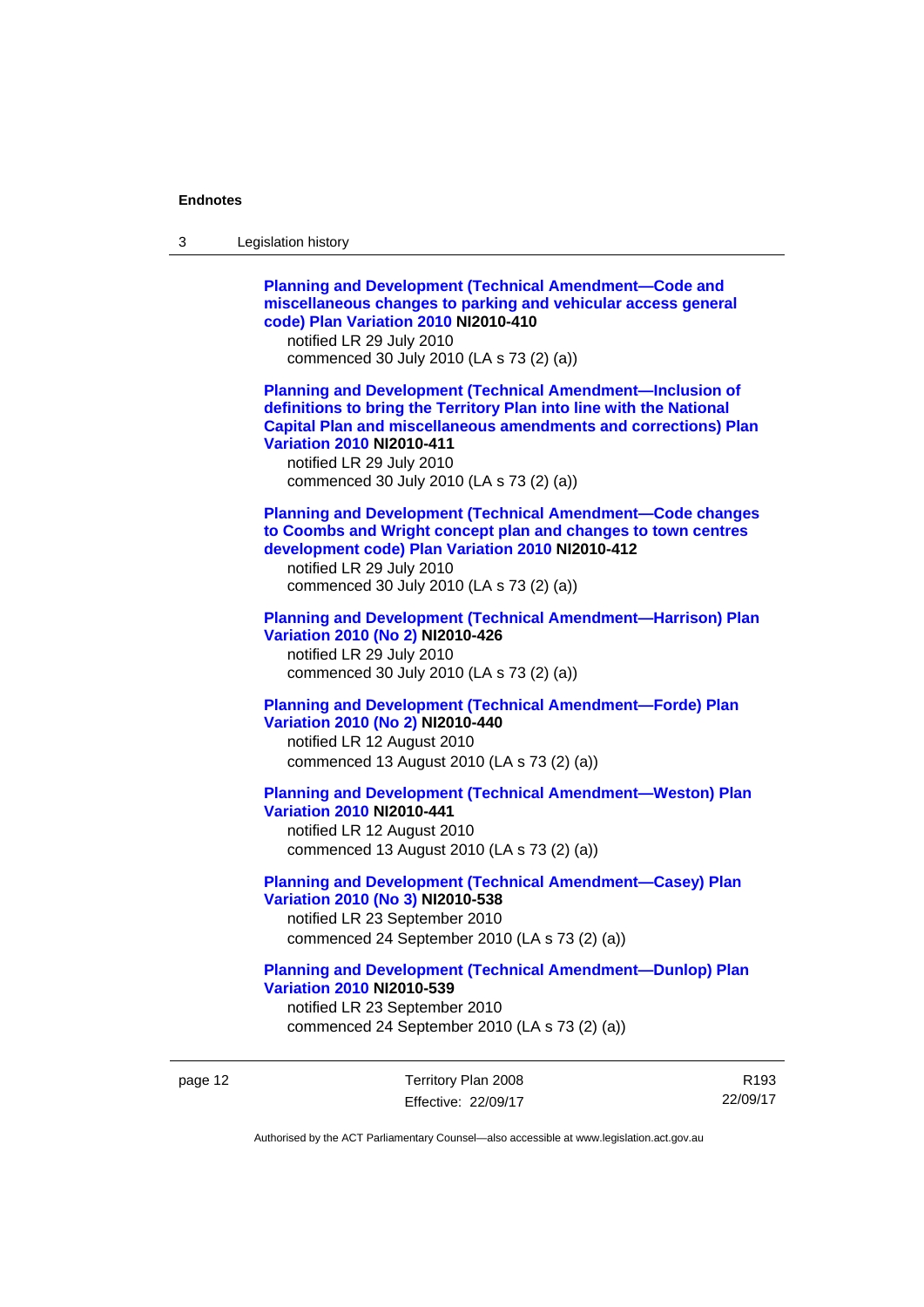### **[Planning and Development \(Technical Amendment—Bonner\) Plan](http://www.legislation.act.gov.au/ni/2010-540/)  [Variation 2010 \(No 2\)](http://www.legislation.act.gov.au/ni/2010-540/) NI2010-540**

notified LR 23 September 2010 commenced 24 September 2010 (LA s 73 (2) (a))

### **[Planning and Development \(Technical Amendment—Casey\) Plan](http://www.legislation.act.gov.au/ni/2010-566/)  [Variation 2010 \(No 4\)](http://www.legislation.act.gov.au/ni/2010-566/) NI2010-566**

notified LR 7 October 2010 commenced 8 October 2010 (LA s 73 (2) (a))

### **Variation to the Territory Plan No 299**

(as notified in [Planning and Development \(Plan Variation No 299\)](http://www.legislation.act.gov.au/ni/2010-575/)  [Notice 2010](http://www.legislation.act.gov.au/ni/2010-575/) NI2010-575) commenced 5 November 2010 ([CN2010-12](http://www.legislation.act.gov.au/cn/2010-12/))

**[Planning and Development \(Technical Amendment—Changes to](http://www.legislation.act.gov.au/ni/2010-601/)  [Flemington Road corridor concept plan, non urban zones](http://www.legislation.act.gov.au/ni/2010-601/)  [development code and group centres development code\) Plan](http://www.legislation.act.gov.au/ni/2010-601/)  [Variation 2010](http://www.legislation.act.gov.au/ni/2010-601/) NI2010-601** 

notified LR 28 October 2010 commenced 29 October 2010 (LA s 73 (2) (a))

## **[Planning and Development \(Technical Amendment—Miscellaneous](http://www.legislation.act.gov.au/ni/2010-602/)  [Amendments and Corrections\) Plan Variation 2010 \(No 2\)](http://www.legislation.act.gov.au/ni/2010-602/) NI2010-602**

notified LR 28 October 2010 commenced 29 October 2010 (LA s 73 (2) (a))

## **[Planning and Development \(Technical Amendment—Changes to](http://www.legislation.act.gov.au/ni/2010-697/)  [commercial and industrial codes, PRZ2 restricted access recreation](http://www.legislation.act.gov.au/ni/2010-697/)  [zone and other codes\) Plan Variation 2010](http://www.legislation.act.gov.au/ni/2010-697/) NI2010-697**

notified LR 20 December 2010 commenced 22 December 2010 (LA s 73 (2) (b))

# **[Planning and Development \(Technical Amendment—Forde\) Plan](http://www.legislation.act.gov.au/ni/2011-23/)  [Variation 2011](http://www.legislation.act.gov.au/ni/2011-23/) NI2011-23**  notified LR 1 February 2011

commenced 2 February 2011 (LA s 73 (2) (a))

## **[Planning and Development \(Technical Amendment—Rezoning](http://www.legislation.act.gov.au/ni/2011-30/)[boundary changes\) Plan Variation 2011 \(No 1\)](http://www.legislation.act.gov.au/ni/2011-30/) NI2011-30**  notified LR 3 February 2011

commenced 4 February 2011 (LA s 73 (2) (a))

R193 22/09/17 Territory Plan 2008 Effective: 22/09/17 page 13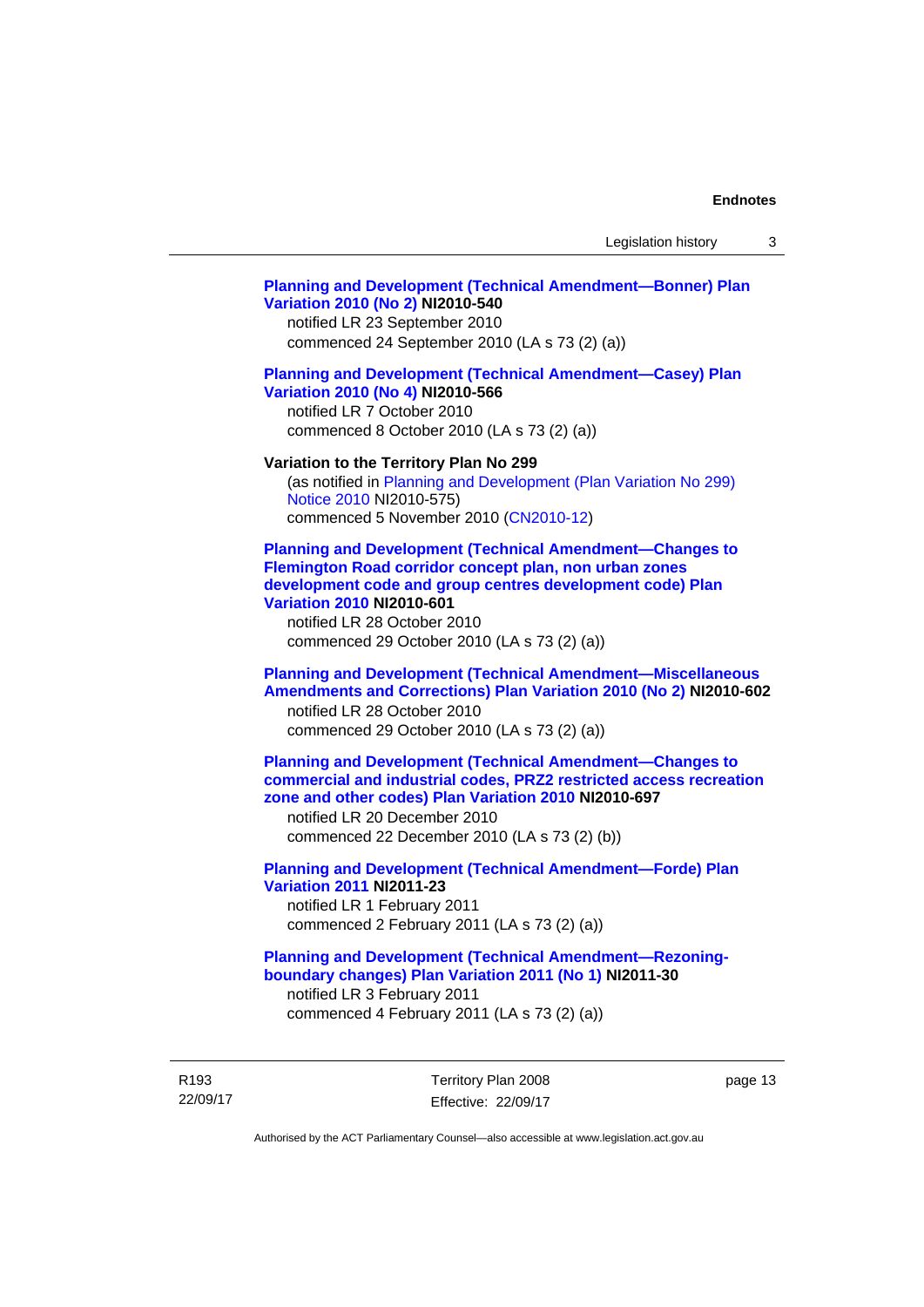| Legislation history<br>3 |  |
|--------------------------|--|
|--------------------------|--|

# **[Planning and Development \(Technical Amendment—Franklin\) Plan](http://www.legislation.act.gov.au/ni/2011-42/)  [Variation 2011 \(No 1\)](http://www.legislation.act.gov.au/ni/2011-42/) NI2011-42**  notified LR 10 February 2011 commenced 11 February 2011 (LA s 73 (2) (a)) **[Planning and Development \(Technical Amendment—Miscellaneous](http://www.legislation.act.gov.au/ni/2011-81/)  [Amendments\) Plan Variation 2011 \(No 1\)](http://www.legislation.act.gov.au/ni/2011-81/) NI2011-81**  notified LR 3 March 2011 commenced 4 March 2011 (LA s 73 (2) (a)) **[Planning and Development \(Technical Amendment—Casey\) Plan](http://www.legislation.act.gov.au/ni/2011-126/)  [Variation 2011 \(No 1\)](http://www.legislation.act.gov.au/ni/2011-126/) NI2011-126**  notified LR 10 March 2011 commenced 11 March 2011 (LA s 73 (2) (a)) **Variation to the Territory Plan No 298**  (as notified in [Planning and Development \(Plan Variation No 298\)](http://www.legislation.act.gov.au/ni/2011-152/)

[Notice 2011](http://www.legislation.act.gov.au/ni/2011-152/) NI2011-152) commenced 18 March 2011 [\(CN2011-4\)](http://www.legislation.act.gov.au/cn/2011-4/)

## **[Planning and Development \(Technical Amendment—Bonner\) Plan](http://www.legislation.act.gov.au/ni/2011-153/)  [Variation 2011 \(No 1\)](http://www.legislation.act.gov.au/ni/2011-153/) NI2011-153**  notified LR 17 March 2011

commenced 18 March 2011 (LA s 73 (2) (a))

## **[Planning and Development \(Technical Amendment—Macgregor\) Plan](http://www.legislation.act.gov.au/ni/2011-193/)  [Variation 2011 \(No 1\)](http://www.legislation.act.gov.au/ni/2011-193/) NI2011-193**

notified LR 14 April 2011 commenced 15 April 2011 (LA s 73 (2) (a))

## **[Planning and Development \(Technical Amendment—Franklin\) Plan](http://www.legislation.act.gov.au/ni/2011-194/)  [Variation 2011 \(No 2\)](http://www.legislation.act.gov.au/ni/2011-194/) NI2011-194**

notified LR 14 April 2011 commenced 15 April 2011 (LA s 73 (2) (a))

### **[Planning and Development \(Technical Amendment—Giralang\) Plan](http://www.legislation.act.gov.au/ni/2011-204/)  [Variation 2011 \(No 1\)](http://www.legislation.act.gov.au/ni/2011-204/) NI2011-204**  notified LR 20 April 2011

commenced 21 April 2011 (LA s 73 (2) (a))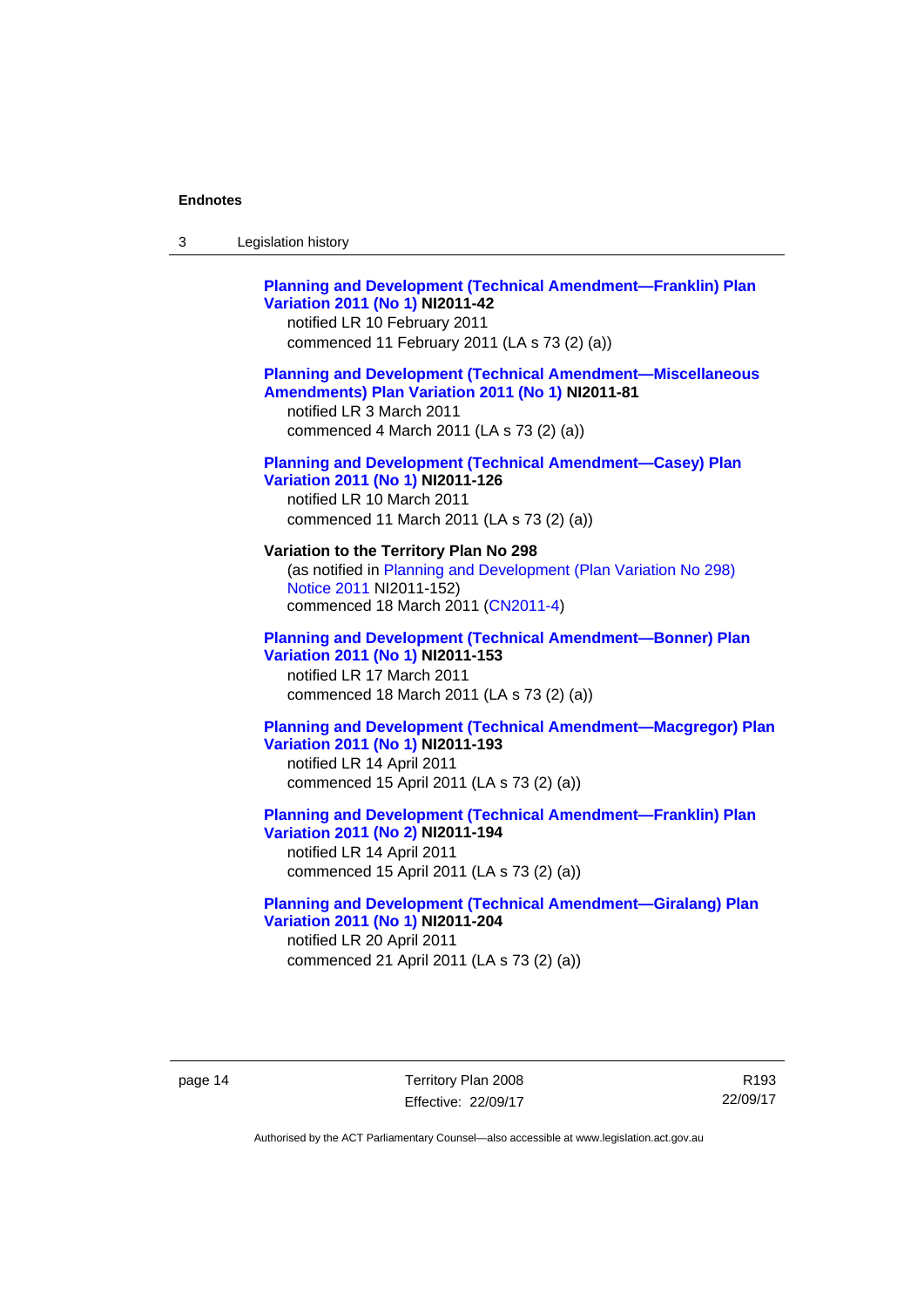22/09/17 Territory Plan 2008 Effective: 22/09/17 page 15 **[Planning and Development \(Technical Amendment—Miscellaneous](http://www.legislation.act.gov.au/ni/2011-206/)  [amendments and corrections, changes to bring the Territory Plan in](http://www.legislation.act.gov.au/ni/2011-206/)  [line with the National Capital Plan, and removal of redundant](http://www.legislation.act.gov.au/ni/2011-206/)  [provisions\) Plan Variation 2011](http://www.legislation.act.gov.au/ni/2011-206/) NI2011-206**  notified LR 28 April 2011 commenced 29 April 2011 (LA s 73 (2) (a)) **[Planning and Development \(Technical Amendment—Changes to](http://www.legislation.act.gov.au/ni/2011-207/)  [multi unit housing development code, industrial zones development](http://www.legislation.act.gov.au/ni/2011-207/)  [code, inner north precinct code and parking and vehicular access](http://www.legislation.act.gov.au/ni/2011-207/)  [general code\) Plan Variation 2011](http://www.legislation.act.gov.au/ni/2011-207/) NI2011-207**  notified LR 28 April 2011 commenced 29 April 2011 (LA s 73 (2) (a)) **[Planning and Development \(Technical Amendment—Harrison\) Plan](http://www.legislation.act.gov.au/ni/2011-226/)  [Variation 2011 \(No 1\)](http://www.legislation.act.gov.au/ni/2011-226/) NI2011-226**  notified LR 11 May 2011 commenced 12 May 2011 (LA s 73 (2) (a)) **[Planning and Development \(Technical Amendment—Crace\) Plan](http://www.legislation.act.gov.au/ni/2011-237/)  [Variation 2011 \(No 1\)](http://www.legislation.act.gov.au/ni/2011-237/) NI2011-237**  notified LR 18 May 2011 commenced 19 May 2011 (LA s 73 (2) (a)) **[Planning and Development \(Technical Amendment—Dickson\) Plan](http://www.legislation.act.gov.au/ni/2011-238/)  [Variation 2011 \(No 1\)](http://www.legislation.act.gov.au/ni/2011-238/) NI2011-238**  notified LR 18 May 2011 commenced 19 May 2011 (LA s 73 (2) (a)) **[Planning and Development \(Technical Amendment—Gungahlin\) Plan](http://www.legislation.act.gov.au/ni/2011-255/)  [Variation 2011 \(No 1\)](http://www.legislation.act.gov.au/ni/2011-255/) NI2011-255**  notified LR 26 May 2011 commenced 27 May 2011 (LA s 73 (2) (a)) **[Planning and Development \(Technical Amendment—Bonner\) Plan](http://www.legislation.act.gov.au/ni/2011-256/)  [Variation 2011 \(No 2\)](http://www.legislation.act.gov.au/ni/2011-256/) NI2011-256**  notified LR 26 May 2011 commenced 27 May 2011 (LA s 73 (2) (a)) **[Planning and Development \(Technical Amendment—Bonner\) Plan](http://www.legislation.act.gov.au/ni/2011-257/)  [Variation 2011 \(No 3\)](http://www.legislation.act.gov.au/ni/2011-257/) NI2011-257**  notified LR 26 May 2011 commenced 27 May 2011 (LA s 73 (2) (a))

Authorised by the ACT Parliamentary Counsel—also accessible at www.legislation.act.gov.au

R193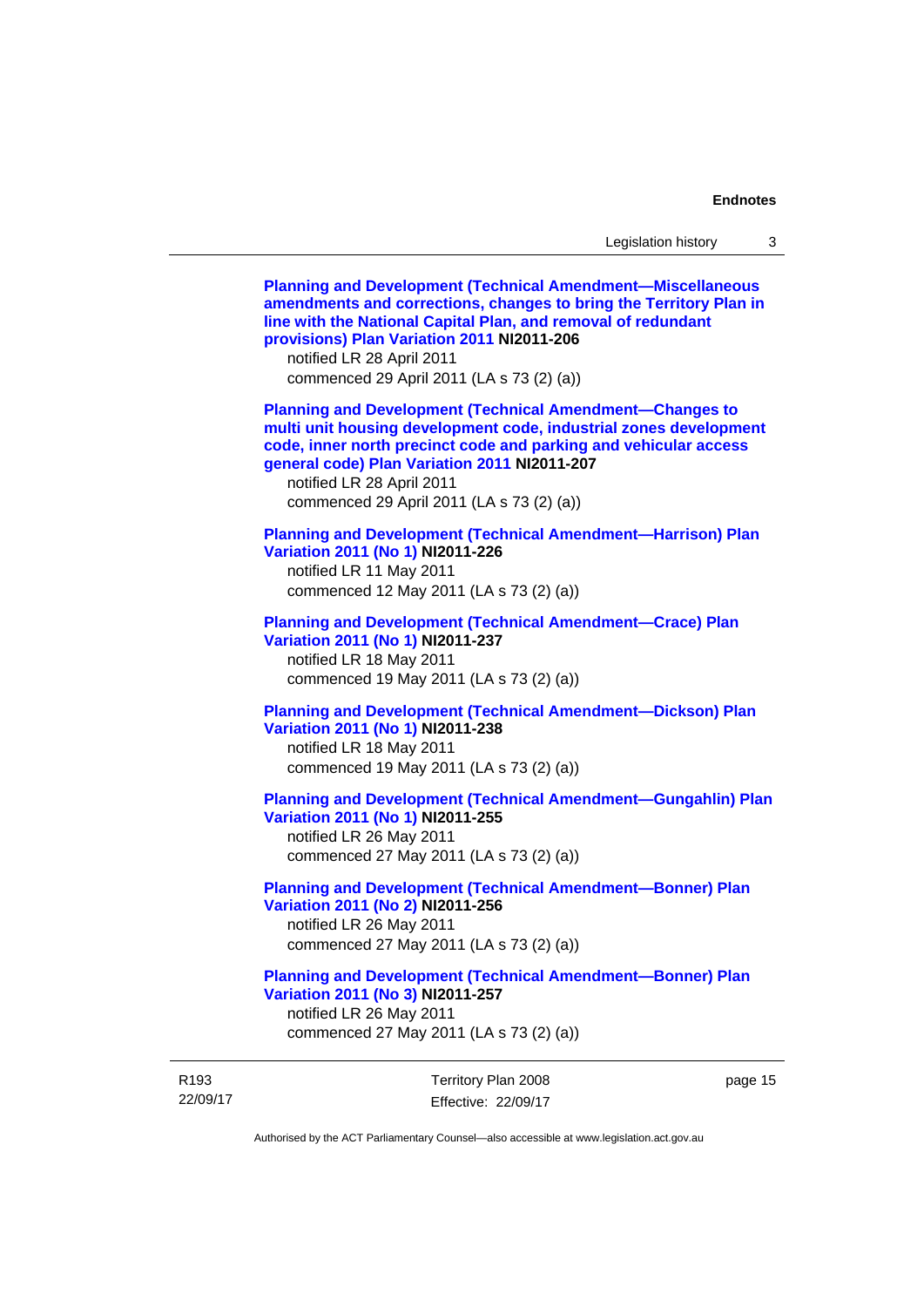| ົ<br>- 3 | Legislation history |
|----------|---------------------|
|----------|---------------------|

**[Planning and Development \(Technical Amendment—Crace\) Plan](http://www.legislation.act.gov.au/ni/2011-258/)  [Variation 2011 \(No 2\)](http://www.legislation.act.gov.au/ni/2011-258/) NI2011-258**  notified LR 26 May 2011 commenced 27 May 2011 (LA s 73 (2) (a)) **[Planning and Development \(Technical Amendment—Casey\) Plan](http://www.legislation.act.gov.au/ni/2011-283/)  [Variation 2011 \(No 2\)](http://www.legislation.act.gov.au/ni/2011-283/) NI2011-283**  notified LR 9 June 2011 commenced 10 June 2011 (LA s 73 (2) (a)) **[Planning and Development \(Technical Amendment—Macgregor\) Plan](http://www.legislation.act.gov.au/ni/2011-284/)  [Variation 2011 \(No 2\)](http://www.legislation.act.gov.au/ni/2011-284/) NI2011-284**  notified LR 9 June 2011 commenced 10 June 2011 (LA s 73 (2) (a)) **[Planning and Development \(Technical Amendment—Forde\) Plan](http://www.legislation.act.gov.au/ni/2011-309/)  [Variation 2011 \(No 2\)](http://www.legislation.act.gov.au/ni/2011-309/) NI2011-309**  notified LR 23 June 2011 commenced 24 June 2011 (LA s 73 (2) (a)) **[Planning and Development \(Technical Amendment—Code](http://www.legislation.act.gov.au/ni/2011-353/)  [amendment to the Group Centres Development Code – Proposed](http://www.legislation.act.gov.au/ni/2011-353/)  [supermarket site Chisholm Section 598 Block 7\) Plan Variation 2011](http://www.legislation.act.gov.au/ni/2011-353/) NI2011-353**  notified LR 7 July 2011 commenced 8 July 2011 (LA s 73 (2) (a)) **[Planning and Development \(Technical Amendment—Miscellaneous](http://www.legislation.act.gov.au/ni/2011-354/)  [amendments and corrections\) Plan Variation 2011](http://www.legislation.act.gov.au/ni/2011-354/) NI2011-354**  notified LR 7 July 2011 commenced 8 July 2011 (LA s 73 (2) (a)) **[Planning and Development \(Technical Amendment—Code and](http://www.legislation.act.gov.au/ni/2011-355/)  [clarification changes to various development codes, general codes,](http://www.legislation.act.gov.au/ni/2011-355/)  [definitions and concept plans\) Plan Variation 2011](http://www.legislation.act.gov.au/ni/2011-355/) NI2011-355**  notified LR 7 July 2011 commenced 8 July 2011 (LA s 73 (2) (a)) **[Planning and Development \(Technical Amendment—Casey\) Plan](http://www.legislation.act.gov.au/ni/2011-478/)  [Variation 2011 \(No 3\)](http://www.legislation.act.gov.au/ni/2011-478/) NI2011-478** 

notified LR 1 September 2011 commenced 2 September 2011 (LA s 73 (2) (a))

page 16 Territory Plan 2008 Effective: 22/09/17

R193 22/09/17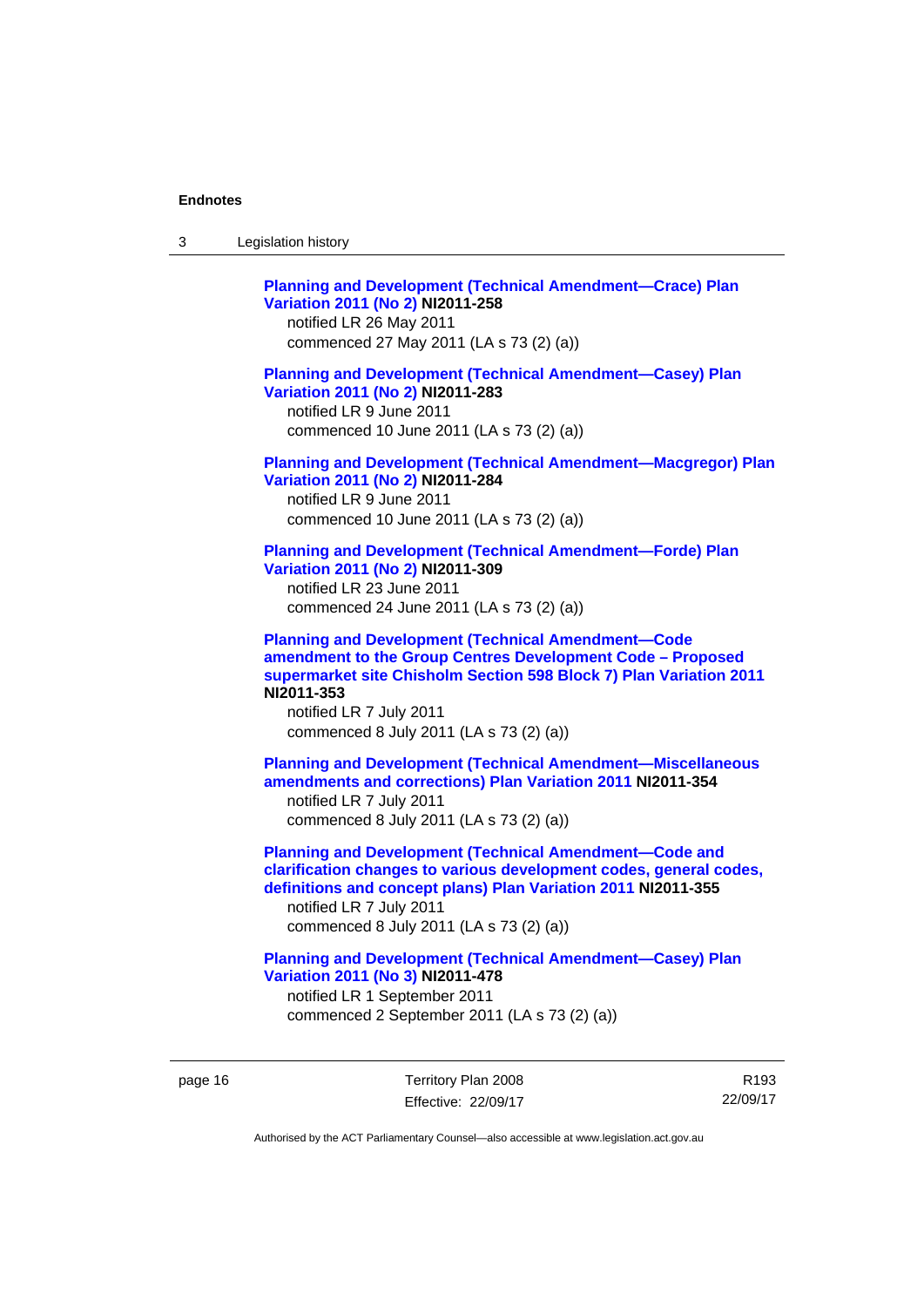# **[Planning and Development \(Technical Amendment—Crace\) Plan](http://www.legislation.act.gov.au/ni/2011-479/)  [Variation 2011 \(No 3\)](http://www.legislation.act.gov.au/ni/2011-479/) NI2011-479**  notified LR 1 September 2011 commenced 2 September 2011 (LA s 73 (2) (a)) **[Planning and Development \(Technical Amendment—Bonner\) Plan](http://www.legislation.act.gov.au/ni/2011-480/)  [Variation 2011 \(No 4\)](http://www.legislation.act.gov.au/ni/2011-480/) NI2011-480**  notified LR 1 September 2011 commenced 2 September 2011 (LA s 73 (2) (a)) **[Planning and Development \(Technical Amendment—Bonner\) Plan](http://www.legislation.act.gov.au/ni/2011-481/)  [Variation 2011 \(No 5\)](http://www.legislation.act.gov.au/ni/2011-481/) NI2011-481**  notified LR 26 August 2011 commenced 27 August 2011 (LA s 73 (2) (a)) **[Planning and Development \(Technical Amendment—Gungahlin\) Plan](http://www.legislation.act.gov.au/ni/2011-541/)  [Variation 2011 \(No 2\)](http://www.legislation.act.gov.au/ni/2011-541/) NI2011-541**  notified LR 15 September 2011 commenced 16 September 2011 (LA s 73 (2) (a)) **Variation to the Territory Plan No 302**  (as notified in [Planning and Development \(Plan Variation No 302\)](http://www.legislation.act.gov.au/ni/2011-573/)  [Notice 2011](http://www.legislation.act.gov.au/ni/2011-573/) NI2011-573) commenced 4 November 2011 ([CN2011-11](http://www.legislation.act.gov.au/cn/2011-11/)) **[Planning and Development \(Technical Amendment—Code and](http://www.legislation.act.gov.au/ni/2011-589/)  [clarification changes to various development codes, general codes,](http://www.legislation.act.gov.au/ni/2011-589/)  [definitions and concept plans\) Plan Variation 2011 \(No 2\)](http://www.legislation.act.gov.au/ni/2011-589/) NI2011-589**  notified LR 6 October 2011 commenced 7 October 2011 (LA s 73 (2) (a)) **[Planning and Development \(Technical Amendment—Miscellaneous](http://www.legislation.act.gov.au/ni/2011-590/)  [amendments and corrections\) Plan Variation 2011 \(No 2\)](http://www.legislation.act.gov.au/ni/2011-590/) NI2011-590**  notified LR 6 October 2011 commenced 7 October 2011 (LA s 73 (2) (a)) **[Planning and Development \(Technical Amendment—Yarralumla\) Plan](http://www.legislation.act.gov.au/ni/2011-650/)  [Variation 2011 \(No 1\)](http://www.legislation.act.gov.au/ni/2011-650/) NI2011-650**

notified LR 27 October 2011 commenced 28 October 2011 (LA s 73 (2) (a))

R193 22/09/17 Territory Plan 2008 Effective: 22/09/17 page 17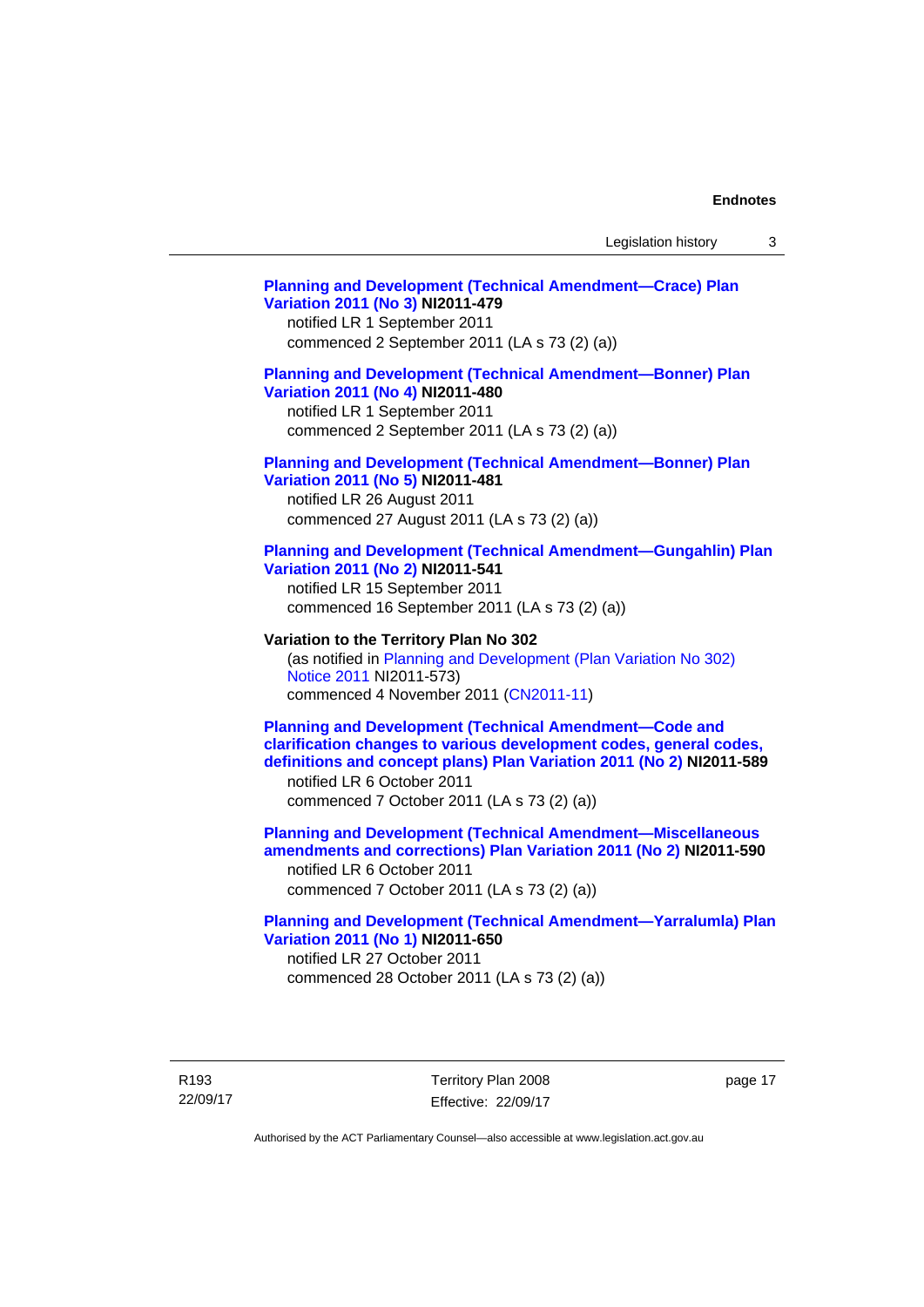| -3 | Legislation history |  |
|----|---------------------|--|
|----|---------------------|--|

# **[Planning and Development \(Technical Amendment—Casey\) Plan](http://www.legislation.act.gov.au/ni/2011-651/)  [Variation 2011 \(No 4\)](http://www.legislation.act.gov.au/ni/2011-651/) NI2011-651**

notified LR 27 October 2011 commenced 28 October 2011 (LA s 73 (2) (a))

### **[Planning and Development \(Technical Amendment—Weston\) Plan](http://www.legislation.act.gov.au/ni/2011-652/)  [Variation 2011 \(No 1\)](http://www.legislation.act.gov.au/ni/2011-652/) NI2011-652**

notified LR 27 October 2011 commenced 28 October 2011 (LA s 73 (2) (a))

### **[Planning and Development \(Technical Amendment—Miscellaneous](http://www.legislation.act.gov.au/ni/2011-667/)  [Amendments\) Plan Variation 2011 \(No 2\)](http://www.legislation.act.gov.au/ni/2011-667/) NI2011-667**

notified LR 3 November 2011 commenced 4 November 2011 (LA s 73 (2) (a))

### **[Planning and Development \(Technical Amendment—Forde\) Plan](http://www.legislation.act.gov.au/ni/2011-668/)  [Variation 2011 \(No 3\)](http://www.legislation.act.gov.au/ni/2011-668/) NI2011-668**

notified LR 3 November 2011 commenced 4 November 2011 (LA s 73 (2) (a))

**Variation to the Territory Plan No 310**  (as notified in [Planning and Development \(Plan Variation No 310\)](http://www.legislation.act.gov.au/ni/2011-688/)  [Notice 2011](http://www.legislation.act.gov.au/ni/2011-688/) NI2011-688) commenced 16 December 2011 [\(CN2011-14\)](http://www.legislation.act.gov.au/cn/2011-14/)

### **Variation to the Territory Plan No 300**  (as notified in [Planning and Development \(Plan Variation No 300\)](http://www.legislation.act.gov.au/ni/2011-691/)  [Notice 2011](http://www.legislation.act.gov.au/ni/2011-691/) NI2011-691) commenced 16 December 2011 [\(CN2011-13\)](http://www.legislation.act.gov.au/cn/2011-13/)

### **[Planning and Development \(Technical Amendment—Watson\) Plan](http://www.legislation.act.gov.au/ni/2011-728/)  [Variation 2011 \(No 1\)](http://www.legislation.act.gov.au/ni/2011-728/) NI2011-728**

notified LR 30 November 2011 commenced 1 December 2011 (LA s 73 (2) (a))

## **[Planning and Development \(Technical Amendment—Gungahlin\) Plan](http://www.legislation.act.gov.au/ni/2011-729/)  [Variation 2011 \(No 3\)](http://www.legislation.act.gov.au/ni/2011-729/) NI2011-729**

notified LR 30 November 2011 commenced 1 December 2011 (LA s 73 (2) (a))

page 18 Territory Plan 2008 Effective: 22/09/17

R193 22/09/17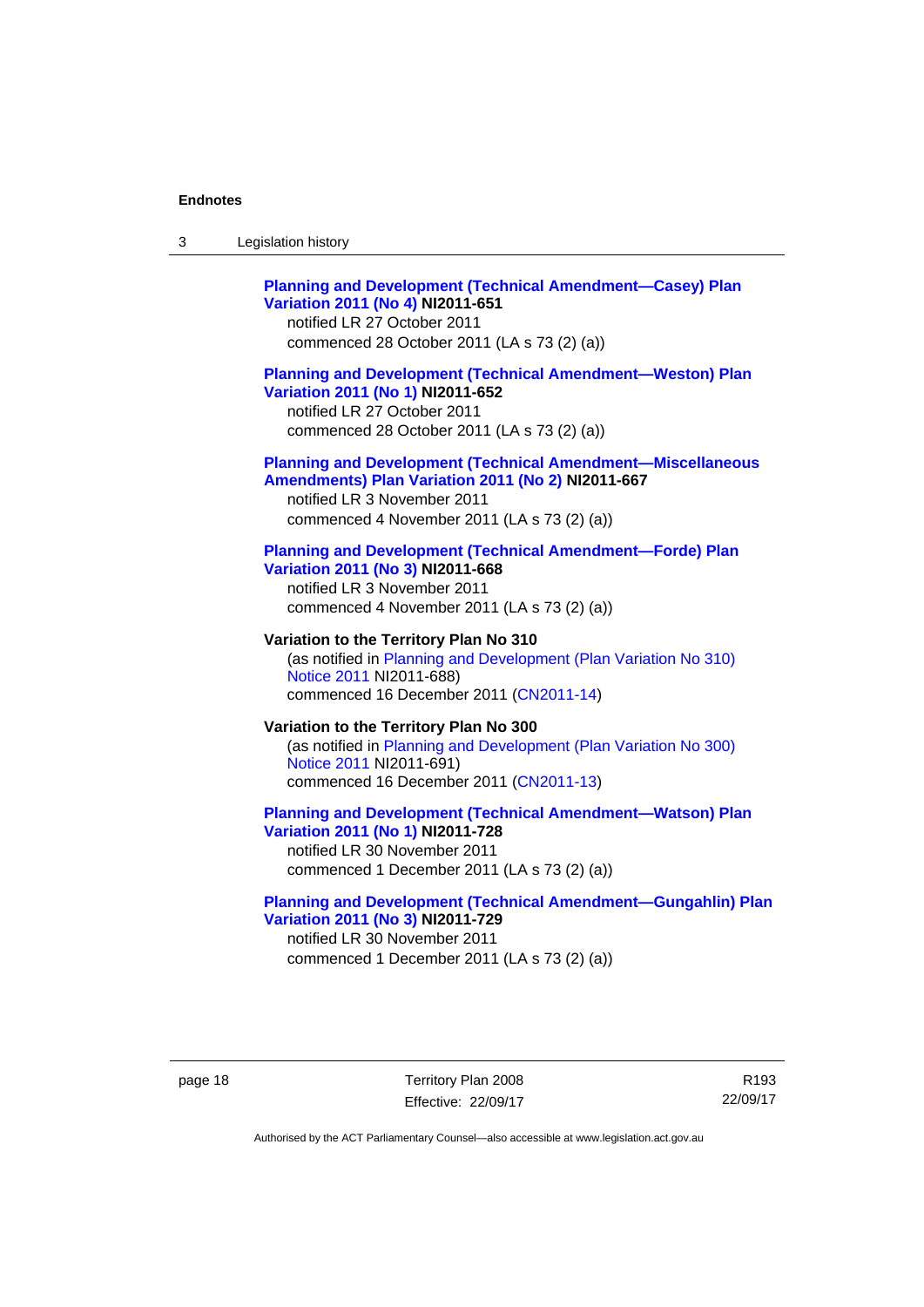Legislation history 3

**[Planning and Development \(Technical Amendment—Dunlop\) Plan](http://www.legislation.act.gov.au/ni/2011-730/)  [Variation 2011 \(No 1\)](http://www.legislation.act.gov.au/ni/2011-730/) NI2011-730**  notified LR 30 November 2011 commenced 1 December 2011 (LA s 73 (2) (a)) **[Planning and Development \(Technical Amendment—Weston\) Plan](http://www.legislation.act.gov.au/ni/2011-731/)  [Variation 2011 \(No 2\)](http://www.legislation.act.gov.au/ni/2011-731/) NI2011-731**  notified LR 30 November 2011 commenced 1 December 2011 (LA s 73 (2) (a)) **[Planning and Development \(Technical Amendment—Macgregor\) Plan](http://www.legislation.act.gov.au/ni/2011-785/)  [Variation 2011 \(No 3\)](http://www.legislation.act.gov.au/ni/2011-785/) NI2011-785**  notified LR 15 December 2011 commenced 16 December 2011 (LA s 73 (2) (a)) **[Planning and Development \(Technical Amendment—Bonner\) Plan](http://www.legislation.act.gov.au/ni/2011-786/)  [Variation 2011 \(No 6\)](http://www.legislation.act.gov.au/ni/2011-786/) NI2011-786**  notified LR 15 December 2011 commenced 16 December 2011 (LA s 73 (2) (a)) **[Planning and Development \(Technical Amendment—Code,](http://www.legislation.act.gov.au/ni/2011-787/)  [clarification and miscellaneous\) Plan Variation 2011](http://www.legislation.act.gov.au/ni/2011-787/) NI2011-787**  notified LR 15 December 2011 commenced 16 December 2011 (LA s 73 (2) (a)) **[Planning and Development \(Technical Amendment—Miscellaneous](http://www.legislation.act.gov.au/ni/2011-788/)  [amendments and corrections\) Plan Variation 2011 \(No 3\)](http://www.legislation.act.gov.au/ni/2011-788/) NI2011-788**  notified LR 15 December 2011 commenced 16 December 2011 (LA s 73 (2) (a)) **[Planning and Development \(Technical Amendment—Crace\) Plan](http://www.legislation.act.gov.au/ni/2012-26/)  [Variation 2012 \(No 1\)](http://www.legislation.act.gov.au/ni/2012-26/) NI2012-26**  notified LR 27 January 2012 commenced 28 January 2012 (LA s 73 (2) (a)) **[Planning and Development \(Technical Amendment—Franklin\) Plan](http://www.legislation.act.gov.au/ni/2012-28/)  [Variation 2012 \(No 1\)](http://www.legislation.act.gov.au/ni/2012-28/) NI2012-28**  notified LR 27 January 2012

commenced 28 January 2012 (LA s 73 (2) (a))

R193 22/09/17 Territory Plan 2008 Effective: 22/09/17 page 19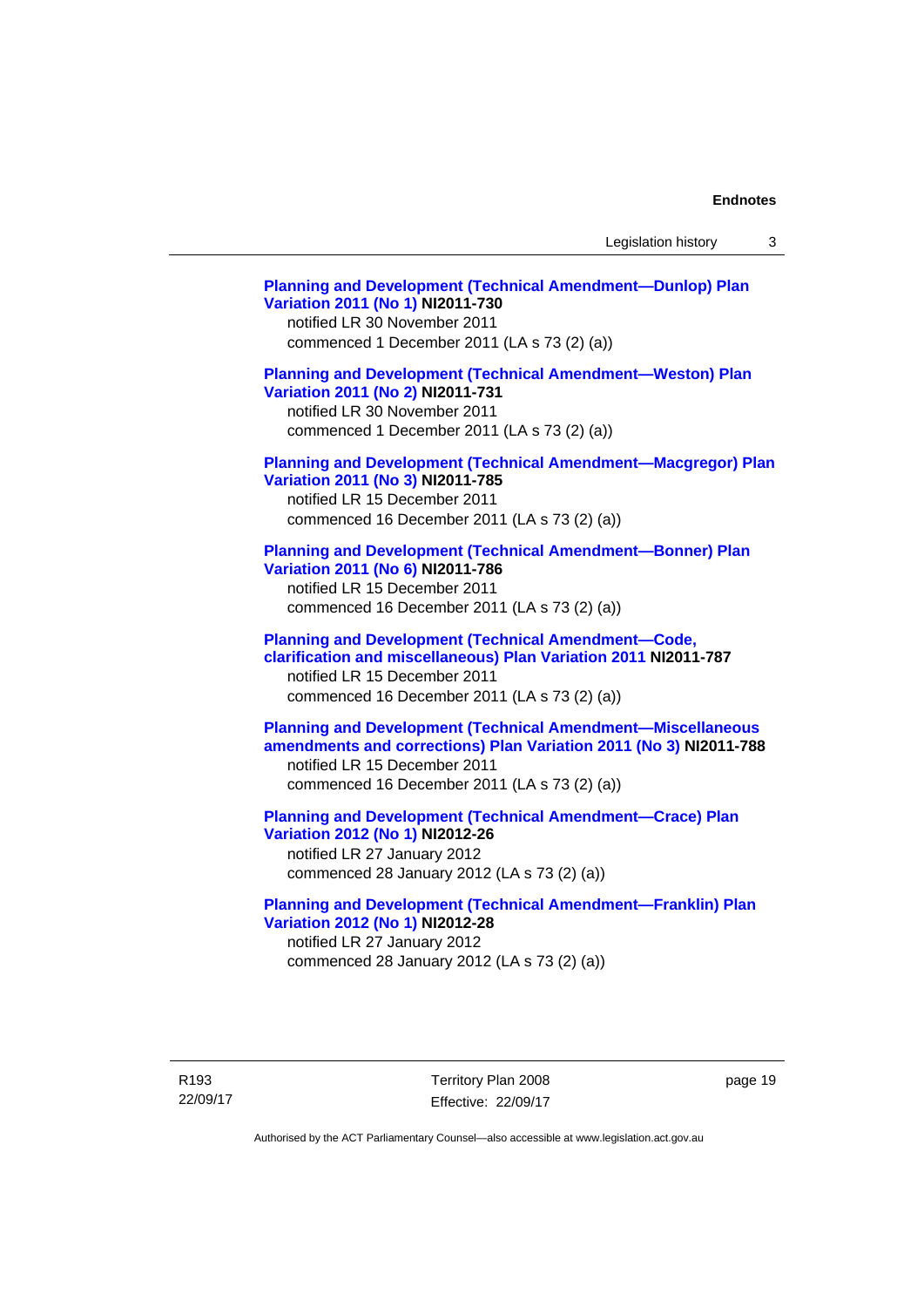| Legislation history<br>3 |  |
|--------------------------|--|
|--------------------------|--|

**[Planning and Development \(Technical Amendment—Casey\) Plan](http://www.legislation.act.gov.au/ni/2012-29/)  [Variation 2012 \(No 1\)](http://www.legislation.act.gov.au/ni/2012-29/) NI2012-29**  notified LR 27 January 2012 commenced 28 January 2012 (LA s 73 (2) (a)) **[Planning and Development \(Technical Amendment—Forde\) Plan](http://www.legislation.act.gov.au/ni/2012-30/)  [Variation 2012 \(No 1\)](http://www.legislation.act.gov.au/ni/2012-30/) NI2012-30**  notified LR 27 January 2012 commenced 28 January 2012 (LA s 73 (2) (a)) **[Planning and Development \(Technical Amendment—Crace\) Plan](http://www.legislation.act.gov.au/ni/2012-31/)  [Variation 2012 \(No 2\)](http://www.legislation.act.gov.au/ni/2012-31/) NI2012-31**  notified LR 27 January 2012 commenced 28 January 2012 (LA s 73 (2) (a)) **[Planning and Development \(Technical Amendment—Bonner\) Plan](http://www.legislation.act.gov.au/ni/2012-32/)  [Variation 2012 \(No 1\)](http://www.legislation.act.gov.au/ni/2012-32/) NI2012-32**  notified LR 27 January 2012 commenced 28 January 2012 (LA s 73 (2) (a)) **[Planning and Development \(Technical Amendment—Crace\) Plan](http://www.legislation.act.gov.au/ni/2012-82/)  [Variation 2012 \(No 3\)](http://www.legislation.act.gov.au/ni/2012-82/) NI2012-82**  notified LR 23 February 2012 commenced 24 February 2012 (LA s 73 (2) (a)) **[Planning and Development \(Technical Amendment—Watson\) Plan](http://www.legislation.act.gov.au/ni/2012-83/)  [Variation 2012 \(No 1\)](http://www.legislation.act.gov.au/ni/2012-83/) NI2012-83**  notified LR 23 February 2012 commenced 24 February 2012 (LA s 73 (2) (a)) **[Planning and Development \(Technical Amendment—Casey\) Plan](http://www.legislation.act.gov.au/ni/2012-86/)  [Variation 2012 \(No 2\)](http://www.legislation.act.gov.au/ni/2012-86/) NI2012-86**  notified LR 27 February 2012

commenced 28 February 2012 (LA s 73 (2) (a))

**[Planning and Development \(Technical Amendment—Forde\) Plan](http://www.legislation.act.gov.au/ni/2012-87/)  [Variation 2012 \(No 2\)](http://www.legislation.act.gov.au/ni/2012-87/) NI2012-87**  notified LR 27 February 2012 commenced 28 February 2012 (LA s 73 (2) (a))

page 20 Territory Plan 2008 Effective: 22/09/17

R193 22/09/17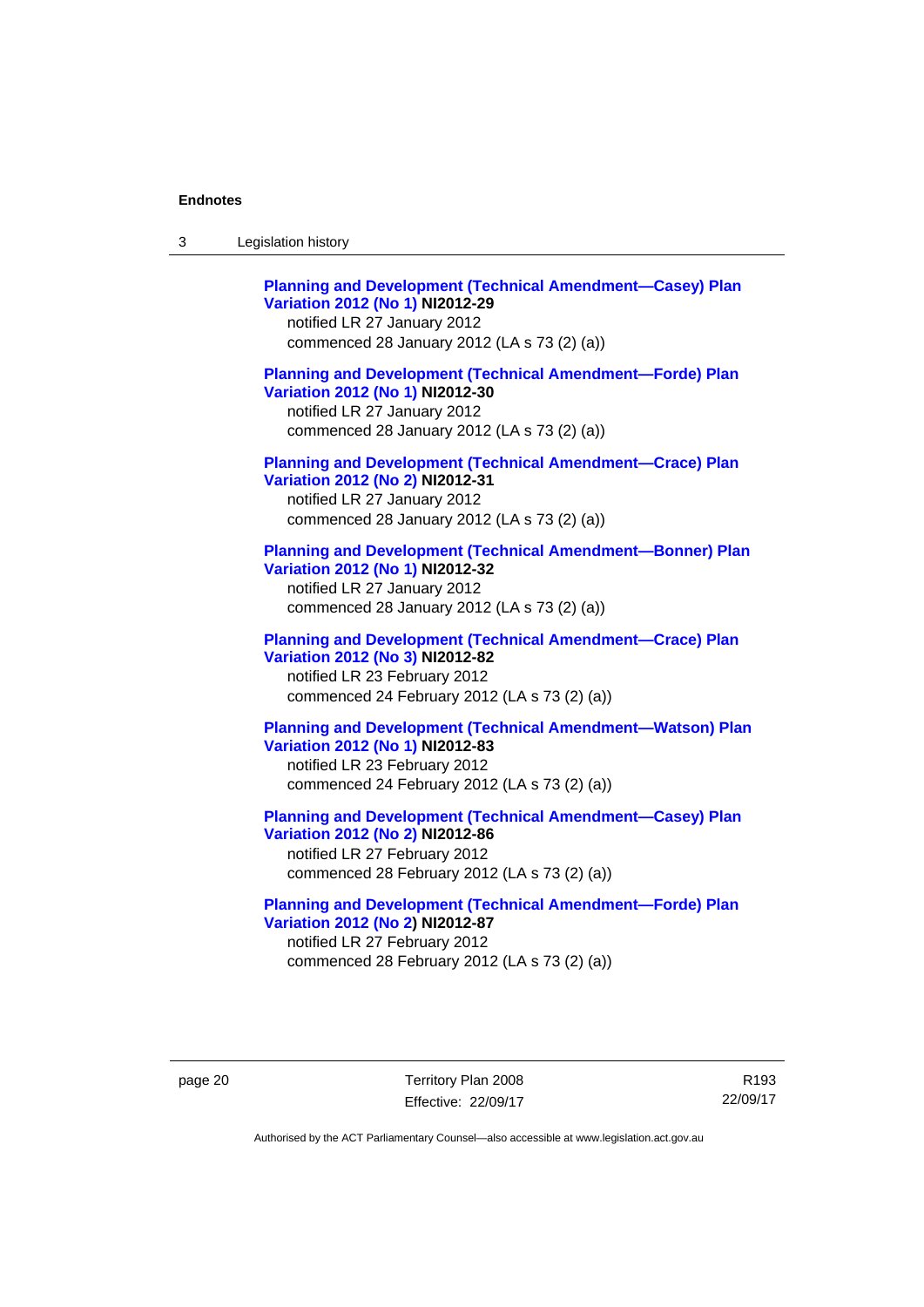Legislation history 3

**[Planning and Development \(Technical Amendment—Macgregor\) Plan](http://www.legislation.act.gov.au/ni/2012-125/)  [Variation 2012 \(No 1\)](http://www.legislation.act.gov.au/ni/2012-125/) NI2012-125**  notified LR 13 March 2012 commenced 14 March 2012 (LA s 73 (2) (a)) **[Planning and Development \(Technical Amendment—Weston\) Plan](http://www.legislation.act.gov.au/ni/2012-145/)  [Variation 2012 \(No 1\)](http://www.legislation.act.gov.au/ni/2012-145/) NI2012-145**  notified LR 19 March 2012 commenced 20 March 2012 (LA s 73 (2) (a)) **[Planning and Development \(Technical Amendment—Districts of](http://www.legislation.act.gov.au/ni/2012-146/)  [Paddys River and Tennent\) Plan Variation 2012 \(No 1\)](http://www.legislation.act.gov.au/ni/2012-146/) NI2012-146**  notified LR 20 March 2012 commenced 21 March 2012 (LA s 73 (2) (a)) **[Planning and Development \(Technical Amendment—District of](http://www.legislation.act.gov.au/ni/2012-162/)  [Molonglo Valley\) Plan Variation 2012 \(No 1\)](http://www.legislation.act.gov.au/ni/2012-162/) NI2012-162**  notified LR 27 March 2012 commenced 28 March 2012 (LA s 73 (2) (a)) **[Planning and Development \(Technical Amendment—Harrison\) Plan](http://www.legislation.act.gov.au/ni/2012-164/)  [Variation 2012 \(No 1\)](http://www.legislation.act.gov.au/ni/2012-164/) NI2012-164**  notified LR 27 March 2012 commenced 28 March 2012 (LA s 73 (2) (a)) **[Planning and Development \(Technical Amendment—Code and](http://www.legislation.act.gov.au/ni/2012-189/)  [clarification amendment\) Plan Variation 2012 \(No 1\)](http://www.legislation.act.gov.au/ni/2012-189/) NI2012-189**  notified LR 12 April 2012 commenced 13 April 2012 (LA s 73 (2) (a)) **[Planning and Development \(Technical Amendment—Miscellaneous](http://www.legislation.act.gov.au/ni/2012-190/)  [Amendments and Removal of Redundant Provisions\) Plan](http://www.legislation.act.gov.au/ni/2012-190/)  [Variation 2012 \(No 1\)](http://www.legislation.act.gov.au/ni/2012-190/) NI2012-190**  notified LR 12 April 2012 commenced 13 April 2012 (LA s 73 (2) (a)) **[Planning and Development \(Technical Amendment—Macgregor\) Plan](http://www.legislation.act.gov.au/ni/2012-194/)  [Variation 2012 \(No 2\)](http://www.legislation.act.gov.au/ni/2012-194/) NI2012-194**  notified LR 18 April 2012 commenced 19 April 2012 (LA s 73 (2) (a))

R193 22/09/17 Territory Plan 2008 Effective: 22/09/17 page 21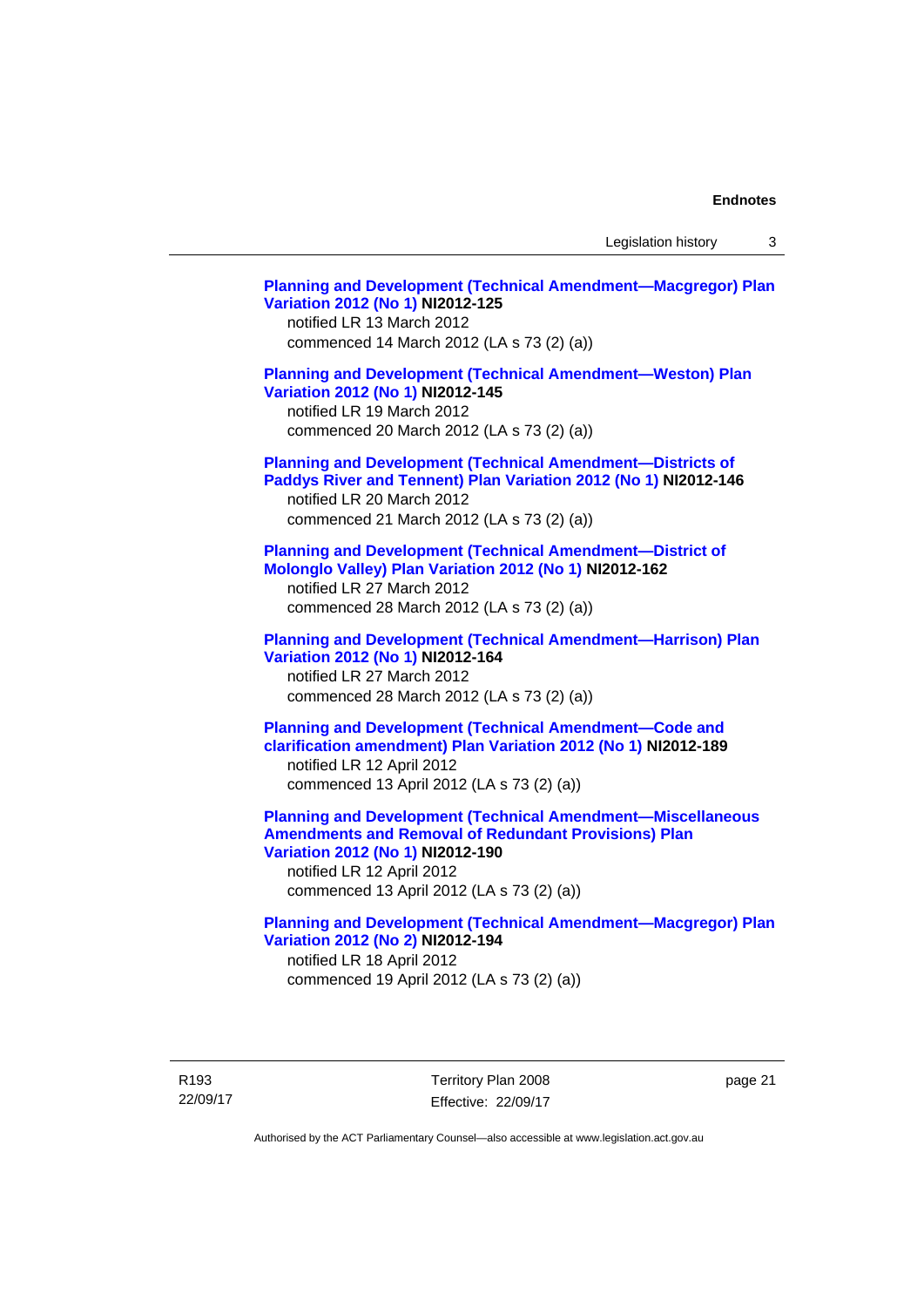3 Legislation history

# **Variation to the Territory Plan No 307**

(as notified in [Planning and Development \(Plan Variation No 307\)](http://www.legislation.act.gov.au/ni/2012-201/)  [Notice 2012](http://www.legislation.act.gov.au/ni/2012-201/) NI2012-201) commenced 18 May 2012 [\(CN2012-9\)](http://www.legislation.act.gov.au/cn/2012-9/)

## **[Planning and Development \(Technical Amendment—Wright\) Plan](http://www.legislation.act.gov.au/ni/2012-209/)  [Variation 2012 \(No 1\)](http://www.legislation.act.gov.au/ni/2012-209/) NI2012-209**

notified LR 30 April 2012 commenced 1 May 2012 (LA s 73 (2) (a))

### **[Planning and Development \(Technical Amendment—Phillip\) Plan](http://www.legislation.act.gov.au/ni/2012-223/)  [Variation 2012 \(No 1\)](http://www.legislation.act.gov.au/ni/2012-223/) NI2012-223**

notified LR 7 May 2012 commenced 8 May 2012 (LA s 73 (2) (a))

### **[Planning and Development \(Technical Amendment—Bonner\) Plan](http://www.legislation.act.gov.au/ni/2012-224/)  [Variation 2012 \(No 2\)](http://www.legislation.act.gov.au/ni/2012-224/) NI2012-224**

notified LR 7 May 2012 commenced 8 May 2012 (LA s 73 (2) (a))

## **[Planning and Development \(Technical Amendment—Gungahlin\) Plan](http://www.legislation.act.gov.au/ni/2012-243/)  [Variation 2012 \(No 1\)](http://www.legislation.act.gov.au/ni/2012-243/) NI2012-243**  notified LR 23 May 2012

commenced 24 May 2012 (LA s 73 (2) (a))

## **[Planning and Development \(Technical Amendment—Nicholls\) Plan](http://www.legislation.act.gov.au/ni/2012-265/)  [Variation 2012 \(No 1\)](http://www.legislation.act.gov.au/ni/2012-265/) NI2012-265**

notified LR 23 May 2012 commenced 24 May 2012 (LA s 73 (2) (a))

### **Variation to the Territory Plan No 313**

(as notified in [Planning and Development \(Plan Variation No 313\)](http://www.legislation.act.gov.au/ni/2012-287/default.asp)  [Notice 2012](http://www.legislation.act.gov.au/ni/2012-287/default.asp) NI2012-287) commenced 7 December 2012 ([CN2012-17](http://www.legislation.act.gov.au/cn/2012-17/default.asp))

### **[Planning and Development \(Technical Amendment—Crace\) Plan](http://www.legislation.act.gov.au/ni/2012-304/)  [Variation 2012 \(No 4\)](http://www.legislation.act.gov.au/ni/2012-304/) NI2012-304**

notified LR 19 June 2012 commenced 20 June 2012 (LA s 73 (2) (a))

page 22 Territory Plan 2008 Effective: 22/09/17

R193 22/09/17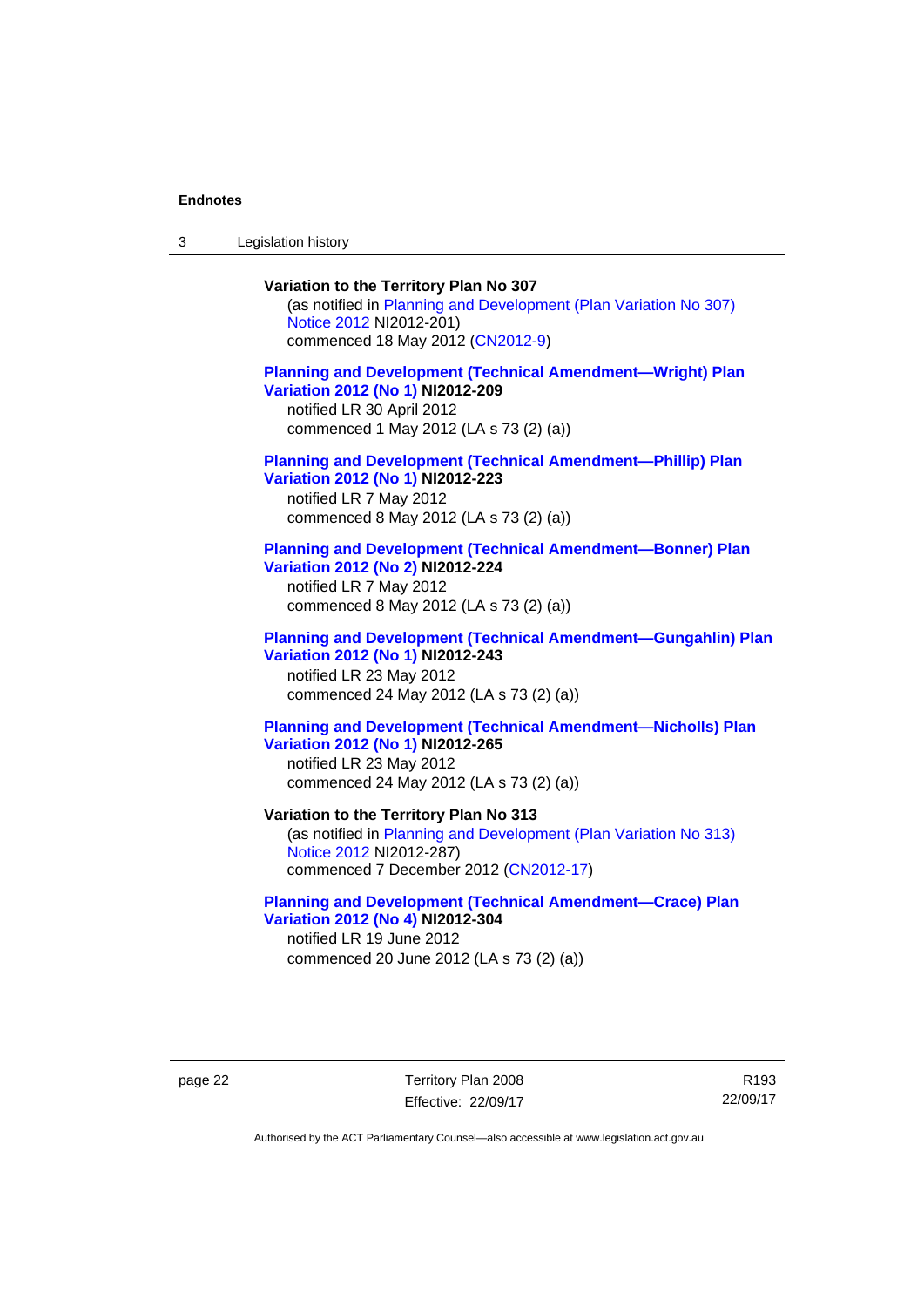Legislation history 3

# **[Planning and Development \(Technical Amendment—Wright\) Plan](http://www.legislation.act.gov.au/ni/2012-314/)  [Variation 2012 \(No 2\)](http://www.legislation.act.gov.au/ni/2012-314/) NI2012-314**  notified LR 25 June 2012 commenced 26 June 2012 (LA s 73 (2) (a)) **[Planning and Development \(Technical Amendment—Casey\) Plan](http://www.legislation.act.gov.au/ni/2012-352/)  [Variation 2012 \(No 3\)](http://www.legislation.act.gov.au/ni/2012-352/) NI2012-352**  notified LR 10 July 2012 commenced 11 July 2012 (LA s 73 (2) (a)) **Variation to the Territory Plan No 312**  (as notified in [Planning and Development \(Plan Variation No 312\)](http://www.legislation.act.gov.au/ni/2012-366/default.asp)  [Notice 2012](http://www.legislation.act.gov.au/ni/2012-366/default.asp) NI2012-366) commenced 7 December 2012 ([CN2012-16](http://www.legislation.act.gov.au/cn/2012-16/default.asp)) **[Planning and Development \(Technical Amendment—Casey\) Plan](http://www.legislation.act.gov.au/ni/2012-374/)  [Variation 2012 \(No 4\)](http://www.legislation.act.gov.au/ni/2012-374/) NI2012-374**  notified LR 19 July 2012 commenced 20 July 2012 (LA s 73 (2) (a)) **[Planning and Development \(Technical Amendment—Bonner\) Plan](http://www.legislation.act.gov.au/ni/2012-394/)  [Variation 2012 \(No 3\)](http://www.legislation.act.gov.au/ni/2012-394/) NI2012-394**  notified LR 31 July 2012 commenced 1 August 2012 (LA s 73 (2) (a)) **[Planning and Development \(Technical Amendment—Code and](http://www.legislation.act.gov.au/ni/2012-410/)  [clarification amendment\) Plan Variation 2012 \(No 2\)](http://www.legislation.act.gov.au/ni/2012-410/) NI2012-410**  notified LR 9 August 2012 commenced 10 August 2012 (LA s 73 (2) (a)) **[Planning and Development \(Technical Amendment—Code and](http://www.legislation.act.gov.au/ni/2012-411/)  [clarification amendment\) Plan Variation 2012 \(No 3\)](http://www.legislation.act.gov.au/ni/2012-411/) NI2012-411**  notified LR 9 August 2012 commenced 10 August 2012 (LA s 73 (2) (a)) **[Planning and Development \(Technical Amendment—Miscellaneous](http://www.legislation.act.gov.au/ni/2012-412/)  [Amendments\) Plan Variation 2012 \(No 1\)](http://www.legislation.act.gov.au/ni/2012-412/) NI2012-412**  notified LR 9 August 2012 commenced 10 August 2012 (LA s 73 (2) (a))

page 23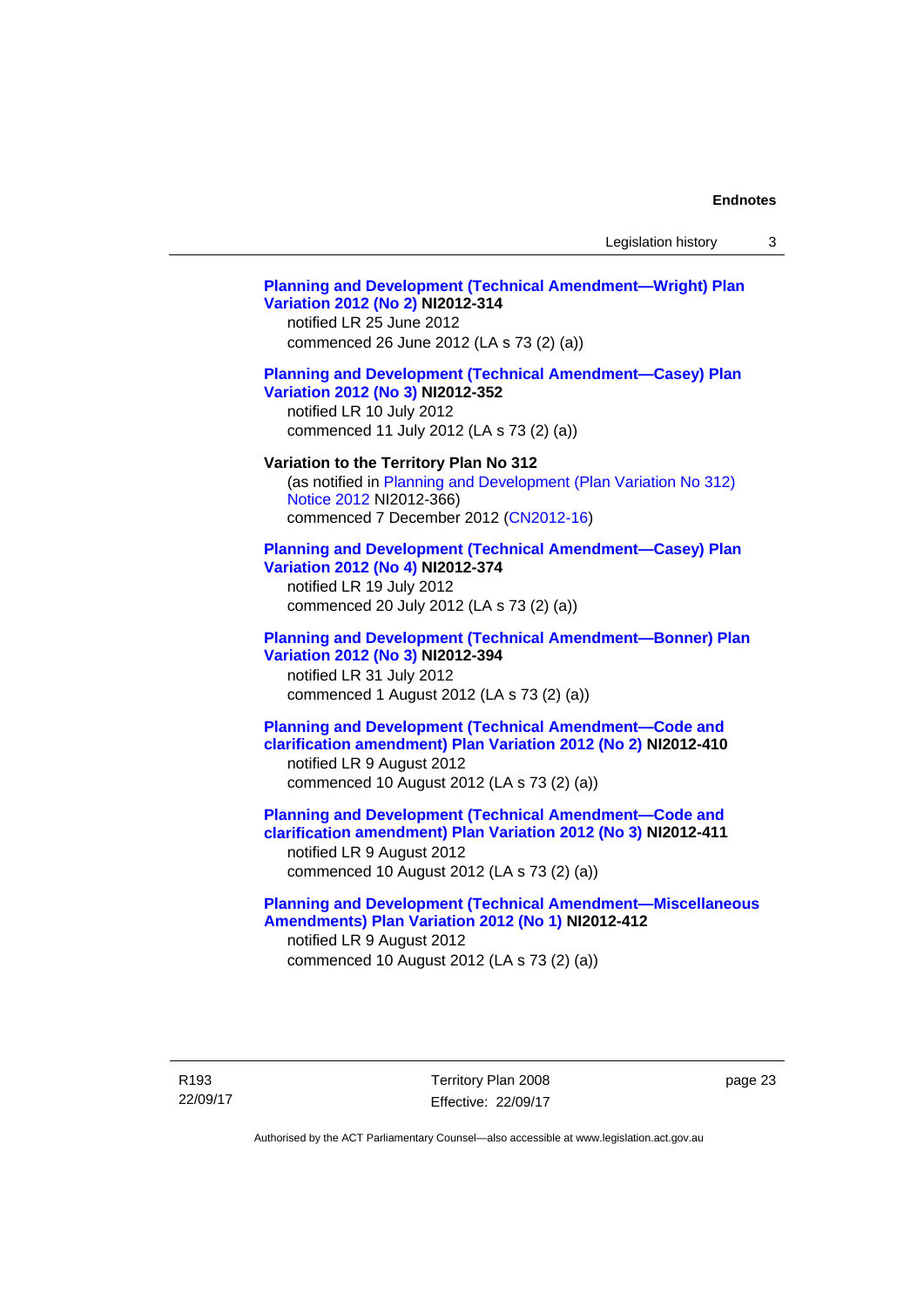| Legislation history<br>-3 |  |
|---------------------------|--|
|---------------------------|--|

| <b>Planning and Development (Technical Amendment-Casey) Plan</b><br>Variation 2012 (No 5) NI2012-476<br>notified LR 11 September 2012<br>commenced 12 September 2012 (LA s 73 (2) (a))   |
|------------------------------------------------------------------------------------------------------------------------------------------------------------------------------------------|
| <b>Planning and Development (Technical Amendment-Crace) Plan</b><br>Variation 2012 (No 5) NI2012-507<br>notified LR 20 September 2012<br>commenced 21 September 2012 (LA s 73 (2) (a))   |
| <b>Planning and Development (Technical Amendment-Casey) Plan</b><br>Variation 2012 (No 6) NI2012-568<br>notified LR 8 November 2012<br>commenced 9 November 2012 (LA s 73 (2) (a))       |
| <b>Planning and Development (Technical Amendment-Macgregor) Plan</b><br>Variation 2012 (No 3) NI2012-587<br>notified LR 19 November 2012<br>commenced 20 November 2012 (LA s 73 (2) (a)) |
| <b>Planning and Development (Technical Amendment-Belconnen) Plan</b><br><b>Variation 2012 NI2012-588</b><br>notified LR 19 November 2012<br>commenced 20 November 2012 (LA s 73 (2) (a)) |
| <b>Planning and Development (Technical Amendment-Jacka) Plan</b><br>Variation 2012 (No 1) NI2012-611<br>notified LR 4 December 2012<br>commenced 5 December 2012 (LA s 73 (2) (a))       |
| <b>Planning and Development (Technical Amendment-Casey) Plan</b><br>Variation 2012 (No 7) NI2012-612<br>notified LR 4 December 2012<br>commenced 5 December 2012 (LA s 73 (2) (a))       |

## **[Planning and Development \(Technical Amendment—Clarification,](http://www.legislation.act.gov.au/ni/2012-622/default.asp)  [Relocation and Miscellaneous Amendments\) Plan Variation 2012](http://www.legislation.act.gov.au/ni/2012-622/default.asp)  [\(No 1\)](http://www.legislation.act.gov.au/ni/2012-622/default.asp) NI2012-622**

notified LR 13 December 2012 commenced 14 December 2012 (LA s 73 (2) (a))

page 24 Territory Plan 2008 Effective: 22/09/17

R193 22/09/17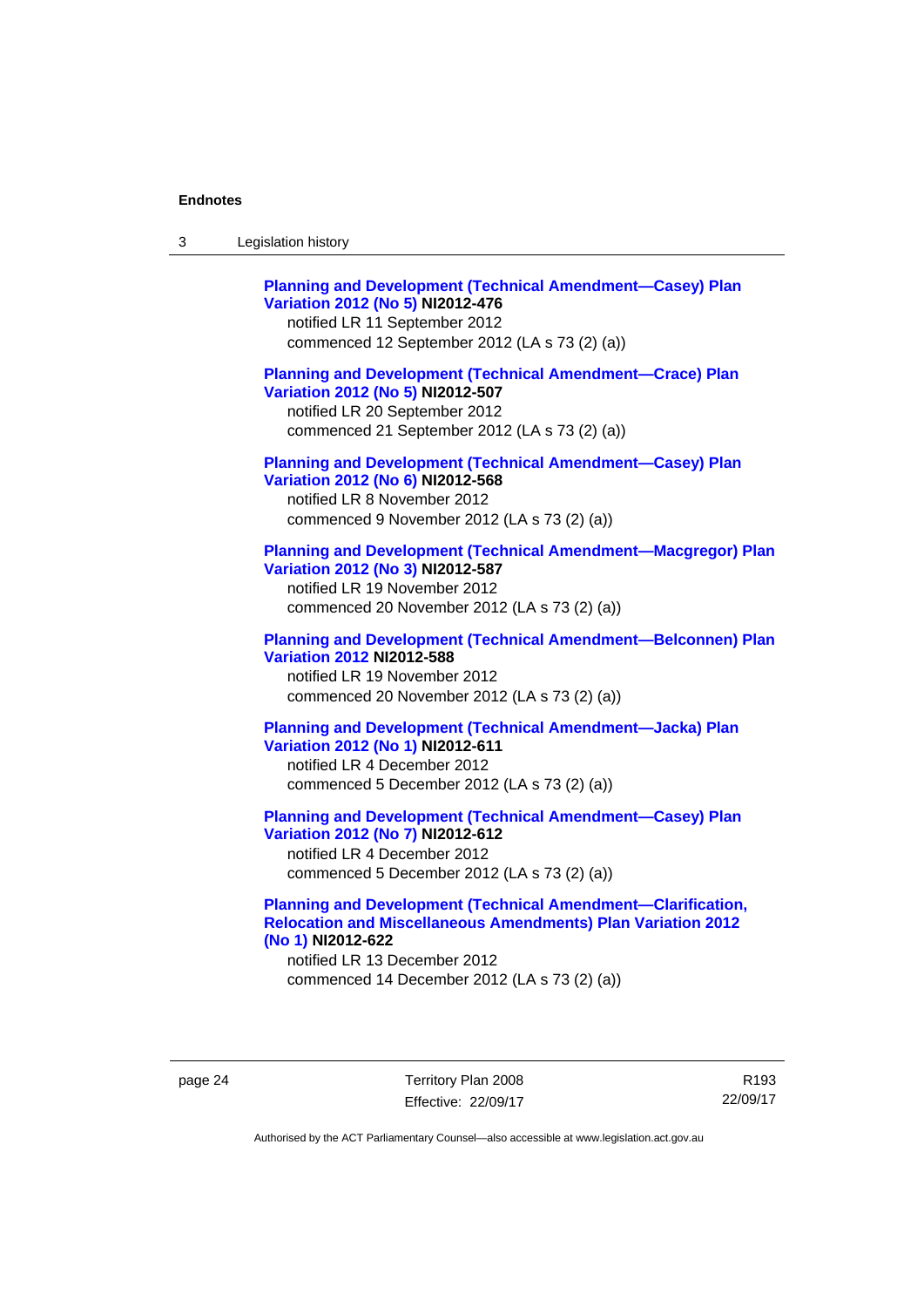| Legislation history |  |
|---------------------|--|
|---------------------|--|

| <b>Planning and Development (Technical Amendment-Code and</b><br>clarification amendment) Plan Variation 2012 (No 4) NI2012-631<br>notified LR 17 December 2012<br>commenced 18 December 2012 (LA s 73 (2) (a)) |
|-----------------------------------------------------------------------------------------------------------------------------------------------------------------------------------------------------------------|
| <b>Planning and Development (Technical Amendment-Miscellaneous</b><br>Amendments) Plan Variation 2012 (No 2) NI2012-632<br>notified LR 17 December 2012<br>commenced 18 December 2012 (LA s 73 (2) (a))         |
| <b>Planning and Development (Technical Amendment-Greenway) Plan</b><br><b>Variation 2012 NI2012-645</b><br>notified LR 20 December 2012<br>commenced 21 December 2012 (LA s 73 (2) (a))                         |
| <b>Planning and Development (Technical Amendment-Miscellaneous</b><br>Amendments) Plan Variation 2013 (No 1) NI2013-5<br>notified LR 10 January 2013<br>commenced 11 January 2013 (LA s 73 (2) (a))             |
| <b>Planning and Development (Technical Amendment-Kingston) Plan</b><br>Variation 2013 (No 1) NI2013-53<br>notified LR 5 February 2013<br>commenced 6 February 2013 (LA s 73 (2) (a))                            |
| Variation to the Territory Plan No 306<br>as notified in Planning and Development (Plan Variation No 306)<br>Notice 2013 NI2013-93)<br>commenced 5 July 2013 (CN2013-7)                                         |
| <b>Planning and Development (Technical Amendment-Jacka) Plan</b><br><b>Variation 2013 NI2013-109</b><br>notified LR 5 March 2013<br>commenced 6 March 2013 (LA s 73 (2) (a))                                    |
| Variation to the Territory Plan No 315<br>(as notified in Planning and Development (Plan Variation No 315)<br>Notice 2013 NI2013-112)                                                                           |
|                                                                                                                                                                                                                 |

commenced 17 May 2013 [\(CN2013-4\)](http://www.legislation.act.gov.au/cn/2013-4/default.asp)

R193 22/09/17

Territory Plan 2008 Effective: 22/09/17 page 25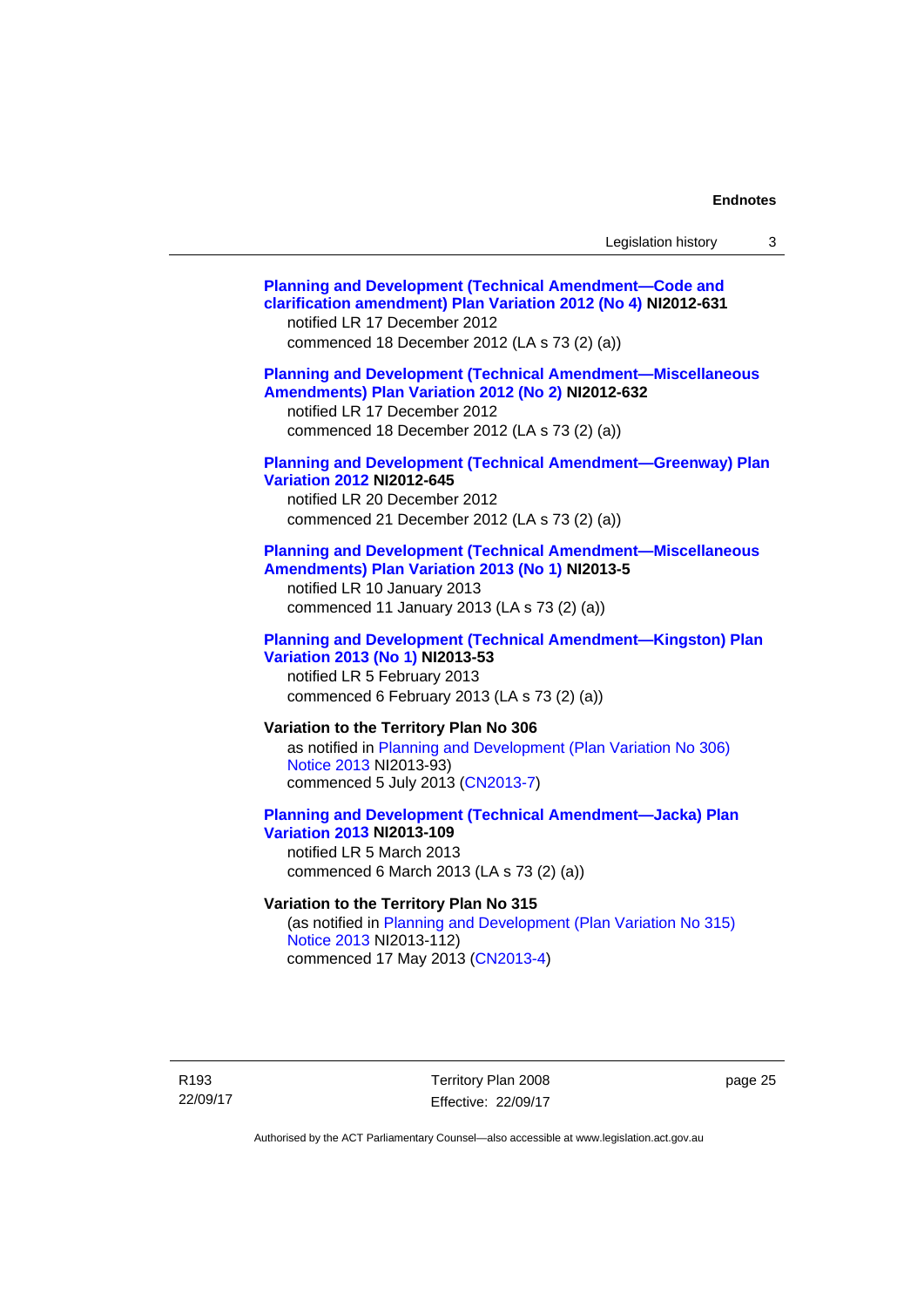3 Legislation history

# **Variation to the Territory Plan No 316**  (as notified in [Planning and Development \(Plan Variation No 316\)](http://www.legislation.act.gov.au/ni/2013-114/default.asp)  [Notice 2013](http://www.legislation.act.gov.au/ni/2013-114/default.asp) NI2013-114) commenced 17 May 2013 [\(CN2013-5\)](http://www.legislation.act.gov.au/cn/2013-5/default.asp) **[Planning and Development \(Technical Amendment—Districts of](http://www.legislation.act.gov.au/ni/2013-124/default.asp)  [Tennent and Booth\) Plan Variation 2013 \(No 1\)](http://www.legislation.act.gov.au/ni/2013-124/default.asp) NI2013-124**  notified LR 19 March 2013 commenced 20 March 2013 (LA s 73 (2) (a)) **[Planning and Development \(Technical Amendment—Griffith\) Plan](http://www.legislation.act.gov.au/ni/2013-127/default.asp)  [Variation 2013 \(No 1\)](http://www.legislation.act.gov.au/ni/2013-127/default.asp) NI2013-127**  notified LR 19 March 2013 commenced 20 March 2013 (LA s 73 (2) (a)) **[Planning and Development \(Technical Amendment—Ngunnawal\)](http://www.legislation.act.gov.au/ni/2013-146/default.asp)  [Plan Variation 2013 \(No 1\)](http://www.legislation.act.gov.au/ni/2013-146/default.asp) NI2013-146**  notified LR 3 April 2013 commenced 4 April 2013 (LA s 73 (2) (a)) **[Planning and Development \(Technical Amendment—Casey\) Plan](http://www.legislation.act.gov.au/ni/2013-147/default.asp)  [Variation 2013 \(No 1\)](http://www.legislation.act.gov.au/ni/2013-147/default.asp) NI2013-147**  notified LR 3 April 2013 commenced 4 April 2013 (LA s 73 (2) (a)) **[Planning and Development \(Technical Amendment—Miscellaneous](http://www.legislation.act.gov.au/ni/2013-207/default.asp)  [Amendments\) Plan Variation 2013 \(No 2\)](http://www.legislation.act.gov.au/ni/2013-207/default.asp) NI2013-207**  notified LR 2 May 2013 commenced 3 May 2013 (LA s 73 (2) (a)) **Variation to the Territory Plan No 311**  (as notified in [Planning and Development \(Plan Variation No 311\)](http://www.legislation.act.gov.au/ni/2013-208/default.asp)  [Notice 2013](http://www.legislation.act.gov.au/ni/2013-208/default.asp) NI2013-208) commenced 21 June 2013 ([CN2013-8\)](http://www.legislation.act.gov.au/cn/2013-8/default.asp) **[Planning and Development \(Technical Amendment—Code and](http://www.legislation.act.gov.au/ni/2013-245/default.asp)  [Clarification Amendment\) Plan Variation 2013 \(No 1\)](http://www.legislation.act.gov.au/ni/2013-245/default.asp) NI2013-245**

notified LR 30 May 2013 commenced 31 May 2013 (LA s 73 (2) (a))

page 26 Territory Plan 2008 Effective: 22/09/17

R193 22/09/17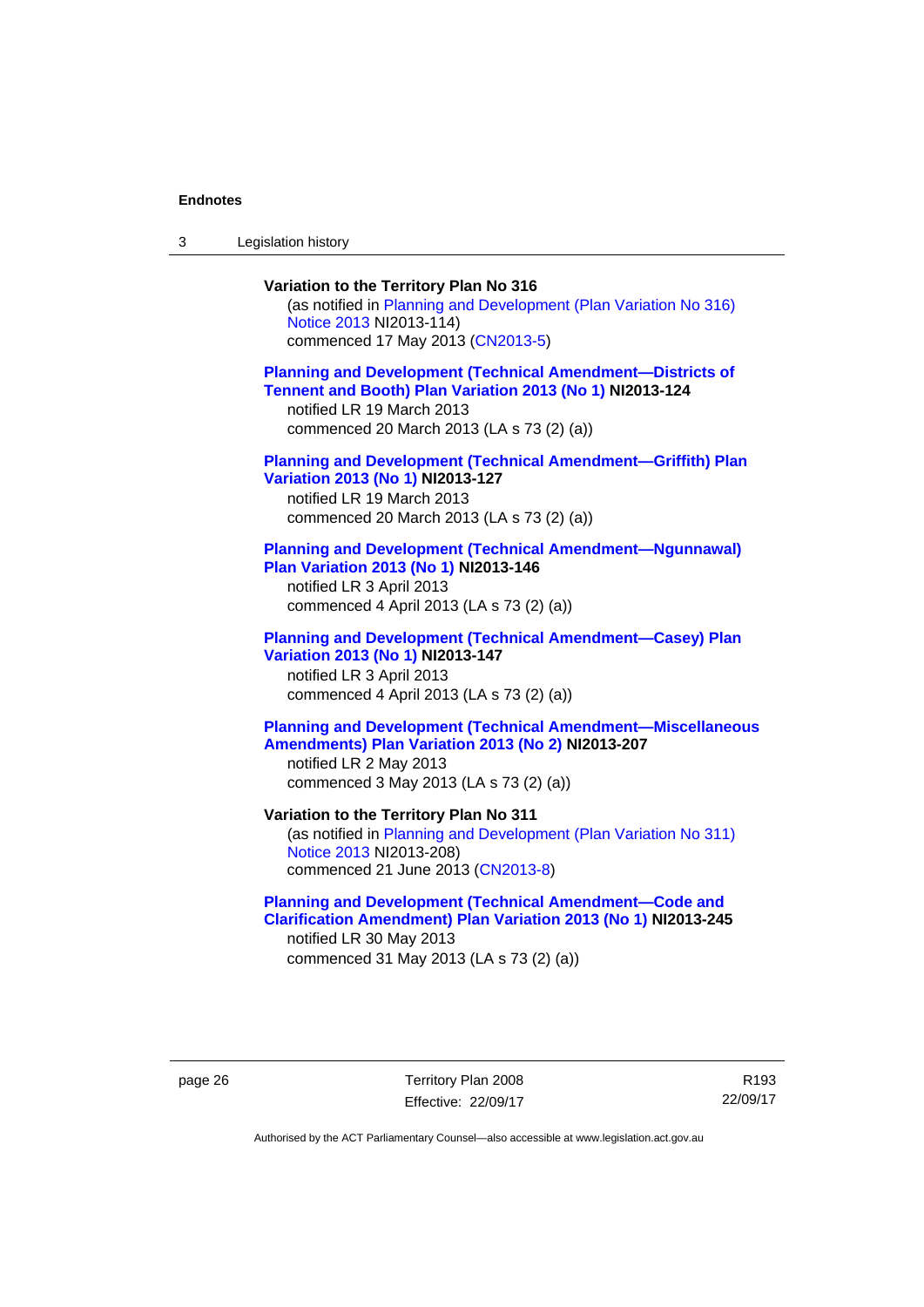Legislation history 3

| <b>Planning and Development (Technical Amendment-Miscellaneous</b><br>Amendments) Plan Variation 2013 (No 3) NI2013-246<br>notified LR 30 May 2013<br>commenced 31 May 2013 (LA s 73 (2) (a))               |  |
|-------------------------------------------------------------------------------------------------------------------------------------------------------------------------------------------------------------|--|
| <b>Planning and Development (Technical Amendment-Crace) Plan</b><br>Variation 2013 (No 1) NI2013-249<br>notified LR 4 June 2013<br>commenced 5 June 2013 (LA s 73 (2) (a))                                  |  |
| <b>Planning and Development (Technical Amendment-Dickson) Plan</b><br>Variation 2013 (No 1) NI2013-358<br>notified LR 20 August 2013<br>commenced 21 August 2013 (LA s 73 (2) (a))                          |  |
| <b>Planning and Development (Technical Amendment-Miscellaneous</b><br>Amendments) Plan Variation 2013 (No 4) NI2013-390<br>notified LR 5 September 2013<br>commenced 6 September 2013 (LA s 73 (2) (a))     |  |
| <b>Planning and Development (Technical Amendment-Harrison) Plan</b><br>Variation 2013 (No 1) NI2013-402<br>notified LR 17 September 2013<br>commenced 18 September 2013 (LA s 73 (2) (a))                   |  |
| <b>Planning and Development (Technical Amendment-Ngunnawal)</b><br><b>Plan Variation 2013 (No 2) NI2013-435</b><br>notified LR 1 October 2013<br>commenced 2 October 2013 (LA s 73 (2) (a))                 |  |
| <b>Planning and Development (Technical Amendment-Code and</b><br>Clarification Amendment) Plan Variation 2013 (No 2) NI2013-436<br>notified LR 3 October 2013<br>commenced 4 October 2013 (LA s 73 (2) (a)) |  |
| <b>Planning and Development (Technical Amendment-Miscellaneous</b><br>Amendments) Plan Variation 2013 (No 5) NI2013-437<br>notified LR 3 October 2013<br>commenced 4 October 2013 (LA s 73 (2) (a))         |  |

R193 22/09/17 Territory Plan 2008 Effective: 22/09/17

page 27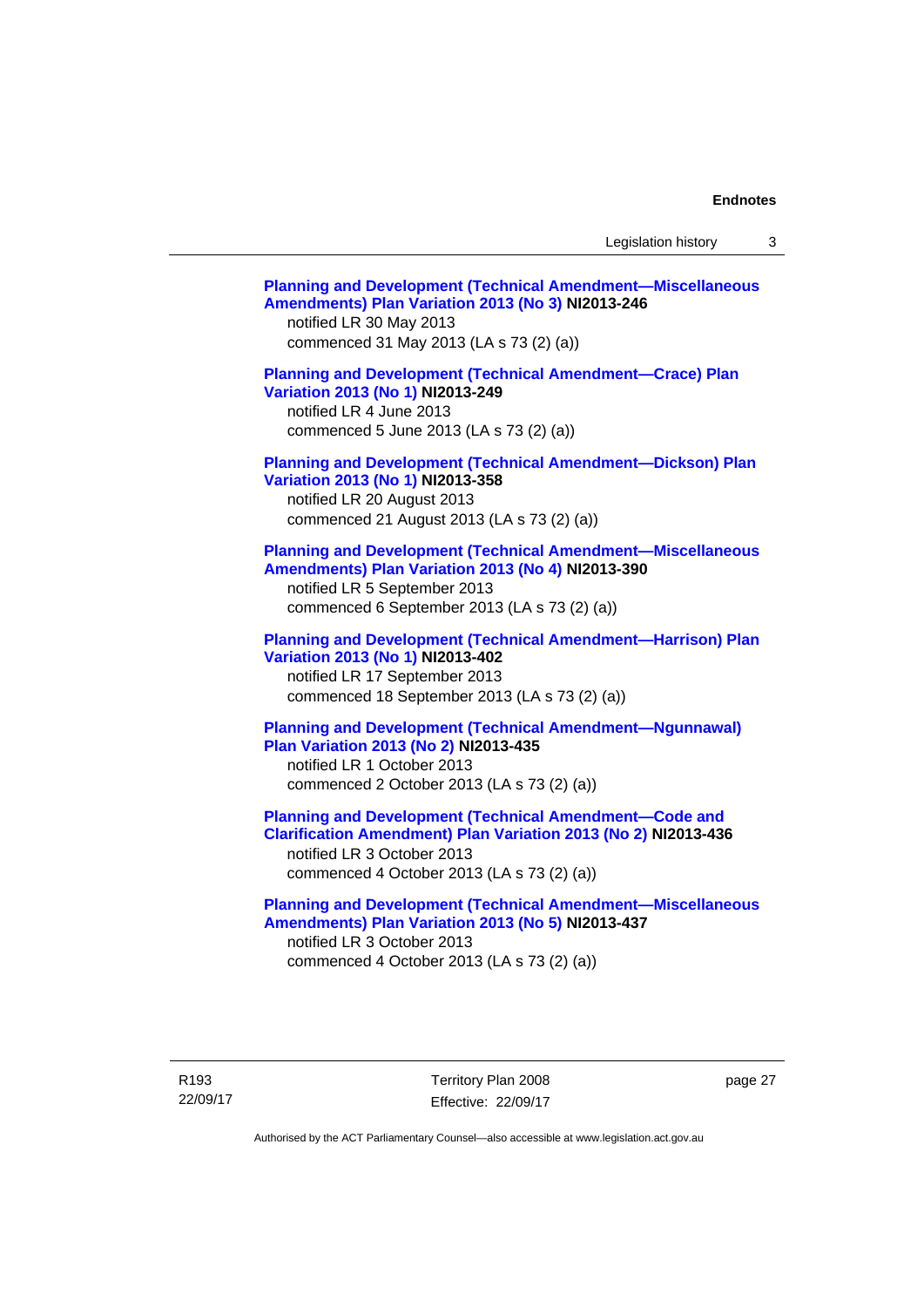| 3 | Legislation history |  |
|---|---------------------|--|
|---|---------------------|--|

## **[Planning and Development \(Technical Amendment—Amaroo\) Plan](http://www.legislation.act.gov.au/ni/2013-484/default.asp)  [Variation 2013 \(No 1\)](http://www.legislation.act.gov.au/ni/2013-484/default.asp) NI2013-484**

notified LR 29 October 2013 commenced 30 October 2013 (LA s 73 (2) (a))

### **Variation to the Territory Plan No 305**

(as notified in [Planning and Development \(Plan Variation No 305\)](http://www.legislation.act.gov.au/ni/2013-530/default.asp)  [Notice 2013](http://www.legislation.act.gov.au/ni/2013-530/default.asp) NI2013-530) commenced 28 March 2014 [\(CN2014-4\)](http://www.legislation.act.gov.au/cn/2014-4/default.asp)

### **[Planning and Development \(Technical Amendment—Miscellaneous](http://www.legislation.act.gov.au/ni/2013-535/default.asp)  [Amendments\) Plan Variation 2013 \(No 6\)](http://www.legislation.act.gov.au/ni/2013-535/default.asp) NI2013-535**

notified LR 28 November 2013 commenced 29 November 2013 (LA s 73 (2) (a))

### **[Planning and Development \(Technical Amendment—Coombs\) Plan](http://www.legislation.act.gov.au/ni/2013-557/default.asp)  [Variation 2013 \(No 1\)](http://www.legislation.act.gov.au/ni/2013-557/default.asp) NI2013-557**

notified LR 10 December 2013 commenced 11 December 2013 (LA s 73 (2) (a))

# **[Planning and Development \(Technical Amendment—Macgregor\) Plan](http://www.legislation.act.gov.au/ni/2013-576/default.asp)  [Variation 2013 \(No 1\)](http://www.legislation.act.gov.au/ni/2013-576/default.asp) NI2013-576**  notified LR 16 December 2013

commenced 17 December 2013 (LA s 73 (2) (a))

### **[Planning and Development \(Technical Amendment—code, relocation](http://www.legislation.act.gov.au/ni/2014-10/default.asp)  [and rezoning of FUA amendment\) Plan Variation 2014 \(No 1\)](http://www.legislation.act.gov.au/ni/2014-10/default.asp) NI2014-10**

notified LR 14 January 2014 commenced 15 January 2014 (LA s 73 (2) (a))

## **[Planning and Development \(Technical Amendment—Lawson\) Plan](http://www.legislation.act.gov.au/ni/2014-11/default.asp)  [Variation 2014 \(No 1\)](http://www.legislation.act.gov.au/ni/2014-11/default.asp) NI2014-11**

notified LR 14 January 2014 commenced 15 January 2014 (LA s 73 (2) (a))

## **[Planning and Development \(Technical Amendment—code,](http://www.legislation.act.gov.au/ni/2014-13/default.asp)  [clarification and redundancy amendment\) Plan Variation 2014 \(No 1\)](http://www.legislation.act.gov.au/ni/2014-13/default.asp) NI2014-13**

notified LR 16 January 2014 commenced 17 January 2014 (LA s 73 (2) (a))

page 28 Territory Plan 2008 Effective: 22/09/17

R193 22/09/17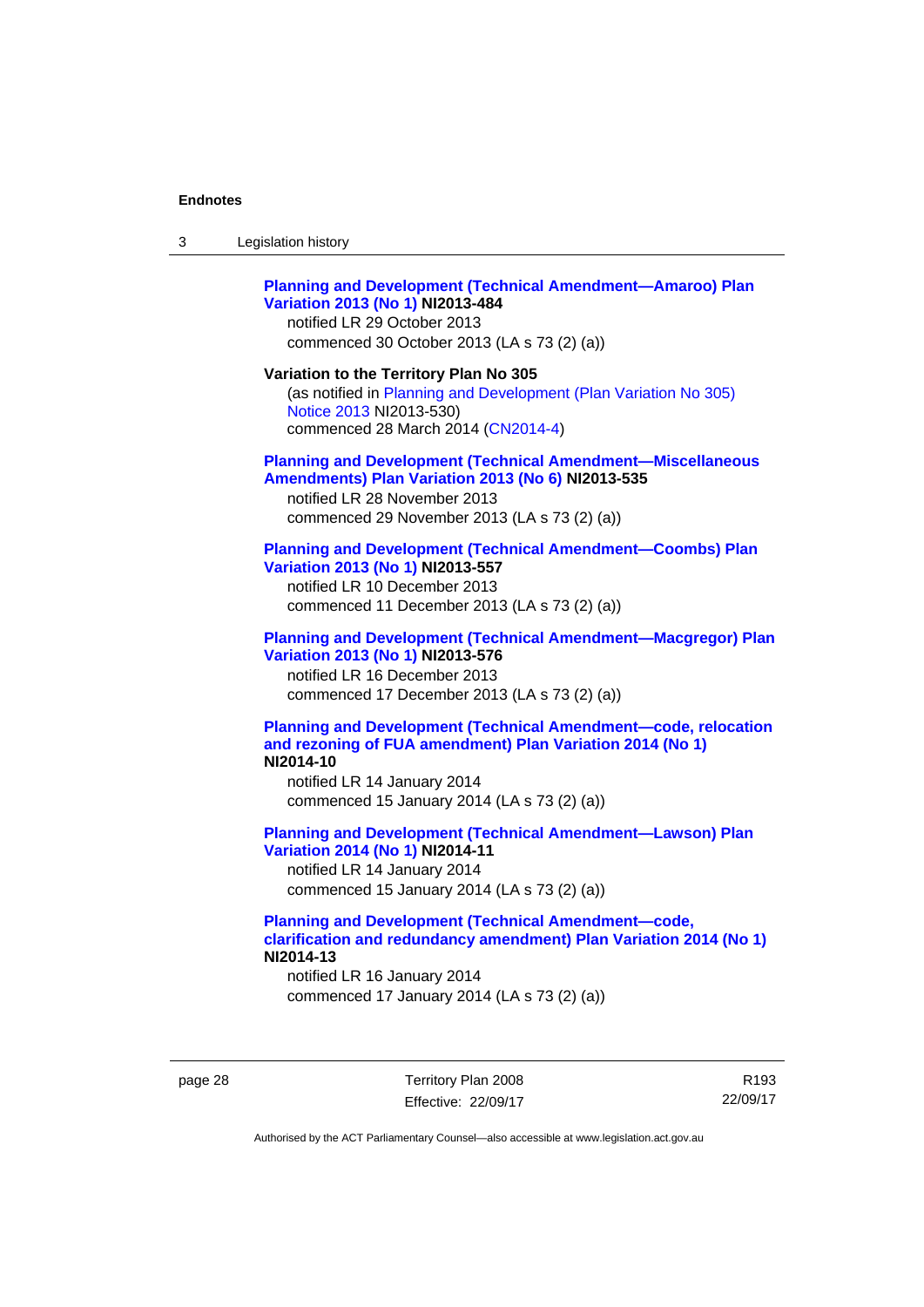## **Variation to the Territory Plan No 324**

(as notified in [Planning and Development \(Plan Variation No 324\)](http://www.legislation.act.gov.au/ni/2014-20/default.asp)  [Notice 2014](http://www.legislation.act.gov.au/ni/2014-20/default.asp) NI2014-20) commenced 4 April 2014 ([CN2014-5](http://www.legislation.act.gov.au/cn/2014-5/default.asp))

## **[Planning and Development \(Technical Amendment—Casey\) Plan](http://www.legislation.act.gov.au/ni/2014-33/default.asp)  [Variation 2014 \(No 1\)](http://www.legislation.act.gov.au/ni/2014-33/default.asp) NI2014-33**

notified LR 4 February 2014 commenced 5 February 2014 (LA s 73 (2) (a))

#### **Variation to the Territory Plan No 308**

(as notified in [Planning and Development \(Plan Variation No 308\)](http://www.legislation.act.gov.au/ni/2014-60/default.asp)  [Notice 2014](http://www.legislation.act.gov.au/ni/2014-60/default.asp) NI2014-60) commenced 4 April 2014 ([CN2014-6](http://www.legislation.act.gov.au/cn/2014-6/default.asp))

### **[Planning and Development \(Technical Amendment—Casey\) Plan](http://www.legislation.act.gov.au/ni/2014-89/default.asp)  [Variation 2014 \(No 2\)](http://www.legislation.act.gov.au/ni/2014-89/default.asp) NI2014-89**

notified LR 17 March 2014 commenced 18 March 2014 (LA s 73 (2) (a))

### **[Planning and Development \(Technical Amendment—Miscellaneous](http://www.legislation.act.gov.au/ni/2014-90/default.asp)  [Amendment\) Plan Variation 2014 \(No 1\)](http://www.legislation.act.gov.au/ni/2014-90/default.asp) NI2014-90**  notified LR 20 March 2014

commenced 21 March 2014 (LA s 73 (2) (a))

## **Variation to the Territory Plan No 317**

(as notified in [Planning and Development \(Plan Variation No 317\)](http://www.legislation.act.gov.au/ni/2014-137/default.asp)  [Notice 2014](http://www.legislation.act.gov.au/ni/2014-137/default.asp) NI2014-137) commenced 30 May 2014 [\(CN2014-7\)](http://www.legislation.act.gov.au/cn/2014-7/default.asp)

# **[Planning and Development \(Technical Amendment—Lawson\) Plan](http://www.legislation.act.gov.au/ni/2014-149/default.asp)  [Variation 2014 \(No 2\)](http://www.legislation.act.gov.au/ni/2014-149/default.asp) NI2014-149**

notified LR 10 April 2014 commenced 11 April 2014 (LA s 73 (2) (a))

## **[Planning and Development \(Technical Amendment—Hume\) Plan](http://www.legislation.act.gov.au/ni/2014-152/default.asp)  [Variation 2014 \(No 1\)](http://www.legislation.act.gov.au/ni/2014-152/default.asp) NI2014-152**

notified LR 14 April 2014 commenced 15 April 2014 (LA s 73 (2) (a))

R193 22/09/17 page 29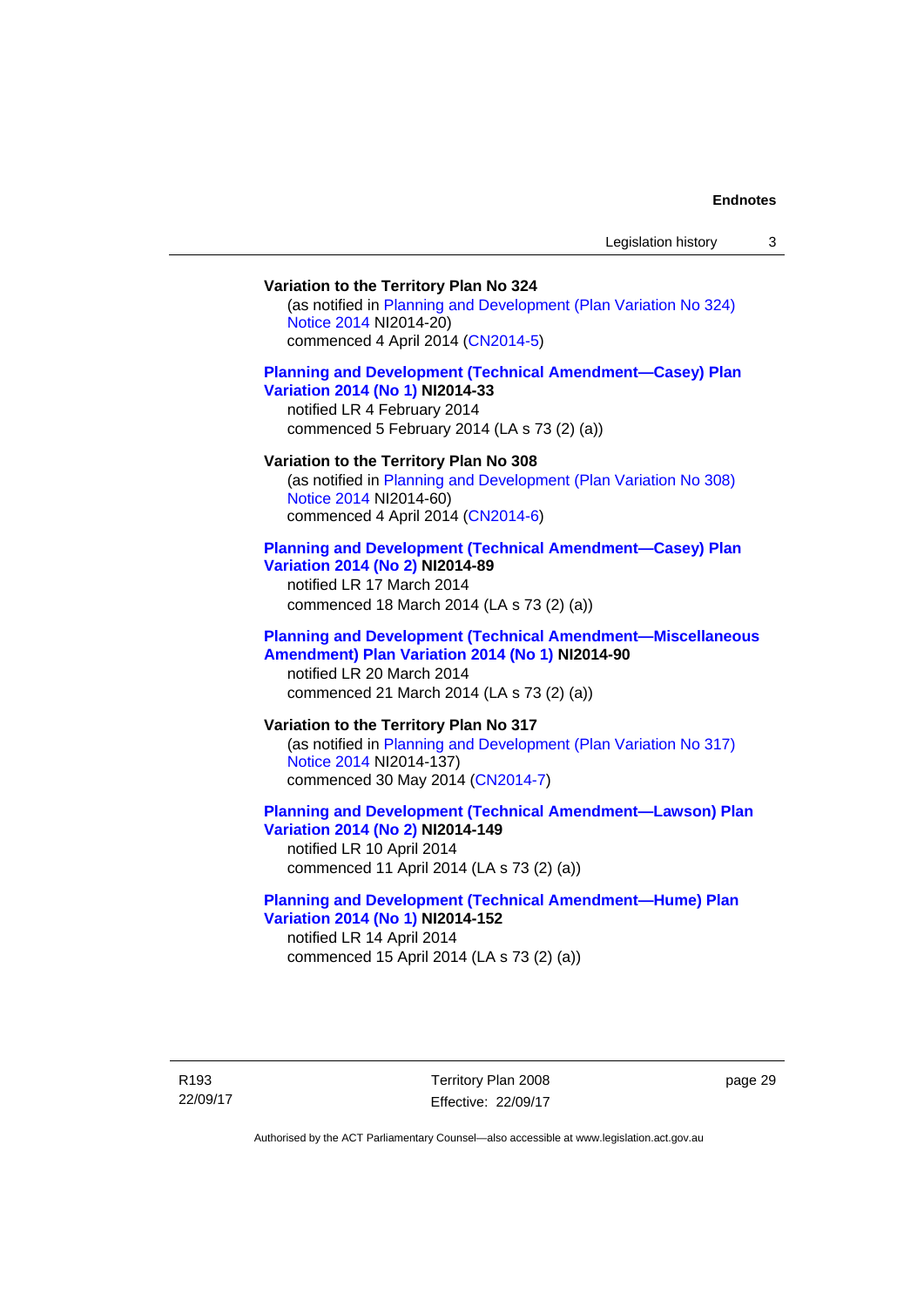| -3 | Legislation history |  |
|----|---------------------|--|
|----|---------------------|--|

### **[Planning and Development \(Technical Amendment—Miscellaneous](http://www.legislation.act.gov.au/ni/2014-180/default.asp)  [Amendment\) Plan Variation 2014 \(No 2\)](http://www.legislation.act.gov.au/ni/2014-180/default.asp) NI2014-180**  notified LR 30 April 2014

commenced 2 May 2014 (LA s 73 (2) (b))

**Variation to the Territory Plan No 314**  (as notified in [Planning and Development \(Plan Variation No 314\)](http://www.legislation.act.gov.au/ni/2014-187/default.asp)  [Notice 2014](http://www.legislation.act.gov.au/ni/2014-187/default.asp) NI2014-187)

commenced 30 May 2014 [\(CN2014-8\)](http://www.legislation.act.gov.au/cn/2014-8/default.asp)

### **Variation to the Territory Plan No 326**

(as notified in [Planning and Development \(Plan Variation No 326\)](http://www.legislation.act.gov.au/ni/2014-189/default.asp)  [Notice 2014](http://www.legislation.act.gov.au/ni/2014-189/default.asp) NI2014-189) commenced 30 May 2014 [\(CN2014-9\)](http://www.legislation.act.gov.au/cn/2014-9/default.asp)

### **[Planning and Development \(Technical Amendment—Weston\) Plan](http://www.legislation.act.gov.au/ni/2014-222/default.asp)  [Variation 2014 \(No 1\)](http://www.legislation.act.gov.au/ni/2014-222/default.asp) NI2014-222**

notified LR 26 May 2014 commenced 27 May 2014 (LA s 73 (2) (a))

## **[Planning and Development \(Technical Amendment—Gungahlin\) Plan](http://www.legislation.act.gov.au/ni/2014-223/default.asp)  [Variation 2014 \(No 1\)](http://www.legislation.act.gov.au/ni/2014-223/default.asp) NI2014-223**  notified LR 26 May 2014

commenced 27 May 2014 (LA s 73 (2) (a))

## **[Planning and Development \(Technical Amendment—Lawson\) Plan](http://www.legislation.act.gov.au/ni/2014-260/default.asp)  [Variation 2014 \(No 3\)](http://www.legislation.act.gov.au/ni/2014-260/default.asp) NI2014-260**

notified LR 12 June 2014 commenced 13 June 2014 (LA s 73 (2) (a))

### **[Planning and Development \(Technical Amendment—Coombs\) Plan](http://www.legislation.act.gov.au/ni/2014-268/default.asp)  [Variation 2014 \(No 1\)](http://www.legislation.act.gov.au/ni/2014-268/default.asp) NI2014-268**

notified LR 18 June 2014 commenced 19 June 2014 (LA s 73 (2) (a))

### **[Planning and Development \(Technical Amendment—Harrison\) Plan](http://www.legislation.act.gov.au/ni/2014-269/default.asp)  [Variation 2014 \(No 1\)](http://www.legislation.act.gov.au/ni/2014-269/default.asp) NI2014-269**  notified LR 18 June 2014

commenced 19 June 2014 (LA s 73 (2) (a))

page 30 Territory Plan 2008 Effective: 22/09/17

R193 22/09/17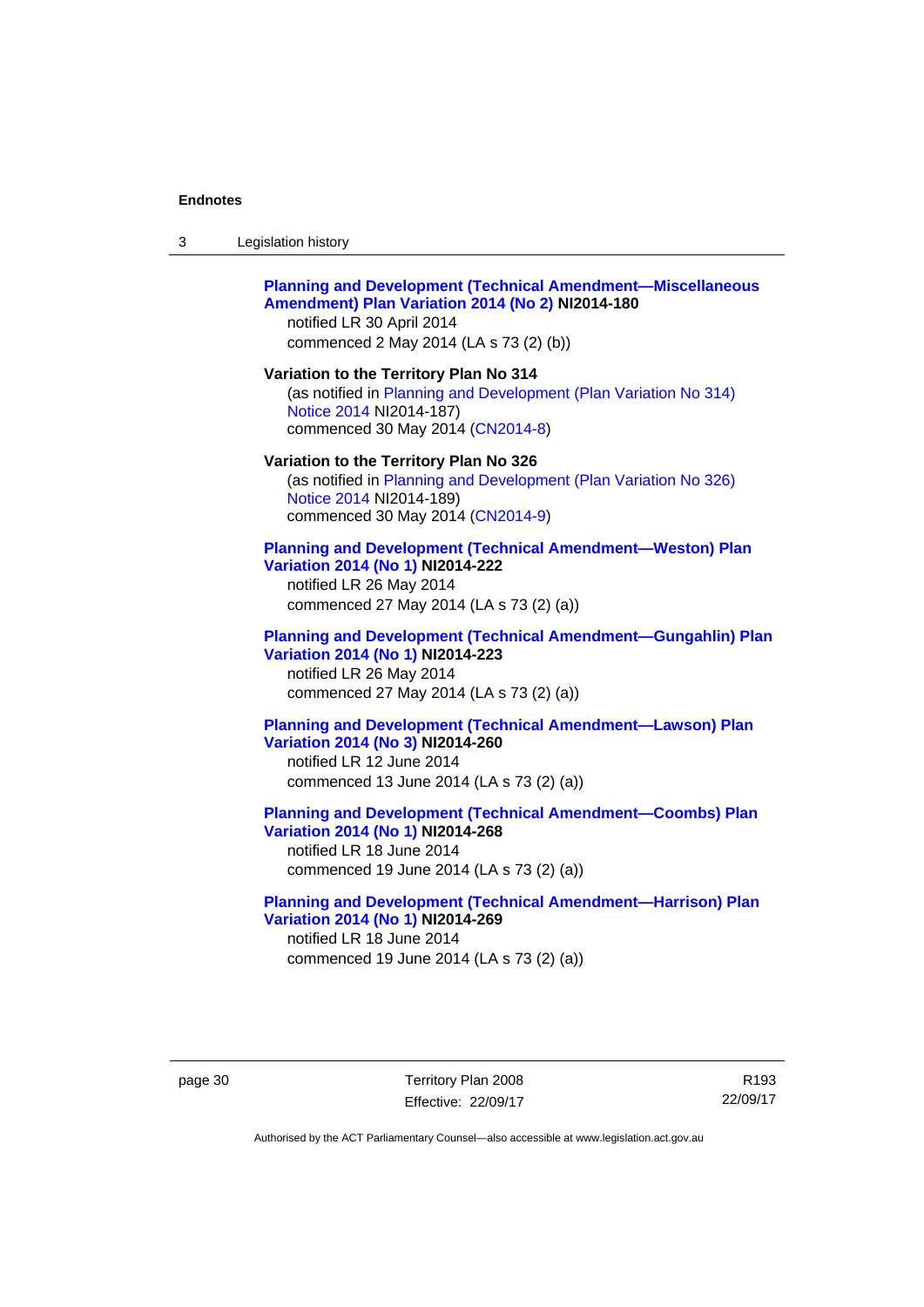# **[Planning and Development \(Technical Amendment—Clarification](http://www.legislation.act.gov.au/ni/2014-274/default.asp)  [Amendment\) Plan Variation 2014 \(No 1\)](http://www.legislation.act.gov.au/ni/2014-274/default.asp) NI2014-274**  notified LR 19 June 2014 commenced 20 June 2014 (LA s 73 (2) (a)) **[Planning and Development \(Technical Amendment—Code](http://www.legislation.act.gov.au/ni/2014-275/default.asp)  [Amendment\) Plan Variation 2014 \(No 1\)](http://www.legislation.act.gov.au/ni/2014-275/default.asp) NI2014-275**  notified LR 19 June 2014 commenced 20 June 2014 (LA s 73 (2) (a)) **[Planning and Development \(Technical Amendment—Miscellaneous](http://www.legislation.act.gov.au/ni/2014-276/default.asp)  [Amendment\) Plan Variation 2014 \(No 3\)](http://www.legislation.act.gov.au/ni/2014-276/default.asp) NI2014-276**  notified LR 19 June 2014 commenced 20 June 2014 (LA s 73 (2) (a)) **Variation to the Territory Plan No 318**  (as notified in [Planning and Development \(Plan Variation No 318\)](http://www.legislation.act.gov.au/ni/2014-294/default.asp)  [Notice 2014](http://www.legislation.act.gov.au/ni/2014-294/default.asp) NI2014-294) commenced 3 October 2014 [\(CN2014-12\)](http://www.legislation.act.gov.au/cn/2014-12/default.asp) **[Planning and Development \(Technical Amendment—Casey\) Plan](http://www.legislation.act.gov.au/ni/2014-329/default.asp)  [Variation 2014 \(No 3\)](http://www.legislation.act.gov.au/ni/2014-329/default.asp) NI2014-329**  notified LR 10 July 2014 commenced 11 July 2014 (LA s 73 (2) (a)) **[Planning and Development \(Special Variation No S323 Symonston](http://www.legislation.act.gov.au/ni/2014-371/default.asp)  [Mental Health Facility\) Special Variation 2014](http://www.legislation.act.gov.au/ni/2014-371/default.asp) NI2014-371**  notified LR 7 August 2014 commenced 8 August 2014 (LA s 73 (2) (a)) **Variation to the Territory Plan No 325**  (as notified in [Planning and Development \(Plan Variation No 325\)](http://www.legislation.act.gov.au/ni/2014-427/default.asp)  [Notice 2014](http://www.legislation.act.gov.au/ni/2014-427/default.asp) NI2014-427) commenced 3 October 2014 [\(CN2014-13\)](http://www.legislation.act.gov.au/cn/2014-13/default.asp) **[Planning and Development \(Technical Amendment—Casey\) Plan](http://www.legislation.act.gov.au/ni/2014-474/default.asp)  [Variation 2014 \(No 4\)](http://www.legislation.act.gov.au/ni/2014-474/default.asp) NI2014-474**  notified LR 7 October 2014 commenced 8 October 2014 (LA s 73 (2) (a))

R193 22/09/17 Territory Plan 2008 Effective: 22/09/17 page 31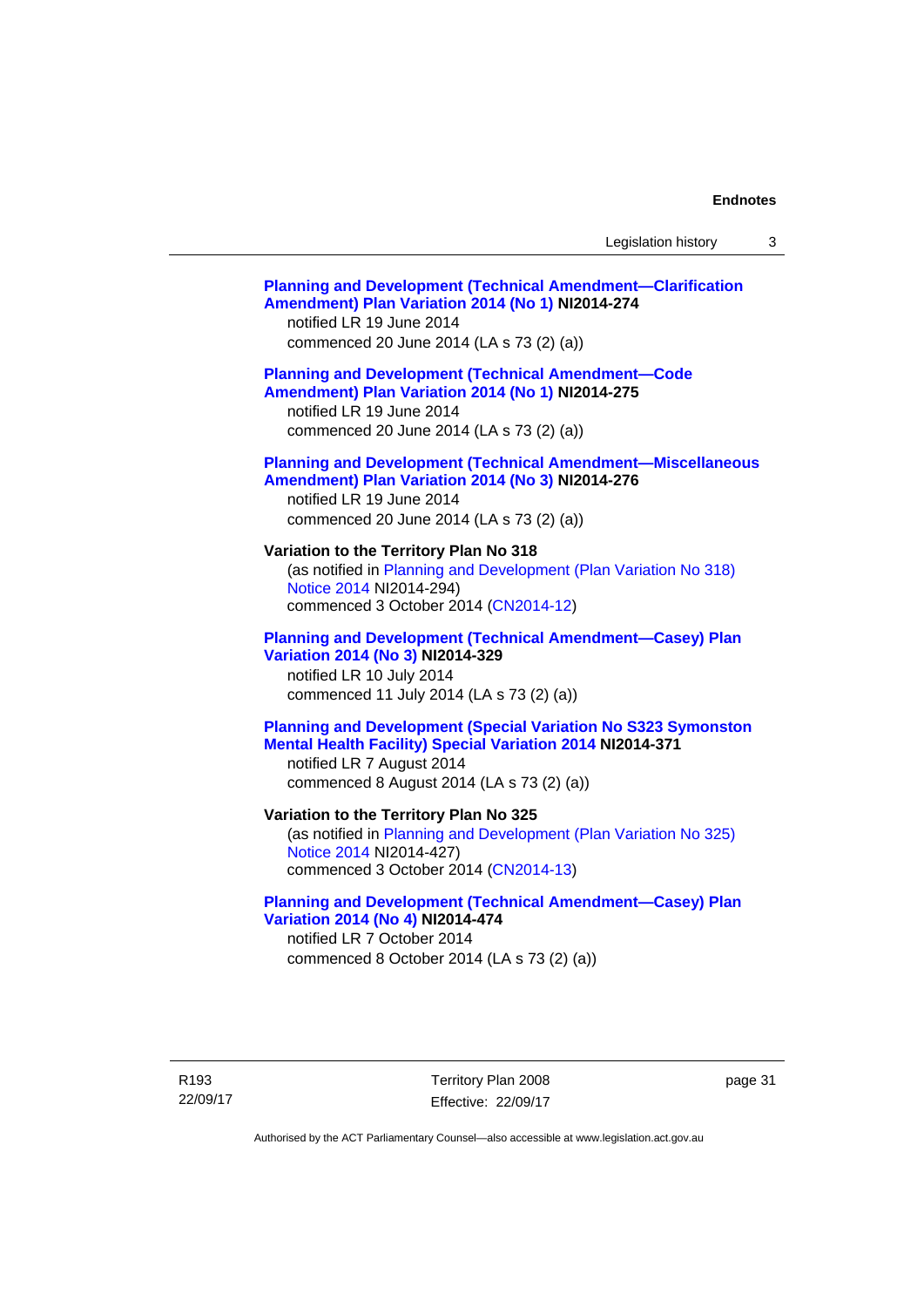| $\sqrt{2}$<br>- 3 | Legislation history |  |
|-------------------|---------------------|--|
|-------------------|---------------------|--|

**Variation to the Territory Plan No 319**  (as notified in [Planning and Development \(Plan Variation No 319\)](http://www.legislation.act.gov.au/ni/2014-501/default.asp)  [Notice 2014](http://www.legislation.act.gov.au/ni/2014-501/default.asp) NI2014-501) commenced 7 November 2014 ([CN2014-14](http://www.legislation.act.gov.au/cn/2014-14/default.asp)) **Variation to the Territory Plan No 297**  (as notified in [Planning and Development \(Plan Variation No 297\)](http://www.legislation.act.gov.au/ni/2014-552/default.asp)  [Notice 2014](http://www.legislation.act.gov.au/ni/2014-552/default.asp) NI2014-552) commenced 12 December 2014 [\(CN2014-16\)](http://www.legislation.act.gov.au/cn/2014-16/default.asp) **[Planning and Development \(Technical Amendment—Casey\) Plan](http://www.legislation.act.gov.au/ni/2014-569/default.asp)  [Variation 2014 \(No 5\)](http://www.legislation.act.gov.au/ni/2014-569/default.asp) NI2014-569**  notified LR 4 November 2014 commenced 5 November 2014 (LA s 73 (2) (a)) **[Planning and Development \(Technical Amendment—Ngunnawal\)](http://www.legislation.act.gov.au/ni/2014-570/default.asp)  [Plan Variation 2014 \(No 1\)](http://www.legislation.act.gov.au/ni/2014-570/default.asp) NI2014-570**  notified LR 4 November 2014 commenced 5 November 2014 (LA s 73 (2) (a)) **[Planning and Development \(Technical Amendment—Gungahlin\) Plan](http://www.legislation.act.gov.au/ni/2014-596/default.asp)  [Variation 2014 \(No 2\)](http://www.legislation.act.gov.au/ni/2014-596/default.asp) NI2014-596**  notified LR 20 November 2014 commenced 21 November 2014 (LA s 73 (2) (a)) **[Planning and Development \(Technical Amendment—Franklin\) Plan](http://www.legislation.act.gov.au/ni/2014-619/default.asp)  [Variation 2014 \(No 1\)](http://www.legislation.act.gov.au/ni/2014-619/default.asp) NI2014-619**  notified LR 2 December 2014 commenced 3 December 2014 (LA s 73 (2) (a)) **[Planning and Development \(Technical Amendment—Barton and](http://www.legislation.act.gov.au/ni/2014-649/default.asp)  [Campbell\) Plan Variation 2014 \(No 1\)](http://www.legislation.act.gov.au/ni/2014-649/default.asp) NI2014-649**  notified LR 11 December 2014 commenced 12 December 2014 (LA s 73 (2) (a))

**[Planning and Development \(Technical Amendment—Miscellaneous](http://www.legislation.act.gov.au/ni/2014-656/default.asp)  [Amendment\) Plan Variation 2014 \(No 4\)](http://www.legislation.act.gov.au/ni/2014-656/default.asp) NI2014-656**  notified LR 18 December 2014 commenced 19 December 2014 (LA s 73 (2) (a))

page 32 Territory Plan 2008 Effective: 22/09/17

R193 22/09/17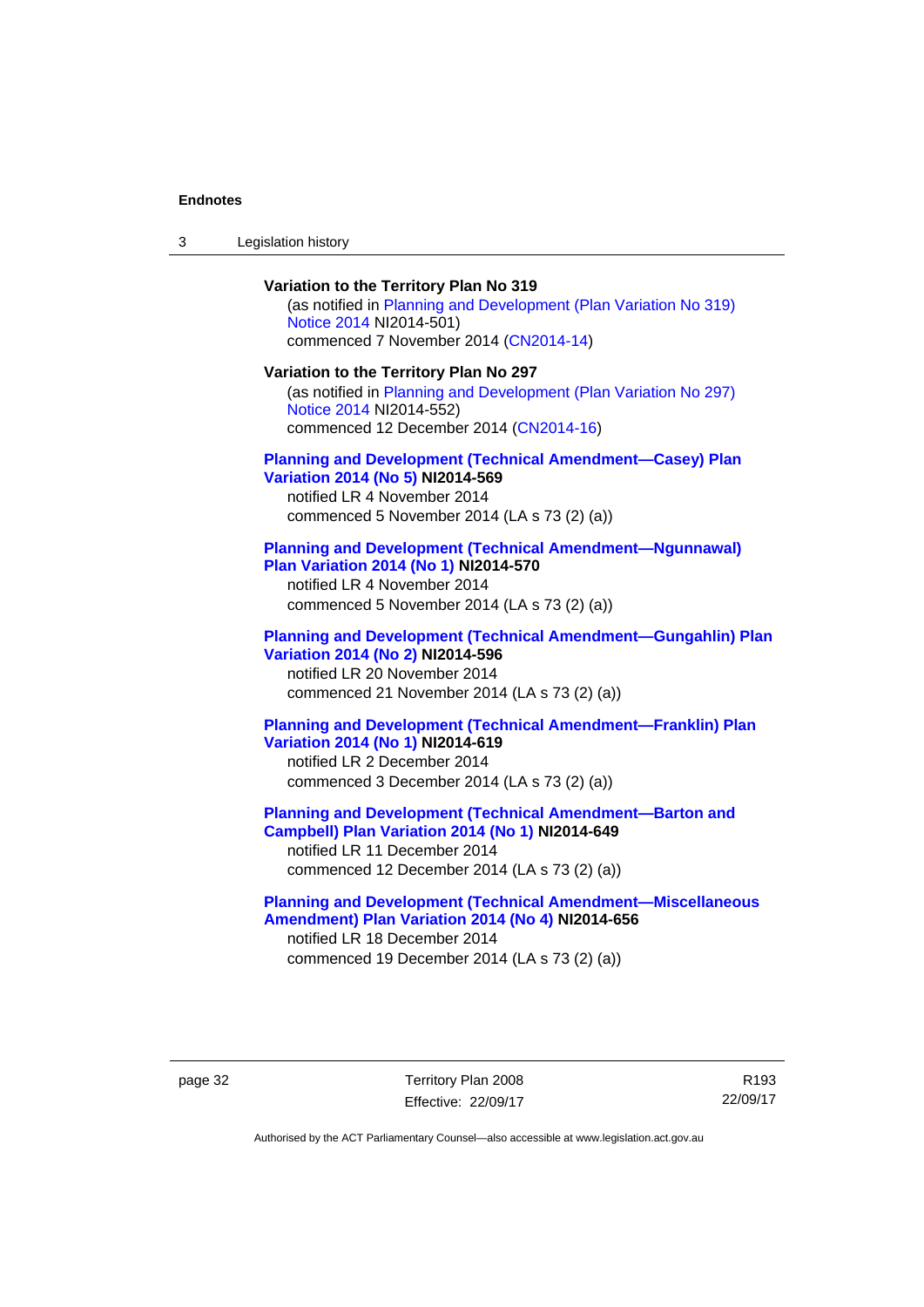## **[Planning and Development \(Technical Amendment—Coombs\) Plan](http://www.legislation.act.gov.au/ni/2014-662/default.asp)  [Variation 2014 \(No 2\)](http://www.legislation.act.gov.au/ni/2014-662/default.asp) NI2014-662**

notified LR 18 December 2014 commenced 19 December 2014 (LA s 73 (2) (a))

### **[Planning and Development \(Technical Amendment—Miscellaneous](http://www.legislation.act.gov.au/ni/2015-81/default.asp)  [Amendment\) Plan Variation 2015 \(No 1\)](http://www.legislation.act.gov.au/ni/2015-81/default.asp) NI2015-81**

notified LR 19 February 2015 commenced 20 February 2015 (LA s 73 (2) (a))

### **Variation to the Territory Plan No 304**

(as notified in [Planning and Development \(Plan Variation No 304\)](http://www.legislation.act.gov.au/ni/2015-99/default.asp)  [Notice 2015](http://www.legislation.act.gov.au/ni/2015-99/default.asp) NI2015-99) commenced 10 April 2015 [\(CN2015-3\)](http://www.legislation.act.gov.au/cn/2015-3/default.asp)

### **Variation to the Territory Plan No 336**

(as notified in [Planning and Development \(Plan Variation No 336\)](http://www.legislation.act.gov.au/ni/2015-100/default.asp)  [Notice 2015](http://www.legislation.act.gov.au/ni/2015-100/default.asp) NI2015-100) commenced 10 April 2015 [\(CN2015-4\)](http://www.legislation.act.gov.au/cn/2015-4/default.asp)

### **Variation to the Territory Plan No 338**

(as notified in [Planning and Development \(Plan Variation No 338\)](http://www.legislation.act.gov.au/ni/2015-101/default.asp)  [Notice 2015](http://www.legislation.act.gov.au/ni/2015-101/default.asp) NI2015-101) commenced 10 April 2015 [\(CN2015-5\)](http://www.legislation.act.gov.au/cn/2015-5/default.asp)

## **[Planning and Development \(Technical Amendment—Kingston\) Plan](http://www.legislation.act.gov.au/ni/2015-115/default.asp)  [Variation 2015 \(No 1\)](http://www.legislation.act.gov.au/ni/2015-115/default.asp) NI2015-115**

notified LR 18 March 2015 commenced 19 March 2015 (LA s 73 (2) (a))

## **[Planning and Development \(Technical Amendment—Coombs\) Plan](http://www.legislation.act.gov.au/ni/2015-138/default.asp)  [Variation 2015 \(No 1\)](http://www.legislation.act.gov.au/ni/2015-138/default.asp) NI2015-138**

notified LR 9 April 2015 commenced 10 April 2015 (LA s 73 (2) (a))

### **[Planning and Development \(Technical Amendment—Greenway\) Plan](http://www.legislation.act.gov.au/ni/2015-139/default.asp)  [Variation 2015 \(No 1\)](http://www.legislation.act.gov.au/ni/2015-139/default.asp) NI2015-139**

notified LR 9 April 2015 commenced 10 April 2015 (LA s 73 (2) (a))

R193 22/09/17 Territory Plan 2008 Effective: 22/09/17 page 33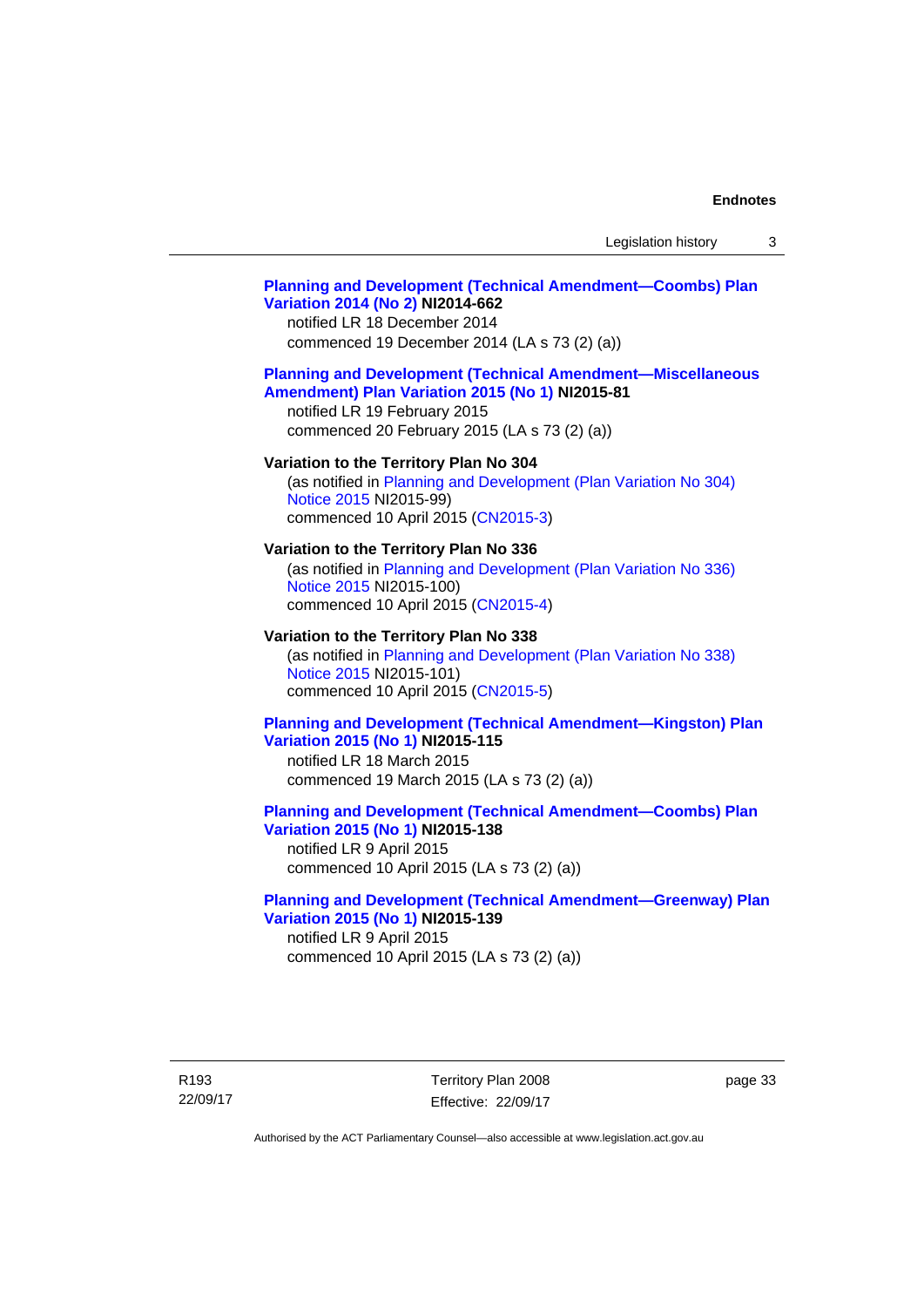| -3 | Legislation history |
|----|---------------------|
|----|---------------------|

# **[Planning and Development \(Technical Amendment—Moncrieff\) Plan](http://www.legislation.act.gov.au/ni/2015-148/default.asp)  [Variation 2015 \(No 1\)](http://www.legislation.act.gov.au/ni/2015-148/default.asp) NI2015-148**

notified LR 29 April 2015 commenced 30 April 2015 (LA s 73 (2) (a))

### **[Planning and Development \(Technical Amendment—Coombs\) Plan](http://www.legislation.act.gov.au/ni/2015-181/default.asp)  [Variation 2015 \(No 2\)](http://www.legislation.act.gov.au/ni/2015-181/default.asp) NI2015-181**

notified LR 29 April 2015 commenced 30 April 2015 (LA s 73 (2) (a))

### **Variation to the Territory Plan No 322**

(as notified in [Planning and Development \(Plan Variation No 322\)](http://www.legislation.act.gov.au/ni/2015-185/default.asp)  [Notice 2015](http://www.legislation.act.gov.au/ni/2015-185/default.asp) NI2015-185) commenced 22 May 2015 [\(CN2015-7\)](http://www.legislation.act.gov.au/cn/2015-7/default.asp)

## **[Planning and Development \(Technical Amendment—District of](http://www.legislation.act.gov.au/ni/2015-200/default.asp)  [Stromlo and Tuggeranong\) Plan Variation 2015 \(No 1\)](http://www.legislation.act.gov.au/ni/2015-200/default.asp) NI2015-200**

notified LR 13 May 2015 commenced 14 May 2015 (LA s 73 (2) (a))

# **[Planning and Development \(Technical Amendment—Rezoning of](http://www.legislation.act.gov.au/ni/2015-334/default.asp)  [FUA\) Plan Variation 2015 \(No 1\)](http://www.legislation.act.gov.au/ni/2015-334/default.asp) NI2015-334**

notified LR 25 June 2015 commenced 26 June 2015 (LA s 73 (2) (a))

# **Variation to the Territory Plan No 331**

(as notified in [Planning and Development \(Plan Variation No 337\)](http://www.legislation.act.gov.au/ni/2015-375/default.asp)  [Notice 2015](http://www.legislation.act.gov.au/ni/2015-375/default.asp) NI2015-375) commenced 21 August 2015 [\(CN2015-16\)](http://www.legislation.act.gov.au/cn/2015-16/default.asp)

## **[Planning and Development \(Technical Amendment—Moncrieff\) Plan](http://www.legislation.act.gov.au/ni/2015-441/default.asp)  [Variation 2015 \(No 2\)](http://www.legislation.act.gov.au/ni/2015-441/default.asp) NI2015-441**

notified LR 29 July 2015 commenced 30 July 2015 (LA s 73 (2) (a))

# **Variation to the Territory Plan No 321**

(as notified in [Planning and Development \(Plan Variation No 321\)](http://www.legislation.act.gov.au/ni/2015-446/default.asp)  [Notice 2015](http://www.legislation.act.gov.au/ni/2015-446/default.asp) NI2015-446) commenced 21 August 2015 [\(CN2015-13\)](http://www.legislation.act.gov.au/cn/2015-13/default.asp)

page 34 Territory Plan 2008 Effective: 22/09/17

R193 22/09/17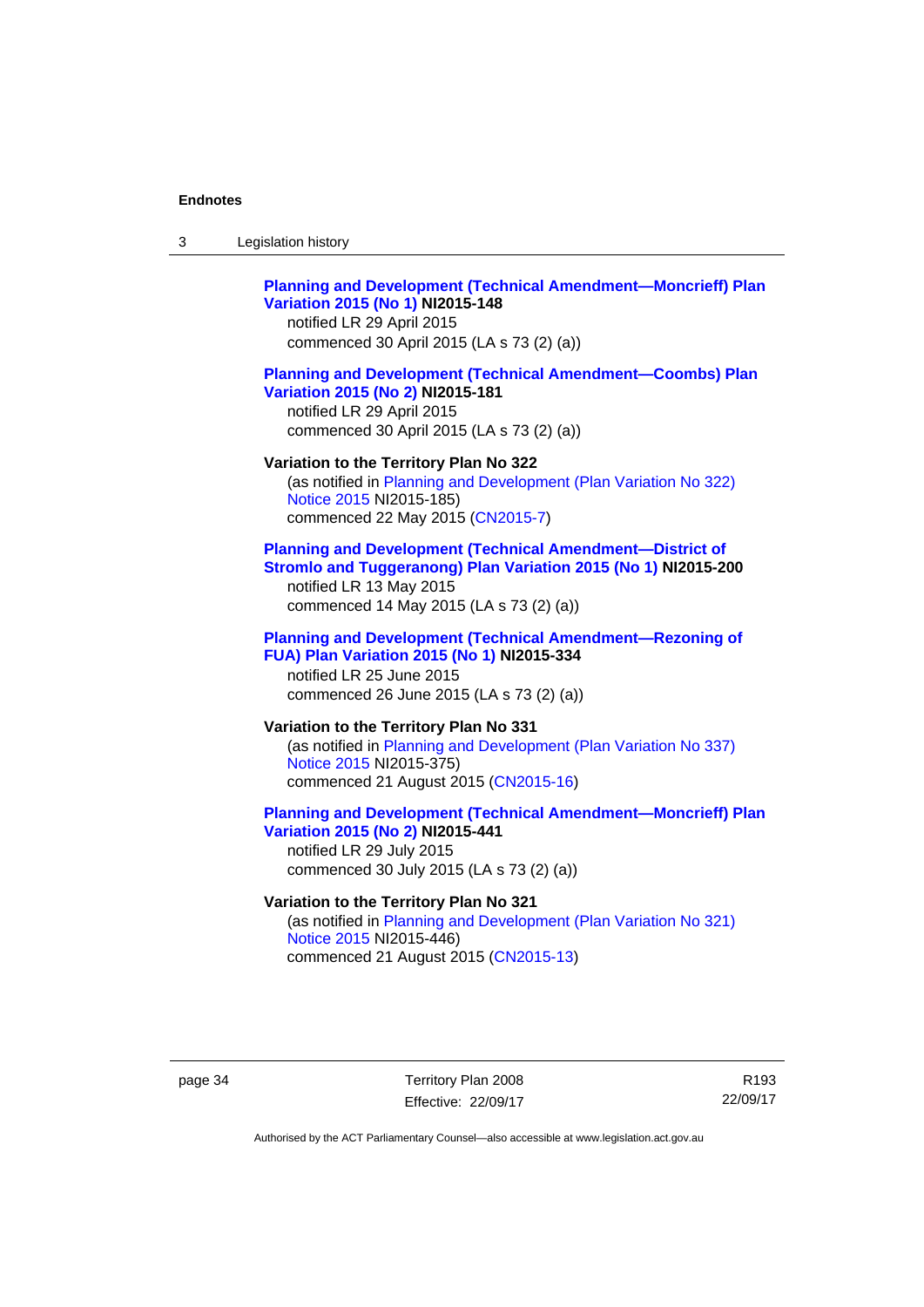# **Variation to the Territory Plan No 347**  (as notified in [Planning and Development \(Plan Variation No 347\)](http://www.legislation.act.gov.au/ni/2015-447/default.asp)  [Notice 2015](http://www.legislation.act.gov.au/ni/2015-447/default.asp) NI2015-447) commenced 21 August 2015 [\(CN2015-17\)](http://www.legislation.act.gov.au/cn/2015-17/default.asp) **Variation to the Territory Plan No 331**  (as notified in [Planning and Development \(Plan Variation No 331\)](http://www.legislation.act.gov.au/ni/2015-448/default.asp)  [Notice 2015](http://www.legislation.act.gov.au/ni/2015-448/default.asp) NI2015-448) commenced 21 August 2015 [\(CN2015-15\)](http://www.legislation.act.gov.au/cn/2015-15/default.asp) **Variation to the Territory Plan No 327**  (as notified in [Planning and Development \(Plan Variation No 327\)](http://www.legislation.act.gov.au/ni/2015-449/default.asp)  [Notice 2015](http://www.legislation.act.gov.au/ni/2015-449/default.asp) NI2015-449) commenced 21 August 2015 [\(CN2015-14\)](http://www.legislation.act.gov.au/cn/2015-14/default.asp) **Variation to the Territory Plan No 309**  (as notified in [Planning and Development \(Plan Variation No 309\)](http://www.legislation.act.gov.au/ni/2015-450/default.asp)  [Notice 2015](http://www.legislation.act.gov.au/ni/2015-450/default.asp) NI2015-450) commenced 21 August 2015 [\(CN2015-12\)](http://www.legislation.act.gov.au/cn/2015-12/default.asp) **[Planning and Development \(Technical Amendment—Miscellaneous](http://www.legislation.act.gov.au/ni/2015-452/default.asp)  [Amendment\) Plan Variation 2015 \(No 3\)](http://www.legislation.act.gov.au/ni/2015-452/default.asp) NI2015-452**  notified LR 24 August 2015 commenced 28 August 2015 (LA s 73 (2) (b)) **[Planning and Development \(Technical Amendment—Miscellaneous](http://www.legislation.act.gov.au/ni/2015-471/default.asp)  [Amendment\) Plan Variation 2015 \(No 2\)](http://www.legislation.act.gov.au/ni/2015-471/default.asp) NI2015-471**  notified LR 13 August 2015 commenced 14 August 2015 (LA s 73 (2) (a)) **[Planning and Development \(Technical Amendment—Moncrieff\) Plan](http://www.legislation.act.gov.au/ni/2015-493/default.asp)  [Variation 2015 \(No 3\)](http://www.legislation.act.gov.au/ni/2015-493/default.asp) NI2015-493**  notified LR 3 September 2015 commenced 4 September 2015 (LA s 73 (2) (a)) **[Planning and Development \(Technical Amendment—Minor Zone and](http://www.legislation.act.gov.au/ni/2015-539/default.asp)**

**[Overlay Amendments\) Plan Variation 2015](http://www.legislation.act.gov.au/ni/2015-539/default.asp) NI2015-539**  notified LR 17 September 2015 commenced 18 September 2015 (LA s 73 (2) (a))

R193 22/09/17 Territory Plan 2008 Effective: 22/09/17 page 35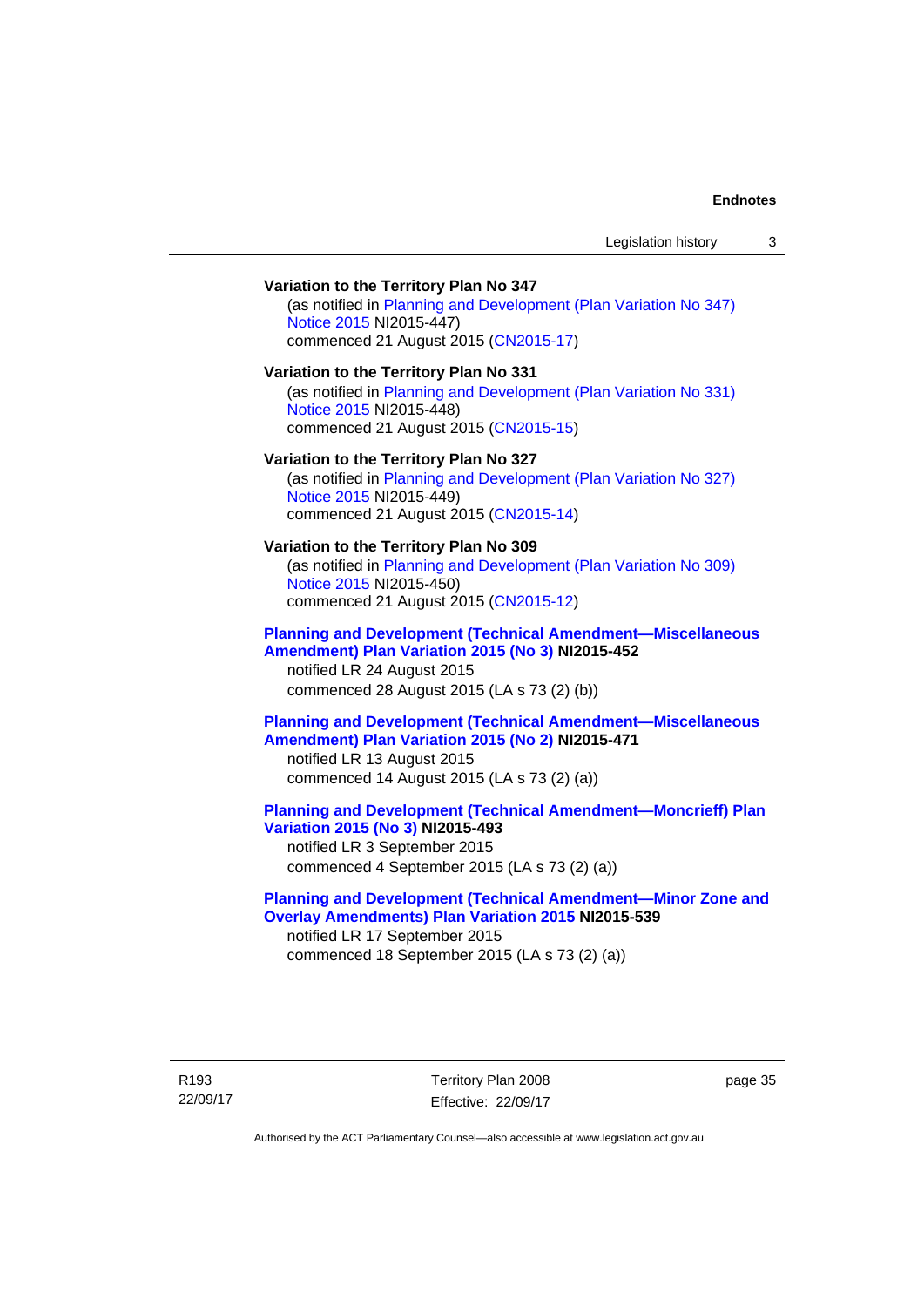# **Variation to the Territory Plan No 320**

(as notified in [Planning and Development \(Plan Variation No 320\)](http://www.legislation.act.gov.au/ni/2015-540/default.asp)  [Notice 2015](http://www.legislation.act.gov.au/ni/2015-540/default.asp) NI2015-540) commenced 6 November 2015 ([CN2015-20](http://www.legislation.act.gov.au/cn/2015-20/default.asp))

### **Variation to the Territory Plan No 335**

(as notified in [Planning and Development \(Plan Variation No 335\)](http://www.legislation.act.gov.au/ni/2015-604/default.asp)  [Notice 2015](http://www.legislation.act.gov.au/ni/2015-604/default.asp) NI2015-604) commenced 17 February 2016 [\(CN2016-2\)](http://www.legislation.act.gov.au/cn/2016-2/default.asp)

### **Variation to the Territory Plan No 351**

(as notified in [Planning and Development \(Plan Variation No 351\)](http://www.legislation.act.gov.au/ni/2015-610/default.asp)  [Notice 2015](http://www.legislation.act.gov.au/ni/2015-610/default.asp) NI2015-610) commenced 22 July 2016 [\(CN2016-14](http://www.legislation.act.gov.au/cn/2016-14/default.asp))

### **[Planning and Development \(Technical Amendment—Casey\) Plan](http://www.legislation.act.gov.au/ni/2015-612/default.asp)  [Variation 2015 \(No 1\)](http://www.legislation.act.gov.au/ni/2015-612/default.asp) NI2015-612**

notified LR 27 October 2015 commenced 28 October 2015 (LA s 73 (2) (a))

### **[Planning and Development \(Technical Amendment—Coombs\) Plan](http://www.legislation.act.gov.au/ni/2015-633/default.asp)  [Variation 2015 \(No 3\)](http://www.legislation.act.gov.au/ni/2015-633/default.asp) NI2015-633**

notified LR 10 November 2015 commenced 11 November 2015 (LA s 73 (2) (a))

## **[Planning and Development \(Technical Amendment—Moncrieff\) Plan](http://www.legislation.act.gov.au/ni/2015-634/default.asp)  [Variation 2015 \(No 4\)](http://www.legislation.act.gov.au/ni/2015-634/default.asp) NI2015-634**

notified LR 10 November 2015 commenced 11 November 2015 (LA s 73 (2) (a))

# **Variation to the Territory Plan No 343**

(as notified in [Planning and Development \(Plan Variation No 343\)](http://www.legislation.act.gov.au/ni/2015-642/default.asp)  [Notice 2015](http://www.legislation.act.gov.au/ni/2015-642/default.asp) NI2015-642) commenced 17 February 2016 [\(CN2016-1\)](http://www.legislation.act.gov.au/cn/2016-1/default.asp)

## **[Planning and Development \(Technical Amendment—Miscellaneous](http://www.legislation.act.gov.au/ni/2015-704/default.asp)  [Amendment\) Plan Variation 2015 \(No 4\)](http://www.legislation.act.gov.au/ni/2015-704/default.asp) NI2015-704**

notified LR 17 December 2015 commenced 18 December 2015 (LA s 73 (2) (a))

page 36 Territory Plan 2008 Effective: 22/09/17

R193 22/09/17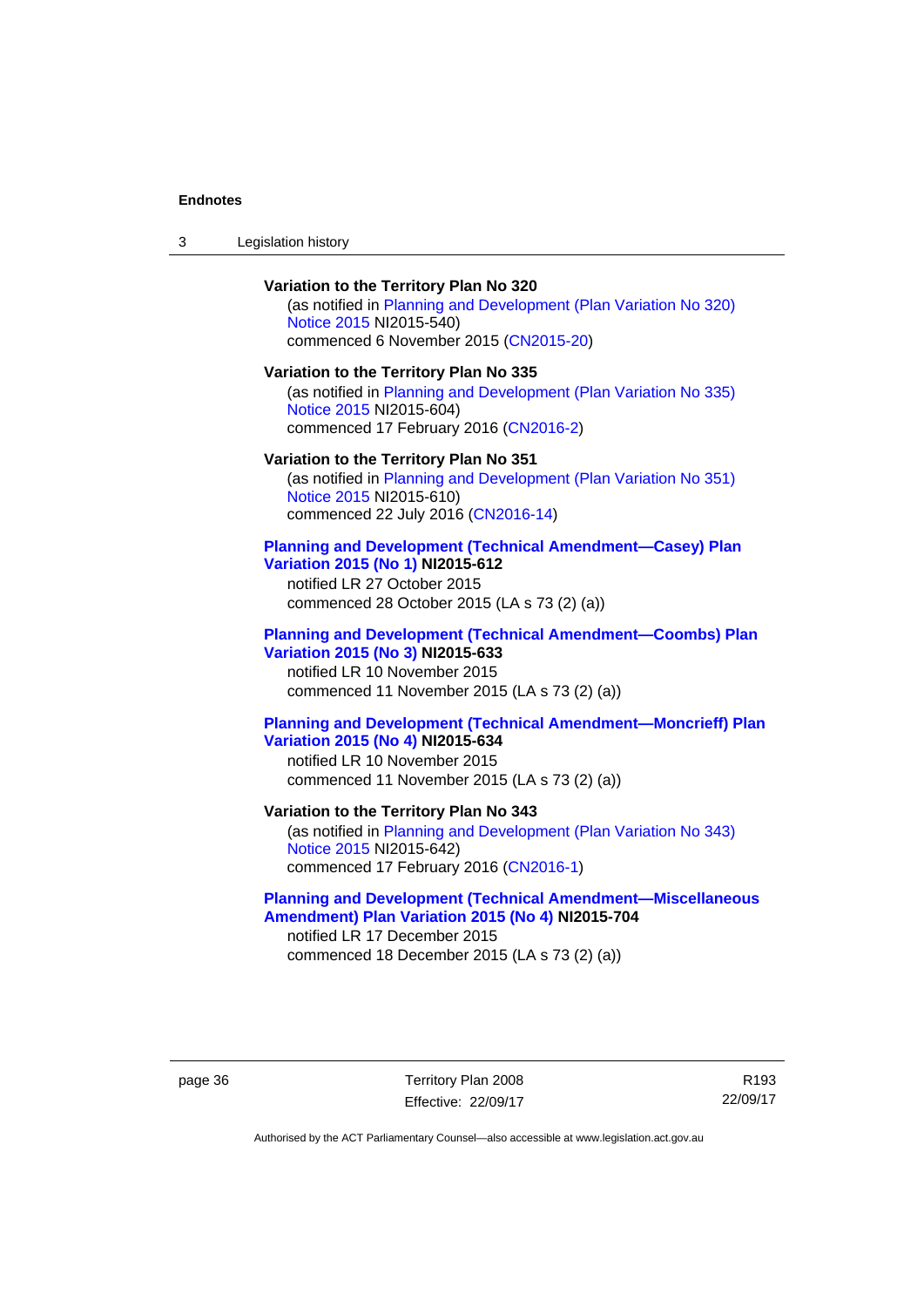Legislation history 3

## **[Planning and Development \(Technical Amendment—Moncrieff\) Plan](http://www.legislation.act.gov.au/ni/2016-13/default.asp)  [Variation 2016 \(No 1\)](http://www.legislation.act.gov.au/ni/2016-13/default.asp) NI2016-13**

notified LR 4 February 2016 commenced 5 February 2016 (s 3)

#### **Variation to the Territory Plan No 340**

(as notified in [Planning and Development \(Plan Variation No 340\)](http://www.legislation.act.gov.au/ni/2016-56/default.asp)  [Approval 2016](http://www.legislation.act.gov.au/ni/2016-56/default.asp) NI2016-56) commenced 26 February 2016 [\(CN2016-3\)](http://www.legislation.act.gov.au/cn/2016-3/default.asp)

#### **Variation to the Territory Plan No 332**

(as notified in [Planning and Development \(Plan Variation No 332\)](http://www.legislation.act.gov.au/ni/2016-64/default.asp)  [Approval 2016](http://www.legislation.act.gov.au/ni/2016-64/default.asp) NI2016-64) commenced 15 April 2016 [\(CN2016-5\)](http://www.legislation.act.gov.au/cn/2016-5/default.asp)

#### **Variation to the Territory Plan No 333**

(as notified in [Planning and Development \(Plan Variation No 333\)](http://www.legislation.act.gov.au/ni/2016-65/default.asp)  [Approval 2016](http://www.legislation.act.gov.au/ni/2016-65/default.asp) NI2016-65) commenced 15 April 2016 [\(CN2016-6\)](http://www.legislation.act.gov.au/cn/2016-6/default.asp)

### **Variation to the Territory Plan No 341**

(as notified in [Planning and Development \(Plan Variation No 341\)](http://www.legislation.act.gov.au/ni/2016-66/default.asp)  [Approval 2016](http://www.legislation.act.gov.au/ni/2016-66/default.asp) NI2016-66) commenced 15 April 2016 [\(CN2016-8\)](http://www.legislation.act.gov.au/cn/2016-8/default.asp)

## **Variation to the Territory Plan No 334**

(as notified in [Planning and Development \(Plan Variation No 334\)](http://www.legislation.act.gov.au/ni/2016-91/default.asp)  [Approval 2016](http://www.legislation.act.gov.au/ni/2016-91/default.asp) NI2016-91) commenced 15 April 2016 [\(CN2016-7\)](http://www.legislation.act.gov.au/cn/2016-7/default.asp)

## **Variation to the Territory Plan No 339**

(as notified in [Planning and Development \(Plan Variation No 339\)](http://www.legislation.act.gov.au/ni/2016-286/default.asp)  [Approval 2016](http://www.legislation.act.gov.au/ni/2016-286/default.asp) NI2016-286) commenced 19 August 2016 [\(CN2016-15\)](http://www.legislation.act.gov.au/cn/2016-15/default.asp)

## **[Planning and Development \(Technical Amendment—Denman](http://www.legislation.act.gov.au/ni/2016-306/default.asp)  [Prospect\) Plan Variation 2016 \(No 1\)](http://www.legislation.act.gov.au/ni/2016-306/default.asp) NI2016-306**

notified LR 20 June 2016 commenced 21 June 2016 (s 3)

R193 22/09/17 Territory Plan 2008 Effective: 22/09/17 page 37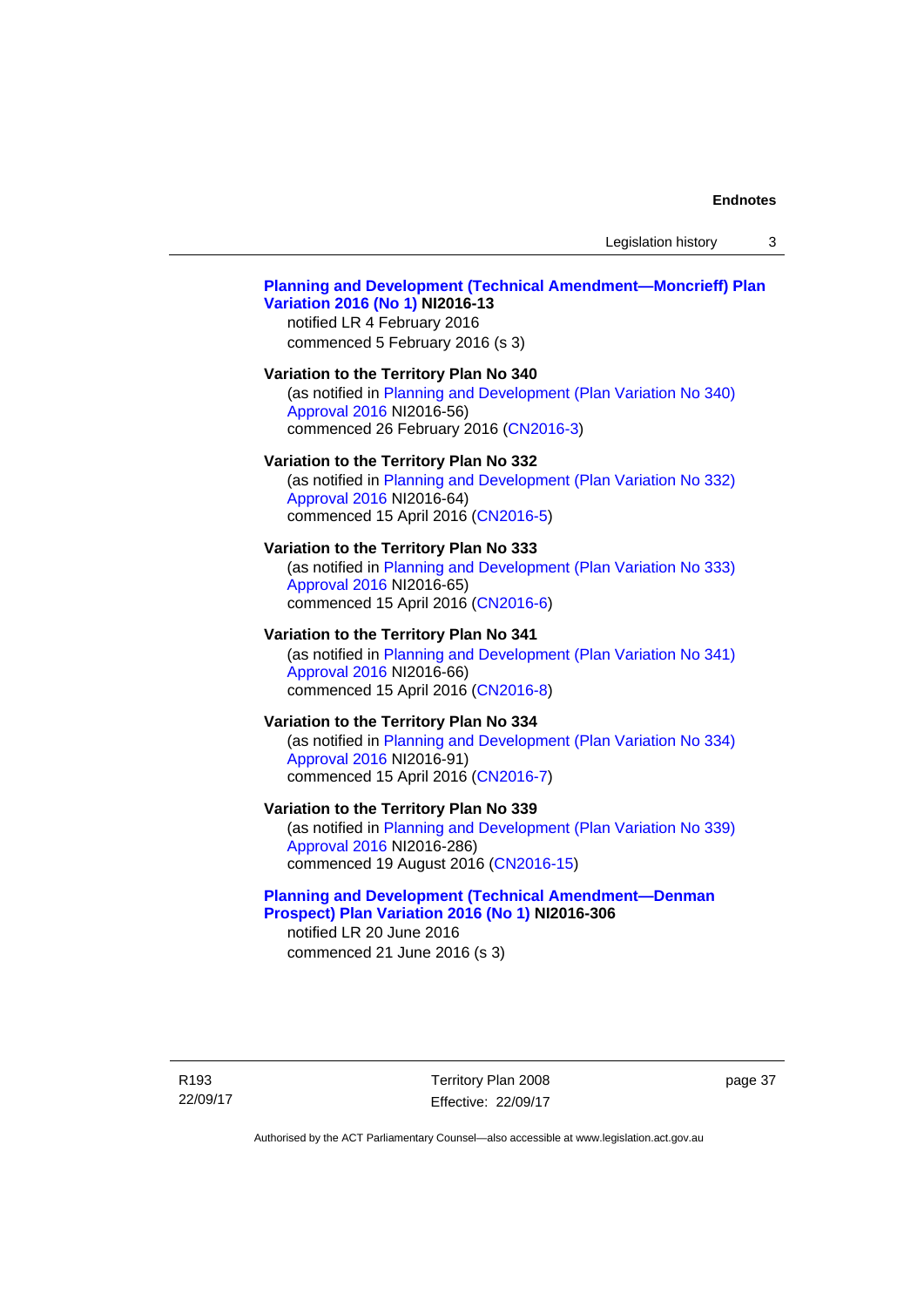3 Legislation history

### **Variation to the Territory Plan No 349**

(as notified in [Planning and Development \(Plan Variation No 349\)](http://www.legislation.act.gov.au/ni/2016-367/default.asp)  [Approval 2016](http://www.legislation.act.gov.au/ni/2016-367/default.asp) NI2016-367) commenced 19 August 2016 [\(CN2016-16\)](http://www.legislation.act.gov.au/cn/2016-16/default.asp)

## **[Planning and Development \(Technical Amendment—Various\) Plan](http://www.legislation.act.gov.au/ni/2016-391/default.asp)  [Variation 2016 \(No 1\)](http://www.legislation.act.gov.au/ni/2016-391/default.asp) NI2016-391**

notified LR 28 July 2016 commenced 29 July 2016 (s 3)

#### **[Planning and Development \(Technical Amendment—Moncrieff\) Plan](http://www.legislation.act.gov.au/ni/2016-392/default.asp)  [Variation 2016 \(No 2\)](http://www.legislation.act.gov.au/ni/2016-392/default.asp) NI2016-392**

notified LR 28 July 2016 commenced 29 July 2016 (s 3)

## **Variation to the Territory Plan No 353**

(as notified in [Planning and Development \(Plan Variation No 353\)](http://www.legislation.act.gov.au/ni/2016-393/default.asp)  [Approval 2016](http://www.legislation.act.gov.au/ni/2016-393/default.asp) NI2016-393) commenced 19 August 2016 [\(CN2016-17\)](http://www.legislation.act.gov.au/cn/2016-17/default.asp)

#### **Variation to the Territory Plan No 346**

(as notified in [Planning and Development \(Plan Variation No 346\)](http://www.legislation.act.gov.au/ni/2016-410/default.asp)  [Approval 2016](http://www.legislation.act.gov.au/ni/2016-410/default.asp) NI2016-410) commenced 7 September 2016 ([CN2016-18\)](http://www.legislation.act.gov.au/cn/2016-18/default.asp)

## **[Planning and Development \(Technical Amendment—Coombs\) Plan](http://www.legislation.act.gov.au/ni/2016-454/default.asp)  [Variation 2016 \(No 1\)](http://www.legislation.act.gov.au/ni/2016-454/default.asp) NI2016-454**

notified LR 18 August 2016 commenced 19 August 2016 (s 3)

#### **[Planning and Development \(Technical Amendment—Red Hill\) Plan](http://www.legislation.act.gov.au/ni/2016-501/default.asp)  [Variation 2016](http://www.legislation.act.gov.au/ni/2016-501/default.asp) NI2016-501**

notified LR 6 September 2016 commenced 7 September 2016 (s 3)

#### **[Planning and Development \(Technical Amendment—Moncrieff\) Plan](http://www.legislation.act.gov.au/ni/2016-596/default.asp)  [Variation 2016 \(No 3\)](http://www.legislation.act.gov.au/ni/2016-596/default.asp) NI2016-596**

notified LR 27 October 2016 commenced 28 October 2016 (s 3)

page 38 Territory Plan 2008 Effective: 22/09/17

R193 22/09/17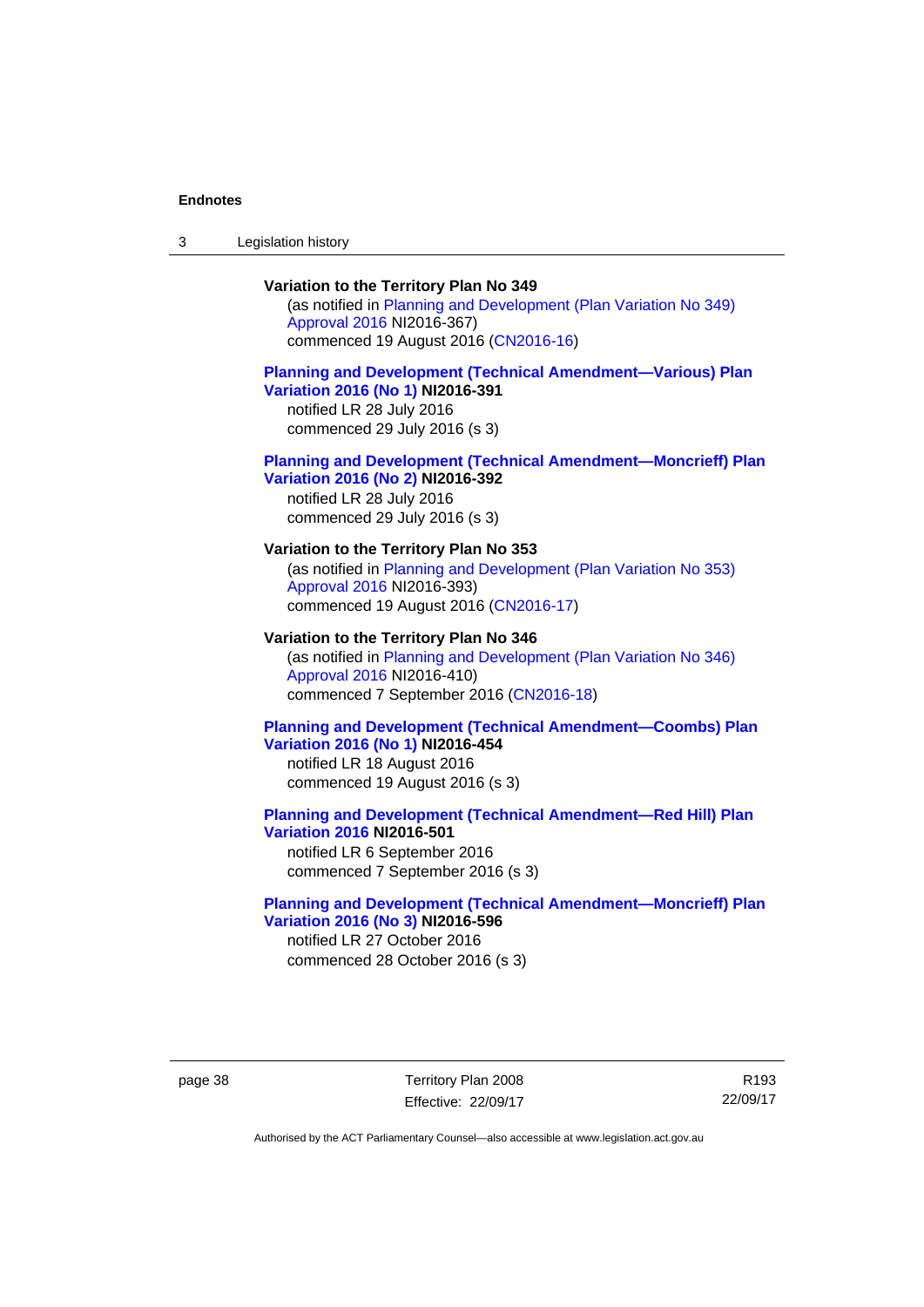Legislation history 3

**[Planning and Development \(Technical Amendment—Various\) Plan](http://www.legislation.act.gov.au/ni/2016-597/default.asp)  [Variation 2016 \(No 2\)](http://www.legislation.act.gov.au/ni/2016-597/default.asp) NI2016-597**  notified LR 27 October 2016 commenced 28 October 2016 (s 3) **[Planning and Development \(Technical Amendment—Kingston\) Plan](http://www.legislation.act.gov.au/ni/2016-619/default.asp)  [Variation 2016 \(No 1\)](http://www.legislation.act.gov.au/ni/2016-619/default.asp) NI2016-619**  notified LR 10 November 2016 commenced 11 November 2016 (s 3) **[Planning and Development \(Technical Amendment—Nature](http://www.legislation.act.gov.au/ni/2016-684/default.asp)  [Reserves\) Plan Variation 2016 \(No 1\)](http://www.legislation.act.gov.au/ni/2016-684/default.asp) NI2016-684**  notified LR 20 December 2016 commenced 21 December 2016 (s 3) **[Planning and Development \(Technical Amendment—West](http://www.legislation.act.gov.au/ni/2017-20/default.asp)  [Belconnen\) Plan Variation 2017 \(No 1\)](http://www.legislation.act.gov.au/ni/2017-20/default.asp) NI2017-20**  notified LR 19 January 2017 commenced 20 January 2017 (s 3) **[Planning and Development \(Technical Amendment—Coombs and](http://www.legislation.act.gov.au/ni/2017-21/default.asp)  [Wright\) Plan Variation 2017 \(No 1\)](http://www.legislation.act.gov.au/ni/2017-21/default.asp) NI2017-21**  notified LR 19 January 2017 commenced 20 January 2017 (s 3) **[Planning and Development \(Technical Amendment—Gungahlin\) Plan](http://www.legislation.act.gov.au/ni/2017-49/default.asp)  [Variation 2017 \(No 1\)](http://www.legislation.act.gov.au/ni/2017-49/default.asp) NI2017-49**  notified LR 7 February 2017 commenced 8 February 2017 (s 3) **[Planning and Development \(Technical Amendment—Throsby\) Plan](http://www.legislation.act.gov.au/ni/2017-72/default.asp)  [Variation 2017 \(No 1\)](http://www.legislation.act.gov.au/ni/2017-72/default.asp) NI2017-72**  notified LR 16 February 2017 commenced 17 February 2017 (s 3) **[Planning and Development \(Technical Amendment—City\) Plan](http://www.legislation.act.gov.au/ni/2017-90/default.asp)  [Variation 2017 \(No 1\)](http://www.legislation.act.gov.au/ni/2017-90/default.asp) NI2017-90**  notified LR 23 February 2017 commenced 24 February 2017 (s 3)

R193 22/09/17 Territory Plan 2008 Effective: 22/09/17 page 39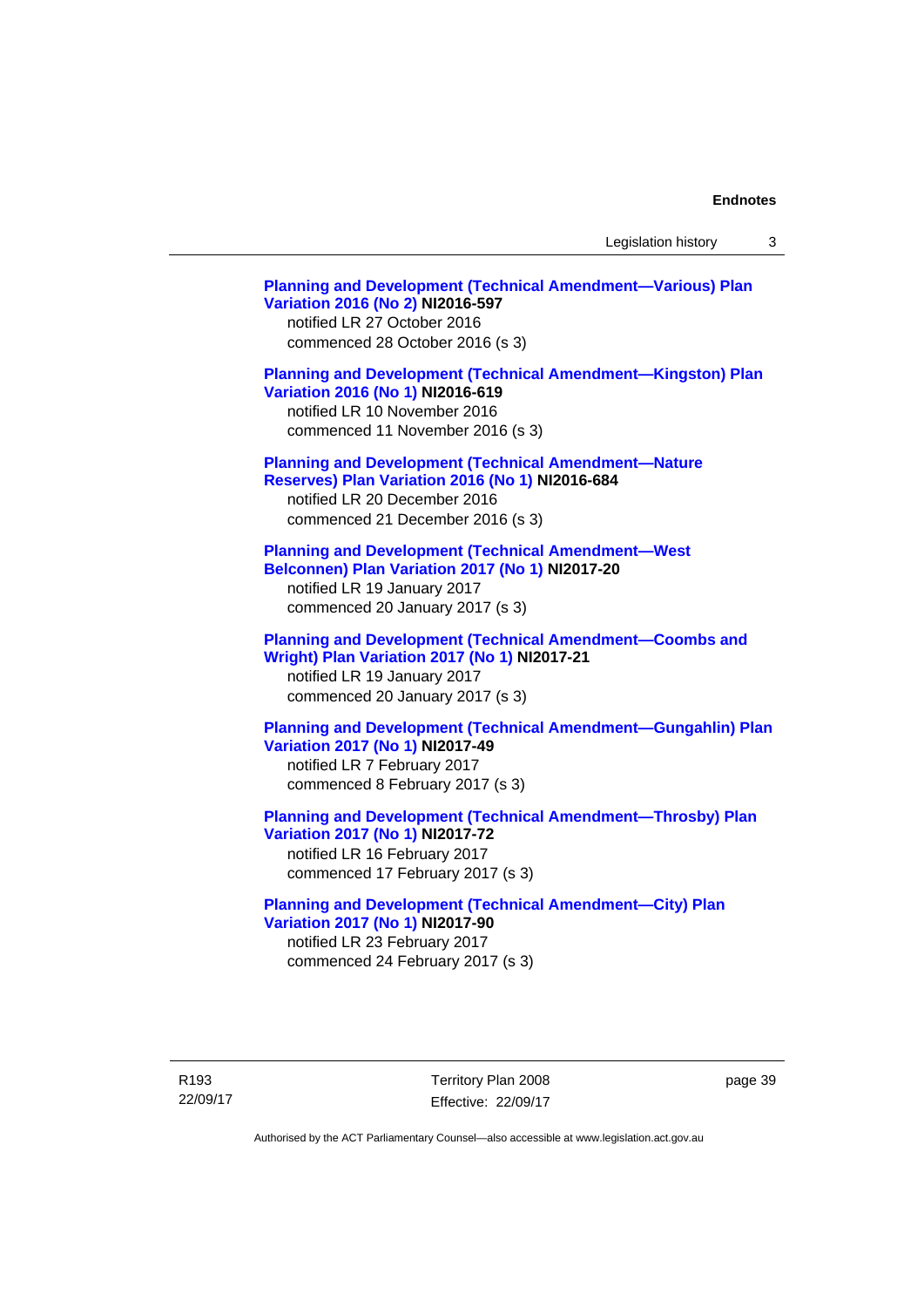| Legislation history<br>-3 |
|---------------------------|
|---------------------------|

**[Planning and Development \(Technical Amendment—Throsby\) Plan](http://www.legislation.act.gov.au/ni/2017-136/default.asp)  [Variation 2017 \(No 2\)](http://www.legislation.act.gov.au/ni/2017-136/default.asp) NI2017-136**  notified LR 23 March 2017 commenced 24 March 2017 (s 3) **[Planning and Development \(Technical Amendment—Denman](http://www.legislation.act.gov.au/ni/2017-159/default.asp)  [Prospect\) Plan Variation 2017 \(No 1\)](http://www.legislation.act.gov.au/ni/2017-159/default.asp) NI2017-159**  notified LR 30 March 2017 commenced 31 March 2017 (s 3) **[Planning and Development \(Technical Amendment—Watson\) Plan](http://www.legislation.act.gov.au/ni/2017-167/default.asp)  [Variation 2017 \(No 1\)](http://www.legislation.act.gov.au/ni/2017-167/default.asp) NI2017-167**  notified LR 6 April 2017 commenced 7 April 2017 (s 3) **[Planning and Development \(Technical Amendment—Holt\) Plan](http://www.legislation.act.gov.au/ni/2017-168/default.asp)  [Variation 2017 \(No 1\)](http://www.legislation.act.gov.au/ni/2017-168/default.asp) NI2017-168**  notified LR 6 April 2017 commenced 7 April 2017 (s 3) **[Planning and Development \(Technical Amendment—Taylor\) Plan](http://www.legislation.act.gov.au/ni/2017-254/default.asp)  [Variation 2017 \(No 1\)](http://www.legislation.act.gov.au/ni/2017-254/default.asp) NI2017-254**  notified LR 24 May 2017 commenced 25 May 2017 (s 3) **[Planning and Development \(Technical Amendment—Miscellaneous\)](http://www.legislation.act.gov.au/ni/2017-263/default.asp)  [Plan Variation 2017 \(No 1\)](http://www.legislation.act.gov.au/ni/2017-263/default.asp) NI2017-263**  notified LR 24 May 2017 commenced 25 May 2017 (s 3) **[Planning and Development \(Technical Amendment—Revised](http://www.legislation.act.gov.au/ni/2017-265/default.asp)  [National Capital Plan\) Plan Variation 2017](http://www.legislation.act.gov.au/ni/2017-265/default.asp) NI2017-265**  notified LR 1 June 2017 commenced 2 June 2017 (s 3)

**[Planning and Development \(Technical Amendment—North Wright\)](http://www.legislation.act.gov.au/ni/2017-277/default.asp)  [Plan Variation 2017](http://www.legislation.act.gov.au/ni/2017-277/default.asp) NI2017-277**  notified LR 1 June 2017 commenced 2 June 2017 (s 3)

page 40 Territory Plan 2008 Effective: 22/09/17

R193 22/09/17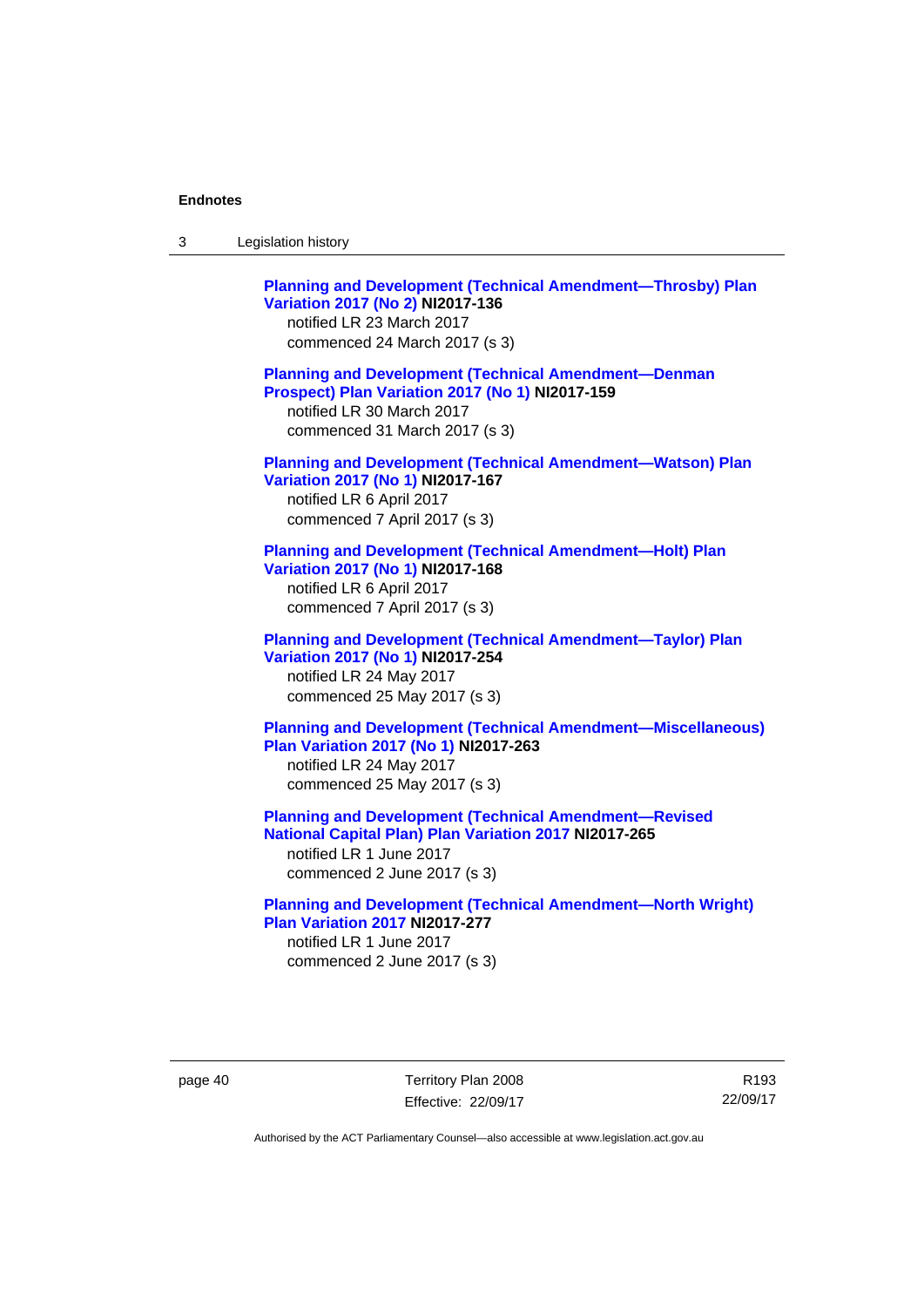Amendment history 4

| <b>Planning and Development (Technical Amendment-East Greenway)</b><br><b>Plan Variation 2017 (No 1) NI2017-295</b><br>notified LR 8 June 2017<br>commenced 9 June 2017 (s 3) |
|-------------------------------------------------------------------------------------------------------------------------------------------------------------------------------|
| <b>Planning and Development (Technical Amendment-Weston) Plan</b><br>Variation 2017 (No 1) NI2017-300<br>notified LR 19 June 2017<br>commenced 20 June 2017 (s 3)             |
| <b>Planning and Development (Technical Amendment-Taylor) Plan</b><br>Variation 2017 (No 2) NI2017-353<br>notified LR 4 July 2017<br>commenced 5 July 2017 (s 3)               |
| <b>Planning and Development (Technical Amendment-Lawson) Plan</b><br>Variation 2017 (No 1) NI2017-354<br>notified LR 4 July 2017<br>commenced 5 July 2017 (s 3)               |
| <b>Planning and Development (Technical Amendment-Moncrieff) Plan</b><br><b>Variation 2017 NI2017-404</b><br>notified LR 31 July 2017<br>commenced 1 August 2017 (s 3)         |
| <b>Planning and Development (Technical Amendment-Casey) Plan</b><br>Variation 2017 (No 1) NI2017-429<br>notified LR 10 August 2017<br>commenced 11 August 2017 (s 3)          |
| <b>Planning and Development (Technical Amendment-Kingston) Plan</b><br>Variation 2017 (No 1) NI2017-479<br>notified LR 11 September 2017<br>commenced 12 September 2017 (s 3) |
| <b>Planning and Development (Technical Amendment-Nature</b><br>Reserves) Plan Variation 2017 NI2017-488<br>notified LR 21 September 2017                                      |
|                                                                                                                                                                               |

page 41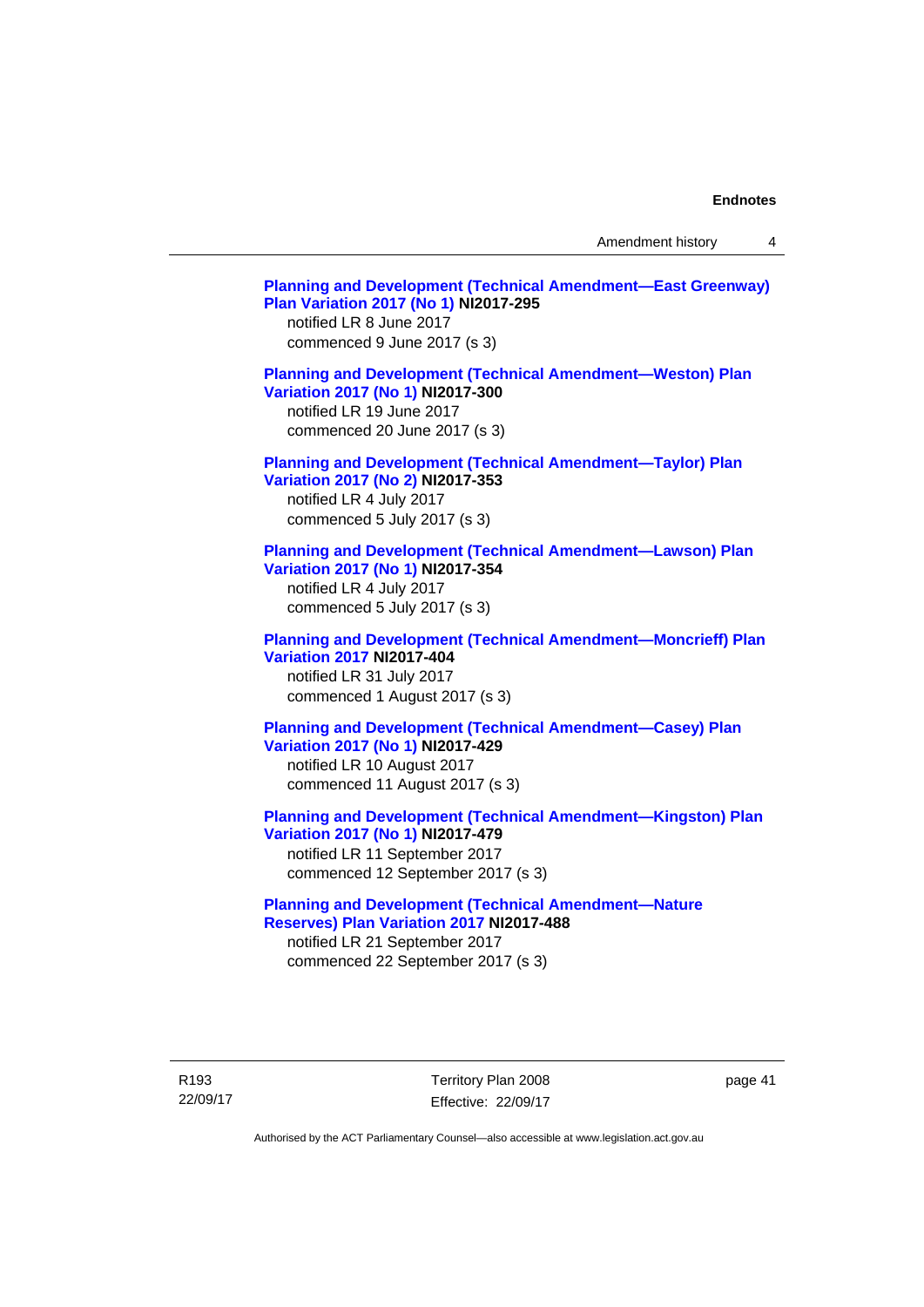4 Amendment history

# **4 Amendment history**

 **Maps** 

| maps                      |                                                             |
|---------------------------|-------------------------------------------------------------|
| reloc NI2008-590 R13      |                                                             |
| <b>Australian Capital</b> |                                                             |
| Territory                 | sub NI2008-201; NI2008-290; NI2008-298; NI2008-328;         |
|                           | NI2008-336; Variation No 289; NI2008-499; NI2008-516;       |
|                           | Variation No 281; NI2009-6; NI2009-17; NI2009-59;           |
|                           | NI2009-70; Variation No 261; NI2009-181; NI2009-199;        |
|                           | NI2009-200; NI2009-216; NI2009-217; NI2009-237;             |
|                           | NI2009-238; NI2009-254; NI2009-255; NI2009-256;             |
|                           | NI2009-272; NI2009-323; NI2009-338; NI2009-409;             |
|                           | NI2009-410; Variation No 288; NI2009-418; NI2009-570;       |
|                           | NI2009-617; NI2009-618; NI2009-619; NI2010-21; NI2010-22;   |
|                           | NI2010-45; NI2010-82; NI2010-83; NI2010-84; NI2010-123;     |
|                           | NI2010-124; NI2010-125; NI2010-219; NI2010-243;             |
|                           | NI2010-244; NI2010-258; NI2010-246; NI2010-321;             |
|                           | NI2010-370, NI2010-371, NI2010-382, NI2010-426,             |
|                           | NI2010-440, NI2010-441, NI2010-538, NI2010-539,             |
|                           | NI2010-540; NI2010-566; Variation No 299; NI2011-23;        |
|                           | NI2011-30; NI2011-42; NI2011-126; Variation No 298;         |
|                           | NI2011-153; NI2011-193; NI2011-194; NI2011-204;             |
|                           | NI2011-206, NI2011-226, NI2011-237, NI2011-238,             |
|                           | NI2011-255; NI2011-256; NI2011-257; NI2011-258;             |
|                           | NI2011-283; NI2011-284; NI2011-309; NI2011-481;             |
|                           | NI2011-478; NI2011-479; NI2011-480; NI2011-541;             |
|                           | NI2011-590; NI2011-650; NI2011-651; NI2011-652;             |
|                           | Variation No 302; NI2011-668; NI2011-728; NI2011-729;       |
|                           | NI2011-730; NI2011-731; Variation No 300; NI2011-785;       |
|                           | NI2011-786, NI2012-26, NI2012-28, NI2012-29, NI2012-30,     |
|                           | NI2012-31, NI2012-32, NI2012-82, NI2012-83, NI2012-86,      |
|                           | NI2012-87; NI2012-125; NI2012-145; NI2012-146;              |
|                           | NI2012-162; NI2012-164; NI2012-194; NI2012-209;             |
|                           | NI2012-223; NI2012-224; Variation No 307; NI2012-243;       |
|                           | NI2012-265, NI2012-304, NI2012-314, NI2012-352;             |
|                           | NI2012-374; NI2012-394; NI2012-411; NI2012-476;             |
|                           | NI2012-507, NI2012-568, NI2012-587, NI2012-588,             |
|                           | NI2012-611; NI2012-612; Variation No 312; Variation No 313; |
|                           | NI2012-622; NI2012-645; NI2013-53; NI2013-109;              |
|                           | NI2013-124; NI2013-127; NI2013-146; NI2013-147;             |
|                           | NI2013-249; Variation No 311; NI2013-358; NI2013-402;       |
|                           | NI2013-435, NI2013-437, NI2013-484, NI2013-557,             |
|                           | NI2013-576, NI2014-10, NI2014-11, NI2014-33, NI2014-89,     |
|                           | Variation No 308; Variation No 324; NI2014-149; NI2014-222; |
|                           | NI2014-223; Variation No 314; Variation No 317, Variation   |
|                           | No 326; NI2014-260; NI2014-268; NI2014-269; NI2014-329;     |
|                           | Variation No 318; Variation No 325; NI2014-474; NI2014-569; |
|                           | NI2014-570; Variation No 319; NI2014-596; NI2014-619;       |
|                           |                                                             |

page 42 Territory Plan 2008 Effective: 22/09/17

R193 22/09/17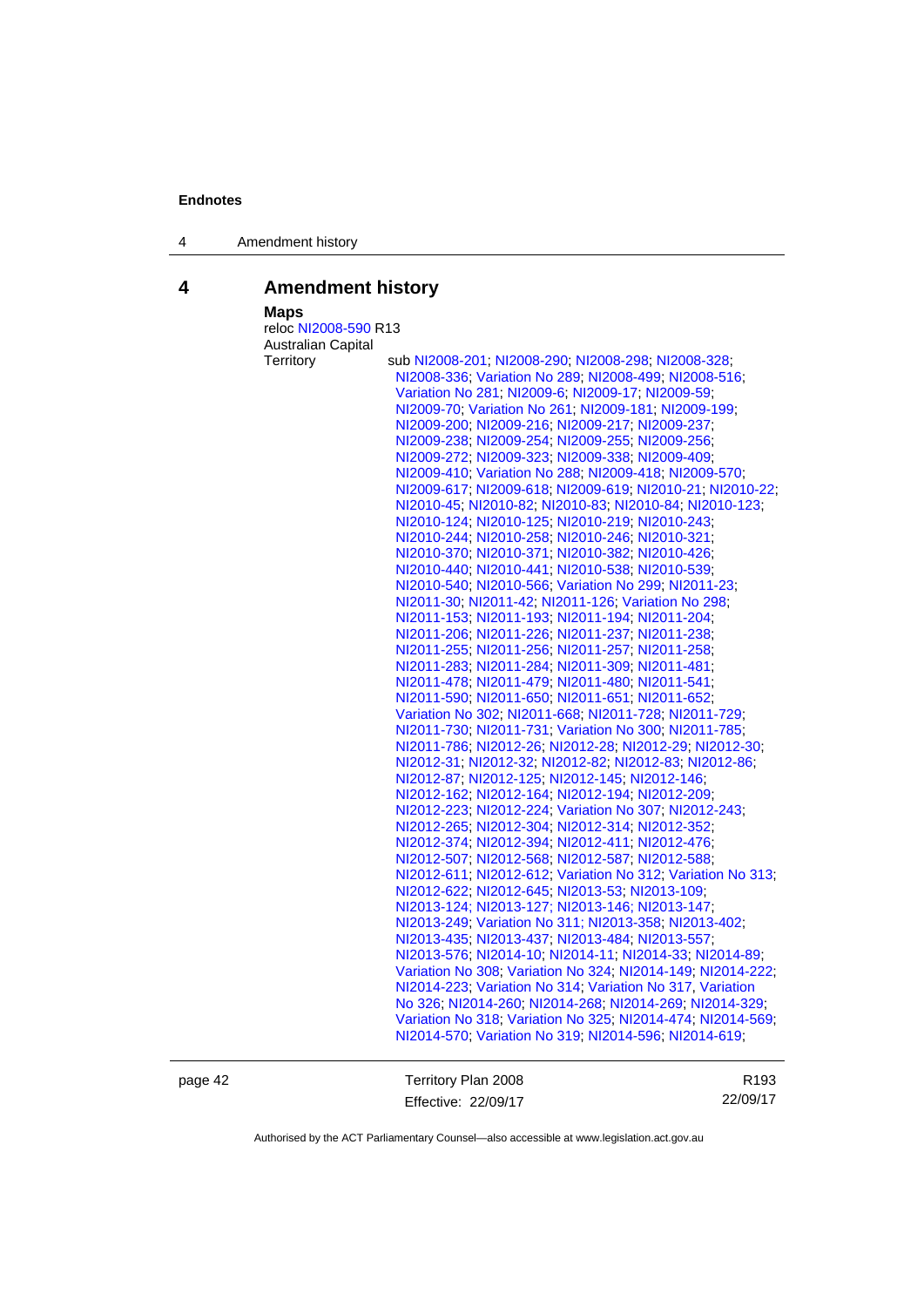| Amendment history |  |  |
|-------------------|--|--|
|-------------------|--|--|

| R <sub>193</sub><br>22/09/17 |                                     | Territory Plan 2008<br>Effective: 22/09/17                                                                                                                                                                                                                                                                                                                                                                                                                                                                                                                                                                                                                                                                                                                                                                     | page 43 |
|------------------------------|-------------------------------------|----------------------------------------------------------------------------------------------------------------------------------------------------------------------------------------------------------------------------------------------------------------------------------------------------------------------------------------------------------------------------------------------------------------------------------------------------------------------------------------------------------------------------------------------------------------------------------------------------------------------------------------------------------------------------------------------------------------------------------------------------------------------------------------------------------------|---------|
|                              | Gungahlin                           | sub NI2008-201; NI2008-336; NI2008-499; NI2008-516;<br>NI2009-59; NI2009-70; NI2009-181; NI2009-199; NI2009-200;<br>NI2009-216, NI2009-237, NI2009-238, NI2009-254,                                                                                                                                                                                                                                                                                                                                                                                                                                                                                                                                                                                                                                            |         |
|                              | Canberra Central<br><b>District</b> | sub NI2008-336; Variation No 281; NI2009-59;<br>Variation No 261, NI2009-338, NI2009-418, NI2010-22,<br>NI2010-246; NI2010-370; NI2010-371; Variation No 299;<br>NI2011-30, NI2011-206, NI2011-238, NI2011-590,<br>NI2011-650; Variation No 302; NI2011-728; NI2012-83;<br>Variation No 307, Variation No 313, NI2012-622, NI2013-53,<br>NI2013-127; Variation No 311; NI2013-358; Variation<br>No 308; Variation No 324; NI2014-149; Variation No 314;<br>NI2014-260; Variation No 325; Variation No 297;<br>NI2014-649; NI2015-115; Variation No 336; Variation<br>No 322, Variation No 327, Variation No 331, NI2015-539,<br>Variation No 332, Variation No 333, Variation No 334;<br>NI2016-391, Variation No 349, NI2016-684, NI2017-90,<br>NI2017-167, NI2017-265, NI2017-354, NI2017-479,<br>NI2017-488 |         |
|                              | Belconnen                           | sub NI2008-298; NI2008-328; Variation No 289;<br>Variation No 281, NI2009-6; NI2009-17; NI2009-59;<br>NI2009-217, NI2009-255; NI2009-617, NI2010-123;<br>NI2010-125, NI2010-258, NI2010-538, NI2010-539,<br>NI2010-540: Variation No 299: NI2011-30: Variation No 298:<br>NI2011-193, NI2011-204, NI2011-284, Variation No 302,<br>NI2011-730, NI2011-785, NI2012-125, NI2012-194,<br>NI2012-411, NI2012-507, NI2012-587, NI2012-588, Variation<br>No 313; NI2012-622; NI2013-576; NI2014-11; NI2014-149;<br>NI2014-260; NI2014-474; NI2014-596; Variation No 297;<br>NI2015-612; Variation No 335; Variation No 340; Variation<br>No 351; Variation No 339; Variation No 349; NI2016-684;<br>NI2017-168; NI2017-265; NI2017-354; NI2017-488                                                                   |         |
|                              |                                     | Variation No 297; NI2014-649; NI2014-662; NI2015-115;<br>Variation No 336; NI2015-138; NI2015-139; NI2015-148;<br>NI2015-181; NI2015-200; Variation No 322; NI2015-334;<br>NI2015-441, Variation No 327, Variation No 331, Variation<br>No 337, NI2015-493, NI2015-539, NI2015-612, Variation<br>No 320; NI2015-633; NI2015-634; NI2016-13; Variation<br>No 335; Variation No 340; Variation No 332; Variation No 333;<br>Variation No 334; Variation No 341; NI2016-306; Variation<br>No 351, NI2016-391, NI2016-392, Variation No 339, Variation<br>No 349; NI2016-454; NI2016-596; NI2016-684; NI2017-21;<br>NI2017-49, NI2017-72, NI2017-90, NI2017-136, NI2017-159,<br>NI2017-167, NI2017-168, NI2017-254, NI2017-265,<br>NI2017-295, NI2017-300, NI2017-354, NI2017-429,<br>NI2017-479; NI2017-488       |         |

Authorised by the ACT Parliamentary Counsel—also accessible at www.legislation.act.gov.au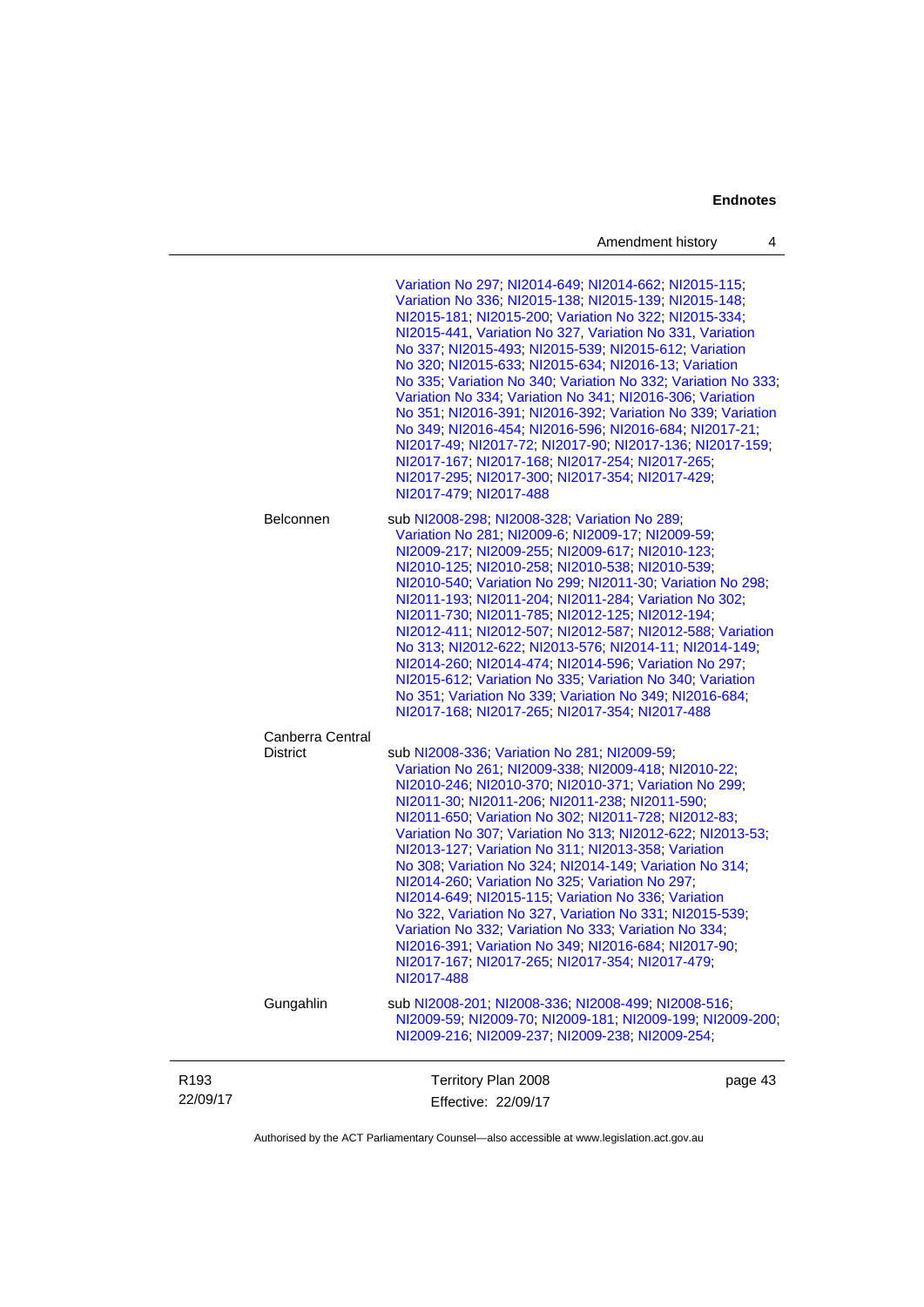4 Amendment history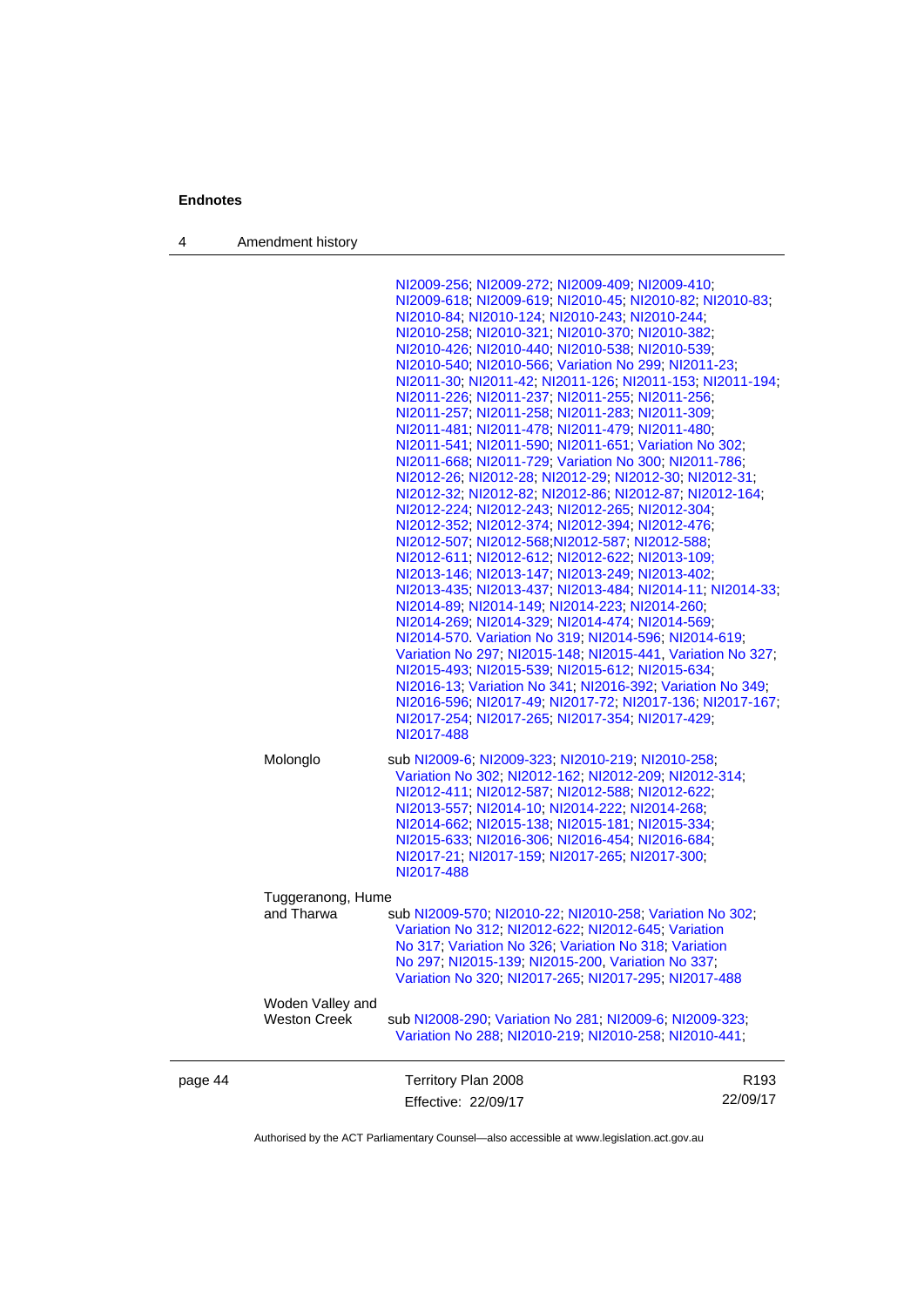| Amendment history |  |
|-------------------|--|
|-------------------|--|

[NI2011-30](http://www.legislation.act.gov.au/ni/2011-30/); [NI2011-652](http://www.legislation.act.gov.au/ni/2011-652/); [Variation No 302](http://www.legislation.act.gov.au/ni/2011-573/); [NI2011-731](http://www.legislation.act.gov.au/ni/2011-731/); [NI2012-145](http://www.legislation.act.gov.au/ni/2012-145/); [NI2012-162](http://www.legislation.act.gov.au/ni/2012-162/); [NI2012-223](http://www.legislation.act.gov.au/ni/2012-223/); [NI2012-411](http://www.legislation.act.gov.au/ni/2012-411/); [NI2012-622](http://www.legislation.act.gov.au/ni/2012-622/default.asp); [NI2014-10](http://www.legislation.act.gov.au/ni/2014-10/default.asp); [NI2014-222](http://www.legislation.act.gov.au/ni/2014-222/default.asp); [Variation No 317](http://www.legislation.act.gov.au/ni/2014-137/default.asp); [NI2014-268](http://www.legislation.act.gov.au/ni/2014-268/default.asp); [Variation No 325](http://www.legislation.act.gov.au/ni/2014-427/default.asp); [NI2014-662](http://www.legislation.act.gov.au/ni/2014-662/default.asp); [NI2015-138](http://www.legislation.act.gov.au/ni/2015-138/default.asp); [NI2015-181](http://www.legislation.act.gov.au/ni/2015-181/default.asp); [NI2015-334](http://www.legislation.act.gov.au/ni/2015-334/default.asp), [Variation No 331](http://www.legislation.act.gov.au/ni/2015-448/default.asp); [NI2015-633](http://www.legislation.act.gov.au/ni/2015-633/default.asp); [Variation No 334](http://www.legislation.act.gov.au/ni/2016-91/default.asp); [NI2016-306](http://www.legislation.act.gov.au/ni/2016-306/default.asp); [NI2016-391](http://www.legislation.act.gov.au/ni/2016-391/default.asp); [NI2016-454](http://www.legislation.act.gov.au/ni/2016-454/default.asp); [NI2017-21](http://www.legislation.act.gov.au/ni/2017-21/default.asp); [NI2017-265](http://www.legislation.act.gov.au/ni/2017-265/default.asp); [NI2017-300](http://www.legislation.act.gov.au/ni/2017-300/default.asp); [NI2017-488](http://www.legislation.act.gov.au/ni/2017-488/default.asp) **1.1 Governance**  Administrative Provisions am [NI2012-632](http://www.legislation.act.gov.au/ni/2012-632/default.asp) Map (refer s 56 of the Act) am [NI2012-632](http://www.legislation.act.gov.au/ni/2012-632/default.asp) Development Approval am [NI2012-632](http://www.legislation.act.gov.au/ni/2012-632/default.asp) Future Urban Areas am [NI2012-632](http://www.legislation.act.gov.au/ni/2012-632/default.asp) Estate Development hdg sub [NI2012-632](http://www.legislation.act.gov.au/ni/2012-632/default.asp) sub [NI2010-22](http://www.legislation.act.gov.au/ni/2010-22/) am [NI2012-632](http://www.legislation.act.gov.au/ni/2012-632/default.asp); [NI2013-437](http://www.legislation.act.gov.au/ni/2013-437/default.asp) **2.1 Strategic Direction**  Environmental Sustainability 1.8 am [NI2010-602](http://www.legislation.act.gov.au/ni/2010-602/) **3.1 RZ1 – RZ5 Objectives and Development Tables RZ1 – Suburban Zone**  Exempt Development am [NI2011-788](http://www.legislation.act.gov.au/ni/2011-788/) Assessable Development am [NI2011-788](http://www.legislation.act.gov.au/ni/2011-788/) Minimum Assessment Track Merit am [NI2009-37](http://www.legislation.act.gov.au/ni/2009-37/); [Variation No 298](http://www.legislation.act.gov.au/ni/2011-152/); [NI2011-354](http://www.legislation.act.gov.au/ni/2011-354/); [NI2011-788](http://www.legislation.act.gov.au/ni/2011-788/) Prohibited Development table am [NI2008-541](http://www.legislation.act.gov.au/ni/2008-541/); [NI2009-324](http://www.legislation.act.gov.au/ni/2009-324/); [NI2009-392](http://www.legislation.act.gov.au/ni/2009-392/) Development table am [NI2012-631](http://www.legislation.act.gov.au/ni/2012-631/default.asp) sub [Variation No 306](http://www.legislation.act.gov.au/ni/2013-93/default.asp) am [NI2014-90](http://www.legislation.act.gov.au/ni/2014-90/default.asp); [NI2016-391](http://www.legislation.act.gov.au/ni/2016-391/default.asp); [Variation No 353](http://www.legislation.act.gov.au/ni/2016-393/default.asp) **RZ2 – Suburban Core Zone**  Exempt Development am [NI2011-788](http://www.legislation.act.gov.au/ni/2011-788/) Assessable Development am [NI2011-788](http://www.legislation.act.gov.au/ni/2011-788/) Minimum Assessment Track Merit **am [NI2009-37](http://www.legislation.act.gov.au/ni/2009-37/); [NI2011-788](http://www.legislation.act.gov.au/ni/2011-788/)** 

R193 22/09/17 Territory Plan 2008 Effective: 22/09/17 page 45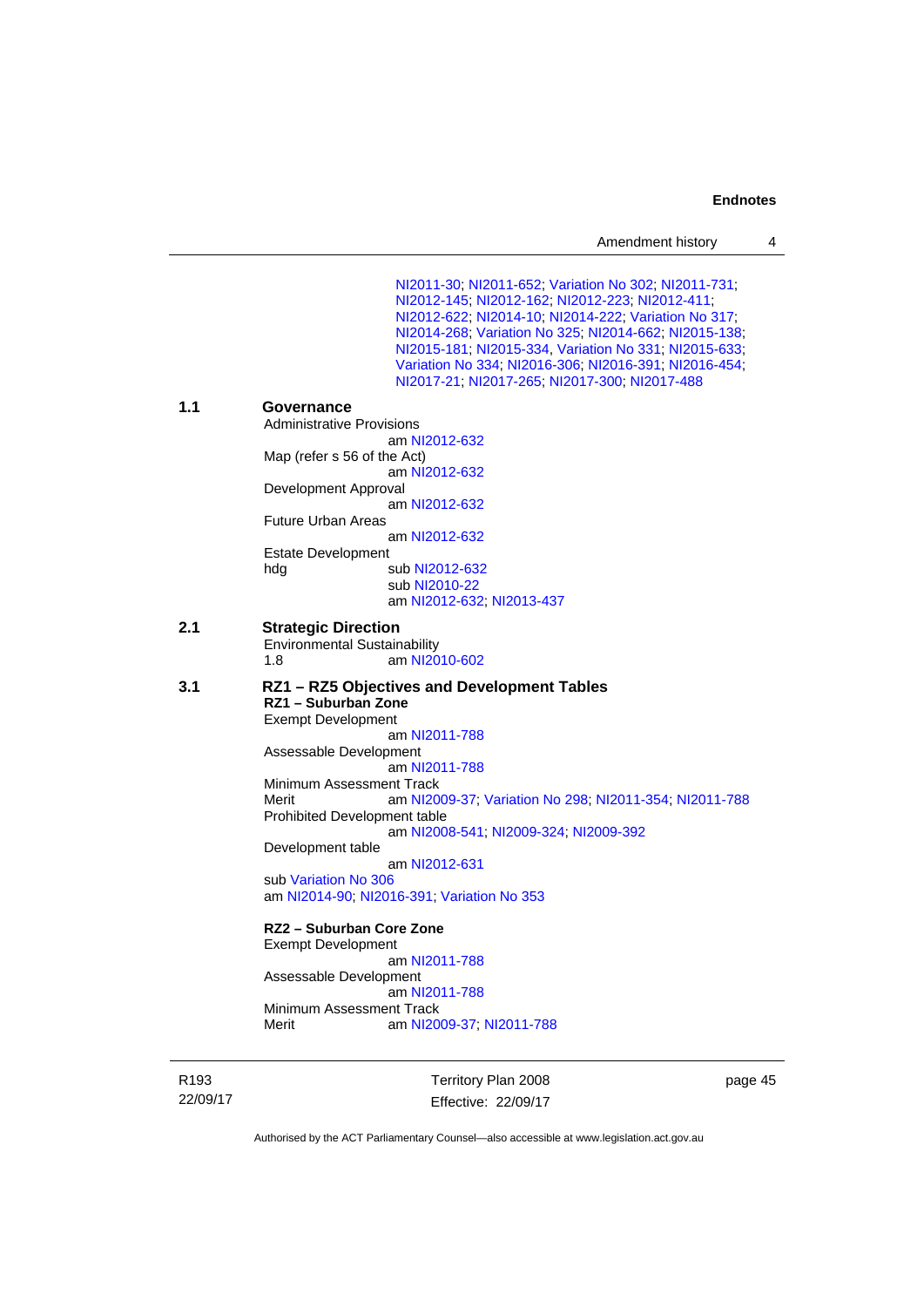| 4 | Amendment history |
|---|-------------------|
|---|-------------------|

Prohibited Development table am [NI2008-541](http://www.legislation.act.gov.au/ni/2008-541/); [NI2009-324](http://www.legislation.act.gov.au/ni/2009-324/); [NI2009-392](http://www.legislation.act.gov.au/ni/2009-392/) Development table am [NI2012-631](http://www.legislation.act.gov.au/ni/2012-631/default.asp) sub [Variation No 306](http://www.legislation.act.gov.au/ni/2013-93/default.asp) am [NI2014-90](http://www.legislation.act.gov.au/ni/2014-90/default.asp); [NI2016-391](http://www.legislation.act.gov.au/ni/2016-391/default.asp); [Variation No 353](http://www.legislation.act.gov.au/ni/2016-393/default.asp) **RZ3 – Urban Residential Zone**  Exempt Development am [NI2011-788](http://www.legislation.act.gov.au/ni/2011-788/) Assessable Development am [NI2011-788](http://www.legislation.act.gov.au/ni/2011-788/) Minimum Assessment Track Merit **am [NI2009-37](http://www.legislation.act.gov.au/ni/2009-37/); [NI2011-788](http://www.legislation.act.gov.au/ni/2011-788/)** Prohibited Development table am [NI2008-541](http://www.legislation.act.gov.au/ni/2008-541/); [NI2009-324](http://www.legislation.act.gov.au/ni/2009-324/); [NI2009-392](http://www.legislation.act.gov.au/ni/2009-392/) Development table am [NI2012-631](http://www.legislation.act.gov.au/ni/2012-631/default.asp) sub [Variation No 306](http://www.legislation.act.gov.au/ni/2013-93/default.asp) am [NI2014-90](http://www.legislation.act.gov.au/ni/2014-90/default.asp); [NI2016-391](http://www.legislation.act.gov.au/ni/2016-391/default.asp); [Variation No 353](http://www.legislation.act.gov.au/ni/2016-393/default.asp) **RZ4 – Medium Density Residential Zone**  Exempt Development am [NI2011-788](http://www.legislation.act.gov.au/ni/2011-788/) Assessable Development am [NI2011-788](http://www.legislation.act.gov.au/ni/2011-788/) Minimum Assessment Track<br>Merit am NI20 am [NI2009-37](http://www.legislation.act.gov.au/ni/2009-37/); [NI2011-788](http://www.legislation.act.gov.au/ni/2011-788/) Prohibited Development table am [NI2008-541](http://www.legislation.act.gov.au/ni/2008-541/); [NI2009-324](http://www.legislation.act.gov.au/ni/2009-324/); [NI2009-392](http://www.legislation.act.gov.au/ni/2009-392/) Development table am [NI2012-631](http://www.legislation.act.gov.au/ni/2012-631/default.asp) sub [Variation No 306](http://www.legislation.act.gov.au/ni/2013-93/default.asp) am [NI2014-90](http://www.legislation.act.gov.au/ni/2014-90/default.asp); [NI2016-391](http://www.legislation.act.gov.au/ni/2016-391/default.asp); [Variation No 353](http://www.legislation.act.gov.au/ni/2016-393/default.asp) **RZ5 – High Density Residential Zone**  Exempt Development am [NI2011-788](http://www.legislation.act.gov.au/ni/2011-788/) Assessable Development am [NI2011-788](http://www.legislation.act.gov.au/ni/2011-788/) Minimum Assessment Track Merit am [NI2008-590](http://www.legislation.act.gov.au/ni/2008-590/default.asp); [NI2009-37](http://www.legislation.act.gov.au/ni/2009-37/); [NI2011-788](http://www.legislation.act.gov.au/ni/2011-788/) Prohibited Development table am [NI2008-541](http://www.legislation.act.gov.au/ni/2008-541/); [NI2009-324](http://www.legislation.act.gov.au/ni/2009-324/); [NI2009-392](http://www.legislation.act.gov.au/ni/2009-392/) Development table am [NI2012-631](http://www.legislation.act.gov.au/ni/2012-631/default.asp) sub [Variation No 306](http://www.legislation.act.gov.au/ni/2013-93/default.asp) am [NI2014-90](http://www.legislation.act.gov.au/ni/2014-90/default.asp); [NI2016-391](http://www.legislation.act.gov.au/ni/2016-391/default.asp); [Variation No 353](http://www.legislation.act.gov.au/ni/2016-393/default.asp)

page 46 Territory Plan 2008 Effective: 22/09/17

R193 22/09/17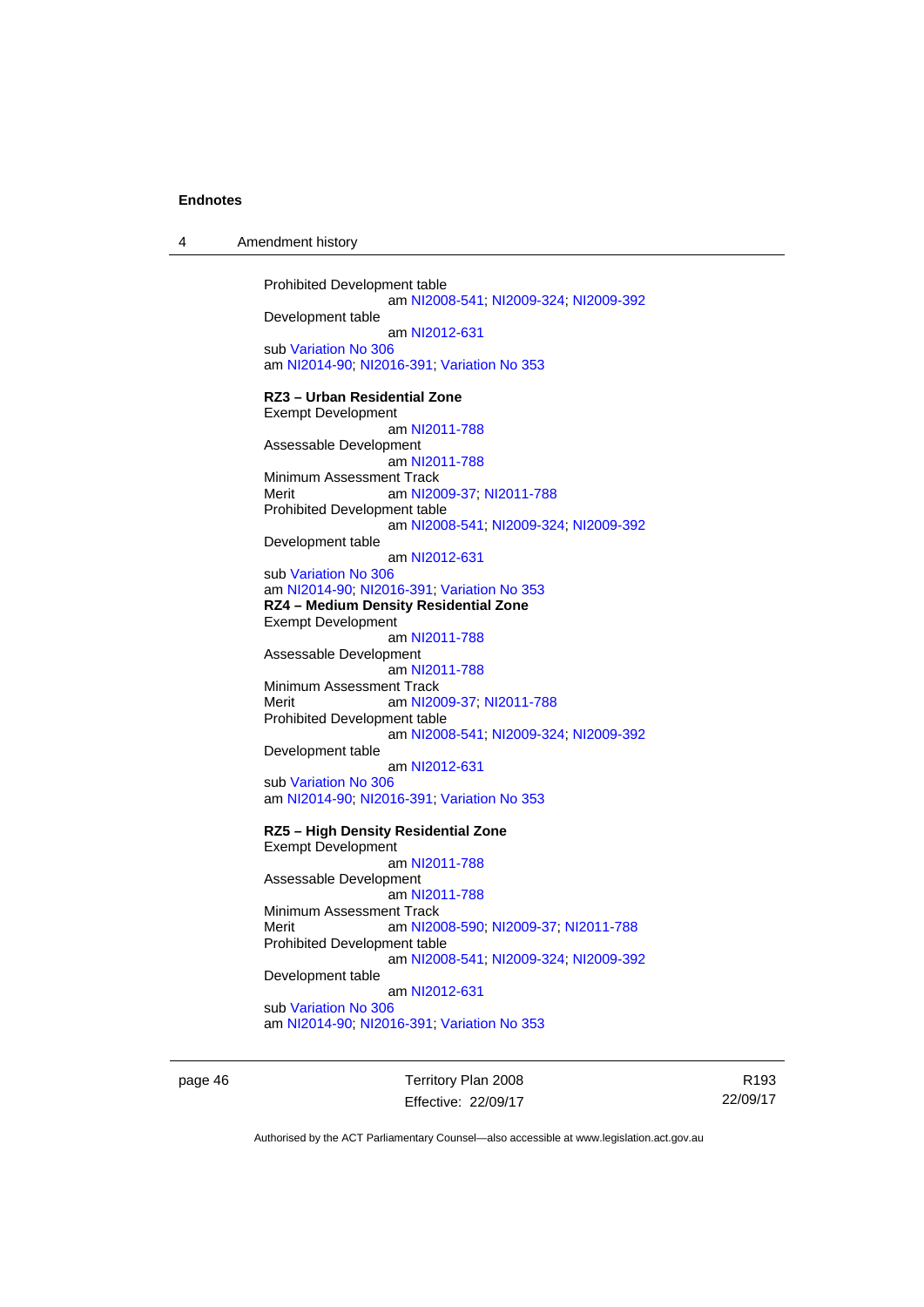Amendment history 4

**3.2 Residential Zones Development Code orig 3.2**  renum as 3.3 **pres 3.2**  ins [Variation No 306](http://www.legislation.act.gov.au/ni/2013-93/default.asp) am [NI2013-436](http://www.legislation.act.gov.au/ni/2013-436/default.asp); [NI2014-13](http://www.legislation.act.gov.au/ni/2014-13/default.asp); [NI2014-90](http://www.legislation.act.gov.au/ni/2014-90/default.asp); [NI2014-275](http://www.legislation.act.gov.au/ni/2014-275/default.asp); [Variation No 343](http://www.legislation.act.gov.au/ni/2015-642/default.asp); [NI2016-391](http://www.legislation.act.gov.au/ni/2016-391/default.asp) **3.3 Single Dwelling Housing Development Code orig 3.3**  renum as 3.4 **pres 3.3**  (prev 3.2) Introduction am [NI2008-542](http://www.legislation.act.gov.au/ni/2008-542/); [NI2009-38](http://www.legislation.act.gov.au/ni/2009-38/); [NI2009-488](http://www.legislation.act.gov.au/ni/2009-488/); [NI2010-22](http://www.legislation.act.gov.au/ni/2010-22/); [NI2012-622](http://www.legislation.act.gov.au/ni/2012-622/default.asp) Relevant codes ins [NI2012-622](http://www.legislation.act.gov.au/ni/2012-622/default.asp) **Part A(1) – RZ1 – Suburban Zone**  Element 1<br>Item 1.1 hdg sub [NI2008-289](http://www.legislation.act.gov.au/ni/2008-289/) R1, C1 sub [NI2008-289](http://www.legislation.act.gov.au/ni/2008-289/)<br>R1 am NI2009-487 am [NI2009-487](http://www.legislation.act.gov.au/ni/2009-487/) Element 2 Item 2.1 sub [NI2008-542](http://www.legislation.act.gov.au/ni/2008-542/) Item 2.2 R3 am [NI2009-324](http://www.legislation.act.gov.au/ni/2009-324/) R4 sub [NI2009-487](http://www.legislation.act.gov.au/ni/2009-487/) **Part A(2) – RZ2 – Suburban Core Zone**  Element 2<br>Item 2.1 sub [NI2008-542](http://www.legislation.act.gov.au/ni/2008-542/) Item 2.2 R6 am [NI2009-324](http://www.legislation.act.gov.au/ni/2009-324/)<br>Item 2.3 hdg sub NI2008-289 sub [NI2008-289](http://www.legislation.act.gov.au/ni/2008-289/) Item 2.3 sub [NI2008-542](http://www.legislation.act.gov.au/ni/2008-542/) R6A, C6A ins [NI2008-289](http://www.legislation.act.gov.au/ni/2008-289/) sub [NI2009-487](http://www.legislation.act.gov.au/ni/2009-487/) Element 4 Item 4.1 sub [NI2008-542](http://www.legislation.act.gov.au/ni/2008-542/) **Part A(3) – RZ3 – Urban Residential Zone**  Element 2 Item 2.1 sub [NI2008-542](http://www.legislation.act.gov.au/ni/2008-542/) Item 2.2<br>R9 am [NI2009-324](http://www.legislation.act.gov.au/ni/2009-324/) **Part A(4) – RZ4 – Medium Density Residential Zone**  Element 2<br>Item 2.1 sub [NI2008-542](http://www.legislation.act.gov.au/ni/2008-542/)

R193 22/09/17 Territory Plan 2008 Effective: 22/09/17

page 47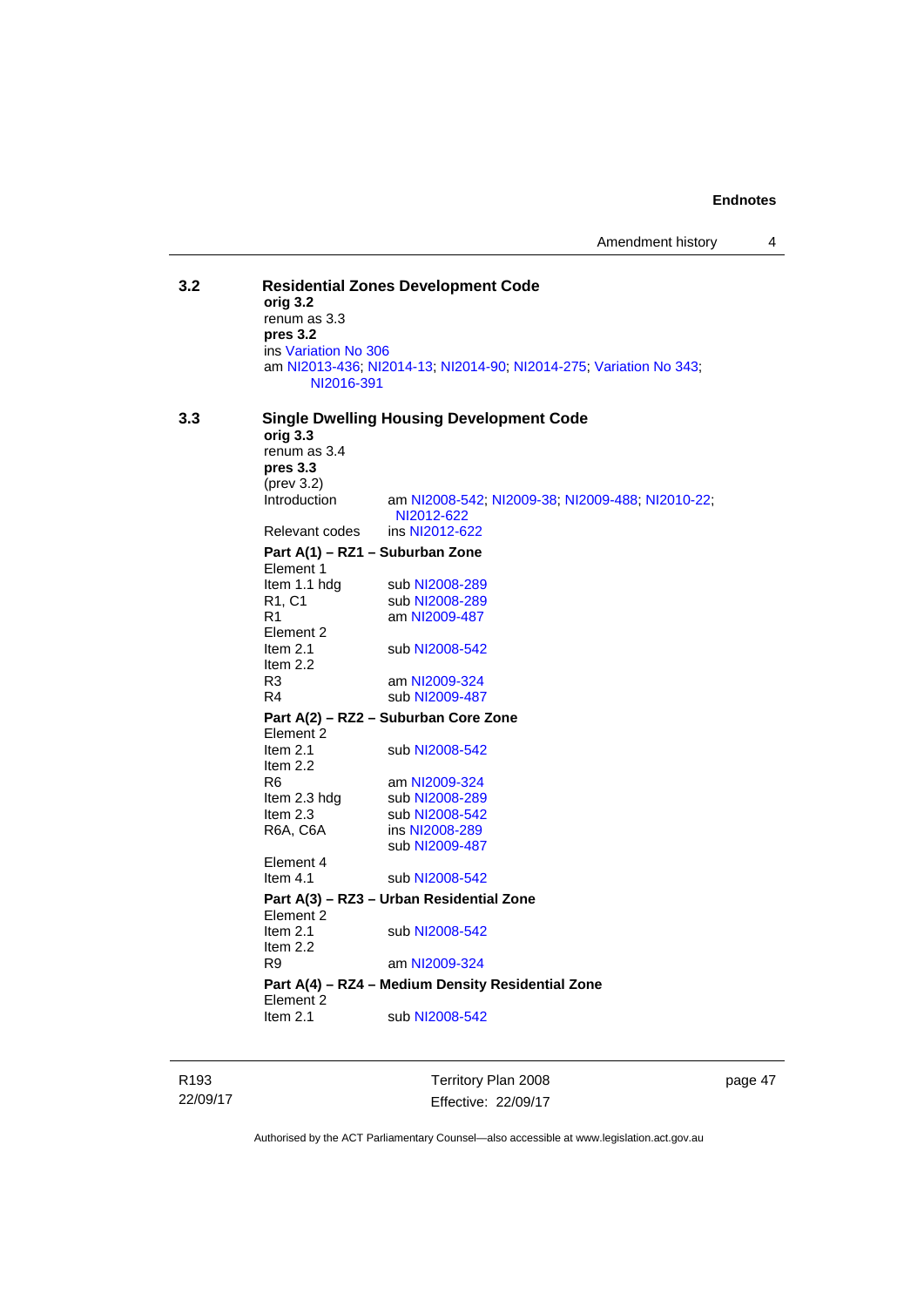4 Amendment history

| Item 2.2<br>R <sub>11</sub>                               | am NI2009-324                    |  |  |  |
|-----------------------------------------------------------|----------------------------------|--|--|--|
| Part A(5) - RZ5 - High Density Residential Zone           |                                  |  |  |  |
| Element 2                                                 |                                  |  |  |  |
| Item $2.2$<br>R <sub>13</sub>                             | am NI2009-324                    |  |  |  |
|                                                           |                                  |  |  |  |
| <b>Part B – General Development Controls</b><br>Element 1 |                                  |  |  |  |
| Item 1.1 hdg                                              | sub NI2008-289                   |  |  |  |
| R14, C14                                                  | sub NI2008-289                   |  |  |  |
| R <sub>14</sub>                                           | am NI2009-487                    |  |  |  |
| Element 2                                                 |                                  |  |  |  |
| Item 2.1 hdg                                              | om R <sub>16</sub>               |  |  |  |
| R15, C15                                                  | om NI2009-38                     |  |  |  |
| Item 2.2<br>C <sub>16</sub>                               | sub NI2009-38                    |  |  |  |
| Item 2.3 hdg                                              | sub NI2008-289                   |  |  |  |
| R17, C17                                                  | sub NI2008-289                   |  |  |  |
| Item 2.4 hdg                                              | sub NI2008-289                   |  |  |  |
| R18, C18                                                  | sub NI2008-289                   |  |  |  |
| Item $2.7$<br>hdg                                         | ins NI2009-488                   |  |  |  |
| <b>R20A</b>                                               | ins NI2009-488                   |  |  |  |
|                                                           | sub NI2010-218; NI2011-355       |  |  |  |
| Item 2.8                                                  |                                  |  |  |  |
| hdg<br><b>R20B</b>                                        | ins NI2009-488<br>ins NI2009-488 |  |  |  |
| Item 2.9                                                  |                                  |  |  |  |
| hdg                                                       | ins NI2010-218                   |  |  |  |
| <b>R20C</b>                                               | ins NI2010-218                   |  |  |  |
|                                                           | sub NI2012-631                   |  |  |  |
| Element 6                                                 |                                  |  |  |  |
| Item 6.1                                                  |                                  |  |  |  |
| R21<br>Item 6.2                                           | am NI2008-290                    |  |  |  |
| R <sub>22</sub>                                           | sub NI2011-788                   |  |  |  |
| Item 6.3                                                  |                                  |  |  |  |
| R23, C23                                                  | sub NI2008-542                   |  |  |  |
| Element 7                                                 |                                  |  |  |  |
| Item 7.1 hdg                                              | sub NI2008-289                   |  |  |  |
| R26, C26                                                  | sub NI2008-289, NI2008-542       |  |  |  |
| C26                                                       | am NI2009-392                    |  |  |  |
| Item 7.2 hdg<br>R27, C27                                  | om NI2008-289<br>om NI2008-289   |  |  |  |
|                                                           |                                  |  |  |  |

page 48 Territory Plan 2008 Effective: 22/09/17

R193 22/09/17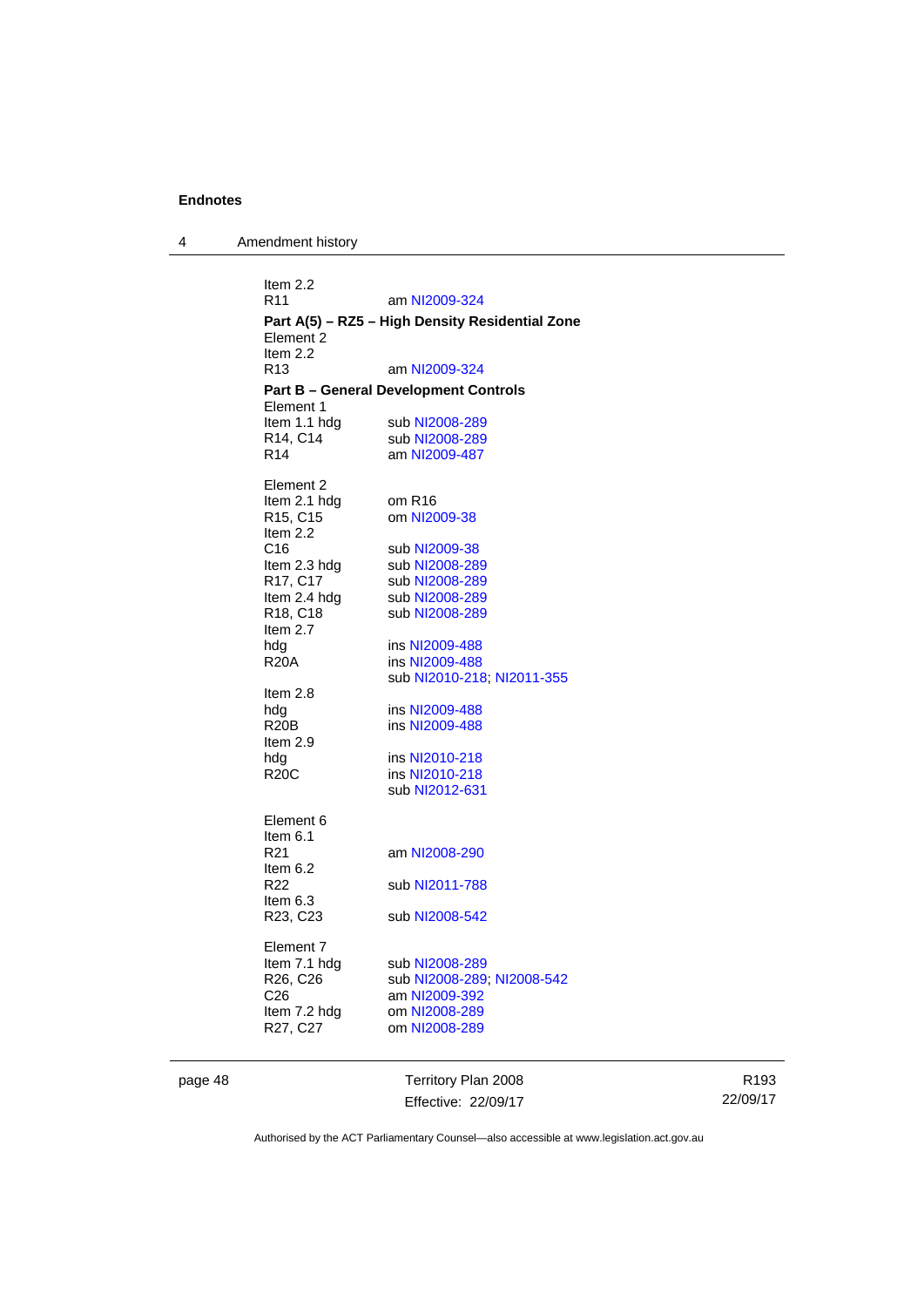| Item 7.3 hdg                        | sub NI2008-289                            |
|-------------------------------------|-------------------------------------------|
|                                     | renum as 7.2 NI2008-541                   |
| R28, C28                            | sub NI2008-289; NI2008-542; NI2009-38     |
|                                     | <b>Part C - Development Type Controls</b> |
| Introduction                        | am NI2008-542; NI2009-488; NI2012-622     |
| Part C(1) - Single Dwelling Housing |                                           |
| <b>Introduction</b>                 | am NI2009-488                             |
| Element 2                           |                                           |
| Table 1                             | sub NI2008-290                            |
|                                     | am NI2008-541; NI2011-589                 |
| Table 2                             | sub NI2008-290                            |
| Table 3                             | am NI2008-541                             |
| Table 4, note                       | sub NI2008-542                            |
| Item 2.3 hdg                        | sub NI2008-542                            |
| R32, C32                            | sub NI2008-542                            |
| Figure C1, C2, C3                   | am NI2008-290                             |
|                                     | sub NI2008-542                            |
| Figure C3                           | am NI2009-324                             |
| Item 2.4 hdg                        | ins NI2009-38                             |
| R32A, C32A                          | ins NI2009-38                             |
| Item $2.5$                          |                                           |
| hdg                                 | ins NI2009-488                            |
| <b>R32B</b>                         | ins NI2009-488                            |
|                                     |                                           |
| Element 3                           |                                           |
| Item $3.2$                          |                                           |
| R36                                 | am NI2008-541                             |
| Element 4                           |                                           |
| C <sub>39</sub>                     | am NI2012-189                             |
| R40                                 | am NI2009-38                              |
| R41                                 | om NI2009-38                              |
| R 44, C44                           | sub NI2008-289                            |
|                                     | am NI2009-38                              |
| Element 5                           |                                           |
| R49, C49                            | sub NI2008-289                            |
| Element 6                           |                                           |
| Item 6.1 hdg                        | sub NI2008-289                            |
| R <sub>51</sub>                     | sub NI2008-289                            |
|                                     | am NI2008-541                             |
|                                     | sub NI2009-487                            |
|                                     | am NI2011-787                             |
| R52                                 | sub NI2008-289; NI2009-487                |
| R <sub>53</sub>                     | sub NI2008-289                            |
|                                     | am NI2009-99                              |
|                                     | om NI2009-487                             |
|                                     |                                           |
|                                     |                                           |
|                                     |                                           |

R193 22/09/17

Territory Plan 2008 Effective: 22/09/17 page 49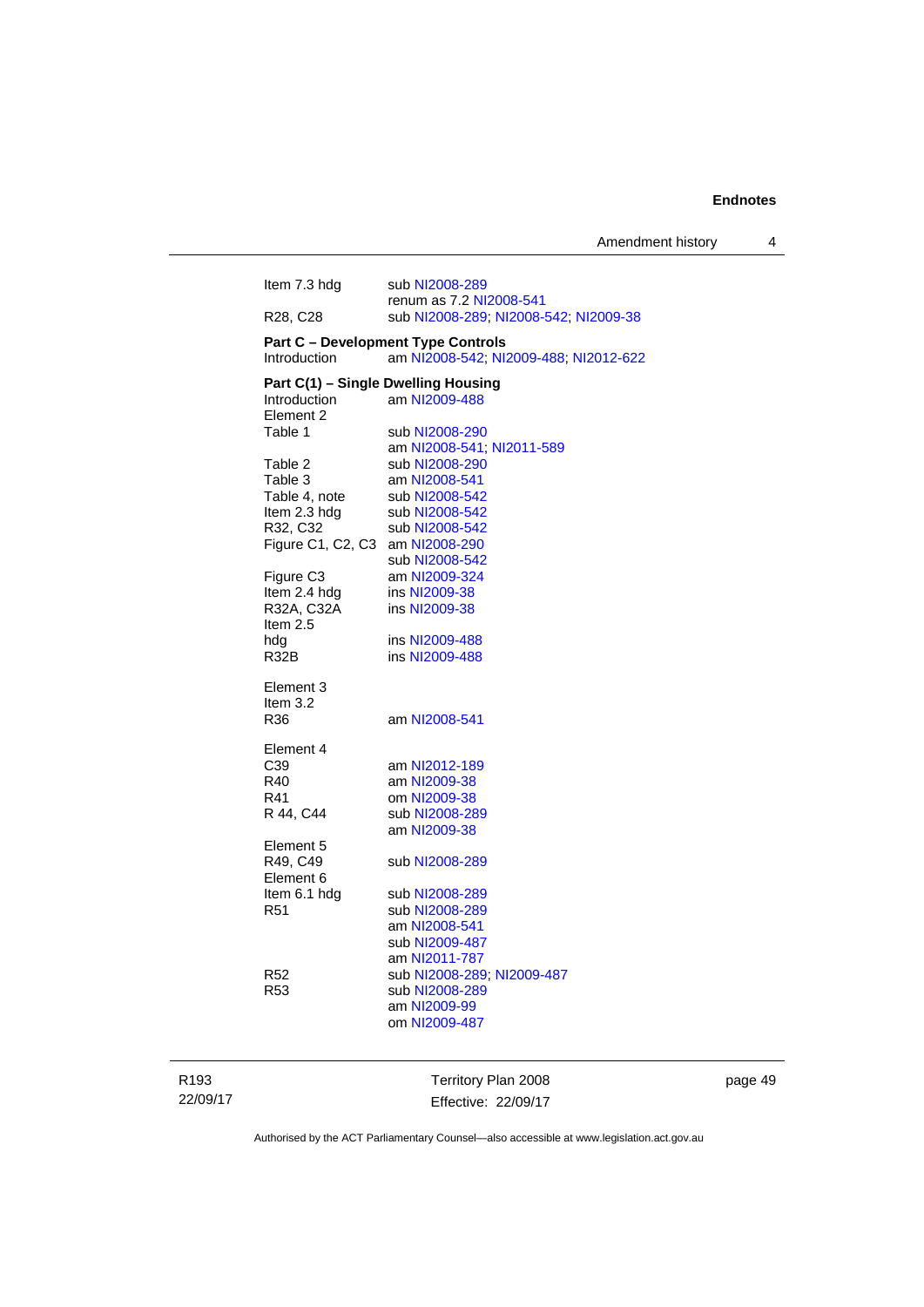4 Amendment history

## **Part C(2) – Single Dwelling Housing – Additional Controls for Deakin and**

|                 | <b>Forrest</b>                                                      |
|-----------------|---------------------------------------------------------------------|
|                 | om NI2012-622                                                       |
| Element 2       |                                                                     |
| Item 2.2 hdg    | am NI2009-392                                                       |
|                 | om NI2012-622                                                       |
| Item 2.3 hdg    | am NI2008-290                                                       |
|                 | om NI2012-622                                                       |
| Item 2.4 hdg    | am NI2008-290                                                       |
|                 | om NI2012-622                                                       |
|                 | Part C(3) - Single Dwelling Housing - Compact Blocks in New Estates |
| hdg             | sub NI2008-542                                                      |
| Introduction    | am NI2008-542                                                       |
| Element 2       |                                                                     |
| R <sub>60</sub> | am NI2009-38                                                        |
| Item 2.2 hdg    | sub NI2009-38                                                       |
| Item 2.3 hdg    | am NI2008-290                                                       |
| R <sub>62</sub> | sub NI2009-322                                                      |
| C62             | sub NI2011-787                                                      |
| Item $2.4$      |                                                                     |
| R63             | sub NI2009-322                                                      |
| C63             | sub NI2011-787                                                      |
| Item $2.5$      |                                                                     |
| C64             | sub NI2011-787                                                      |
| Item $2.6$      |                                                                     |
| R65             | sub NI2009-322                                                      |
| C65             | sub NI2011-787                                                      |
| Item 2.7        |                                                                     |
| hda             | ins NI2009-488                                                      |
| <b>R65A</b>     | ins NI2009-488                                                      |
|                 |                                                                     |
| Element 3       |                                                                     |
| Item $3.2$      | sub NI2009-322                                                      |
| Element 4       |                                                                     |
| Intent          | am NI2008-541                                                       |
| Item $4.2$      |                                                                     |
| <b>R70</b>      | sub NI2009-322                                                      |
|                 |                                                                     |
| Element 6       |                                                                     |
| Item 6.1        |                                                                     |
| <b>R78</b>      | am NI2008-541; NI2011-787                                           |
| Element 7       |                                                                     |
| R79             | sub NI2009-38                                                       |
| <b>R80</b>      | sub NI2009-38                                                       |
|                 |                                                                     |
|                 |                                                                     |

page 50 Territory Plan 2008 Effective: 22/09/17

R193 22/09/17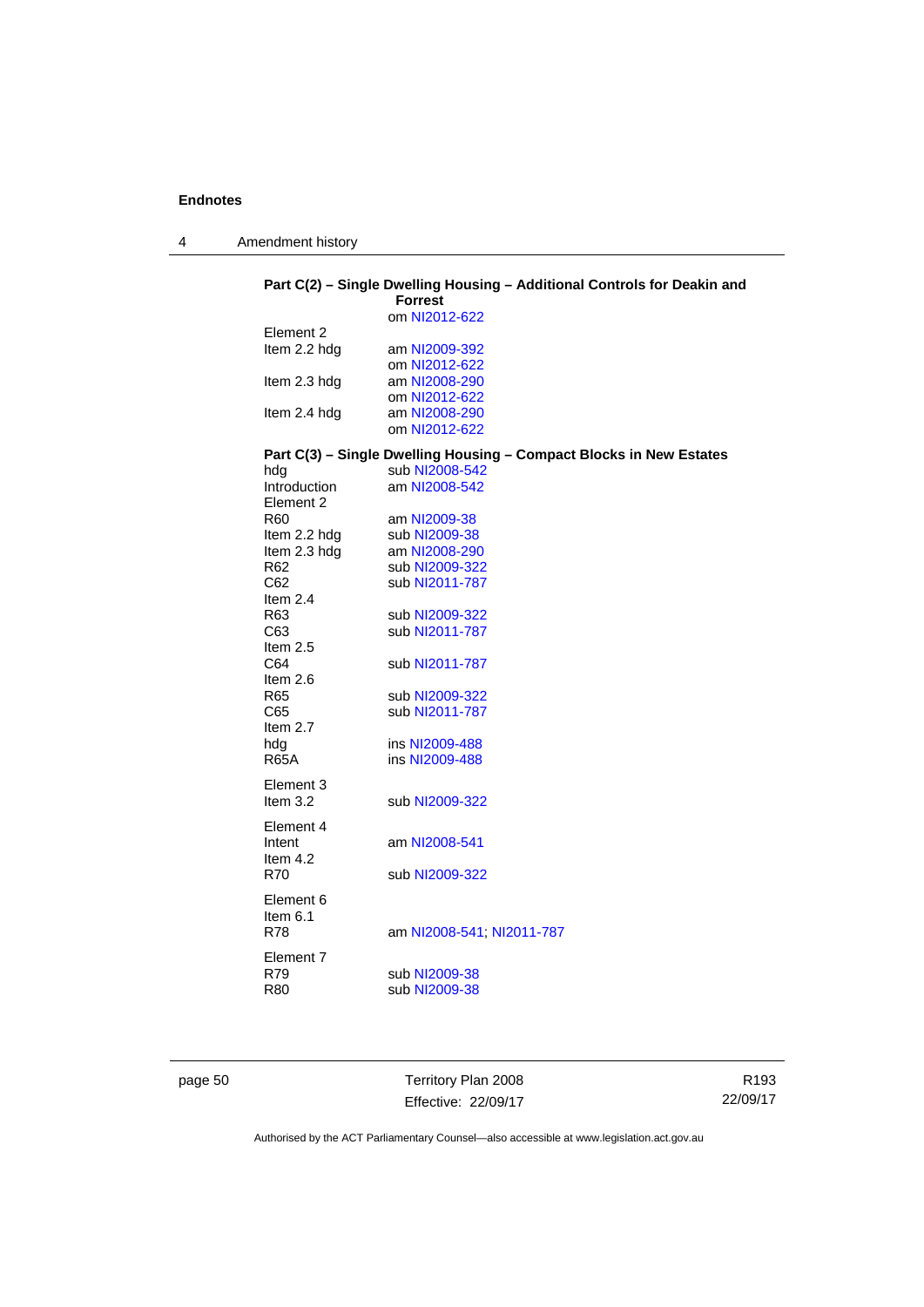Amendment history 4

|     | ו ד <sub>ו</sub> ס וויט ו | onigio pwoning nousing<br><b>Estates</b>                                                                  | סטביק טוסטום וטשונטוויו                           |  |
|-----|---------------------------|-----------------------------------------------------------------------------------------------------------|---------------------------------------------------|--|
|     | <b>Introduction</b>       | ins NI2009-488                                                                                            |                                                   |  |
|     | Element 2                 |                                                                                                           |                                                   |  |
|     | Intent                    | ins NI2009-488                                                                                            |                                                   |  |
|     | Item $2.1$                |                                                                                                           |                                                   |  |
|     | hdg                       | ins NI2009-488                                                                                            |                                                   |  |
|     | R81, C81                  | ins NI2009-488                                                                                            |                                                   |  |
|     | Figure A4                 | ins NI2009-488                                                                                            |                                                   |  |
|     | Item $2.2$                |                                                                                                           |                                                   |  |
|     | hdg                       | ins NI2009-488                                                                                            |                                                   |  |
|     | R82, C82                  | ins NI2009-488                                                                                            |                                                   |  |
|     | Table 1                   | ins NI2009-488                                                                                            |                                                   |  |
|     |                           | am NI2012-412                                                                                             |                                                   |  |
|     | Item $2.3$                |                                                                                                           |                                                   |  |
|     | hdg                       | ins NI2009-488                                                                                            |                                                   |  |
|     | R83, C83                  | ins NI2009-488                                                                                            |                                                   |  |
|     | Table 2                   | ins NI2009-488                                                                                            |                                                   |  |
|     | Fig $C(4)$                | ins NI2009-488                                                                                            |                                                   |  |
|     | Fig C <sub>5</sub>        | ins NI2009-488                                                                                            |                                                   |  |
|     | Table 3                   | ins NI2009-488                                                                                            |                                                   |  |
|     | Fig C6                    | ins NI2009-488                                                                                            |                                                   |  |
|     | Fig C7                    | ins NI2009-488                                                                                            |                                                   |  |
|     | Item $2.4$                |                                                                                                           |                                                   |  |
|     | hdg                       | ins NI2009-488                                                                                            |                                                   |  |
|     | R84, V84                  | ins NI2009-488                                                                                            |                                                   |  |
|     | Element 3                 |                                                                                                           |                                                   |  |
|     | Intent                    | ins NI2009-488                                                                                            |                                                   |  |
|     | Item $3.1$                |                                                                                                           |                                                   |  |
|     | hdg                       | ins NI2009-488                                                                                            |                                                   |  |
|     | R85, C85                  | ins NI2009-488                                                                                            |                                                   |  |
|     | Element 5                 |                                                                                                           |                                                   |  |
|     | Intent                    | ins NI2009-488                                                                                            |                                                   |  |
|     | Item $5.2$                |                                                                                                           |                                                   |  |
|     | hdg                       | ins NI2009-488                                                                                            |                                                   |  |
|     | R86, C86                  | ins NI2009-488                                                                                            |                                                   |  |
|     | R87, C87                  | ins NI2009-488                                                                                            |                                                   |  |
|     | pres 3.3                  |                                                                                                           |                                                   |  |
|     |                           | (prev 3.2) sub Variation No 306                                                                           |                                                   |  |
|     |                           | renum as 3.3 Variation No 306                                                                             |                                                   |  |
|     |                           | am NI2013-436; NI2014-13; NI2014-275; NI2014-276; NI2014-656; NI2015-471;<br>Variation No 346; NI2016-597 |                                                   |  |
| 3.4 |                           | <b>Multi Unit Housing Development Code</b>                                                                |                                                   |  |
|     | pres 3.4                  |                                                                                                           |                                                   |  |
|     | $(\text{prev } 3.3)$      |                                                                                                           |                                                   |  |
|     | Introduction              |                                                                                                           | am NI2008-290; NI2010-22; NI2010-218; NI2011-590; |  |
|     |                           | sub NI2012-622                                                                                            |                                                   |  |

# **Part C(4) – Single Dwelling Housing – Midsized Blocks (>250 – 500m<sup>2</sup> ) in New**

R193 22/09/17

Territory Plan 2008 Effective: 22/09/17 page 51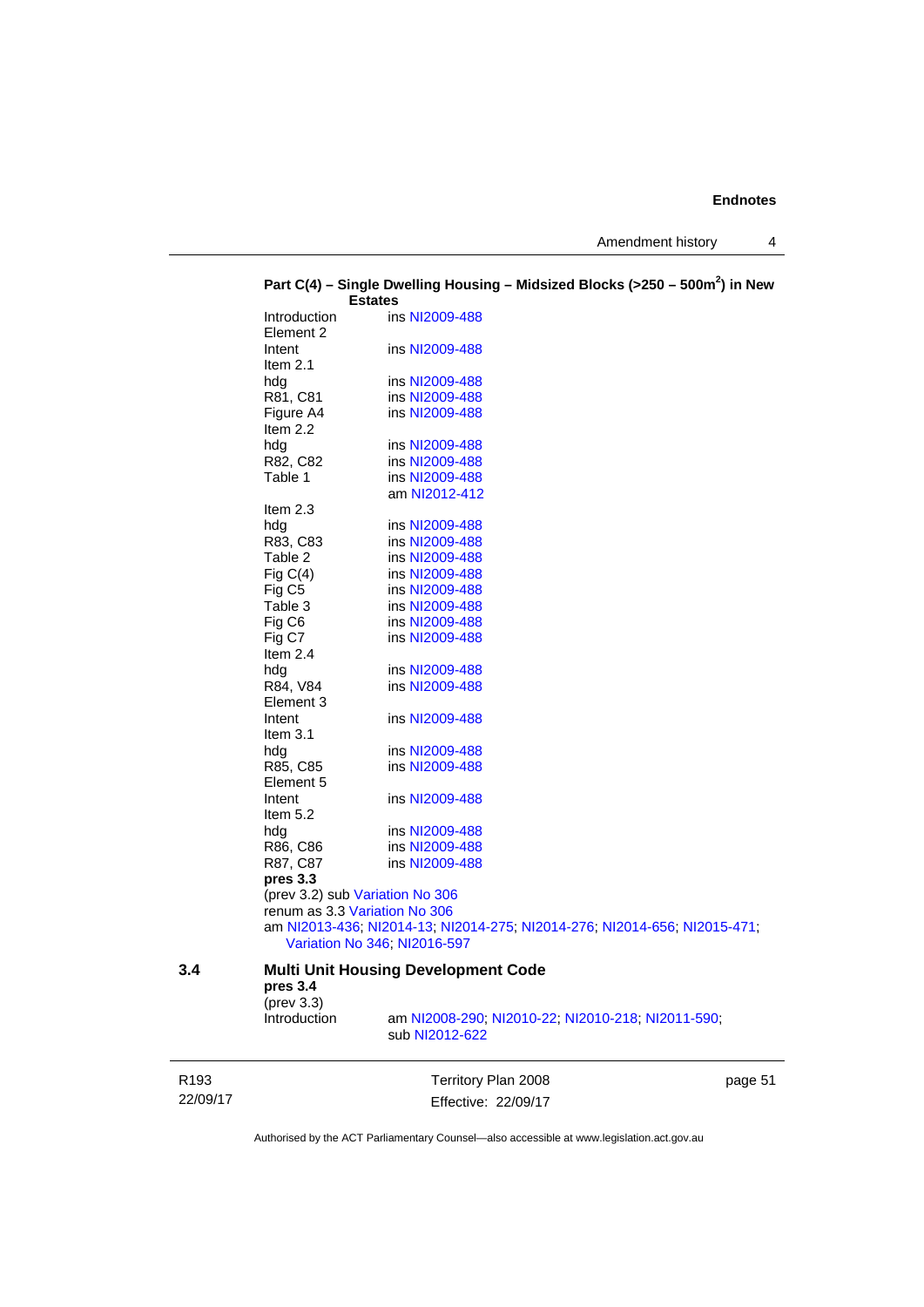| 4 | Amendment history |
|---|-------------------|
|---|-------------------|

| Relevant codes                    |                                          |
|-----------------------------------|------------------------------------------|
| Element 1                         | Part A(1) - RZ1 - Suburban Zone          |
| Item 1.1 hdg                      | sub NI2008-289                           |
| R1, C1                            | sub NI2008-289                           |
|                                   | am NI2009-38                             |
| Item 1.2 hdg                      | sub NI2008-289                           |
| R <sub>2</sub> , C <sub>2</sub>   | sub NI2008-289                           |
|                                   | am NI2009-38                             |
| Item $1.2$                        | sub NI2008-542                           |
| Element 2                         |                                          |
| Item 2.1 hdg                      | sub NI2009-38                            |
| Item 2.1                          | sub NI2008-542                           |
| R5                                | am NI2008-590                            |
| Item 2.2                          | sub NI2008-542                           |
| Item $2.3$                        |                                          |
| R7                                | am NI2009-324                            |
| Item 2.4                          |                                          |
| R8                                | am NI2009-38                             |
| R8b                               | ins NI2012-631                           |
| R9.                               | am NI2009-38                             |
|                                   | Figure A1 note am NI2009-38              |
|                                   |                                          |
|                                   |                                          |
|                                   | Part A(2) - RZ2 - Suburban Core Zone     |
| Element 1                         |                                          |
| Item 1.1 hdg                      | sub NI2008-289                           |
| R <sub>10</sub> , C <sub>10</sub> | sub NI2008-289                           |
|                                   | am NI2009-38                             |
| Item 1.1                          | sub NI2008-542                           |
| R11                               | am NI2009-322                            |
| Item 1.3 hdg                      | sub NI2008-289                           |
| R12, C12                          | sub NI2008-289                           |
| Element 2                         |                                          |
| Item 2.1 hdg                      | sub NI2009-38                            |
| Item 2.1                          | sub NI2008-542                           |
| Item 2.2                          |                                          |
| R14                               | am NI2009-324                            |
| Item 2.3                          |                                          |
| R <sub>15</sub>                   | am NI2009-38                             |
| R16                               | am NI2009-38                             |
| Figure A2 note                    | am NI2009-38                             |
| Element 4                         |                                          |
| R <sub>17</sub>                   | am NI2009-38                             |
|                                   | Part A(3) - RZ3 - Urban Residential Zone |
| Element 2<br>Item 2.1 hdg         | sub NI2009-38                            |

page 52 Territory Plan 2008 Effective: 22/09/17

R193 22/09/17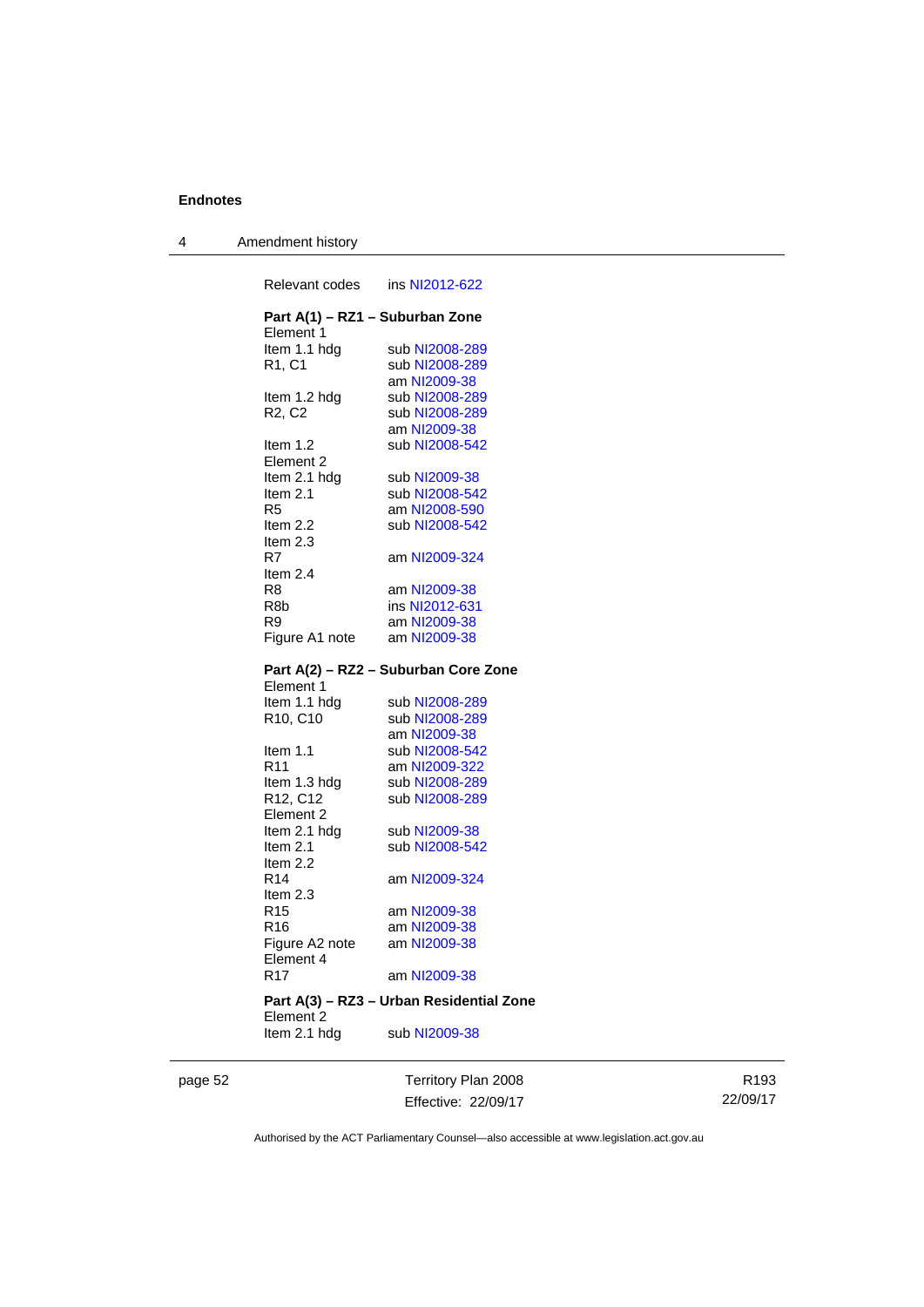| Item $2.1$                        | sub NI2008-542                                    |
|-----------------------------------|---------------------------------------------------|
| R <sub>19</sub>                   | am NI2009-324                                     |
| R20                               | am NI2009-38                                      |
| Figure A3 note                    | am NI2009-38                                      |
| Element 2                         | Part A(4) - RZ4 - Medium Density Residential Zone |
| Item 2.1 hdg                      | sub NI2008-289, NI2008-542                        |
|                                   | om Variation No 310                               |
| R <sub>21</sub>                   | sub NI2008-289, NI2008-542                        |
|                                   | om Variation No 310                               |
| ltem 2.2 hdg                      | sub NI2009-38                                     |
| R24                               | am NI2009-38                                      |
|                                   | sub NI2011-207                                    |
| Note                              | am NI2009-38                                      |
| Element 2                         | Part A(5) - RZ5 - High Density Residential Zone   |
| Item 2.1 hdg                      | sub NI2008-289                                    |
| R <sub>25</sub> , C <sub>25</sub> | sub Variation No 288                              |
|                                   | am NI2012-622                                     |
| R <sub>26</sub> , C <sub>26</sub> | sub NI2008-289                                    |
|                                   | om NI2012-622                                     |
| R26A, C26A                        | ins NI2008-289                                    |
|                                   | om NI2012-622                                     |
| R <sub>27</sub> , C <sub>27</sub> | sub NI2008-289                                    |
|                                   | om NI2012-622                                     |
| R27A, C27A                        | ins Variation No 288                              |
|                                   | om NI2012-622                                     |
| <b>R27A</b>                       | am NI2011-590                                     |
|                                   | om NI2012-622                                     |
| Element 1                         | <b>Part B - General Development Controls</b>      |
| ltem 1.1 hdg                      | sub NI2008-289                                    |
| R28, C28                          | sub NI2008-289                                    |
| <b>R28</b>                        | am NI2009-487                                     |
| Element 2                         |                                                   |
| C <sub>30</sub>                   | sub NI2009-38                                     |
| Item 2.3 hdg                      | sub NI2008-289                                    |
| R31, C31                          | sub NI2008-289                                    |
| ltem 2.4 hdg                      | sub NI2008-289                                    |
| R32, C32                          | sub NI2008-289                                    |
| Item 2.5 hdg                      | sub NI2009-38                                     |
| C34                               | am NI2009-38                                      |
| Item 2.7 hdg                      | ins NI2010-218                                    |
| R34A                              | ins NI2010-218                                    |
|                                   | sub NI2011-355                                    |

R193 22/09/17

Territory Plan 2008 Effective: 22/09/17 page 53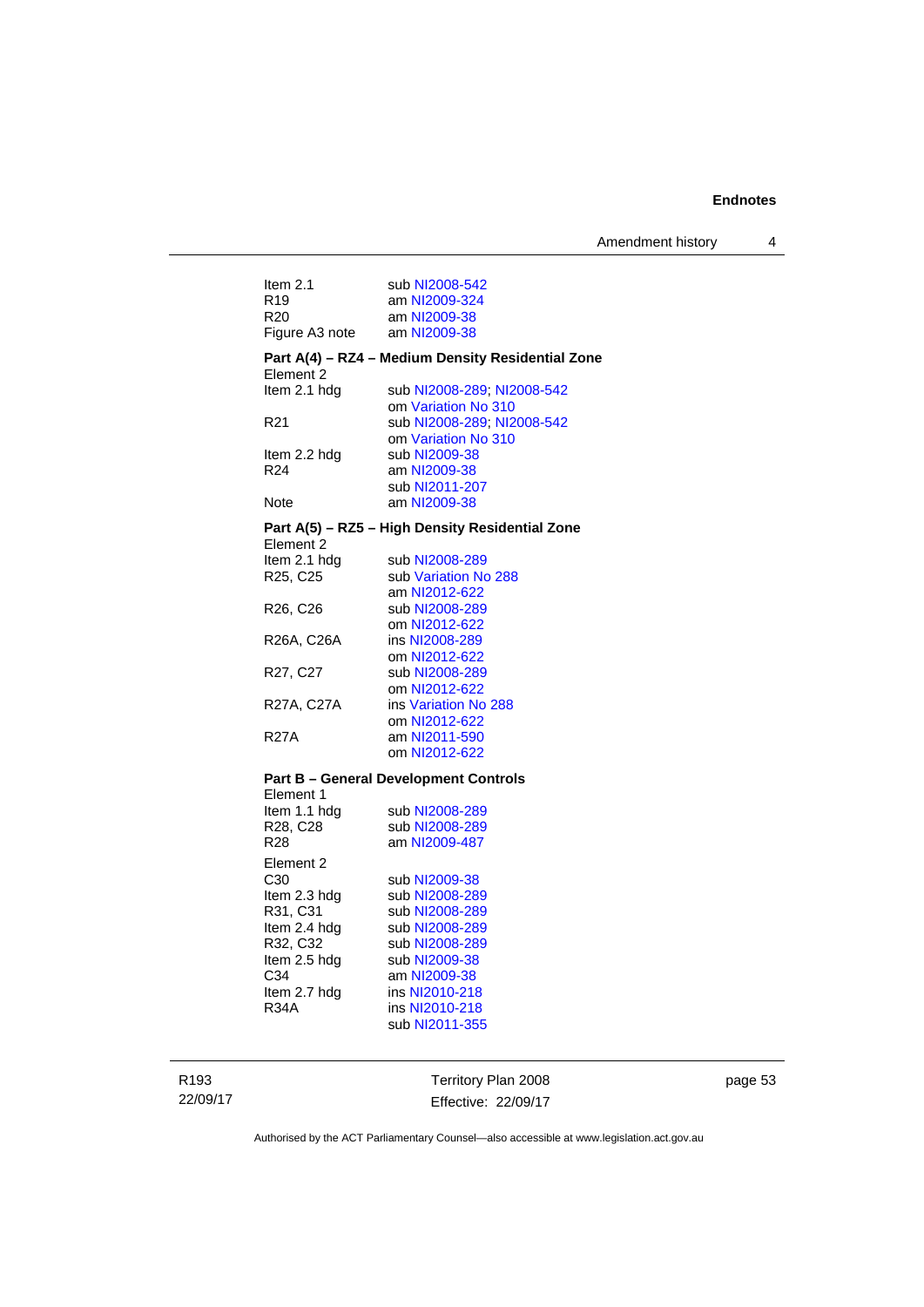| 4       | Amendment history              |                                           |
|---------|--------------------------------|-------------------------------------------|
|         | Note                           | sub NI2009-38                             |
|         | Element 6                      |                                           |
|         | Item 6.1                       |                                           |
|         | R39                            | am NI2008-290                             |
|         | Item $6.2$                     |                                           |
|         | R40                            | sub NI2011-788                            |
|         | Item 6.4 hdg                   | sub NI2008-542                            |
|         | R42, C42                       | sub NI2008-542                            |
|         |                                | am NI2009-99; NI2010-22                   |
|         | Item $6.7$                     |                                           |
|         | R46                            | am NI2008-541                             |
|         |                                | sub NI2009-487                            |
|         | ltem 6.8                       | sub NI2008-542                            |
|         | R47                            | am NI2008-290                             |
|         | R47, C47                       | sub NI2009-487                            |
|         | R48, C48                       | sub NI2009-487                            |
|         | R49, C49                       | sub NI2009-487                            |
|         | Item 6.9                       | sub NI2008-542                            |
|         | Element 7                      |                                           |
|         | Item 7.1 hdg                   | sub NI2008-289                            |
|         | Item 7.1                       | sub NI2008-542                            |
|         | R50, C50                       | sub NI2008-289                            |
|         | C <sub>50</sub>                | am NI2009-392                             |
|         | Item 7.3 hdg                   | sub NI2008-289                            |
|         | R52, C52                       | sub NI2008-289                            |
|         |                                | <b>Part C - Development Type Controls</b> |
|         | Introduction                   | am NI2009-38; NI2011-590                  |
|         |                                | sub NI2012-622                            |
|         | Part C(1) - Multi Unit Housing |                                           |
|         | <b>Introduction</b>            | sub NI2011-590                            |
|         | Element 2                      |                                           |
|         | Table 1                        | sub NI2008-290                            |
|         |                                | am NI2008-541; NI2012-412                 |
|         | Table 2                        | sub NI2008-290                            |
|         |                                | am NI2008-541                             |
|         | Table 4, note                  | sub NI2008-542                            |
|         | Item 2.3 hdg                   | sub NI2008-542                            |
|         | R56, C56                       | sub NI2008-542                            |
|         | Figure C1                      | am NI2008-290                             |
|         |                                | sub NI2008-542                            |
|         | Element 3                      |                                           |
|         | Item 3.3                       |                                           |
|         | R63                            | am NI2008-590; NI2009-38                  |
|         | R68, C68                       | sub NI2008-542                            |
|         | R69, C69                       | sub NI2008-542                            |
|         |                                |                                           |
| page 54 |                                | Territory Plan 2008                       |
|         |                                | Effective: 22/09/17                       |

R193 22/09/17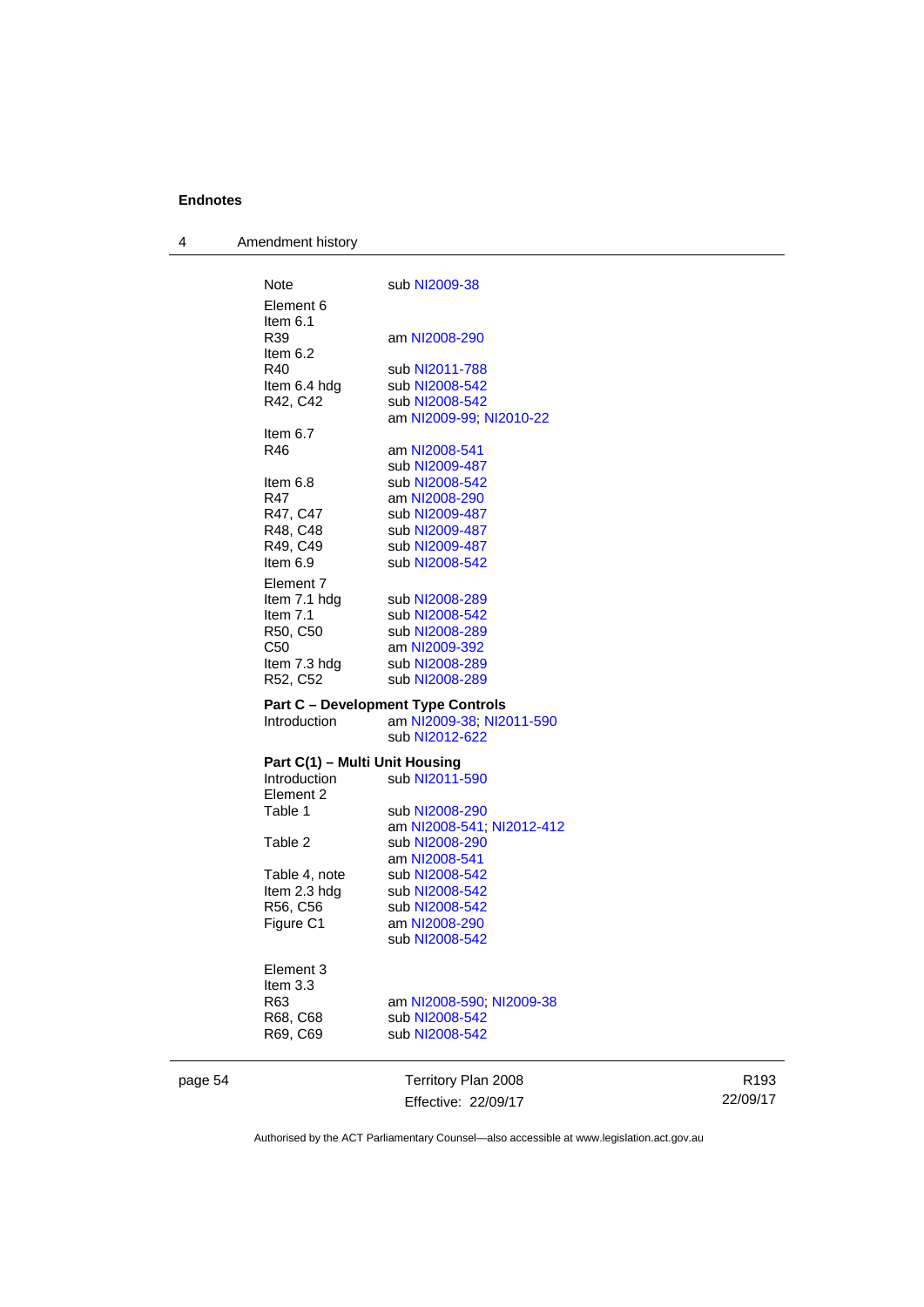Amendment history 4

| Part C(2) - Multi Unit Housing - Additional Controls for Deakin and Forrest<br>om NI2012-622 |                                 |  |
|----------------------------------------------------------------------------------------------|---------------------------------|--|
| R90, C90                                                                                     | sub NI2008-289                  |  |
| R89, C89<br>R89                                                                              | sub NI2008-289<br>am NI2009-322 |  |
| R88, C88                                                                                     | sub NI2008-289                  |  |
| C87<br>Item $5.3$                                                                            | sub NI2010-22                   |  |
| Element 5<br>Item $5.2$                                                                      |                                 |  |
| R84, C84                                                                                     | sub NI2008-542                  |  |
| R81                                                                                          | am NI2009-99; NI2009-322        |  |
| R81, C81                                                                                     | sub NI2008-289                  |  |
| Item $4.2$<br>R80, C80                                                                       | om NI2008-289                   |  |
| R73                                                                                          | om NI2009-38                    |  |
| Flement 4<br>Item $4.1$<br>R72                                                               | am NI2008-541, NI2009-38        |  |
| Item $3.4$<br>R70                                                                            | am NI2009-487                   |  |
| Figure C1A                                                                                   | ins NI2008-542                  |  |
| R <sub>69</sub>                                                                              | am NI2010-22                    |  |
|                                                                                              |                                 |  |

| Element 2    |                |
|--------------|----------------|
| Item 2.2 hdg | sub NI2008-541 |
|              | om NI2012-622  |
| Item 2.3 hdg | sub NI2008-541 |
|              | om NI2012-622  |
|              |                |

#### **Part C(3) – Multi Unit Housing – Inner North Canberra and Gungahlin District – RZ3 and RZ4 Zones**

| Introduction     | am NI2010-217             |
|------------------|---------------------------|
| Element 2        |                           |
| Item 2.2 hdg     | sub NI2011-788            |
| R 105            | sub NI2011-788            |
| Table 5 hdg      | am NI2011-788             |
| Table 5          | am NI2011-788; NI2012-412 |
| Item $2.3$       | sub NI2008-542            |
| Item $2.4$       | sub NI2008-542            |
| Element 3        |                           |
| Item $2.2$       |                           |
| R128             | am NI2010-22              |
| Item $3.4$       |                           |
| R <sub>129</sub> | am NI2008-541             |
|                  | sub NI2009-487            |
|                  |                           |

R193 22/09/17

Territory Plan 2008 Effective: 22/09/17 page 55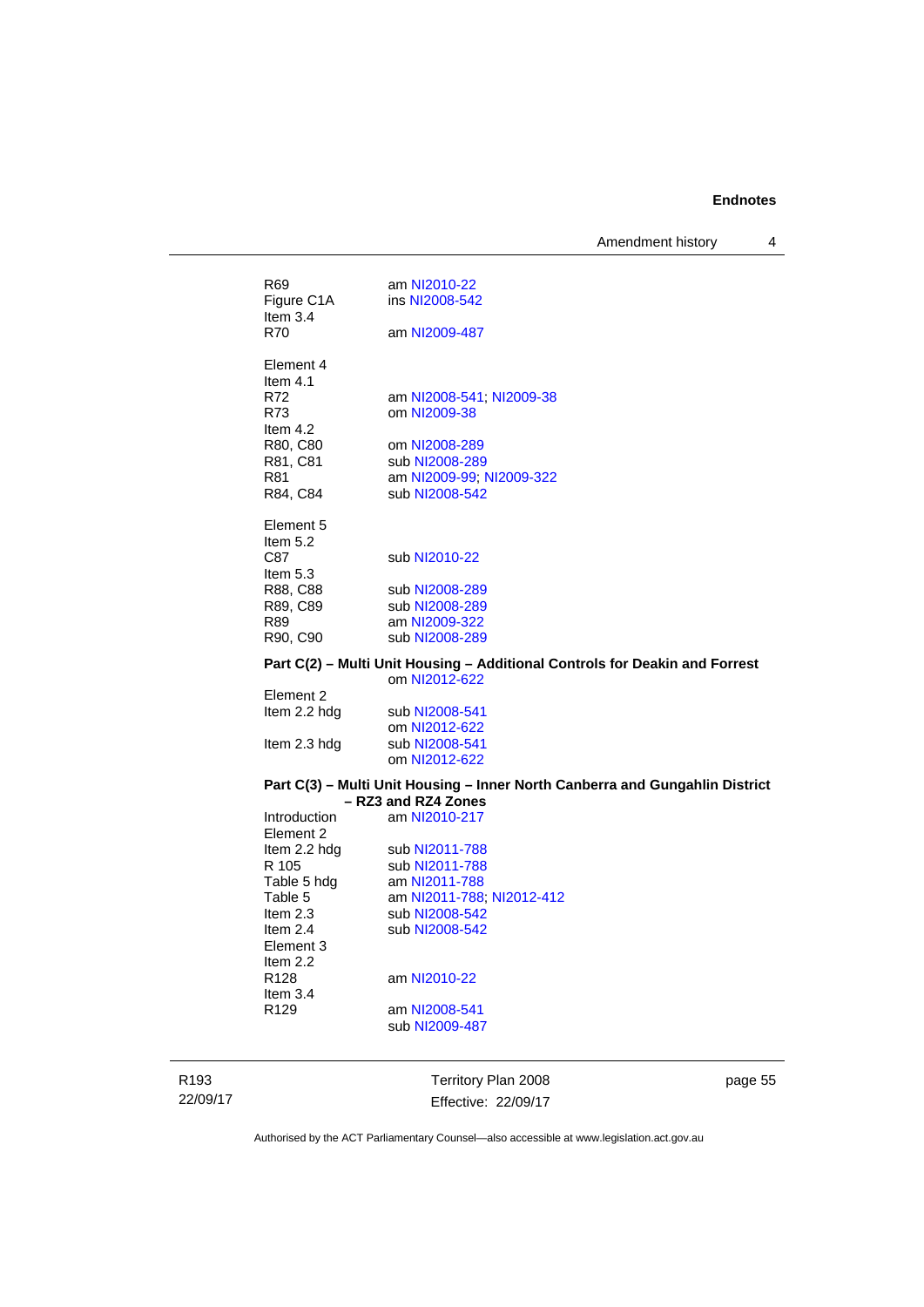| 4 | Amendment history |  |
|---|-------------------|--|
|---|-------------------|--|

| Item $3.5$<br>R <sub>132</sub><br>Element 4             | am NI2009-324                                                                                                                                 |
|---------------------------------------------------------|-----------------------------------------------------------------------------------------------------------------------------------------------|
| Item $4.1$<br>R <sub>135</sub><br>Element 5<br>Item 5.2 | am NI2009-324                                                                                                                                 |
| C147<br>Item $5.6$                                      | sub NI2010-22                                                                                                                                 |
| R <sub>156</sub><br>C <sub>157</sub>                    | sub NI2010-218, NI2012-631<br>om NI2010-218                                                                                                   |
|                                                         | Part C(5) - Multi unit housing - Apartments of three (3) storeys or more in<br>other areas and all multi unit housing in the commercial zones |
|                                                         | sub NI2011-590                                                                                                                                |
| hdg                                                     |                                                                                                                                               |
| Introduction                                            | sub NI2011-590<br>am NI2012-622                                                                                                               |
| Element 3                                               |                                                                                                                                               |
| Item $3.1A$                                             |                                                                                                                                               |
| hdg                                                     | ins NI2011-590                                                                                                                                |
| R205                                                    | sub NI2009-487                                                                                                                                |
| Item 3.3                                                |                                                                                                                                               |
| R210, C210                                              | am NI2011-590                                                                                                                                 |
| Element 4                                               |                                                                                                                                               |
| Item $4.2$                                              |                                                                                                                                               |
| R216, C216                                              | am NI2011-590                                                                                                                                 |
| R218, C218                                              | am NI2011-590                                                                                                                                 |
| Element 5                                               |                                                                                                                                               |
| Item $5.1$                                              |                                                                                                                                               |
| R219, C219                                              | am NI2011-590                                                                                                                                 |
| Item $5.2$                                              |                                                                                                                                               |
|                                                         |                                                                                                                                               |
| R222                                                    | am NI2011-590                                                                                                                                 |
| Item $5.3$                                              |                                                                                                                                               |
| C <sub>224</sub>                                        | sub NI2010-22                                                                                                                                 |
| Item $5.5$                                              |                                                                                                                                               |
| R228                                                    | am NI2010-22                                                                                                                                  |
|                                                         | sub NI2010-218, NI2012-622, NI2012-631                                                                                                        |
| Item $5.6$                                              |                                                                                                                                               |
| hda                                                     | sub NI2011-590                                                                                                                                |
| Element 7                                               |                                                                                                                                               |
| Item 7.3                                                |                                                                                                                                               |
| C <sub>245</sub>                                        | am NI2011-590                                                                                                                                 |
| Item $7.4$                                              |                                                                                                                                               |
| R246, C246                                              | am NI2011-590                                                                                                                                 |
|                                                         | Part C(6) - Subdivision of dual occupancy housing development                                                                                 |
| hdg                                                     | ins NI2009-487                                                                                                                                |
| Introduction                                            | ins NI2009-487                                                                                                                                |
|                                                         |                                                                                                                                               |

page 56 Territory Plan 2008 Effective: 22/09/17

R193 22/09/17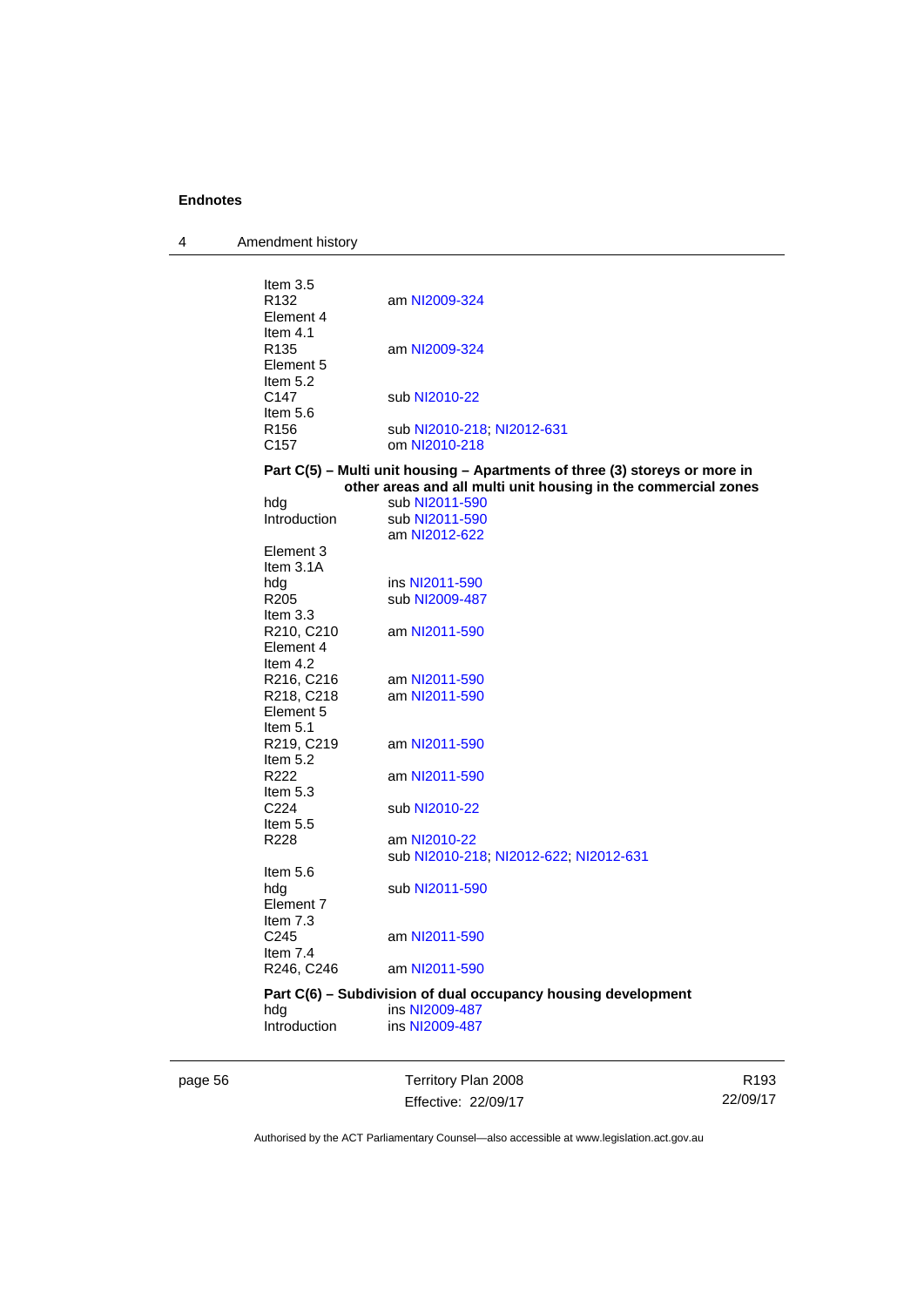Element 1 ins [NI2009-487](http://www.legislation.act.gov.au/ni/2009-487/) Item 1.1 hdg ins [NI2009-487](http://www.legislation.act.gov.au/ni/2009-487/)<br>R247A, C247A ins NI2009-487 R247A, C247A Item 1.2 hdg ins [NI2009-487](http://www.legislation.act.gov.au/ni/2009-487/)<br>R247B, C247B ins NI2009-487 ins [NI2009-487](http://www.legislation.act.gov.au/ni/2009-487/) Item 1.3 hdg ins [NI2009-487](http://www.legislation.act.gov.au/ni/2009-487/)<br>R247C, C247C ins NI2009-487 R247C, C247C

#### **Part D – Development Type Controls-Other forms of Residential Development and Non-Residential Development**

| Element 1                                                        |                                                                          |  |
|------------------------------------------------------------------|--------------------------------------------------------------------------|--|
| Item $1.3$                                                       |                                                                          |  |
| R <sub>250</sub> , C <sub>250</sub>                              | sub NI2011-355                                                           |  |
| Item $1.5$                                                       |                                                                          |  |
| R <sub>258</sub>                                                 | sub NI2012-631                                                           |  |
| Item $1.6$                                                       |                                                                          |  |
| R <sub>260</sub>                                                 | sub NI2008-542, NI2012-631                                               |  |
| R <sub>261</sub>                                                 | sub NI2008-542                                                           |  |
| Item $1.11$                                                      |                                                                          |  |
| hda                                                              | om NI2012-622                                                            |  |
| R <sub>266</sub>                                                 | om NI2012-622                                                            |  |
| Item $1.12$                                                      |                                                                          |  |
| hdg                                                              | om NI2012-622                                                            |  |
| R <sub>267</sub>                                                 | om NI2012-622                                                            |  |
| Item $1.13$                                                      |                                                                          |  |
| hdg                                                              | ins NI2009-487                                                           |  |
| C <sub>268</sub>                                                 | ins NI2009-487                                                           |  |
| pres 3.4                                                         |                                                                          |  |
| (prev 3.3) sub Variation No 306                                  |                                                                          |  |
| renum as 3.4 Variation No 306                                    |                                                                          |  |
|                                                                  | am NI2013-436, NI2013-437, NI2013-535, NI2014-13, NI2014-90, NI2014-274, |  |
| NI2014-656, NI2015-81, NI2015-471, NI2015-704, Variation No 343; |                                                                          |  |
| Variation No 346                                                 |                                                                          |  |
|                                                                  |                                                                          |  |
|                                                                  |                                                                          |  |

#### **4.1 CZ1 – CZ6 Objectives and Development Tables CZ1 – Core Zone**  Exempt Development am [NI2011-788](http://www.legislation.act.gov.au/ni/2011-788/) Assessable Development am [NI2011-788](http://www.legislation.act.gov.au/ni/2011-788/) Minimum Assessment Track Merit am [NI2009-37](http://www.legislation.act.gov.au/ni/2009-37/); [NI2009-324](http://www.legislation.act.gov.au/ni/2009-324/); [NI2010-22](http://www.legislation.act.gov.au/ni/2010-22/); [NI2010-602](http://www.legislation.act.gov.au/ni/2010-602/)

R193 22/09/17 Territory Plan 2008 Effective: 22/09/17 page 57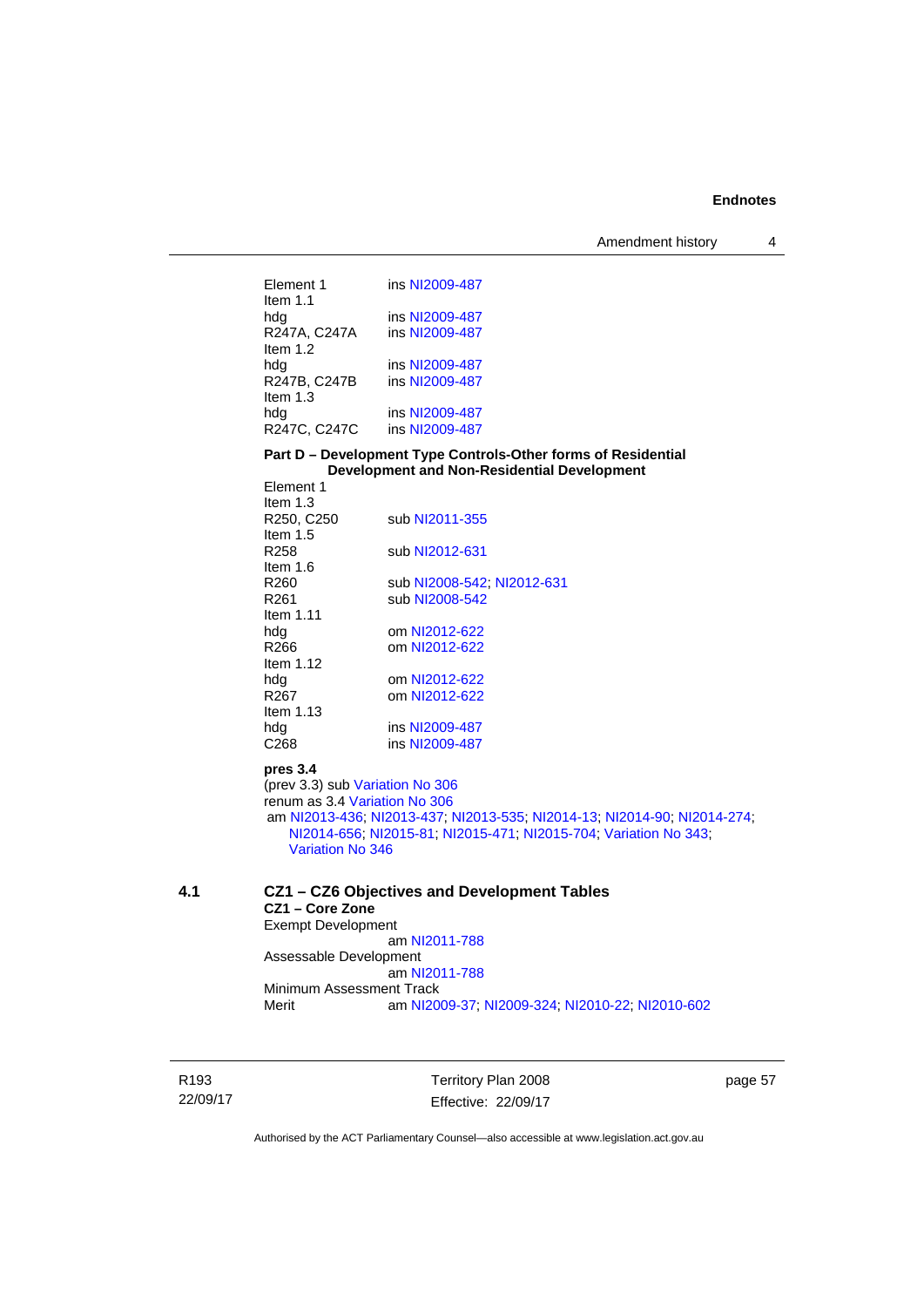4 Amendment history

```
Prohibited Development table 
                  am NI2008-541; NI2009-324; NI2009-392; NI2010-22; 
                  NI2010-602
Other Codes am NI2010-22
Development table 
                  sub NI2012-622
                  am NI2012-631
 NI2013-5
am NI2016-391; Variation No 353
CZ2 – Business Zone 
Exempt Development 
                  am NI2011-788
Assessable Development
                  am NI2011-788
Minimum Assessment Track 
Merit am NI2009-37; NI2009-324; NI2010-22; NI2010-411; 
                  NI2010-602
Prohibited Development table 
                  am NI2008-541; NI2009-324; NI2009-392
Other Codes am NI2010-22
Development table 
                  sub NI2012-622
                  am NI2012-631; NI2013-5
Figures 1 - 9 NI2013-5
am NI2016-391; Variation No 353
CZ3 – Services Zone 
Exempt Development 
                  am NI2011-788
Assessable Development
                  am NI2011-788
Minimum Assessment Track 
Merit am NI2009-37; NI2009-324; NI2010-22; NI2010-602
Prohibited Development table 
                  am NI2008-541; NI2009-324; NI2009-392
Other Codes am NI2010-22
Development table 
                  sub NI2012-622
                  am NI2012-631; NI2013-5
Figure 1 om NI2013-5
am NI2016-391; Variation No 353
CZ4 – Local Centres Zone 
Objectives am Variation No 304
Exempt Development 
                  am NI2011-788
Assessable Development
```
am [NI2011-788](http://www.legislation.act.gov.au/ni/2011-788/)

page 58 Territory Plan 2008 Effective: 22/09/17

R193 22/09/17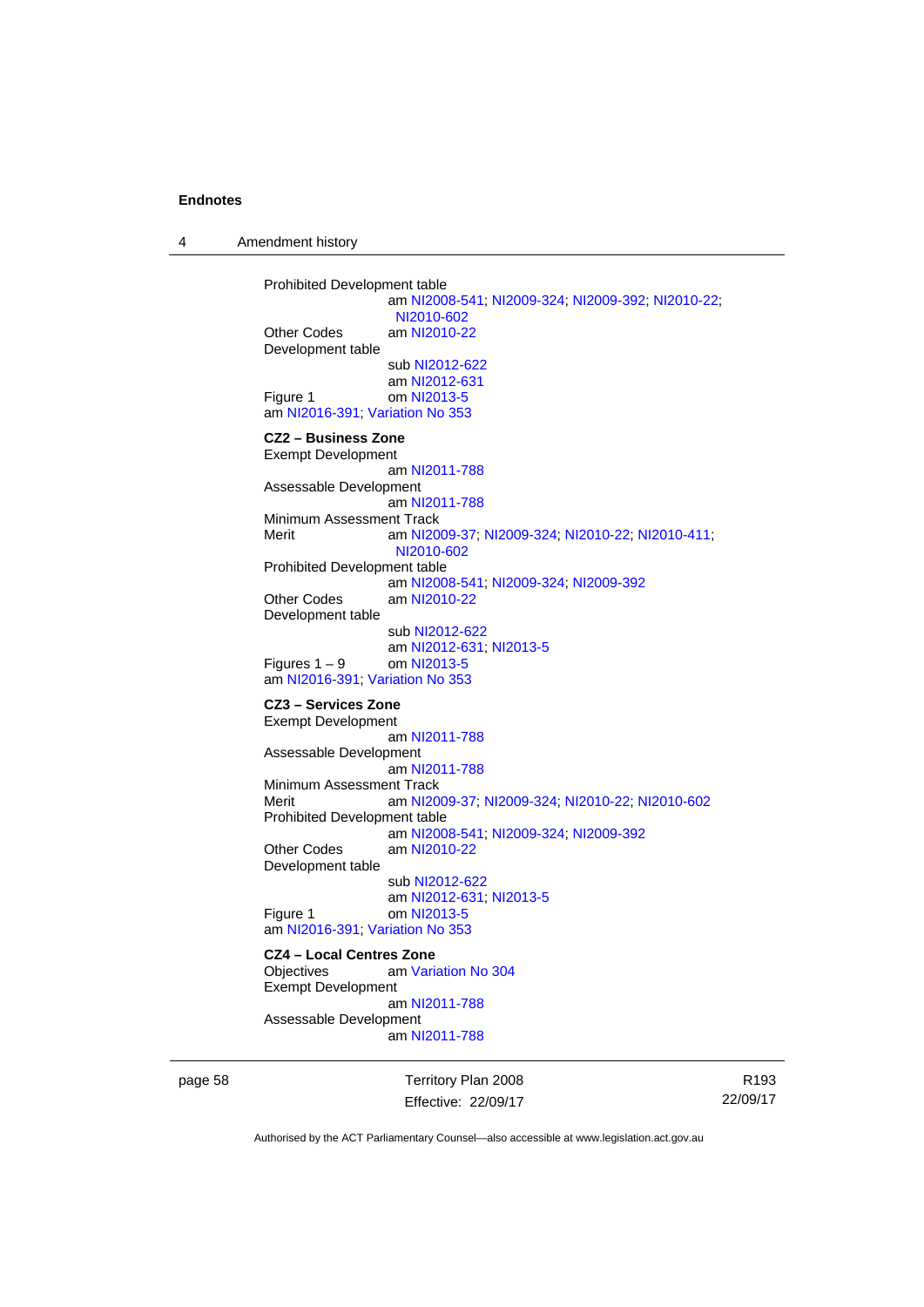Amendment history 4

Minimum Assessment Track<br>Merit am Varia am [Variation No 281](http://www.legislation.act.gov.au/ni/2008-352/); [NI2009-37](http://www.legislation.act.gov.au/ni/2009-37/); [NI2009-324](http://www.legislation.act.gov.au/ni/2009-324/); [NI2010-22](http://www.legislation.act.gov.au/ni/2010-22/); [NI2010-602](http://www.legislation.act.gov.au/ni/2010-602/) Prohibited Development table am [NI2008-541](http://www.legislation.act.gov.au/ni/2008-541/); [NI2009-324](http://www.legislation.act.gov.au/ni/2009-324/); [NI2009-392](http://www.legislation.act.gov.au/ni/2009-392/) Other Codes am [NI2010-22](http://www.legislation.act.gov.au/ni/2010-22/) Development table sub [NI2012-622](http://www.legislation.act.gov.au/ni/2012-622/default.asp) am [NI2012-631](http://www.legislation.act.gov.au/ni/2012-631/default.asp) am [NI2016-391](http://www.legislation.act.gov.au/ni/2016-391/default.asp); [Variation No 353](http://www.legislation.act.gov.au/ni/2016-393/default.asp) **CZ5 – Mixed Use Zone**  Exempt Development am [NI2011-788](http://www.legislation.act.gov.au/ni/2011-788/) Assessable Development am [NI2011-788](http://www.legislation.act.gov.au/ni/2011-788/) Minimum Assessment Track<br>Merit am NI20 am [NI2009-37](http://www.legislation.act.gov.au/ni/2009-37/); [NI2009-324](http://www.legislation.act.gov.au/ni/2009-324/); [NI2010-22](http://www.legislation.act.gov.au/ni/2010-22/); [NI2010-602](http://www.legislation.act.gov.au/ni/2010-602/); [NI2014](http://www.legislation.act.gov.au/ni/2014-90/default.asp)‑90 Prohibited Development table am [NI2008-541](http://www.legislation.act.gov.au/ni/2008-541/); [NI2009-324](http://www.legislation.act.gov.au/ni/2009-324/); [NI2009-392](http://www.legislation.act.gov.au/ni/2009-392/); [NI2010-217](http://www.legislation.act.gov.au/ni/2010-217/) Development table sub [NI2012-622](http://www.legislation.act.gov.au/ni/2012-622/default.asp) am [NI2012-631](http://www.legislation.act.gov.au/ni/2012-631/default.asp); [NI2013-5](http://www.legislation.act.gov.au/ni/2013-5/default.asp) Figures  $1 - 9$  om [NI2013-5](http://www.legislation.act.gov.au/ni/2013-5/default.asp) am [NI2016-391](http://www.legislation.act.gov.au/ni/2016-391/default.asp); [Variation No 353](http://www.legislation.act.gov.au/ni/2016-393/default.asp) **CZ6 – Leisure and Accommodation Zone** Exempt Development am [NI2011-788](http://www.legislation.act.gov.au/ni/2011-788/) Assessable Development am [NI2011-788](http://www.legislation.act.gov.au/ni/2011-788/) Minimum Assessment Track Merit am [Variation No 293](http://www.legislation.act.gov.au/ni/2008-219/); [NI2009-37](http://www.legislation.act.gov.au/ni/2009-37/); [NI2010-22](http://www.legislation.act.gov.au/ni/2010-22/); [NI2010-217](http://www.legislation.act.gov.au/ni/2010-217/) Prohibited Development table am [NI2008-541](http://www.legislation.act.gov.au/ni/2008-541/); [NI2009-324](http://www.legislation.act.gov.au/ni/2009-324/); [NI2009-392](http://www.legislation.act.gov.au/ni/2009-392/) Fig 5 Narrabundah sub [Variation No 293](http://www.legislation.act.gov.au/ni/2008-219/) Development table sub [NI2012-622](http://www.legislation.act.gov.au/ni/2012-622/default.asp) am [NI2012-631](http://www.legislation.act.gov.au/ni/2012-631/default.asp) Figures  $1 - 8$  om [NI2013-5](http://www.legislation.act.gov.au/ni/2013-5/default.asp) am [Variation No 353](http://www.legislation.act.gov.au/ni/2016-393/default.asp) **4.2 Commercial Zones Development Code orig 4.2** 

R193 22/09/17

Territory Plan 2008 Effective: 22/09/17 page 59

Authorised by the ACT Parliamentary Counsel—also accessible at www.legislation.act.gov.au

am [NI2010-22](http://www.legislation.act.gov.au/ni/2010-22/)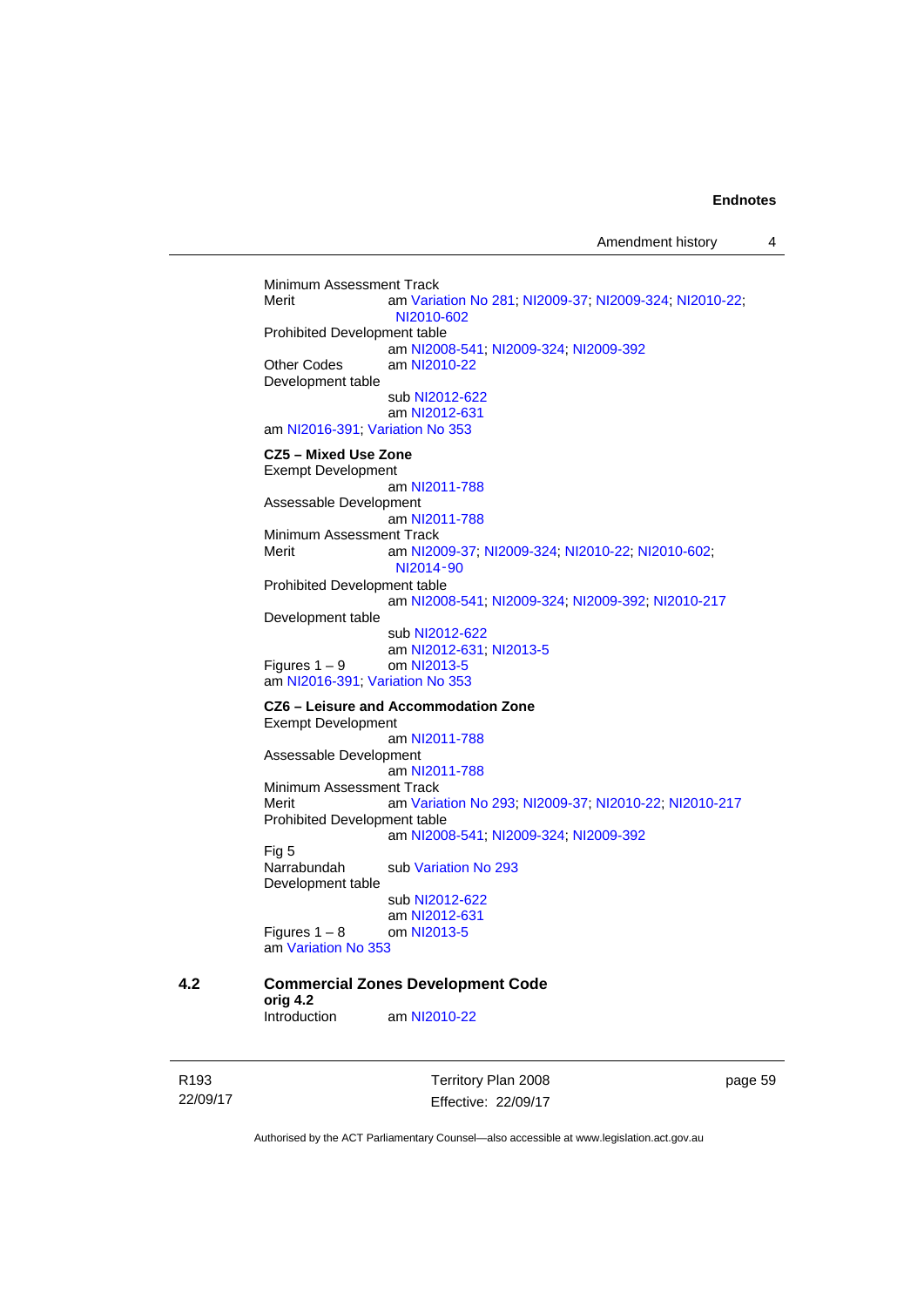| $\overline{4}$ | Amendment history |  |
|----------------|-------------------|--|
|----------------|-------------------|--|

| Part A (1) - City Centre - CZ1 Core Zone<br>Element 2 |                                                                          |  |
|-------------------------------------------------------|--------------------------------------------------------------------------|--|
| R <sub>20</sub>                                       | am NI2010-217                                                            |  |
| Element 2                                             | Part A (2) - City Centre - CZ2 Business Zone - Braddon and Turner        |  |
| R34                                                   | am NI2008-290                                                            |  |
| Element 1<br>Item 1.1 hdg                             | Part A (3) - City Centre - CZ3 Services Zone - Braddon<br>sub NI2008-290 |  |
| R41, C41<br>R42, C42<br>R43, C43                      | sub NI2008-290<br>sub NI2008-290<br>sub NI2008-290                       |  |
| R44, C44<br>Item 2.1 hdg                              | sub NI2008-290<br>sub NI2011-354                                         |  |
| Figure A12                                            | sub NI2008-290                                                           |  |
| Element 1                                             | <b>Part B - General Development Controls</b>                             |  |
| Item $1.3$<br><b>R59A</b><br>Element 2<br>Item $2.3$  | ins NI2010-22                                                            |  |
| C62<br>Element 3<br>Item $3.6$                        | sub NI2009-38                                                            |  |
| hdg<br>C68A<br>Element 4<br>Item $4.5$                | ins NI2009-487<br>ins NI2009-487                                         |  |
| hdg<br>C76<br>Element 5<br>Item $5.2$                 | am NI2010-697<br>am NI2010-697                                           |  |
| R79<br>Item $5.4$                                     | am NI2010-217                                                            |  |
| C82.<br>Element 6<br>Item 6.1                         | sub NI2010-22                                                            |  |
| R83                                                   | am NI2008-541<br>sub NI2009-487                                          |  |
| R84, C84<br>R84                                       | sub NI2009-487<br>am NI2012-412                                          |  |
| R85, C85<br>R86, C86<br>Item $6.3$                    | sub NI2009-487<br>sub NI2009-487                                         |  |
| R88                                                   | sub NI2011-788                                                           |  |

page 60 Territory Plan 2008 Effective: 22/09/17

R193 22/09/17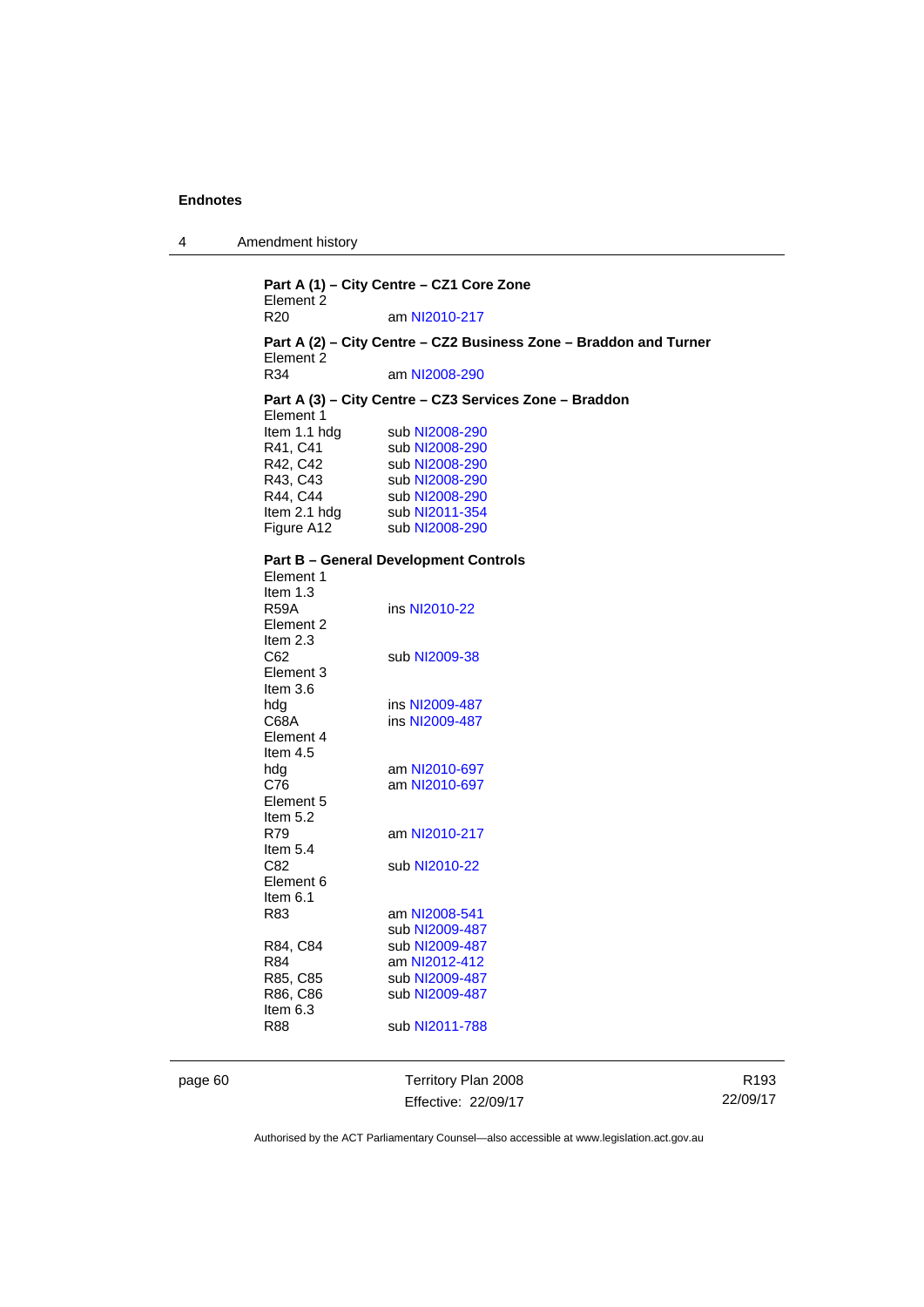Element 7 Item  $7.1$ <br>R99 am [NI2009-38](http://www.legislation.act.gov.au/ni/2009-38/) om [NI2012-622](http://www.legislation.act.gov.au/ni/2012-622/default.asp) **pres 4.2**  ins [NI2012-622](http://www.legislation.act.gov.au/ni/2012-622/default.asp) am [NI2013-246](http://www.legislation.act.gov.au/ni/2013-246/default.asp); [NI2014-10](http://www.legislation.act.gov.au/ni/2014-10/default.asp); [NI2014-275](http://www.legislation.act.gov.au/ni/2014-275/default.asp); [Variation No 304](http://www.legislation.act.gov.au/ni/2015-99/default.asp) pt renum R151 LA; [NI2015-452](http://www.legislation.act.gov.au/ni/2015-452/default.asp); [NI2015-704](http://www.legislation.act.gov.au/ni/2015-704/default.asp); [NI2016-391](http://www.legislation.act.gov.au/ni/2016-391/default.asp); [NI2016-597](http://www.legislation.act.gov.au/ni/2016-597/default.asp) **4.3 Town Centres Development Code**  am [NI2010-22](http://www.legislation.act.gov.au/ni/2010-22/) **Part A – Town Centres – Overview Figure A1** sub Variation No Figure A1 sub [Variation No 289](http://www.legislation.act.gov.au/ni/2008-339/)<br>Figure A2 om Variation No 300 om [Variation No 300](http://www.legislation.act.gov.au/ni/2011-691/) Figure A4 sub [NI2011-788](http://www.legislation.act.gov.au/ni/2011-788/) **Part A(1) – Town Centres – CZ1 Core Zone**  Element 1 Item 1.2 hdg om [Variation No 300](http://www.legislation.act.gov.au/ni/2011-691/) R2, C2 om [Variation No 300](http://www.legislation.act.gov.au/ni/2011-691/)<br>R3, C3 om Variation No 300 R3, C3 om [Variation No 300](http://www.legislation.act.gov.au/ni/2011-691/)<br>R4. C4 om Variation No 300 om [Variation No 300](http://www.legislation.act.gov.au/ni/2011-691/) Element 2<br>Item 2.2 hdg om [Variation No 300](http://www.legislation.act.gov.au/ni/2011-691/) C6 om [Variation No 300](http://www.legislation.act.gov.au/ni/2011-691/) R7, C7 om [Variation No 300](http://www.legislation.act.gov.au/ni/2011-691/)<br>R8, C8 om Variation No 300 om [Variation No 300](http://www.legislation.act.gov.au/ni/2011-691/) Element 3 Item 3.3 hdg om [Variation No 300](http://www.legislation.act.gov.au/ni/2011-691/) C15 om [Variation No 300](http://www.legislation.act.gov.au/ni/2011-691/)<br>C16 om Variation No 300 om [Variation No 300](http://www.legislation.act.gov.au/ni/2011-691/) **Part A(2) – CZ2 Business Zone**  Element 1 Item  $1.5$ <br>C<sub>23</sub> sub [NI2010-602](http://www.legislation.act.gov.au/ni/2010-602/) Element 2<br>Item 2.2 hdg om [Variation No 300](http://www.legislation.act.gov.au/ni/2011-691/) R25, C25 om [Variation No 300](http://www.legislation.act.gov.au/ni/2011-691/) R26, C26 om [Variation No 300](http://www.legislation.act.gov.au/ni/2011-691/) C27 om [Variation No 300](http://www.legislation.act.gov.au/ni/2011-691/) Element 3<br>Item 3.3 hdg om [Variation No 300](http://www.legislation.act.gov.au/ni/2011-691/) C35 om [Variation No 300](http://www.legislation.act.gov.au/ni/2011-691/) **Part A(3) – CZ3 Services Zone**  Element 1 Item 1.2<br>R41

R193 22/09/17 Territory Plan 2008 Effective: 22/09/17

sub [NI2010-412](http://www.legislation.act.gov.au/ni/2010-412/)

page 61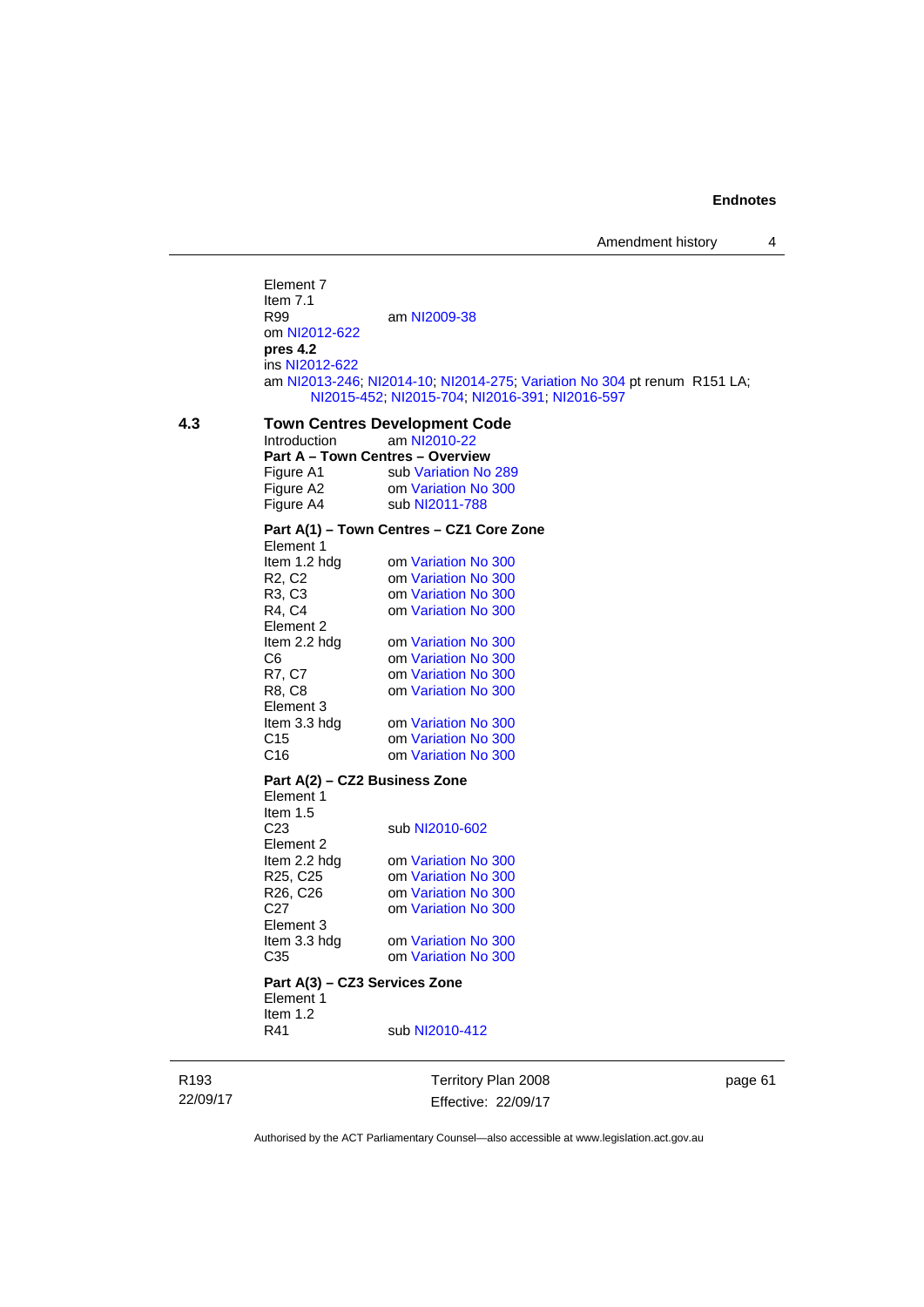| 4 | Amendment history |                                              |
|---|-------------------|----------------------------------------------|
|   |                   |                                              |
|   | C <sub>42</sub>   | om NI2010-412                                |
|   | Element 2         |                                              |
|   | Item 2.2 hdg      | om Variation No 300                          |
|   | R44, C44          | om Variation No 300                          |
|   | R45, C45          | om Variation No 300                          |
|   | Item $2.4$        |                                              |
|   | R47<br>C47        | sub NI2011-206<br>am NI2010-218              |
|   | C48               | om NI2010-412                                |
|   | Element 3         |                                              |
|   | Item 3.3 hdg      | om Variation No 300                          |
|   | C53               | om Variation No 300                          |
|   | Figure A5         | sub Variation No 289                         |
|   | Figure A6         | om Variation No 300                          |
|   |                   |                                              |
|   | Element 1         | <b>Part B – General Development Controls</b> |
|   | Item $1.3$        |                                              |
|   | R61               | am NI2008-541                                |
|   | <b>R61A</b>       | ins NI2010-22                                |
|   | Element 2         |                                              |
|   | Item $2.3$        |                                              |
|   | C64               | sub NI2009-38                                |
|   | Element 3         |                                              |
|   | Item $3.5$        |                                              |
|   | hdg<br>C68A       | ins NI2009-487<br>ins NI2009-487             |
|   | Element 4         |                                              |
|   | Item $4.5$        |                                              |
|   | hdg               | am NI2010-697                                |
|   | C76               | am NI2010-697                                |
|   | Element 5         |                                              |
|   | Item $5.2$        |                                              |
|   | R79               | am NI2010-217                                |
|   | Item $5.4$        |                                              |
|   | C82               | sub NI2010-22                                |
|   | Element 6         |                                              |
|   | Item $6.1$<br>R83 |                                              |
|   |                   | am NI2008-541<br>sub NI2009-487              |
|   | R84, C84          | sub NI2009-487                               |
|   | R85, C85          | sub NI2009-487                               |
|   | R86, C86          |                                              |
|   | Element 7         |                                              |
|   | Item $7.1$        |                                              |
|   | R99               | am NI2009-38                                 |
|   | om NI2012-622     |                                              |
|   |                   |                                              |

page 62 Territory Plan 2008 Effective: 22/09/17

R193 22/09/17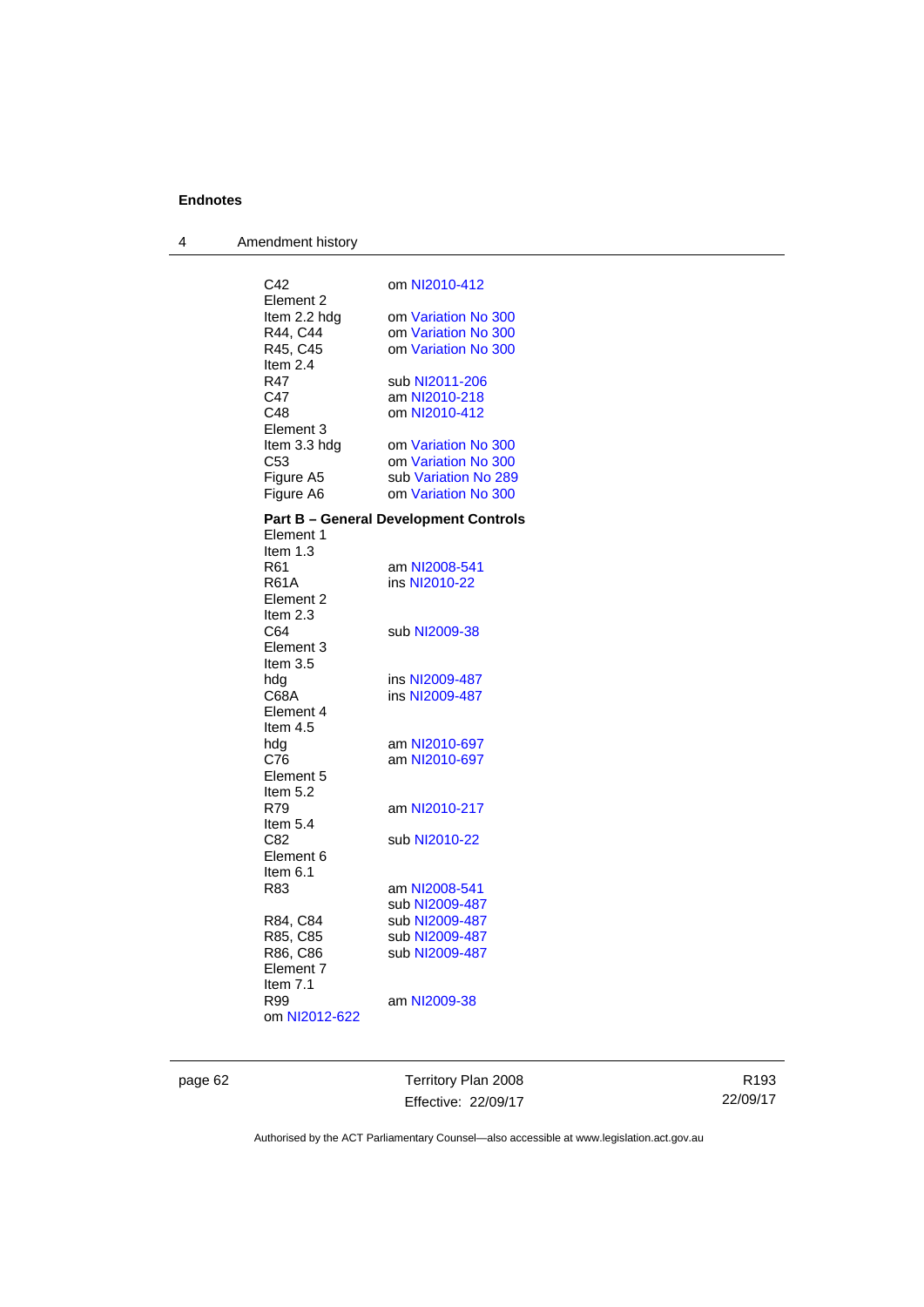**4.4 Group Centres Development Code**<br>Introduction am NI2010-22 am [NI2010-22](http://www.legislation.act.gov.au/ni/2010-22/) **Part A – Group Centres – Overview**  am [NI2011-206](http://www.legislation.act.gov.au/ni/2011-206/) Fig A3 sub [NI2011-788](http://www.legislation.act.gov.au/ni/2011-788/)<br>Fig A6 sub NI2011-589 Fig A6 sub [NI2011-589](http://www.legislation.act.gov.au/ni/2011-589/)<br>Fig A11 sub NI2010-22 Fig A11 sub [NI2010-22](http://www.legislation.act.gov.au/ni/2010-22/)<br>Fig A12 sub NI2010-60 sub [NI2010-602](http://www.legislation.act.gov.au/ni/2010-602/); [NI2011-788](http://www.legislation.act.gov.au/ni/2011-788/) **Part A(1) – CZ1 Core Zone**  Item 2.4 C8 am [NI2012-189](http://www.legislation.act.gov.au/ni/2012-189/) **Part A(2) – CZ2 Business Zone**  Element 1 Item 1.1 R11 sub [NI2010-22](http://www.legislation.act.gov.au/ni/2010-22/) Item 1.2 R12 am [NI2008-541](http://www.legislation.act.gov.au/ni/2008-541/); [NI2010-601](http://www.legislation.act.gov.au/ni/2010-601/) Item  $1.4$ <br>R<sub>15</sub> am [NI2008-541](http://www.legislation.act.gov.au/ni/2008-541/) Element 2 Item  $2.6$ <br> $C<sub>21</sub>$ am [NI2012-189](http://www.legislation.act.gov.au/ni/2012-189/) **Part A(3) – CZ3 Services Zone**  Element 1 Item  $1.1$ <br>R<sub>23</sub> am [NI2010-22](http://www.legislation.act.gov.au/ni/2010-22/) C23 sub [NI2010-22](http://www.legislation.act.gov.au/ni/2010-22/)<br>R25 sub NI2011-35 sub [NI2011-353](http://www.legislation.act.gov.au/ni/2011-353/) Element 2 Item 2.3 C28 am [NI2012-189](http://www.legislation.act.gov.au/ni/2012-189/)<br>Figure 1 ins NI2011-353 ins [NI2011-353](http://www.legislation.act.gov.au/ni/2011-353/) **Part B – General Development Controls**  Element 1 Item 1.3 R34 am [NI2008-541](http://www.legislation.act.gov.au/ni/2008-541/)<br>R34A ins NI2010-22 ins [NI2010-22](http://www.legislation.act.gov.au/ni/2010-22/) Element 2 Item  $2.3$ <br>C37 sub [NI2009-38](http://www.legislation.act.gov.au/ni/2009-38/) Element 3 Item 3.5 hdg ins [NI2009-487](http://www.legislation.act.gov.au/ni/2009-487/)<br>C42A ins NI2009-487 ins [NI2009-487](http://www.legislation.act.gov.au/ni/2009-487/)

R193 22/09/17 Territory Plan 2008 Effective: 22/09/17 page 63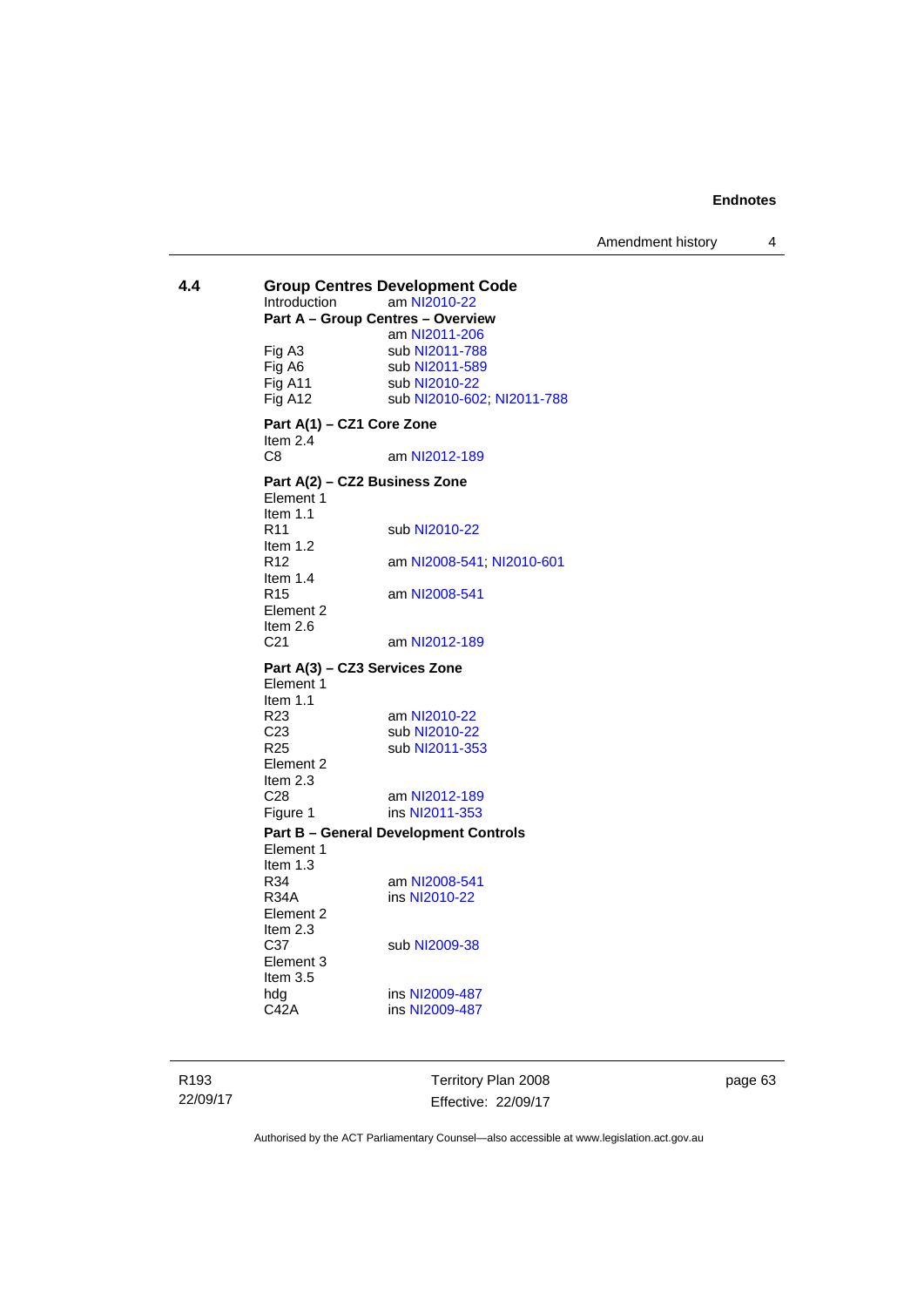4 Amendment history

|     | Element 4<br>Item $4.5$<br>hdg<br>C50<br>Element 5<br>Item $5.2$<br>R53<br>Item $5.4$<br>C <sub>56</sub><br>Element 6<br>Item $6.1$<br>R57<br>R58, C58<br>R59, C59<br>R60, C60<br>Item $6.3$<br>R <sub>62</sub><br>Element 7<br>Item $7.1$<br>R71<br>om NI2012-622             | am NI2010-697<br>am NI2010-697<br>am NI2010-217<br>sub NI2010-22<br>am NI2008-541<br>sub NI2009-487NI2009-487<br>sub NI2009-487<br>om NI2009-487<br>sub NI2009-487<br>sub NI2011-788<br>am NI2009-38                                                             |
|-----|--------------------------------------------------------------------------------------------------------------------------------------------------------------------------------------------------------------------------------------------------------------------------------|------------------------------------------------------------------------------------------------------------------------------------------------------------------------------------------------------------------------------------------------------------------|
| 4.5 | Introduction<br>Element 1<br>Item $1.3$<br>R <sub>5</sub><br>R5A<br>Element 2<br>Item $2.5$<br>C <sub>13</sub><br>Element 3<br>Item $3.5$<br>hdg<br>C18A<br>Element 4<br>Item 4.5<br>hdg<br>C <sub>26</sub><br>Element 5<br>Item $5.1$<br>C32<br>Item $5.2$<br>R <sub>29</sub> | <b>Local Centres Development Code</b><br>am NI2010-22<br><b>Part A - General Development Controls</b><br>am NI2008-541<br>ins NI2010-22<br>sub NI2009-38<br>ins NI2009-487<br>ins NI2009-487<br>am NI2010-697<br>am NI2010-697<br>sub NI2010-22<br>am NI2010-217 |

page 64 Territory Plan 2008 Effective: 22/09/17

R193 22/09/17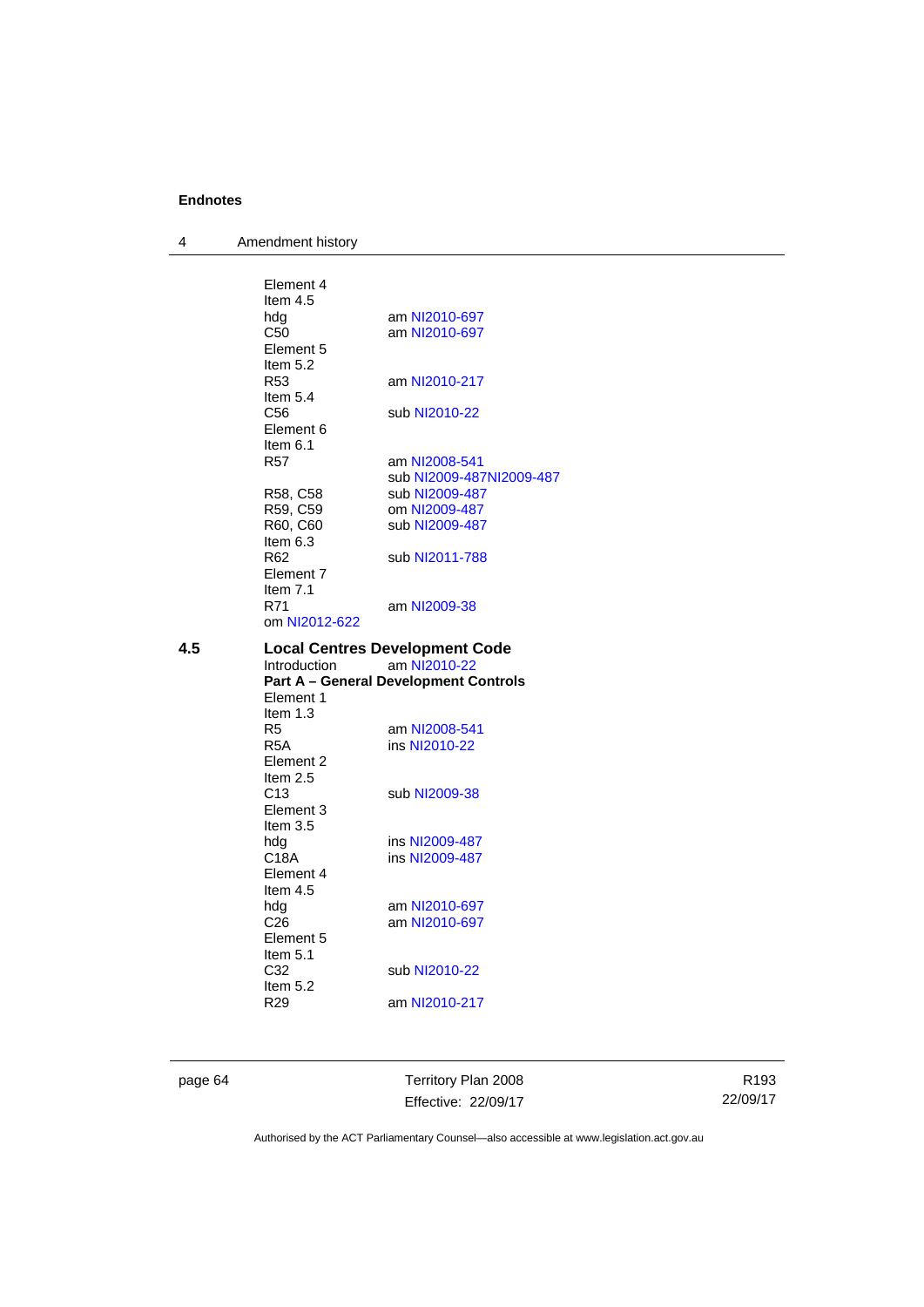Amendment history 4

|     | Element 6                         |                                                          |
|-----|-----------------------------------|----------------------------------------------------------|
|     | Item $6.1$                        |                                                          |
|     | R34                               | am NI2008-541                                            |
|     |                                   | sub NI2009-487                                           |
|     | R35, C35                          | sub NI2009-487                                           |
|     | R36, C36                          | om NI2009-487                                            |
|     | R37, C37                          | sub NI2009-487                                           |
|     | Item $6.3$                        |                                                          |
|     | R39                               | sub NI2011-788                                           |
|     | Item $6.9$                        |                                                          |
|     | R47                               | sub NI2010-22                                            |
|     | Element 7                         |                                                          |
|     | Item $7.1$                        |                                                          |
|     | R48                               | am NI2009-38                                             |
|     | om NI2012-622                     |                                                          |
| 4.6 |                                   | <b>CZ2 Office Areas Outside Centres Development Code</b> |
|     | Introduction                      | am NI2010-22                                             |
|     |                                   | <b>Part A - General Development Controls</b>             |
|     | Element 1                         |                                                          |
|     | Item $1.2$                        |                                                          |
|     | R4                                | am NI2008-541                                            |
|     | Element 2                         |                                                          |
|     | Item $2.5$                        |                                                          |
|     | C8                                | sub NI2009-38                                            |
|     | Element 3                         |                                                          |
|     | Item $3.5$                        |                                                          |
|     | hdg                               | ins NI2009-487                                           |
|     | C <sub>12</sub> A                 | ins NI2009-487                                           |
|     | Element 4                         |                                                          |
|     | Item $4.5$                        |                                                          |
|     | hdg                               | am NI2010-697                                            |
|     | C <sub>20</sub>                   | am NI2010-697                                            |
|     | Element 5                         |                                                          |
|     | Item $5.2$                        |                                                          |
|     | R <sub>23</sub>                   | am NI2010-217                                            |
|     | Item $5.4$                        |                                                          |
|     | C <sub>26</sub>                   | sub NI2011-589                                           |
|     | Element 6                         |                                                          |
|     | Item 6.1                          |                                                          |
|     | R27                               | am NI2008-541                                            |
|     |                                   | sub NI2009-487                                           |
|     | R <sub>28</sub> , C <sub>28</sub> | sub NI2009-487                                           |
|     | R29, C29                          | sub NI2009-487                                           |
|     | R30, C30<br>Item $6.2$            | sub NI2009-487                                           |
|     | R32                               | sub NI2011-788                                           |
|     |                                   |                                                          |
|     |                                   |                                                          |
|     |                                   |                                                          |
|     |                                   |                                                          |

R193 22/09/17

Territory Plan 2008 Effective: 22/09/17 page 65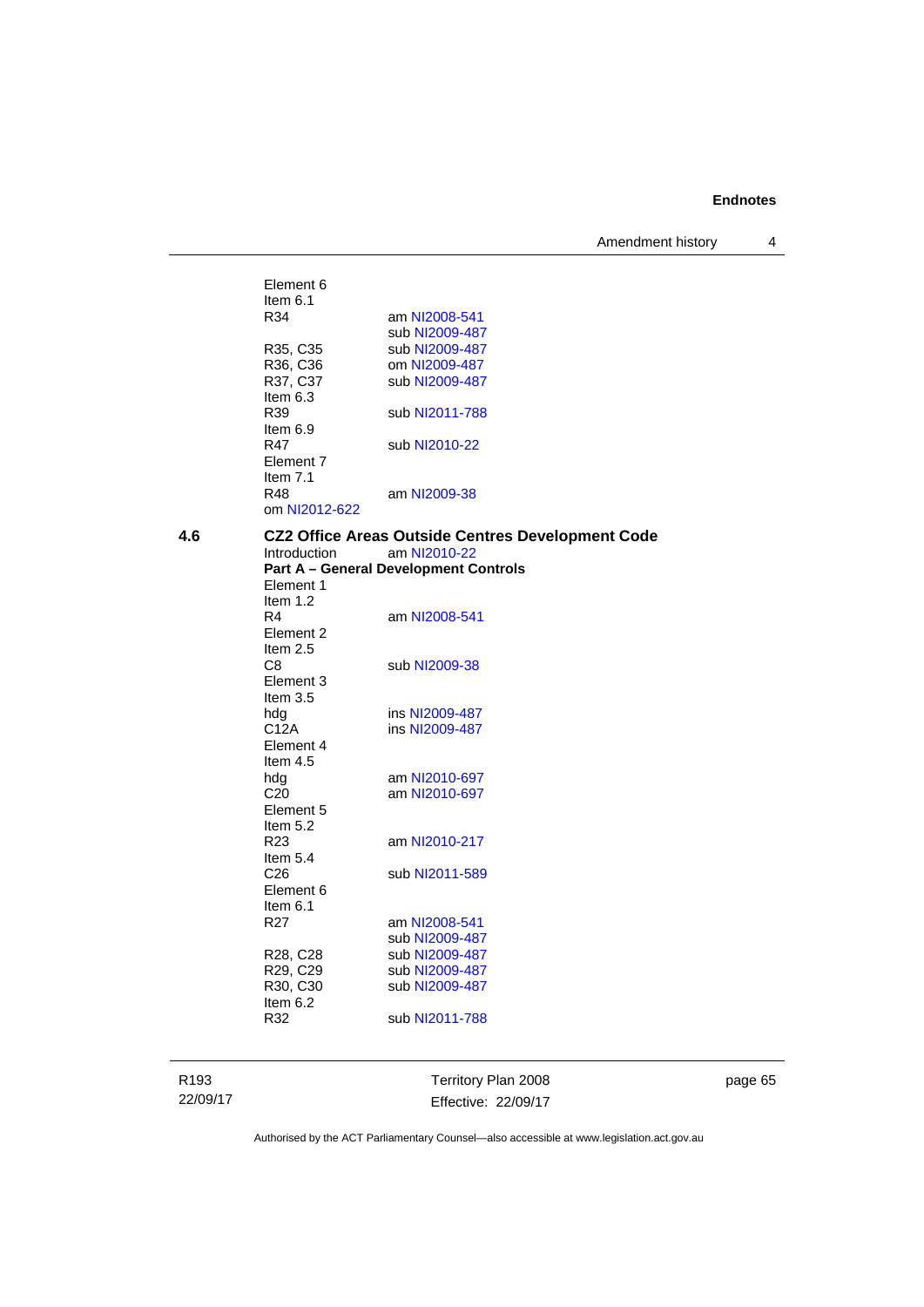4 Amendment history

Element 7 Item 7.1<br>R43 am [NI2009-38](http://www.legislation.act.gov.au/ni/2009-38/) **Part B – General Development Controls**  Element 1 Item 1.1 R53 am [NI2008-541](http://www.legislation.act.gov.au/ni/2008-541/) sub [NI2010-23](http://www.legislation.act.gov.au/ni/2010-23/) Item 1.3<br>R4A ins [NI2010-22](http://www.legislation.act.gov.au/ni/2010-22/) om [NI2012-622](http://www.legislation.act.gov.au/ni/2012-622/default.asp) **4.7 CZ5 Mixed Use Zone Development Code**  Introduction am [NI2010-22](http://www.legislation.act.gov.au/ni/2010-22/) **Part A – General Development Controls**  Element 1 Item 1.2 R3A, C3A ins [Variation No 293](http://www.legislation.act.gov.au/ni/2008-219/) R4 am [NI2008-541](http://www.legislation.act.gov.au/ni/2008-541/) Element 2 Item 2.4 C8 sub [NI2009-38](http://www.legislation.act.gov.au/ni/2009-38/) Element 3 Item 3.5 hdg ins [NI2009-487](http://www.legislation.act.gov.au/ni/2009-487/)<br>C12A ins NI2009-487 ins [NI2009-487](http://www.legislation.act.gov.au/ni/2009-487/) Element 4 Item 4.5<br>hdg hdg am [NI2010-697](http://www.legislation.act.gov.au/ni/2010-697/)<br>C20 am NI2010-697 am [NI2010-697](http://www.legislation.act.gov.au/ni/2010-697/) Element 5 Item  $5.2$ <br>R23 am [NI2010-217](http://www.legislation.act.gov.au/ni/2010-217/) Item 5.4 C26 sub [NI2010-218](http://www.legislation.act.gov.au/ni/2010-218/) Element 6 Item 6.1 R27 am [NI2008-541](http://www.legislation.act.gov.au/ni/2008-541/) sub [NI2009-487](http://www.legislation.act.gov.au/ni/2009-487/)<br>R28, C28 sub NI2009-487 sub [NI2009-487](http://www.legislation.act.gov.au/ni/2009-487/) R29, C29 sub [NI2009-487](http://www.legislation.act.gov.au/ni/2009-487/)<br>R30, C30 sub NI2009-487 sub [NI2009-487](http://www.legislation.act.gov.au/ni/2009-487/) Item  $6.3$ <br>R32 sub [NI2011-788](http://www.legislation.act.gov.au/ni/2011-788/) Element 7 Item 7.1 R43 am [NI2009-38](http://www.legislation.act.gov.au/ni/2009-38/)

page 66 Territory Plan 2008 Effective: 22/09/17

R193 22/09/17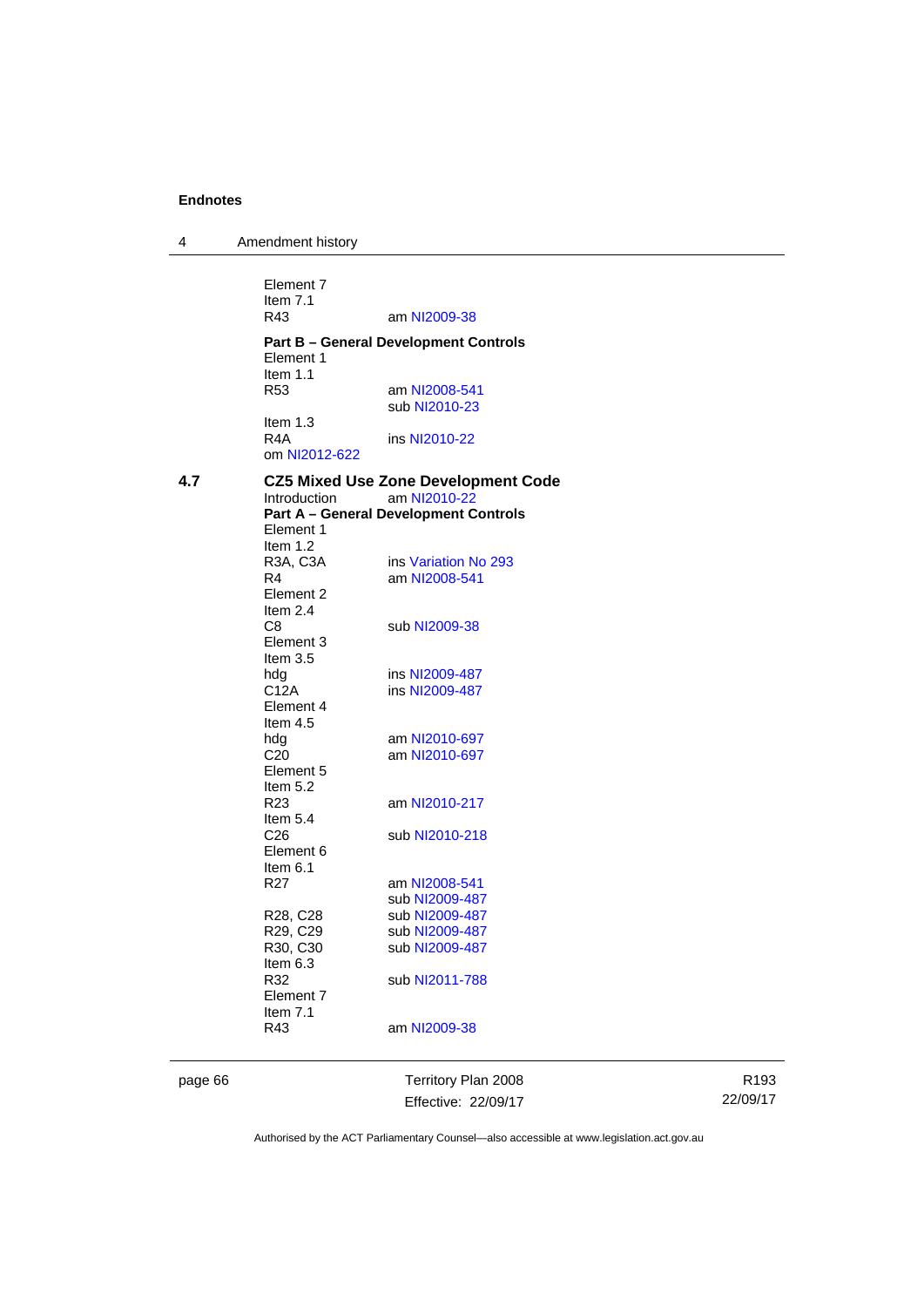## **Part B – Site Specific Controls**

| am NI2011-206  |
|----------------|
|                |
| am NI2012-189  |
| am NI2012-189  |
| am NI2012-189  |
|                |
| sub NI2010-411 |
| sub NI2011-787 |
|                |
|                |

| 4.8 | Introduction    | CZ6 Leisure and Accommodation Zone Development Code<br>am NI2010-22<br><b>Part A - General Development Controls</b> |
|-----|-----------------|---------------------------------------------------------------------------------------------------------------------|
|     | Element 1       |                                                                                                                     |
|     | Item $1.1$      |                                                                                                                     |
|     | R <sub>2</sub>  | am NI2008-541                                                                                                       |
|     | Item $1.2$      |                                                                                                                     |
|     | R <sub>5</sub>  | am NI2008-541                                                                                                       |
|     | Element 2       |                                                                                                                     |
|     | Item $2.5$      |                                                                                                                     |
|     | C10             | sub NI2009-38                                                                                                       |
|     | Element 3       |                                                                                                                     |
|     | Item $3.5$      |                                                                                                                     |
|     | hdg             | ins NI2009-487                                                                                                      |
|     | C14A            | ins NI2009-487                                                                                                      |
|     | Element 4       |                                                                                                                     |
|     | Item $4.5$      |                                                                                                                     |
|     | hdg             | am NI2010-697                                                                                                       |
|     | C <sub>22</sub> | am NI2010-697                                                                                                       |
|     | Element 5       |                                                                                                                     |
|     | Item $5.2$      |                                                                                                                     |
|     | R <sub>25</sub> | am NI2010-217                                                                                                       |
|     | Item $5.4$      |                                                                                                                     |
|     | C <sub>28</sub> | sub NI2011-589                                                                                                      |
|     | Element 6       |                                                                                                                     |
|     | Item $6.1$      |                                                                                                                     |
|     | R <sub>29</sub> | amNI2008-541                                                                                                        |
|     |                 | sub NI2009-487                                                                                                      |
|     | R30, C30        | sub NI2009-487                                                                                                      |
|     | R31, C31        | sub NI2009-487                                                                                                      |
|     | R32, C32        | sub NI2009-487                                                                                                      |
|     | Item $6.3$      |                                                                                                                     |
|     |                 |                                                                                                                     |
|     | R34             | sub NI2011-788                                                                                                      |

R193 22/09/17

Territory Plan 2008 Effective: 22/09/17 page 67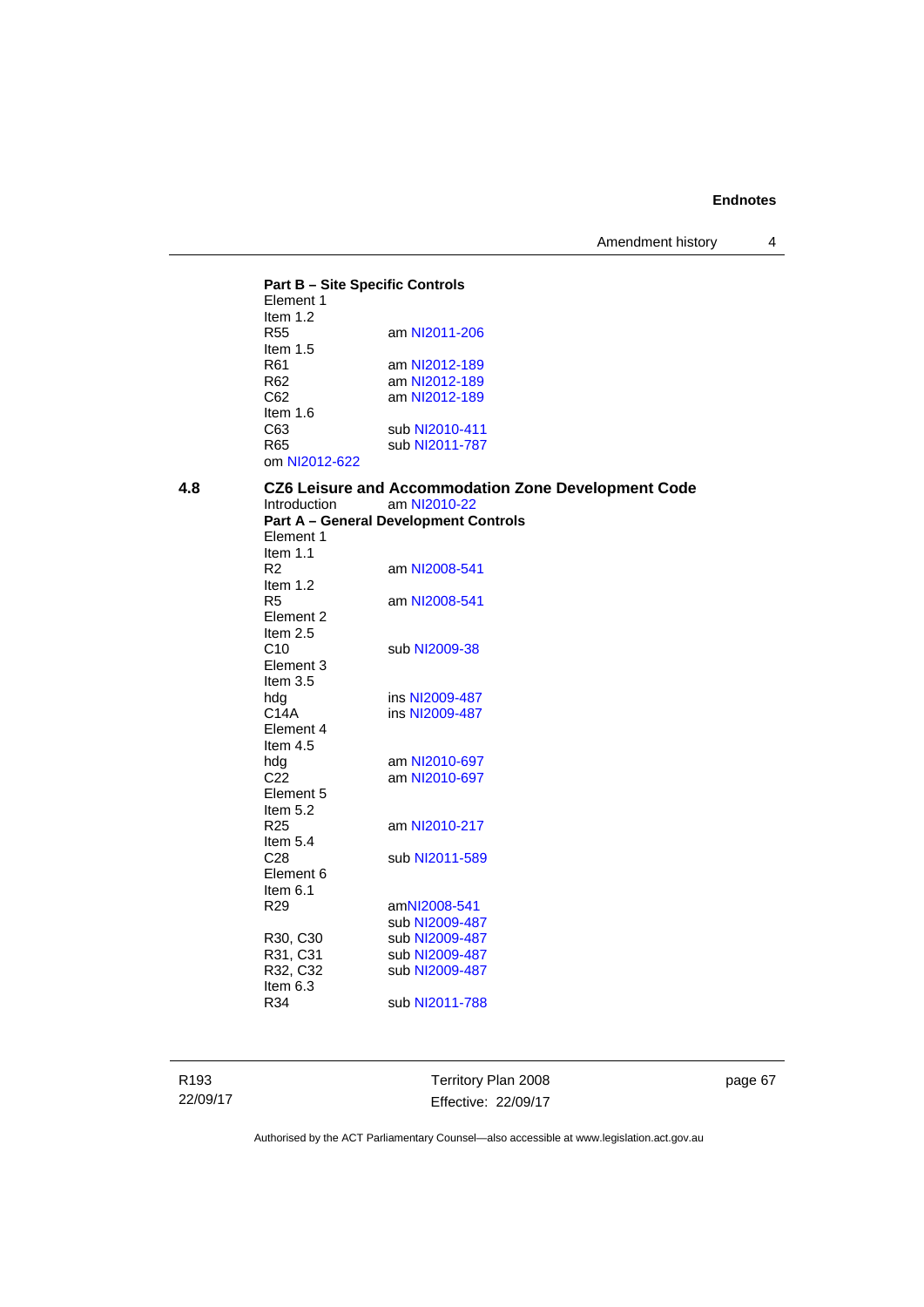| 4 | Amendment history |
|---|-------------------|
|---|-------------------|

Element 7 Item 7.1<br>R45

am [NI2009-38](http://www.legislation.act.gov.au/ni/2009-38/)

**Part B – Site Specific Development Controls**  Element 1<br>Item 1.4 hdg ins [Variation No 293](http://www.legislation.act.gov.au/ni/2008-219/) R55A ins [Variation No 293](http://www.legislation.act.gov.au/ni/2008-219/) om [NI2012-622](http://www.legislation.act.gov.au/ni/2012-622/default.asp)

## **5.1 IZ1 – IZ2 Objectives and Development Tables IZ1 – General Industrial Zone**  Exempt Development am [NI2011-788](http://www.legislation.act.gov.au/ni/2011-788/) Assessable Development am [NI2011-788](http://www.legislation.act.gov.au/ni/2011-788/) Minimum Assessment Track Merit am [NI2009-37](http://www.legislation.act.gov.au/ni/2009-37/) Prohibited Development am [NI2008-541](http://www.legislation.act.gov.au/ni/2008-541/); [NI2009-324](http://www.legislation.act.gov.au/ni/2009-324/); [NI2009-392](http://www.legislation.act.gov.au/ni/2009-392/); [NI2011-788](http://www.legislation.act.gov.au/ni/2011-788/); [NI2014-90](http://www.legislation.act.gov.au/ni/2014-90/default.asp) **Other Codes**  General Codes am [NI2011-206](http://www.legislation.act.gov.au/ni/2011-206/) Development table sub [NI2012-622](http://www.legislation.act.gov.au/ni/2012-622/default.asp) am [NI2012-631](http://www.legislation.act.gov.au/ni/2012-631/default.asp) Figures  $1 - 2$  om [NI2013-5](http://www.legislation.act.gov.au/ni/2013-5/default.asp) am [NI2016-391](http://www.legislation.act.gov.au/ni/2016-391/default.asp); [Variation No 353](http://www.legislation.act.gov.au/ni/2016-393/default.asp) **IZ2 – Mixed Use Industrial Zone**  Exempt Development hdg am [NI2010-602](http://www.legislation.act.gov.au/ni/2010-602/); am [NI2011-788](http://www.legislation.act.gov.au/ni/2011-788/) Assessable Development am [NI2011-788](http://www.legislation.act.gov.au/ni/2011-788/) Minimum Assessment Track Merit am [NI2009-37](http://www.legislation.act.gov.au/ni/2009-37/); [NI2010-22](http://www.legislation.act.gov.au/ni/2010-22/); [NI2011-206](http://www.legislation.act.gov.au/ni/2011-206/) Prohibited Development am [NI2008-541](http://www.legislation.act.gov.au/ni/2008-541/); [NI2009-324](http://www.legislation.act.gov.au/ni/2009-324/); [NI2009-392](http://www.legislation.act.gov.au/ni/2009-392/); [NI2010-602](http://www.legislation.act.gov.au/ni/2010-602/); [NI2011-788](http://www.legislation.act.gov.au/ni/2011-788/); [NI2014-90](http://www.legislation.act.gov.au/ni/2014-90/default.asp) Development table sub [NI2012-622](http://www.legislation.act.gov.au/ni/2012-622/default.asp) am [NI2012-631](http://www.legislation.act.gov.au/ni/2012-631/default.asp) Figure 1 om [NI2013-5](http://www.legislation.act.gov.au/ni/2013-5/default.asp) am [NI2016-391](http://www.legislation.act.gov.au/ni/2016-391/default.asp); [Variation No 353](http://www.legislation.act.gov.au/ni/2016-393/default.asp) **5.2 Industrial Zones Development Code**  am [NI2012-622](http://www.legislation.act.gov.au/ni/2012-622/default.asp); [NI2014-656](http://www.legislation.act.gov.au/ni/2014-656/default.asp)

page 68 Territory Plan 2008 Effective: 22/09/17

R193 22/09/17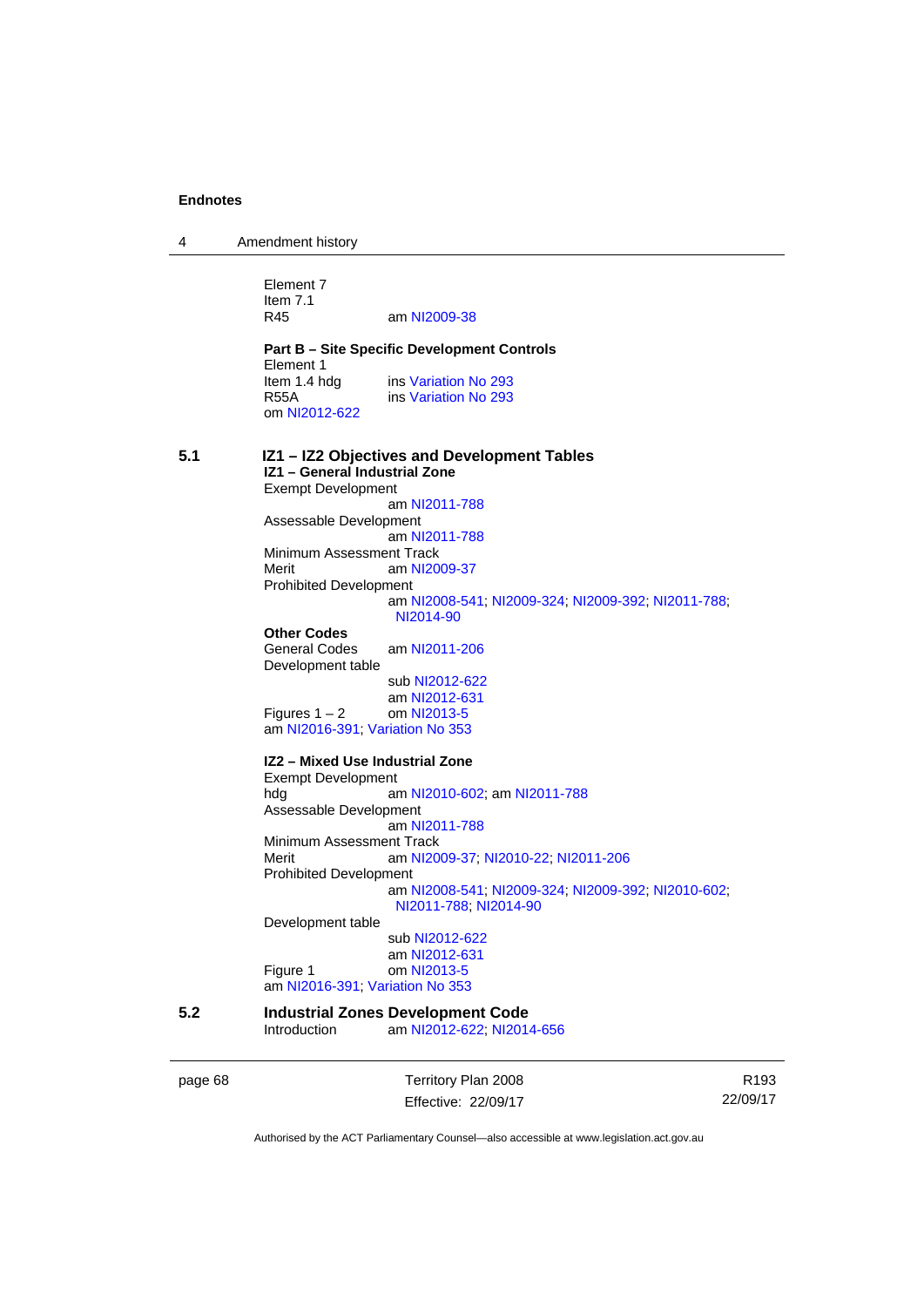Amendment history 4

Relevant codes ins [NI2012-622](http://www.legislation.act.gov.au/ni/2012-622/default.asp); [NI2015-704](http://www.legislation.act.gov.au/ni/2015-704/default.asp) **Part A(1) – IZ1 – General Industrial Zone**  Element 2 Item 2.1<br>R1 sub [NI2011-787](http://www.legislation.act.gov.au/ni/2011-787/) am [NI2012-622](http://www.legislation.act.gov.au/ni/2012-622/default.asp)<br>Item 2.2 hdg ins NI2011-207 Item 2.2 hdg ins [NI2011-207](http://www.legislation.act.gov.au/ni/2011-207/)<br>R1A ins NI2011-207 ins [NI2011-207](http://www.legislation.act.gov.au/ni/2011-207/) sub [NI2012-622](http://www.legislation.act.gov.au/ni/2012-622/default.asp) **Part A(2) – IZ2 – Industrial Mixed Use Zone**  Element 1<br>R2 am [NI2008-290](http://www.legislation.act.gov.au/ni/2008-290/); [NI2012-622](http://www.legislation.act.gov.au/ni/2012-622/default.asp) **Part B – General Development controls**  Element 1<br>Item 1.2 hdg am [NI2010-22](http://www.legislation.act.gov.au/ni/2010-22/) Element 2 Item 2.1<br>R8 om [NI2013-535](http://www.legislation.act.gov.au/ni/2013-535/) Item 2.3<br>R11, C11 am [NI2008-590](http://www.legislation.act.gov.au/ni/2008-590/default.asp) Element 2 Item 2.5 C13 sub [NI2009-38](http://www.legislation.act.gov.au/ni/2009-38/) Element 3 Item 3.6 hdg ins [NI2009-487](http://www.legislation.act.gov.au/ni/2009-487/)<br>C23A ins NI2009-487 ins [NI2009-487](http://www.legislation.act.gov.au/ni/2009-487/) Element 4 Item 4.1<br>R25, C25 om [NI2012-622](http://www.legislation.act.gov.au/ni/2012-622/default.asp) Item 4.2 hdg am [NI2010-697](http://www.legislation.act.gov.au/ni/2010-697/) C30 am [NI2010-697](http://www.legislation.act.gov.au/ni/2010-697/) Element 5 Item 5.3<br>R35, C35 sub [NI2015-81](http://www.legislation.act.gov.au/ni/2015-81/default.asp) Element 6 Item 6.1 R38 am [NI2008-541](http://www.legislation.act.gov.au/ni/2008-541/) sub [NI2009-487](http://www.legislation.act.gov.au/ni/2009-487/) Item 6.2 R39, C39 sub [NI2009-487](http://www.legislation.act.gov.au/ni/2009-487/)<br>R40, C40 sub NI2009-487 sub [NI2009-487](http://www.legislation.act.gov.au/ni/2009-487/) Item 6.3 R41, C41 sub [NI2009-487](http://www.legislation.act.gov.au/ni/2009-487/) Item 6.6<br>R44 sub [NI2011-788](http://www.legislation.act.gov.au/ni/2011-788/)

R193 22/09/17 Territory Plan 2008 Effective: 22/09/17 page 69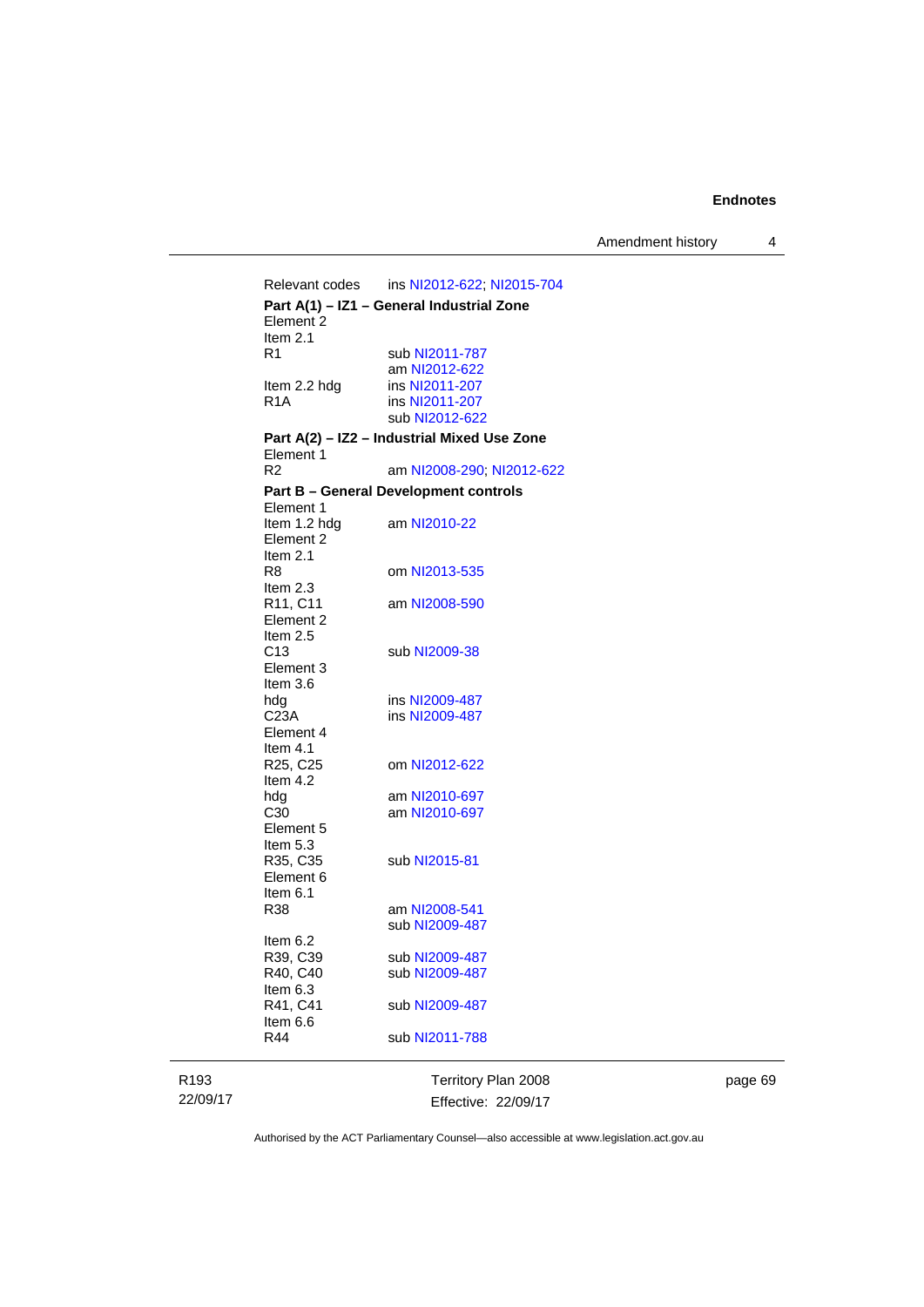4 Amendment history

|     | Item $6.7$<br>C46<br>Element 7<br>Item $7.1$<br>R50<br>Item $7.5$ | ins NI2011-590<br>am NI2009-38                                   |
|-----|-------------------------------------------------------------------|------------------------------------------------------------------|
|     | <b>R55</b>                                                        | am NI2012-410                                                    |
|     | <b>Part C - Site Specific Controls</b>                            | om NI2012-622                                                    |
|     |                                                                   | Appendix A: Hume West Industrial Estate bushfire provisions      |
|     |                                                                   | ins NI2011-207<br>om NI2012-622                                  |
| 6.1 | <b>CFZ Community Facility Zone</b><br>orig 6.1                    | <b>CFZ Objectives and Development Table</b>                      |
|     | Exempt Development table                                          |                                                                  |
|     | hdg                                                               | am NI2010-602                                                    |
|     | Minimum Assessment Track<br>Merit                                 | am NI2009-37                                                     |
|     | Prohibited Development table                                      |                                                                  |
|     |                                                                   | am NI2008-541, NI2009-324, NI2009-392, NI2010-217,<br>NI2010-602 |
|     | om Variation No 302                                               |                                                                  |
|     | pres 6.1                                                          |                                                                  |
|     | ins Variation No 302                                              |                                                                  |
|     | Development table                                                 | sub NI2012-622                                                   |
|     |                                                                   | am NI2012-631; NI2014-90                                         |
|     | Figures 1 – 2                                                     | om NI2013-5                                                      |
|     | am NI2016-391; Variation No 353                                   |                                                                  |
| 6.2 | orig 6.2                                                          | <b>Community Facility Zone Development Code</b>                  |
|     |                                                                   | <b>Part A - General Development Controls</b>                     |
|     | Element 1                                                         |                                                                  |
|     | Item $1.1$<br>R1                                                  | am NI2012-632                                                    |
|     | Item $1.2$                                                        |                                                                  |
|     | R <sub>2</sub>                                                    | am NI2012-632                                                    |
|     | Item $1.3$                                                        |                                                                  |
|     | R <sub>3</sub>                                                    | am NI2008-541, NI2012-631                                        |
|     | R4                                                                | am NI2012-631                                                    |
|     | R <sub>5</sub>                                                    | am NI2012-631                                                    |
|     | Item $1.6$                                                        |                                                                  |
|     | hdg                                                               | om NI2009-487                                                    |
|     |                                                                   |                                                                  |

ı

page 70 **Territory Plan 2008** Effective: 22/09/17

R193 22/09/17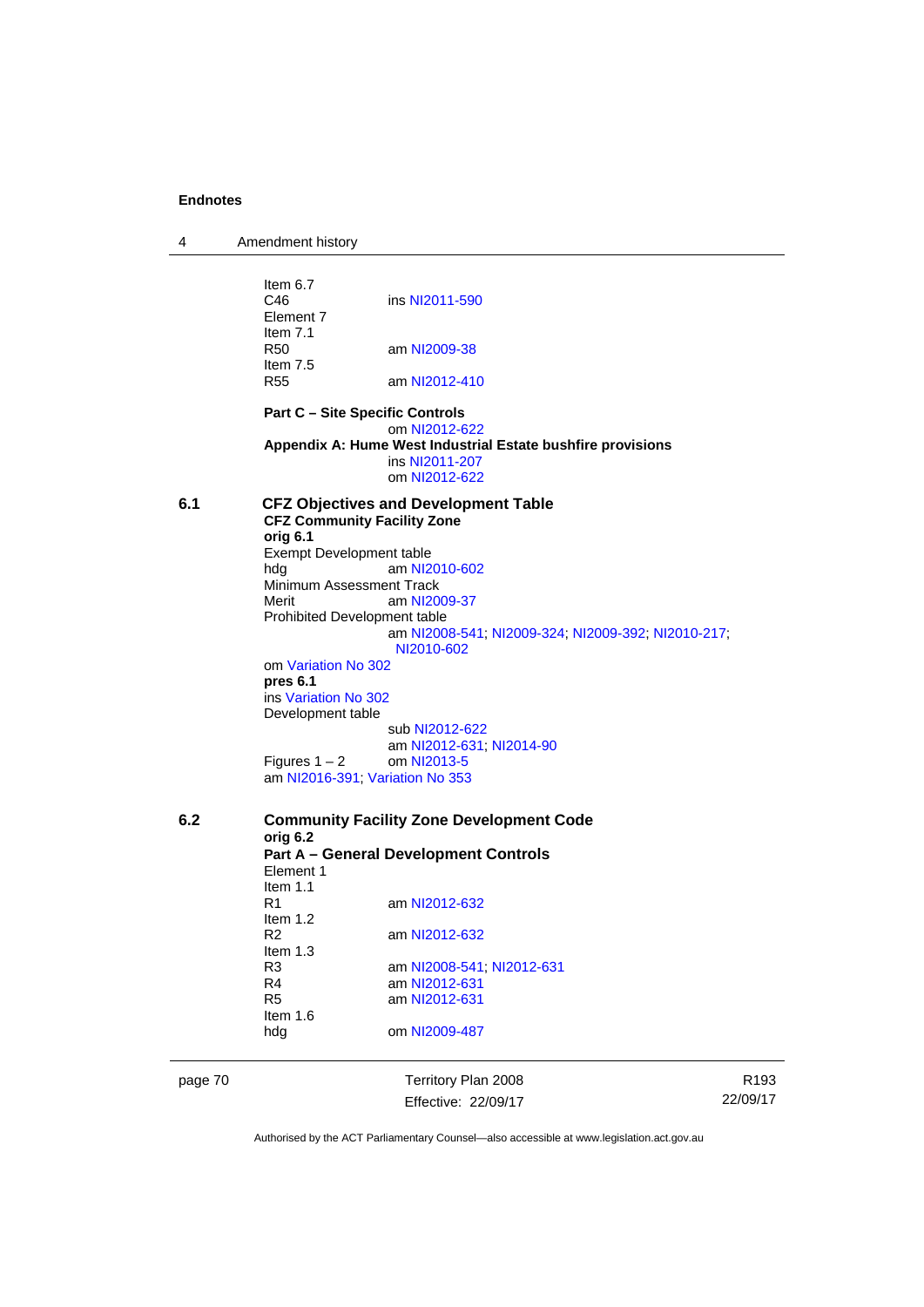Amendment history 4

|     | R7, C7<br>Element 2           | om NI2009-487                                      |
|-----|-------------------------------|----------------------------------------------------|
|     | Item $2.3$                    |                                                    |
|     | R <sub>10</sub>               | am NI2009-38                                       |
|     | C <sub>10</sub>               | sub NI2009-38                                      |
|     | R <sub>11</sub>               | am NI2009-38                                       |
|     | C11                           | sub NI2009-38                                      |
|     | Element 2                     |                                                    |
|     | Item 2.5                      |                                                    |
|     | C <sub>12</sub>               | sub NI2009-38                                      |
|     | Element 3<br>Item $3.5$       |                                                    |
|     | hdg                           | ins NI2009-487                                     |
|     | C18A                          | ins NI2009-487                                     |
|     | Element 5                     |                                                    |
|     | Intent                        | am NI2011-590                                      |
|     | Item 5.1                      |                                                    |
|     | hdg                           | om NI2011-590                                      |
|     | C <sub>23</sub>               | om NI2011-590                                      |
|     | Item 5.2                      |                                                    |
|     | R <sub>24</sub><br>Item $5.4$ | am NI2010-217                                      |
|     | C <sub>27</sub>               | sub NI2010-218                                     |
|     | R <sub>21</sub>               | sub NI2011-788                                     |
|     | Element 6                     |                                                    |
|     | Item 6.1                      |                                                    |
|     | R28                           | am NI2008-541                                      |
|     |                               | sub NI2009-487                                     |
|     | Item 6.2                      |                                                    |
|     | R29, C29                      | sub NI2009-487                                     |
|     | R30, C30                      | sub NI2009-487                                     |
|     | Item 6.3<br>R31, C31          | sub NI2009-487                                     |
|     | Element 7                     |                                                    |
|     | Item $7.1$                    |                                                    |
|     | R39                           | am NI2009-38                                       |
|     | om Variation No 302           |                                                    |
|     | pres 6.2                      |                                                    |
|     | ins Variation No 302          |                                                    |
|     |                               | Rules and Criteria renum NI2011-667                |
|     | am NI2014-275                 |                                                    |
| 7.1 |                               | <b>PRZ1-PRZ2 Objectives and Development Tables</b> |
|     |                               | PRZ1 - Urban Open Space Zone                       |
|     | <b>Exempt Development</b>     |                                                    |
|     | hdg                           | am NI2010-602; NI2011-788                          |
|     | Assessable Development        | am NI2011-788                                      |
|     |                               |                                                    |

R193 22/09/17 Territory Plan 2008 Effective: 22/09/17 page 71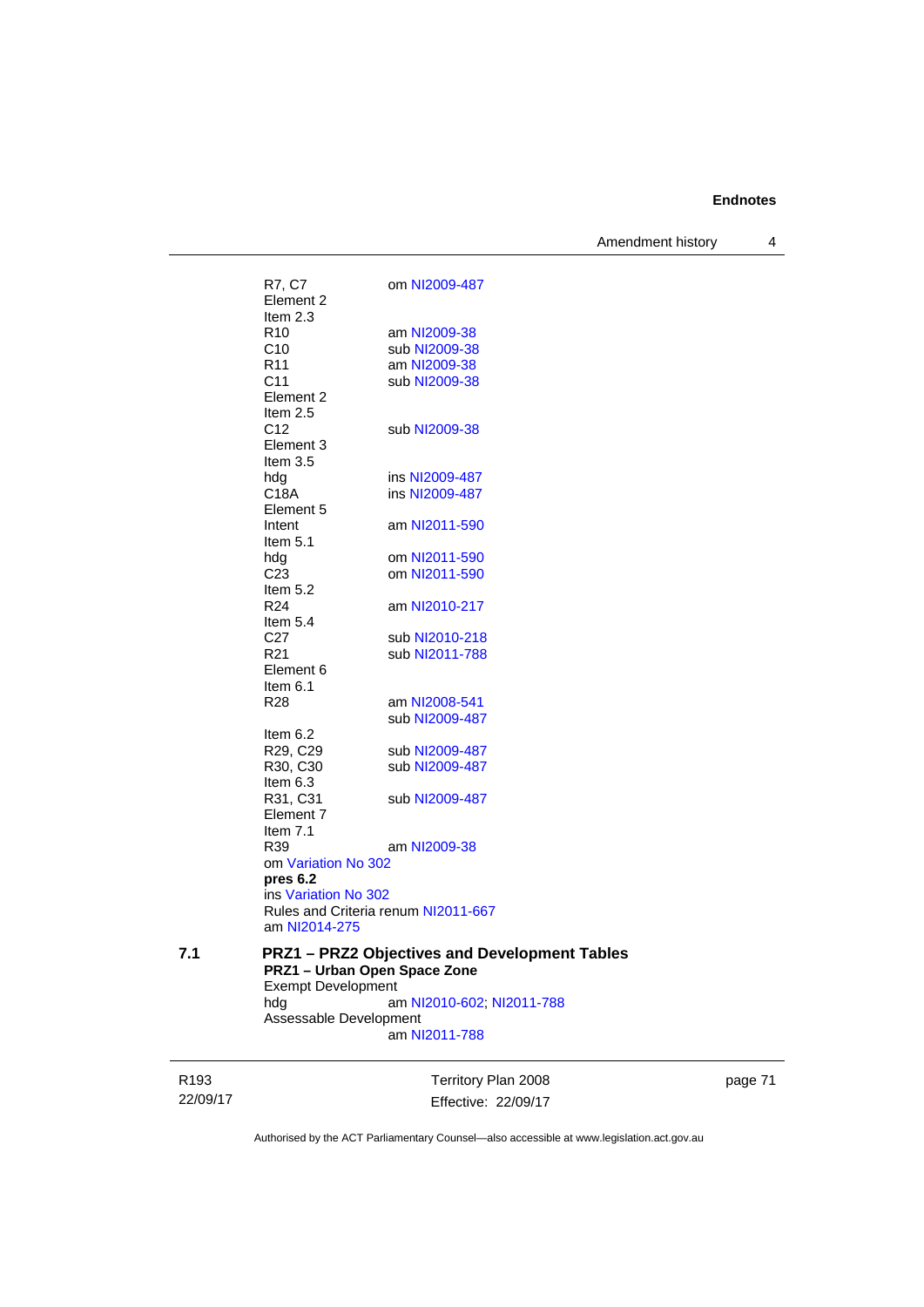4 Amendment history

Minimum Assessment Track Merit am [NI2009-37](http://www.legislation.act.gov.au/ni/2009-37/); [NI2009-99](http://www.legislation.act.gov.au/ni/2009-99/); [NI2009-324](http://www.legislation.act.gov.au/ni/2009-324/); [NI2013-535](http://www.legislation.act.gov.au/ni/2013-535/) Prohibited Development am [NI2008-541](http://www.legislation.act.gov.au/ni/2008-541/); [NI2009-324](http://www.legislation.act.gov.au/ni/2009-324/); [NI2009-392](http://www.legislation.act.gov.au/ni/2009-392/); [NI2010-602](http://www.legislation.act.gov.au/ni/2010-602/); [NI2011-788](http://www.legislation.act.gov.au/ni/2011-788/); [NI2014-90](http://www.legislation.act.gov.au/ni/2014-90/default.asp) Development table sub [NI2012-622](http://www.legislation.act.gov.au/ni/2012-622/default.asp) am [NI2012-631](http://www.legislation.act.gov.au/ni/2012-631/default.asp) Figures  $1 - 3$  om [NI2013-5](http://www.legislation.act.gov.au/ni/2013-5/default.asp) am [NI2016-391](http://www.legislation.act.gov.au/ni/2016-391/default.asp); [Variation No 353](http://www.legislation.act.gov.au/ni/2016-393/default.asp) **PRZ2 – Restricted Access Recreation Zone**  Exempt Development hdg am [NI2010-602](http://www.legislation.act.gov.au/ni/2010-602/) am [NI2011-788](http://www.legislation.act.gov.au/ni/2011-788/) Assessable Development am [NI2011-788](http://www.legislation.act.gov.au/ni/2011-788/) Minimum Assessment Track Merit am [NI2009-37](http://www.legislation.act.gov.au/ni/2009-37/); [NI2009-324](http://www.legislation.act.gov.au/ni/2009-324/); [NI2010-697](http://www.legislation.act.gov.au/ni/2010-697/); [NI2013-535](http://www.legislation.act.gov.au/ni/2013-535/) Prohibited Development am [NI2008-541](http://www.legislation.act.gov.au/ni/2008-541/); [NI2009-324](http://www.legislation.act.gov.au/ni/2009-324/); [NI2009-392](http://www.legislation.act.gov.au/ni/2009-392/); [NI2010-602](http://www.legislation.act.gov.au/ni/2010-602/); [NI2010-697](http://www.legislation.act.gov.au/ni/2010-697/); [NI2011-788](http://www.legislation.act.gov.au/ni/2011-788/); [NI2014-90](http://www.legislation.act.gov.au/ni/2014-90/default.asp) Development table sub [NI2012-622](http://www.legislation.act.gov.au/ni/2012-622/default.asp) am [NI2012-631](http://www.legislation.act.gov.au/ni/2012-631/default.asp) am [NI2016-391](http://www.legislation.act.gov.au/ni/2016-391/default.asp); [Variation No 353](http://www.legislation.act.gov.au/ni/2016-393/default.asp) **7.2 Parks and Recreation Zones Development Code**  Relevant codes **Part A – Zone Specific Controls Part A(1) – PRZ1 – Urban Open Space Zone**  Element 1<br>R<sub>1</sub> R1 sub [NI2012-410](http://www.legislation.act.gov.au/ni/2012-410/)<br>R1A sub NI2012-410 R1A sub [NI2012-410](http://www.legislation.act.gov.au/ni/2012-410/)<br>C2 sub NI2010-697 sub [NI2010-697](http://www.legislation.act.gov.au/ni/2010-697/) **Part A(2) – PRZ2 – Restricted Access Recreation Zone**  Element 1 R7 **orig** om [NI2011-590](http://www.legislation.act.gov.au/ni/2011-590/) **pres** (prev R7A, C7A) renum as R7, C7 [NI2011-590](http://www.legislation.act.gov.au/ni/2011-590/) R7A, C7A ins [NI2010-697](http://www.legislation.act.gov.au/ni/2010-697/) renum as R7 , C7 **Part B – General Development Controls**  Element 1<br>Item 1.3 ins [NI2009-324](http://www.legislation.act.gov.au/ni/2009-324/)

page 72 Territory Plan 2008 Effective: 22/09/17

R193 22/09/17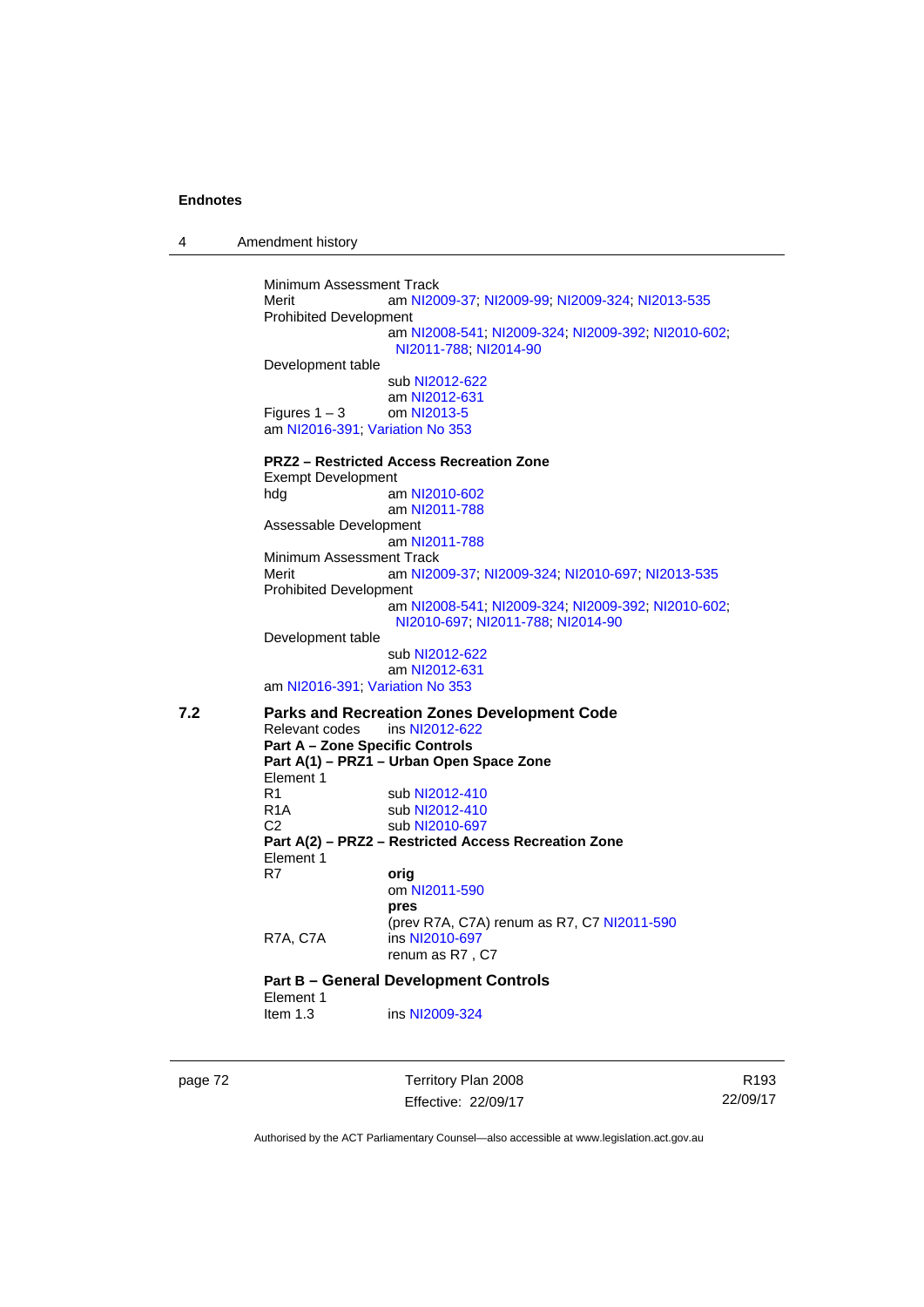Amendment history 4

Element 2 Item 2.3 C15 sub [NI2009-38](http://www.legislation.act.gov.au/ni/2009-38/) Element 3 Item 3.1<br>C17 am [NI2012-410](http://www.legislation.act.gov.au/ni/2012-410/) Element 5 Intent am [NI2011-590](http://www.legislation.act.gov.au/ni/2011-590/) Item 5.1 hdg om [NI2011-590](http://www.legislation.act.gov.au/ni/2011-590/)<br>C26 om NI2011-590 om [NI2011-590](http://www.legislation.act.gov.au/ni/2011-590/) Item 5.2 R27 am [NI2010-217](http://www.legislation.act.gov.au/ni/2010-217/) Item 5.4 C30 sub [NI2011-589](http://www.legislation.act.gov.au/ni/2011-589/) Element 6 Item  $6.1$ <br>C<sub>31</sub> am [NI2012-410](http://www.legislation.act.gov.au/ni/2012-410/) Item  $6.2$ <br>R32 am [NI2008-541](http://www.legislation.act.gov.au/ni/2008-541/) sub [NI2009-487](http://www.legislation.act.gov.au/ni/2009-487/) Item 6.3<br>R33, C33 R33, C33 sub [NI2009-487](http://www.legislation.act.gov.au/ni/2009-487/)<br>R34. C34 sub NI2009-487 sub [NI2009-487](http://www.legislation.act.gov.au/ni/2009-487/) Item 6.4<br>R35, C35 sub [NI2009-487](http://www.legislation.act.gov.au/ni/2009-487/) Item 6.7 R38 sub [NI2011-788](http://www.legislation.act.gov.au/ni/2011-788/) Element 7 Item 7.1 R43 am [NI2009-38](http://www.legislation.act.gov.au/ni/2009-38/) Item 7.4 R47 am [NI2012-410](http://www.legislation.act.gov.au/ni/2012-410/) am [Variation No 353](http://www.legislation.act.gov.au/ni/2016-393/default.asp) **8.1 TSZ1 – TSZ2 Objectives and Development Tables TSZ1 – Transport Zone**<br>Zone Objectives – am V am [Variation No 327](http://www.legislation.act.gov.au/ni/2015-449/default.asp) Exempt Development<br>hdg ar am [NI2010-602](http://www.legislation.act.gov.au/ni/2010-602/) am [NI2011-788](http://www.legislation.act.gov.au/ni/2011-788/) Assessable Development am [NI2011-788](http://www.legislation.act.gov.au/ni/2011-788/) Minimum Assessment Track<br>Merit am NI20 am [NI2009-37](http://www.legislation.act.gov.au/ni/2009-37/) Prohibited Development am [NI2008-541](http://www.legislation.act.gov.au/ni/2008-541/); [NI2009-324](http://www.legislation.act.gov.au/ni/2009-324/); [NI2009-392](http://www.legislation.act.gov.au/ni/2009-392/); [NI2010-602](http://www.legislation.act.gov.au/ni/2010-602/); [NI2011-788](http://www.legislation.act.gov.au/ni/2011-788/); [NI2014-90](http://www.legislation.act.gov.au/ni/2014-90/default.asp)

R193 22/09/17 Territory Plan 2008 Effective: 22/09/17 page 73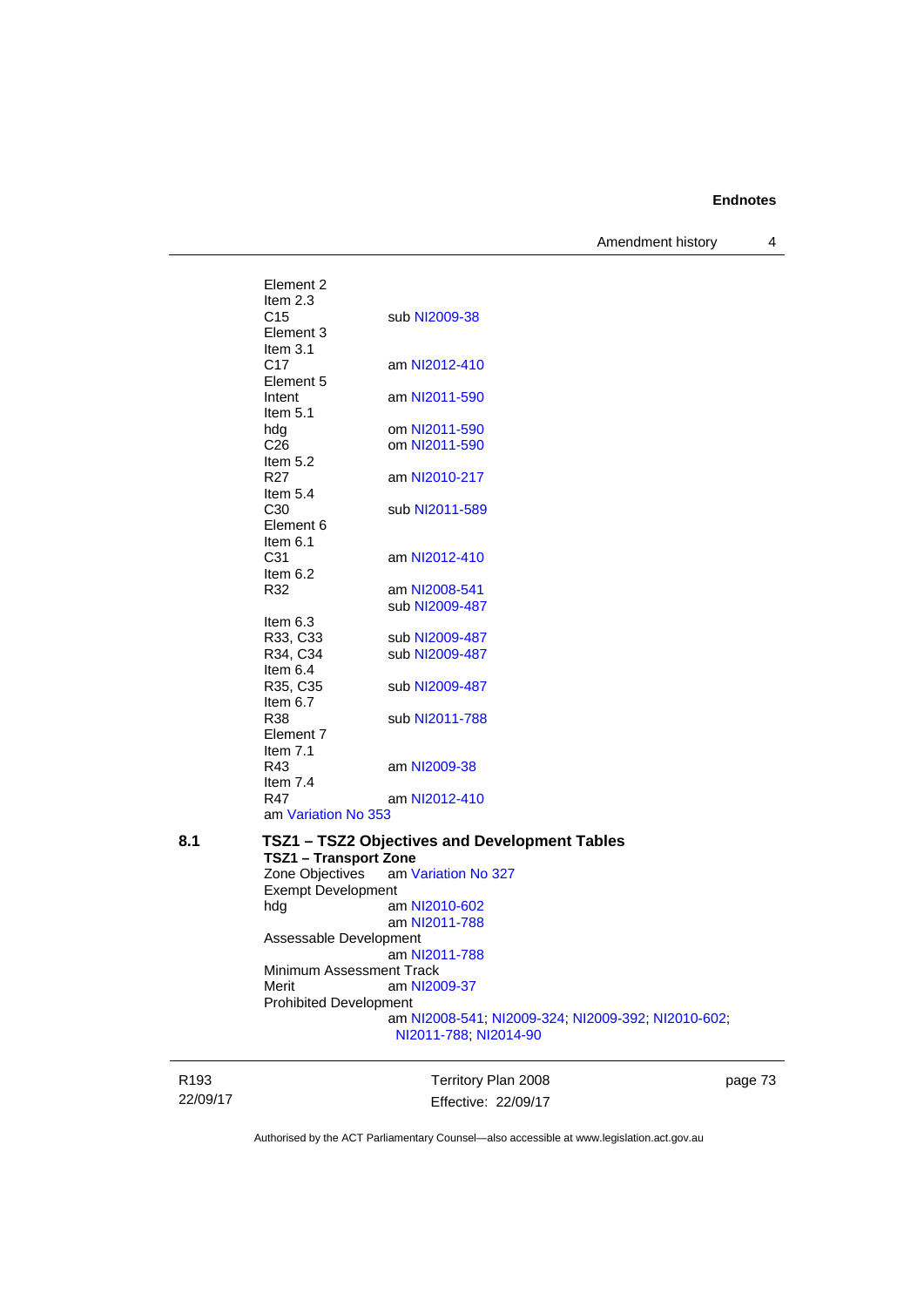| $\overline{A}$ | Amendment history |  |
|----------------|-------------------|--|
|----------------|-------------------|--|

Development table sub [NI2012-622](http://www.legislation.act.gov.au/ni/2012-622/default.asp) am [NI2012-631](http://www.legislation.act.gov.au/ni/2012-631/default.asp) am [NI2016-391](http://www.legislation.act.gov.au/ni/2016-391/default.asp); [Variation No 353](http://www.legislation.act.gov.au/ni/2016-393/default.asp) **TSZ2 – Services Zone**  Exempt Development hdg am [NI2010-602](http://www.legislation.act.gov.au/ni/2010-602/) am [NI2011-788](http://www.legislation.act.gov.au/ni/2011-788/) Assessable Development am [NI2011-788](http://www.legislation.act.gov.au/ni/2011-788/) Minimum Assessment Track Merit am [NI2009-37](http://www.legislation.act.gov.au/ni/2009-37/) Prohibited Development am [NI2008-541](http://www.legislation.act.gov.au/ni/2008-541/); [NI2009-324](http://www.legislation.act.gov.au/ni/2009-324/); [NI2009-392](http://www.legislation.act.gov.au/ni/2009-392/); [NI2010-602](http://www.legislation.act.gov.au/ni/2010-602/); [NI2011-788](http://www.legislation.act.gov.au/ni/2011-788/); [NI2014-90](http://www.legislation.act.gov.au/ni/2014-90/default.asp) Development table sub [NI2012-622](http://www.legislation.act.gov.au/ni/2012-622/default.asp) am [NI2012-631](http://www.legislation.act.gov.au/ni/2012-631/default.asp) am [NI2016-391](http://www.legislation.act.gov.au/ni/2016-391/default.asp); [Variation No 353](http://www.legislation.act.gov.au/ni/2016-393/default.asp)

**8.2 Transport and Services Zone Development Code**  ins [NI2012-622](http://www.legislation.act.gov.au/ni/2012-622/default.asp) **Part B – General Development Controls**  Element 2 Item 2.3<br>C10 sub [NI2009-38](http://www.legislation.act.gov.au/ni/2009-38/) Element 3 Item  $3.1$ <br>C<sub>12</sub> sub [NI2012-410](http://www.legislation.act.gov.au/ni/2012-410/) Element 5 Item  $5.2$ <br>R<sub>19</sub> am [NI2010-217](http://www.legislation.act.gov.au/ni/2010-217/) Element 6 Item  $6.1$ <br>C<sub>22</sub> am [NI2012-410](http://www.legislation.act.gov.au/ni/2012-410/)

Item 6.2 R23 am [NI2008-541](http://www.legislation.act.gov.au/ni/2008-541/) sub [NI2009-487](http://www.legislation.act.gov.au/ni/2009-487/) Item 6.3 R24 om [NI2009-487](http://www.legislation.act.gov.au/ni/2009-487/)<br>R25, C25 sub NI2009-487 sub [NI2009-487](http://www.legislation.act.gov.au/ni/2009-487/) Item 6.4<br>R26, C26 sub [NI2009-487](http://www.legislation.act.gov.au/ni/2009-487/) Item  $6.7$ <br>R29

sub [NI2011-788](http://www.legislation.act.gov.au/ni/2011-788/)

page 74 Territory Plan 2008 Effective: 22/09/17

R193 22/09/17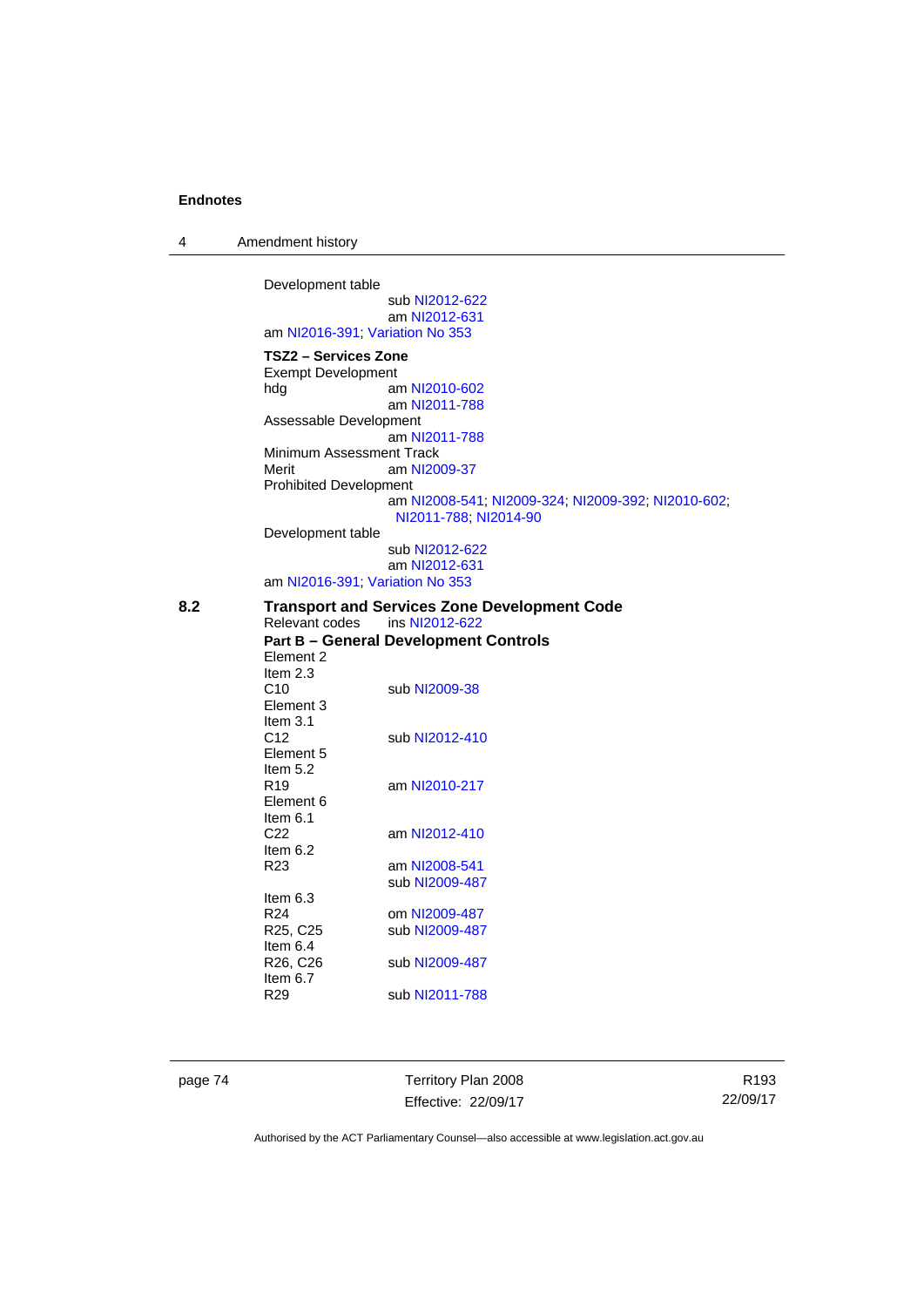Element 7 Item 7.1 R33 am [NI2009-38](http://www.legislation.act.gov.au/ni/2009-38/) Item 7.4<br>R37 am [NI2012-410](http://www.legislation.act.gov.au/ni/2012-410/) **9.1 NUZ1 – NUZ5 Objectives and Development Tables NUZ1 – Broadacre Zone Development Table**  Exempt Development hdg am [NI2010-602](http://www.legislation.act.gov.au/ni/2010-602/) am [NI2011-788](http://www.legislation.act.gov.au/ni/2011-788/default.asp) Assessable Development am [NI2011-788](http://www.legislation.act.gov.au/ni/2011-788/) Minimum Assessment Track Merit am [NI2008-541](http://www.legislation.act.gov.au/ni/2008-541/); [NI2009-37](http://www.legislation.act.gov.au/ni/2009-37/); [NI2009-99](http://www.legislation.act.gov.au/ni/2009-99/); [NI2010-411](http://www.legislation.act.gov.au/ni/2010-411/) Prohibited development am [NI2008-541](http://www.legislation.act.gov.au/ni/2008-541/); [NI2009-324](http://www.legislation.act.gov.au/ni/2009-324/); [NI2009-392](http://www.legislation.act.gov.au/ni/2009-392/); [NI2010-217](http://www.legislation.act.gov.au/ni/2010-217/); [NI2010-411](http://www.legislation.act.gov.au/ni/2010-411/); [NI2010-602](http://www.legislation.act.gov.au/ni/2010-602/); [NI2011-206](http://www.legislation.act.gov.au/ni/2011-206/); [NI2014-90](http://www.legislation.act.gov.au/ni/2014-90/default.asp) Development table sub [NI2012-622](http://www.legislation.act.gov.au/ni/2012-622/default.asp) am [NI2012-631](http://www.legislation.act.gov.au/ni/2012-631/default.asp) fig 6 Pialligo sub [NI2011-30](http://www.legislation.act.gov.au/ni/2011-30/) Area 'b' sub [NI2011-30](http://www.legislation.act.gov.au/ni/2011-30/) fig 7 Symonston Area 'a' sub [NI2011-30](http://www.legislation.act.gov.au/ni/2011-30/)<br>Area 'b' sub Variation N sub [Variation No 285](http://www.legislation.act.gov.au/ni/2008-123/); [NI2011-30](http://www.legislation.act.gov.au/ni/2011-30/) Figures  $1 - 7$  om [NI2013-5](http://www.legislation.act.gov.au/ni/2013-5/default.asp) am [NI2016-391](http://www.legislation.act.gov.au/ni/2016-391/default.asp); [Variation No 353](http://www.legislation.act.gov.au/ni/2016-393/default.asp) **NUZ2 – Rural Zone Development Table**  Exempt Development hdg am [NI2010-602](http://www.legislation.act.gov.au/ni/2010-602/) am [NI2011-788](http://www.legislation.act.gov.au/ni/2011-788/) Assessable Development am [NI2011-788](http://www.legislation.act.gov.au/ni/2011-788/) Minimum Assessment Track Merit **am [NI2008-290](http://www.legislation.act.gov.au/ni/2008-290/); [NI2009-37](http://www.legislation.act.gov.au/ni/2009-37/)** Prohibited development am [NI2008-541](http://www.legislation.act.gov.au/ni/2008-541/); [NI2009-324](http://www.legislation.act.gov.au/ni/2009-324/); [NI2009-392](http://www.legislation.act.gov.au/ni/2009-392/); [NI2010-217](http://www.legislation.act.gov.au/ni/2010-217/); [NI2010-602](http://www.legislation.act.gov.au/ni/2010-602/); [NI2011-788](http://www.legislation.act.gov.au/ni/2011-788/); [NI2014-90](http://www.legislation.act.gov.au/ni/2014-90/default.asp) Development table sub [NI2012-622](http://www.legislation.act.gov.au/ni/2012-622/default.asp) am [NI2012-631](http://www.legislation.act.gov.au/ni/2012-631/default.asp) am [NI2016-391](http://www.legislation.act.gov.au/ni/2016-391/default.asp); [Variation No 353](http://www.legislation.act.gov.au/ni/2016-393/default.asp)

R193 22/09/17 Territory Plan 2008 Effective: 22/09/17 page 75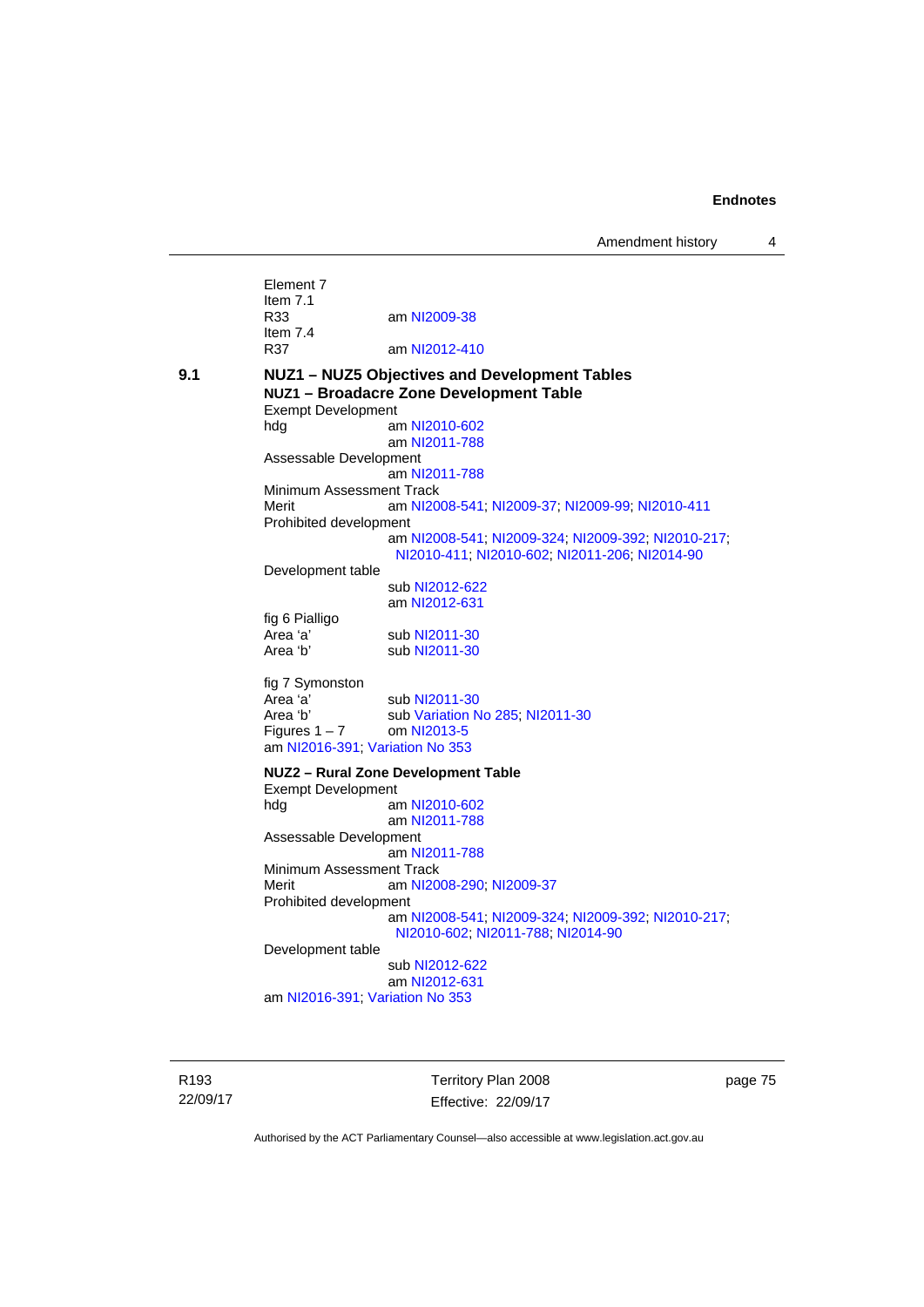4 Amendment history

**NUZ3 –Hills, Ridges and Buffer Zone Development Table**  Title am [NI2009-37](http://www.legislation.act.gov.au/ni/2009-37/) Exempt Development hdg am [NI2010-602](http://www.legislation.act.gov.au/ni/2010-602/) am [NI2011-788](http://www.legislation.act.gov.au/ni/2011-788/) Assessable Development am [NI2011-788](http://www.legislation.act.gov.au/ni/2011-788/) Minimum Assessment Track Merit am [Variation No 281](http://www.legislation.act.gov.au/ni/2008-352/); [NI2009-37](http://www.legislation.act.gov.au/ni/2009-37/); [NI2009-99](http://www.legislation.act.gov.au/ni/2009-99/); [NI2010-411](http://www.legislation.act.gov.au/ni/2010-411/) Prohibited development table am [NI2008-541](http://www.legislation.act.gov.au/ni/2008-541/); [NI2009-324](http://www.legislation.act.gov.au/ni/2009-324/); [NI2009-392](http://www.legislation.act.gov.au/ni/2009-392/); [NI2010-217](http://www.legislation.act.gov.au/ni/2010-217/); [NI2010-602](http://www.legislation.act.gov.au/ni/2010-602/); [NI2011-788](http://www.legislation.act.gov.au/ni/2011-788/); [NI2014-90](http://www.legislation.act.gov.au/ni/2014-90/default.asp) Development table sub [NI2012-622](http://www.legislation.act.gov.au/ni/2012-622/default.asp) am [NI2012-631](http://www.legislation.act.gov.au/ni/2012-631/default.asp) Figure 1 om [NI2013-5](http://www.legislation.act.gov.au/ni/2013-5/default.asp) am [NI2016-391](http://www.legislation.act.gov.au/ni/2016-391/default.asp); [Variation No 353](http://www.legislation.act.gov.au/ni/2016-393/default.asp) **NUZ4 –River Corridor Zone Development Table**  Objectives am [NI2009-324](http://www.legislation.act.gov.au/ni/2009-324/) Exempt Development hdg am [NI2010-602](http://www.legislation.act.gov.au/ni/2010-602/) am [NI2011-788](http://www.legislation.act.gov.au/ni/2011-788/) Assessable Development am [NI2011-788](http://www.legislation.act.gov.au/ni/2011-788/) Minimum Assessment Track Merit am [NI2009-37](http://www.legislation.act.gov.au/ni/2009-37/) Prohibited development [NI2008-541](http://www.legislation.act.gov.au/ni/2008-541/); [NI2009-324](http://www.legislation.act.gov.au/ni/2009-324/); [NI2009-392](http://www.legislation.act.gov.au/ni/2009-392/); [NI2010-602](http://www.legislation.act.gov.au/ni/2010-602/); [NI2011-788](http://www.legislation.act.gov.au/ni/2011-788/); [NI2014-90](http://www.legislation.act.gov.au/ni/2014-90/default.asp) Development table sub [NI2012-622](http://www.legislation.act.gov.au/ni/2012-622/default.asp) am [NI2012-631](http://www.legislation.act.gov.au/ni/2012-631/default.asp)<br>om NI2013-5 Figures  $1 - 8$ am [NI2016-391](http://www.legislation.act.gov.au/ni/2016-391/default.asp); [Variation No 353](http://www.legislation.act.gov.au/ni/2016-393/default.asp) **NUZ5 –Mountains and Bushland Zone Development Table**  Title am [NI2009-37](http://www.legislation.act.gov.au/ni/2009-37/) Exempt Development hdg am [NI2010-602](http://www.legislation.act.gov.au/ni/2010-602/) am [NI2011-788](http://www.legislation.act.gov.au/ni/2011-788/) Assessable Development am [NI2011-788](http://www.legislation.act.gov.au/ni/2011-788/) Minimum Assessment Track Merit **am [NI2009-37](http://www.legislation.act.gov.au/ni/2009-37/)** Prohibited development [NI2008-541](http://www.legislation.act.gov.au/ni/2008-541/); [NI2009-324](http://www.legislation.act.gov.au/ni/2009-324/); [NI2009-392](http://www.legislation.act.gov.au/ni/2009-392/); [NI2010-602](http://www.legislation.act.gov.au/ni/2010-602/); [NI2011-788](http://www.legislation.act.gov.au/ni/2011-788/); [NI2014-90](http://www.legislation.act.gov.au/ni/2014-90/default.asp)

page 76 Territory Plan 2008 Effective: 22/09/17

R193 22/09/17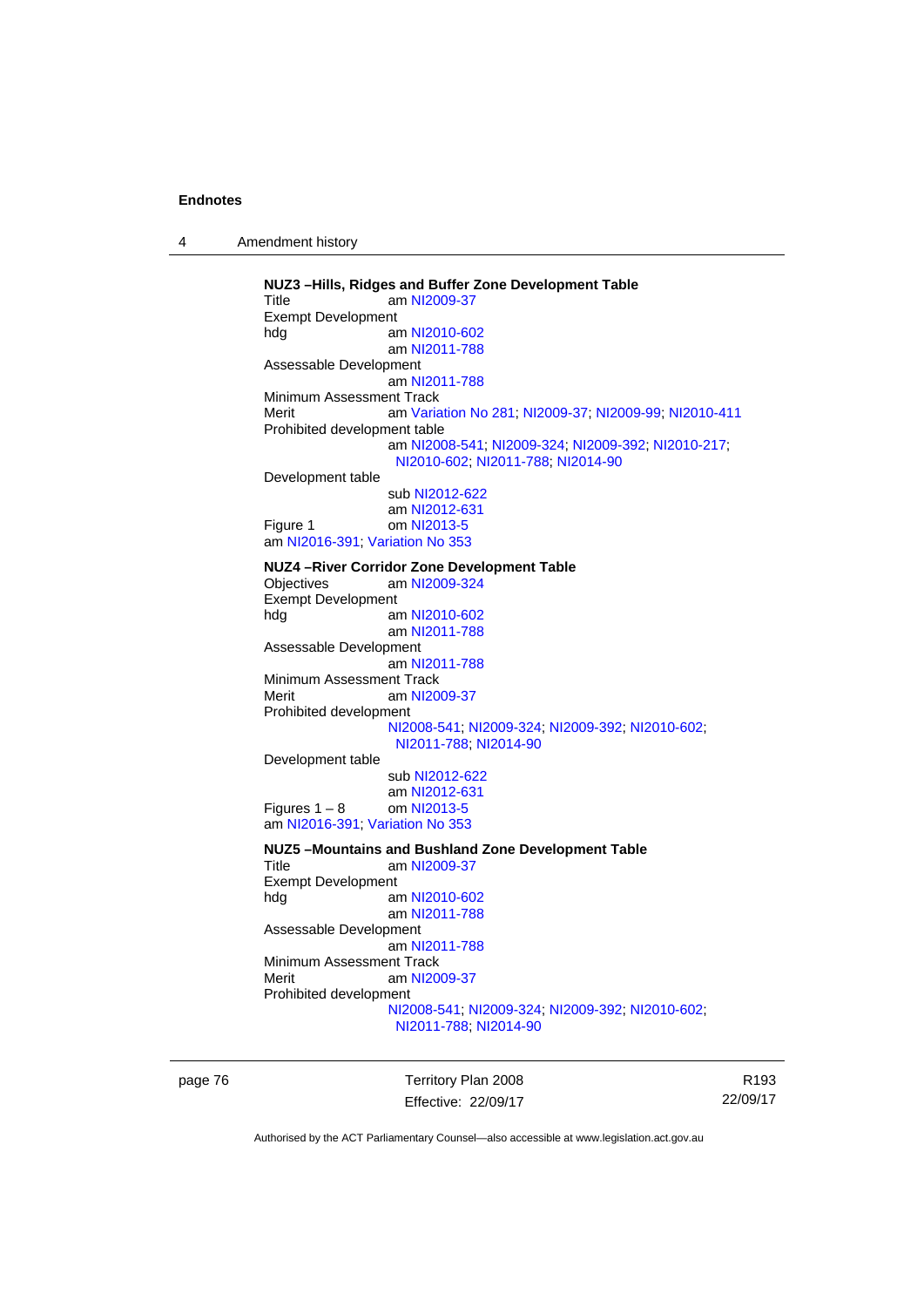Development table sub [NI2012-622](http://www.legislation.act.gov.au/ni/2012-622/default.asp) am [NI2012-631](http://www.legislation.act.gov.au/ni/2012-631/default.asp)<br>Figure 1 com NI2013-5 om [NI2013-5](http://www.legislation.act.gov.au/ni/2013-5/default.asp) am [NI2016-391](http://www.legislation.act.gov.au/ni/2016-391/default.asp); [Variation No 353](http://www.legislation.act.gov.au/ni/2016-393/default.asp) **9.2 Non-Urban Zones Development Code**<br>Introduction **am NI2012-622** am [NI2012-622](http://www.legislation.act.gov.au/ni/2012-622/default.asp)<br>
ins NI2012-622 Relevant codes **Part A(1) – NUZ1 – Broadacre zone**  Element 1 Intent sub [NI2010-601](http://www.legislation.act.gov.au/ni/2010-601/) Item 1.1<br>C<sub>2</sub> C2 am [NI2008-590](http://www.legislation.act.gov.au/ni/2008-590/default.asp)<br>C2A ins NI2010-601 ins [NI2010-601](http://www.legislation.act.gov.au/ni/2010-601/) **Part A(2) – NUZ2 – Rural zone**  Element 1 Item 1.2 C5 om [NI2012-622](http://www.legislation.act.gov.au/ni/2012-622/default.asp) **Part A(4) – NUZ4 – River corridor zone**  Element 1 Item 1.1 C11 am [NI2009-324](http://www.legislation.act.gov.au/ni/2009-324/) **Par A(5) – NUZ5 – Mountains and Bushland**  Element 1 Item 1.2<br>C13 C13 om [NI2012-622](http://www.legislation.act.gov.au/ni/2012-622/default.asp)<br>C14 om NI2012-622 om [NI2012-622](http://www.legislation.act.gov.au/ni/2012-622/default.asp) **Part B – General Development Controls**  Element 2 Item  $2.3$ <br> $C<sub>21</sub>$ sub [NI2009-38](http://www.legislation.act.gov.au/ni/2009-38/) Element 3 Item  $3.4$ hdg ins [NI2009-487](http://www.legislation.act.gov.au/ni/2009-487/)<br>C25A ins NI2009-487 ins [NI2009-487](http://www.legislation.act.gov.au/ni/2009-487/) Element 5 Item  $5.1$ <br>R30 am [NI2010-217](http://www.legislation.act.gov.au/ni/2010-217/) Element 6 Item 6.1<br>R32, C32 am [NI2013-245](http://www.legislation.act.gov.au/ni/2013-245/default.asp) Item 6.6 sub [NI2011-788](http://www.legislation.act.gov.au/ni/2011-788/) Element 7 Item 7.1 R40 am [NI2009-38](http://www.legislation.act.gov.au/ni/2009-38/)

R193 22/09/17 Territory Plan 2008 Effective: 22/09/17 page 77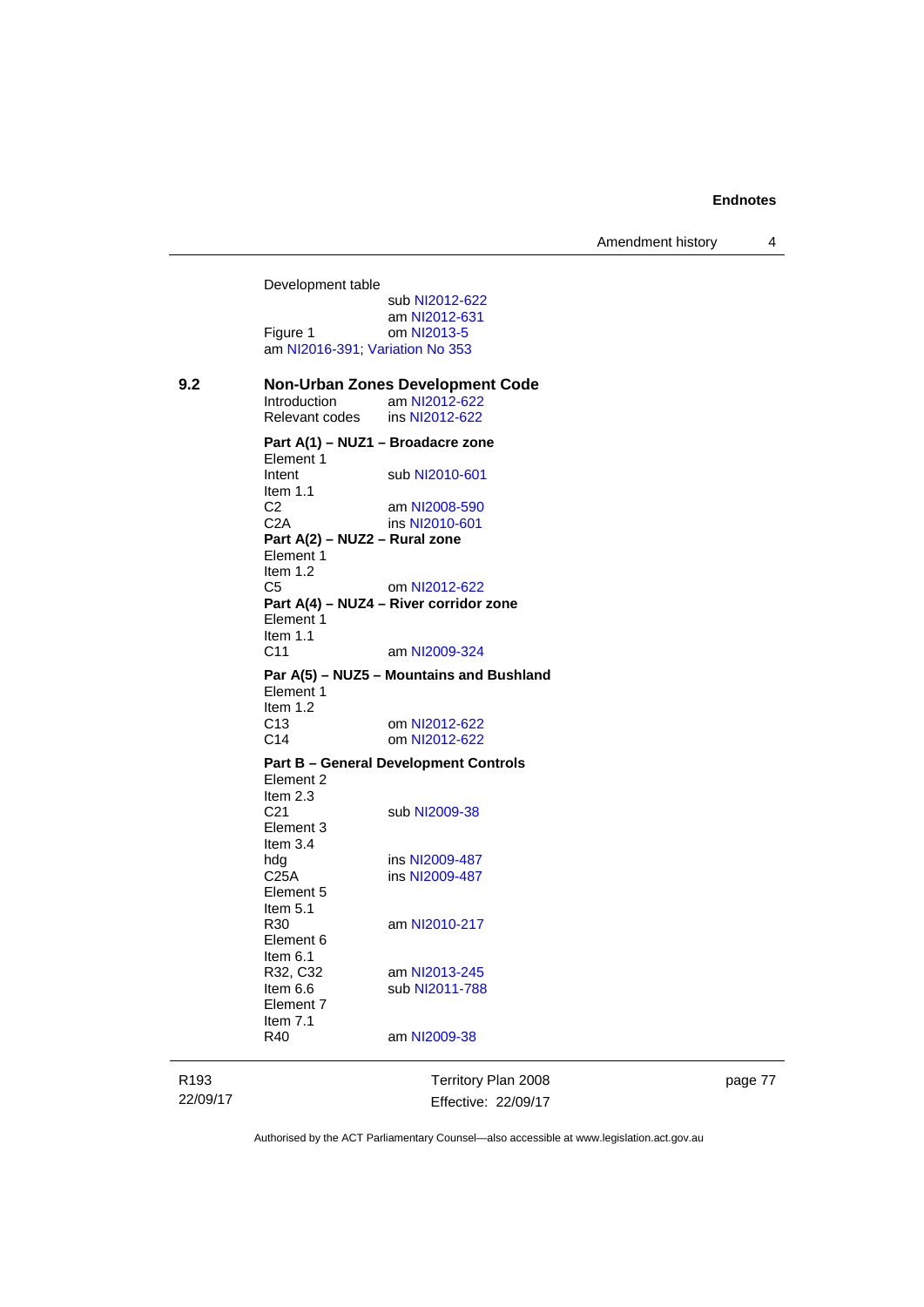4 Amendment history

**Part C – Site Specific Controls**  om [NI2012-622](http://www.legislation.act.gov.au/ni/2012-622/default.asp) **Part C(8) – Harman Industrial Area,**<br>Jerrabomberra ins NI2008-290; re ins  $N$ 12008-290; renum as Part C(8) R4 LA om [NI2012-622](http://www.legislation.act.gov.au/ni/2012-622/default.asp)

**10.1 Suburb Precinct Maps and Codes**  Introduction to Suburb Precinct Codes ins [Variation No 302](http://www.legislation.act.gov.au/ni/2011-573/)

> **Acton Precinct Map**  ins [NI2012-622](http://www.legislation.act.gov.au/ni/2012-622/default.asp)

**Ainslie Precinct Map**  ins [Variation No 302](http://www.legislation.act.gov.au/ni/2011-573/) sub [NI2012-622](http://www.legislation.act.gov.au/ni/2012-622/default.asp)

#### **Amaroo Precinct Map and Code**

ins [NI2012-622](http://www.legislation.act.gov.au/ni/2012-622/default.asp) sub [NI2013-484](http://www.legislation.act.gov.au/ni/2013-484/default.asp) am [NI2015-81](http://www.legislation.act.gov.au/ni/2015-81/default.asp); [NI2016-391](http://www.legislation.act.gov.au/ni/2016-391/default.asp)

### **Aranda Precinct Map and Code**

ins [Variation No 302](http://www.legislation.act.gov.au/ni/2011-573/) sub [NI2012-622](http://www.legislation.act.gov.au/ni/2012-622/default.asp); [NI2013-112](http://www.legislation.act.gov.au/ni/2013-112/default.asp) am [NI2014-656](http://www.legislation.act.gov.au/ni/2014-656/default.asp)

# **Banks Precinct Map**

ins [NI2012-622](http://www.legislation.act.gov.au/ni/2012-622/default.asp)

# **Barton Precinct Map and Code**

ins [Variation No 302](http://www.legislation.act.gov.au/ni/2011-573/) sub [NI2012-622](http://www.legislation.act.gov.au/ni/2012-622/default.asp) am [NI2017-263](http://www.legislation.act.gov.au/ni/2017-263/default.asp)

# **Beard Precinct Map and Code**

ins [NI2012-622](http://www.legislation.act.gov.au/ni/2012-622/default.asp) am [NI2012-631](http://www.legislation.act.gov.au/ni/2012-631/default.asp); [NI2013-5](http://www.legislation.act.gov.au/ni/2013-5/default.asp); [Variation No 353](http://www.legislation.act.gov.au/ni/2016-393/default.asp)

#### **Belconnen Precinct Map and Code**  ins [NI2012-622](http://www.legislation.act.gov.au/ni/2012-622/default.asp)

#### **Bonner Precinct Map and Code**

ins [NI2011-257](http://www.legislation.act.gov.au/ni/2011-257/) am [NI2011-480](http://www.legislation.act.gov.au/ni/2011-480/) sub [Variation No 302](http://www.legislation.act.gov.au/ni/2011-573/); [NI2011-786](http://www.legislation.act.gov.au/ni/2011-786/) am [NI2012-32](http://www.legislation.act.gov.au/ni/2012-32/); [NI2012-224](http://www.legislation.act.gov.au/ni/2012-224/); [NI2012-394](http://www.legislation.act.gov.au/ni/2012-394/) sub [NI2012-622](http://www.legislation.act.gov.au/ni/2012-622/default.asp) am [NI2013-245](http://www.legislation.act.gov.au/ni/2013-245/default.asp)

page 78 Territory Plan 2008 Effective: 22/09/17

R193 22/09/17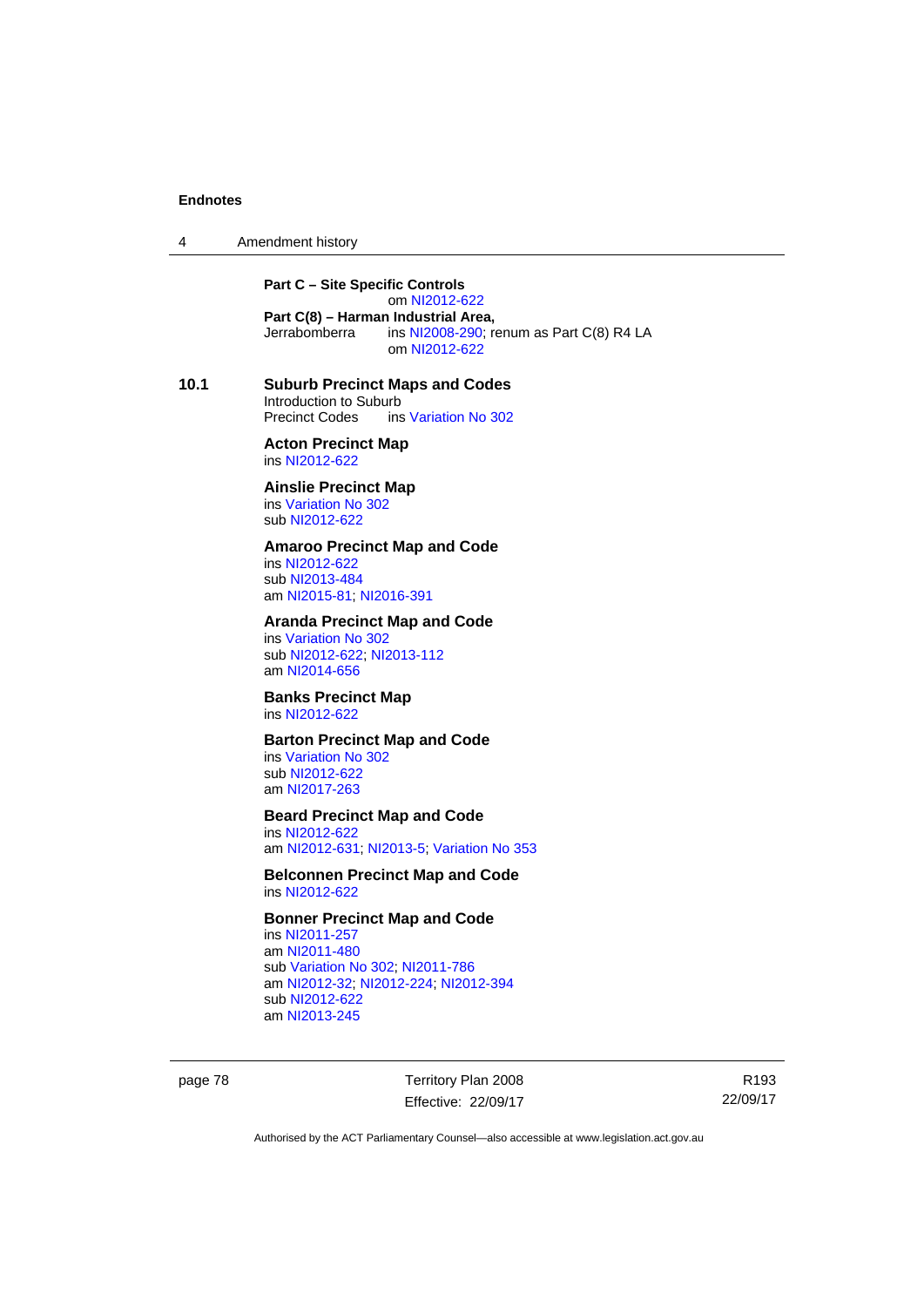Amendment history 4

#### **Bonython Precinct Map**  ins [Variation No 302](http://www.legislation.act.gov.au/ni/2011-573/)

sub [NI2012-622](http://www.legislation.act.gov.au/ni/2012-622/default.asp)

## **Braddon Precinct Map and Code**

ins [Variation No 302](http://www.legislation.act.gov.au/ni/2011-573/) sub [NI2012-622](http://www.legislation.act.gov.au/ni/2012-622/default.asp) am [Variation No 308](http://www.legislation.act.gov.au/ni/2014-60/default.asp)

### **Bruce Precinct Map and Code**

ins [NI2012-622](http://www.legislation.act.gov.au/ni/2012-622/default.asp) am [Variation No 347](http://www.legislation.act.gov.au/ni/2015-449/default.asp)

### **Calwell Precinct Map and Code**

ins [Variation No 302](http://www.legislation.act.gov.au/ni/2011-573/) sub [NI2012-622](http://www.legislation.act.gov.au/ni/2012-622/default.asp) am [NI2013-114](http://www.legislation.act.gov.au/ni/2013-114/default.asp)

### **Campbell Precinct Map**

ins [Variation No 302](http://www.legislation.act.gov.au/ni/2011-573/) sub [NI2012-622](http://www.legislation.act.gov.au/ni/2012-622/default.asp)

#### **Capital Hill Precinct Map**

ins [NI2012-622](http://www.legislation.act.gov.au/ni/2012-622/default.asp)

## **Casey Precinct Map and Code**

(prev 10.4) renum and reloc [NI2010-602](http://www.legislation.act.gov.au/ni/2010-602/) ins [NI2010-382](http://www.legislation.act.gov.au/ni/2010-382/) am [NI2010-409](http://www.legislation.act.gov.au/ni/2010-409/); [NI2010-566](http://www.legislation.act.gov.au/ni/2010-566/); [NI2011-126](http://www.legislation.act.gov.au/ni/2011-126/); [NI2011-283](http://www.legislation.act.gov.au/ni/2011-283/); [NI2011-651](http://www.legislation.act.gov.au/ni/2011-651/) sub [NI2012-29](http://www.legislation.act.gov.au/ni/2012-29/) am [NI2012-86](http://www.legislation.act.gov.au/ni/2012-86/); [NI2012-352](http://www.legislation.act.gov.au/ni/2012-352/); [NI2012-374](http://www.legislation.act.gov.au/ni/2012-374/); [NI2012-476](http://www.legislation.act.gov.au/ni/2012-476/); [NI2012-568](http://www.legislation.act.gov.au/ni/2012-568/default.asp); [NI2012-612](http://www.legislation.act.gov.au/ni/2012-612/default.asp) sub [NI2012-622](http://www.legislation.act.gov.au/ni/2012-622/default.asp) am [NI2013-147](http://www.legislation.act.gov.au/ni/2013-147/default.asp); [NI2013-207](http://www.legislation.act.gov.au/ni/2013-207/default.asp) sub [NI2014-33](http://www.legislation.act.gov.au/ni/2014-33/default.asp) am [NI2014-89](http://www.legislation.act.gov.au/ni/2014-89/default.asp); [NI2014-180](http://www.legislation.act.gov.au/ni/2014-180/default.asp); [NI2014-274](http://www.legislation.act.gov.au/ni/2014-274/default.asp); [NI2014-275](http://www.legislation.act.gov.au/ni/2014-275/default.asp); [NI2014-329](http://www.legislation.act.gov.au/ni/2014-329/default.asp); [NI2014-474](http://www.legislation.act.gov.au/ni/2014-474/default.asp); [NI2015-81;](http://www.legislation.act.gov.au/ni/2015-81/default.asp) [NI2015-612](http://www.legislation.act.gov.au/ni/2015-612/default.asp)

#### **Chapman Precinct Map**

ins [Variation No 302](http://www.legislation.act.gov.au/ni/2011-573/) sub [NI2012-622](http://www.legislation.act.gov.au/ni/2012-622/default.asp)

## **Charnwood Precinct Map and Code**

ins [Variation No 302](http://www.legislation.act.gov.au/ni/2011-573/) sub [NI2012-622](http://www.legislation.act.gov.au/ni/2012-622/default.asp)

# **Chifley Precinct Map**

ins [NI2012-622](http://www.legislation.act.gov.au/ni/2012-622/default.asp)

R193 22/09/17 Territory Plan 2008 Effective: 22/09/17 page 79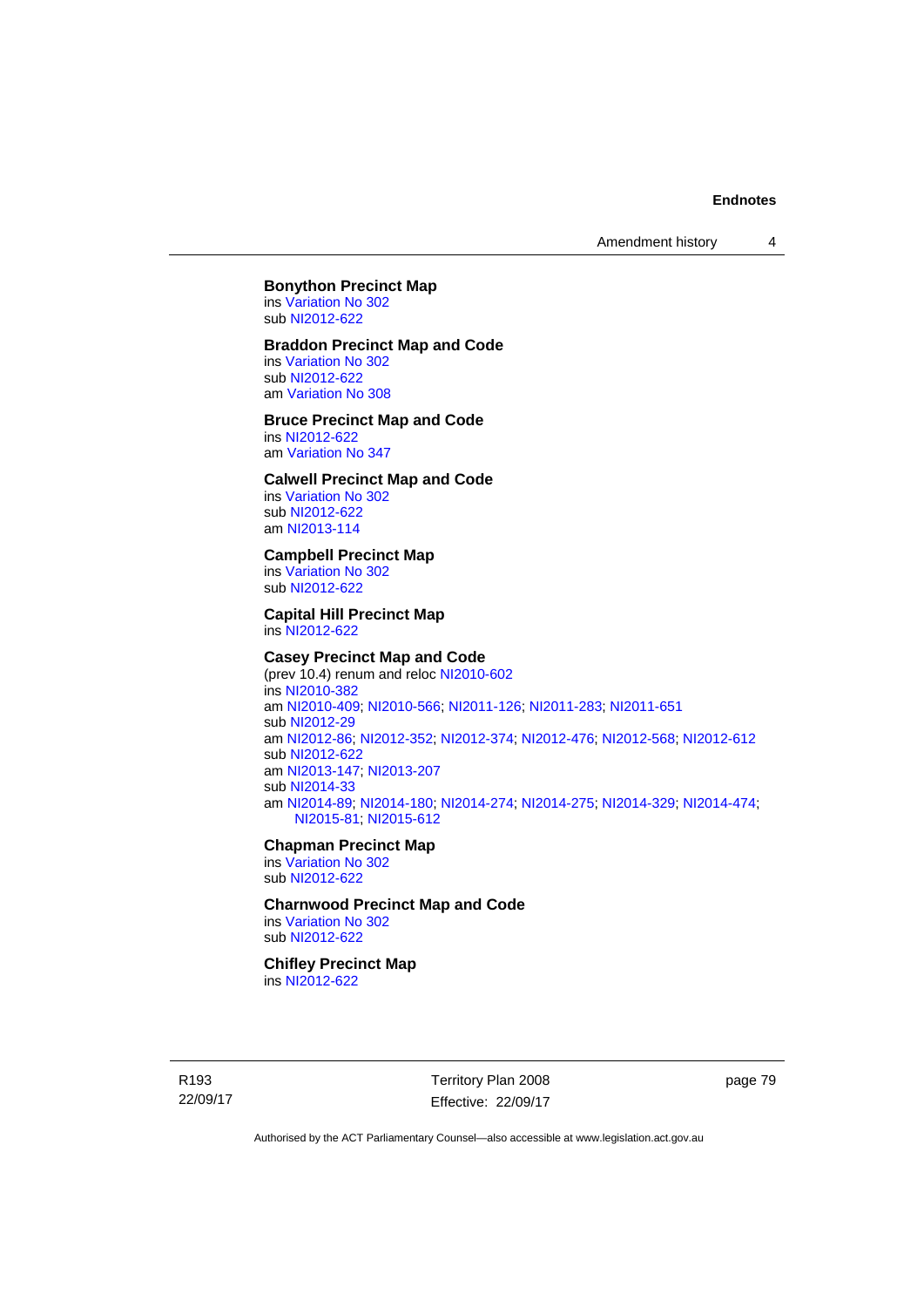4 Amendment history

#### **Chisholm Precinct Map and Code**  ins [Variation No 302](http://www.legislation.act.gov.au/ni/2011-573/)

sub [NI2012-622](http://www.legislation.act.gov.au/ni/2012-622/default.asp)

### **City Precinct Map and Code**

ins [NI2012-622](http://www.legislation.act.gov.au/ni/2012-622/default.asp) am [NI2014-656](http://www.legislation.act.gov.au/ni/2014-656/default.asp); [NI2016-391](http://www.legislation.act.gov.au/ni/2016-391/default.asp)

#### **Conder Precinct Map and Code**

ins [Variation No 302](http://www.legislation.act.gov.au/ni/2011-573/) sub [NI2012-622](http://www.legislation.act.gov.au/ni/2012-622/default.asp) am [NI2013-114](http://www.legislation.act.gov.au/ni/2013-114/default.asp); [NI2013-245](http://www.legislation.act.gov.au/ni/2013-245/default.asp); [NI2013-437](http://www.legislation.act.gov.au/ni/2013-437/default.asp)

#### **Cook Precinct Map**

ins [NI2012-622](http://www.legislation.act.gov.au/ni/2012-622/default.asp)

# **Coombs Precinct Map and Code**

ins [NI2013-557](http://www.legislation.act.gov.au/ni/2013-557/default.asp) sub [NI2014-90](http://www.legislation.act.gov.au/ni/2014-90/default.asp) am [NI2014-268](http://www.legislation.act.gov.au/ni/2014-268/default.asp); [NI2014-662](http://www.legislation.act.gov.au/ni/2014-662/default.asp); [NI2015-138](http://www.legislation.act.gov.au/ni/2015-138/default.asp); [NI2015-181](http://www.legislation.act.gov.au/ni/2015-181/default.asp); [NI2015-471](http://www.legislation.act.gov.au/ni/2015-471/default.asp); [NI2015-633](http://www.legislation.act.gov.au/ni/2015-633/default.asp); [NI2016-454](http://www.legislation.act.gov.au/ni/2016-454/default.asp); [NI2016-597](http://www.legislation.act.gov.au/ni/2016-597/default.asp)

#### **Crace Precinct Map and Code**

ins [NI2011-787](http://www.legislation.act.gov.au/ni/2011-787/) sub [NI2012-304](http://www.legislation.act.gov.au/ni/2012-304/) am [NI2012-507](http://www.legislation.act.gov.au/ni/2012-507/) sub [NI2012-622](http://www.legislation.act.gov.au/ni/2012-622/default.asp) am [NI2012-632](http://www.legislation.act.gov.au/ni/2012-632/default.asp); [NI2013-246](http://www.legislation.act.gov.au/ni/2013-246/default.asp); [NI2013-249](http://www.legislation.act.gov.au/ni/2013-248/default.asp); [NI2014-276](http://www.legislation.act.gov.au/ni/2014-276/default.asp)

#### **Curtin Precinct Map and Code**

ins [Variation No 302](http://www.legislation.act.gov.au/ni/2011-573/) sub [NI2012-622](http://www.legislation.act.gov.au/ni/2012-622/default.asp)

#### **Deakin Precinct Map and Code**

ins [Variation No 302](http://www.legislation.act.gov.au/ni/2011-573/) sub [NI2012-622](http://www.legislation.act.gov.au/ni/2012-622/default.asp) am [NI2015-452](http://www.legislation.act.gov.au/ni/2015-452/default.asp)

## **Denman Prospect Map and Code**

ins [NI2016-306](http://www.legislation.act.gov.au/ni/2016-306/default.asp) sub [NI2017-159](http://www.legislation.act.gov.au/ni/2017-159/default.asp)

# **Dickson Precinct Map and Code**

ins [Variation No 302](http://www.legislation.act.gov.au/ni/2011-573/) sub [NI2012-622](http://www.legislation.act.gov.au/ni/2012-622/default.asp) am [Variation No 311](http://www.legislation.act.gov.au/ni/2013-208/default.asp)

# **Downer Precinct Map and Code**

ins [NI2012-622](http://www.legislation.act.gov.au/ni/2012-622/default.asp) sub [Variation No 322](http://www.legislation.act.gov.au/ni/2015-185/default.asp)

page 80 Territory Plan 2008 Effective: 22/09/17

R193 22/09/17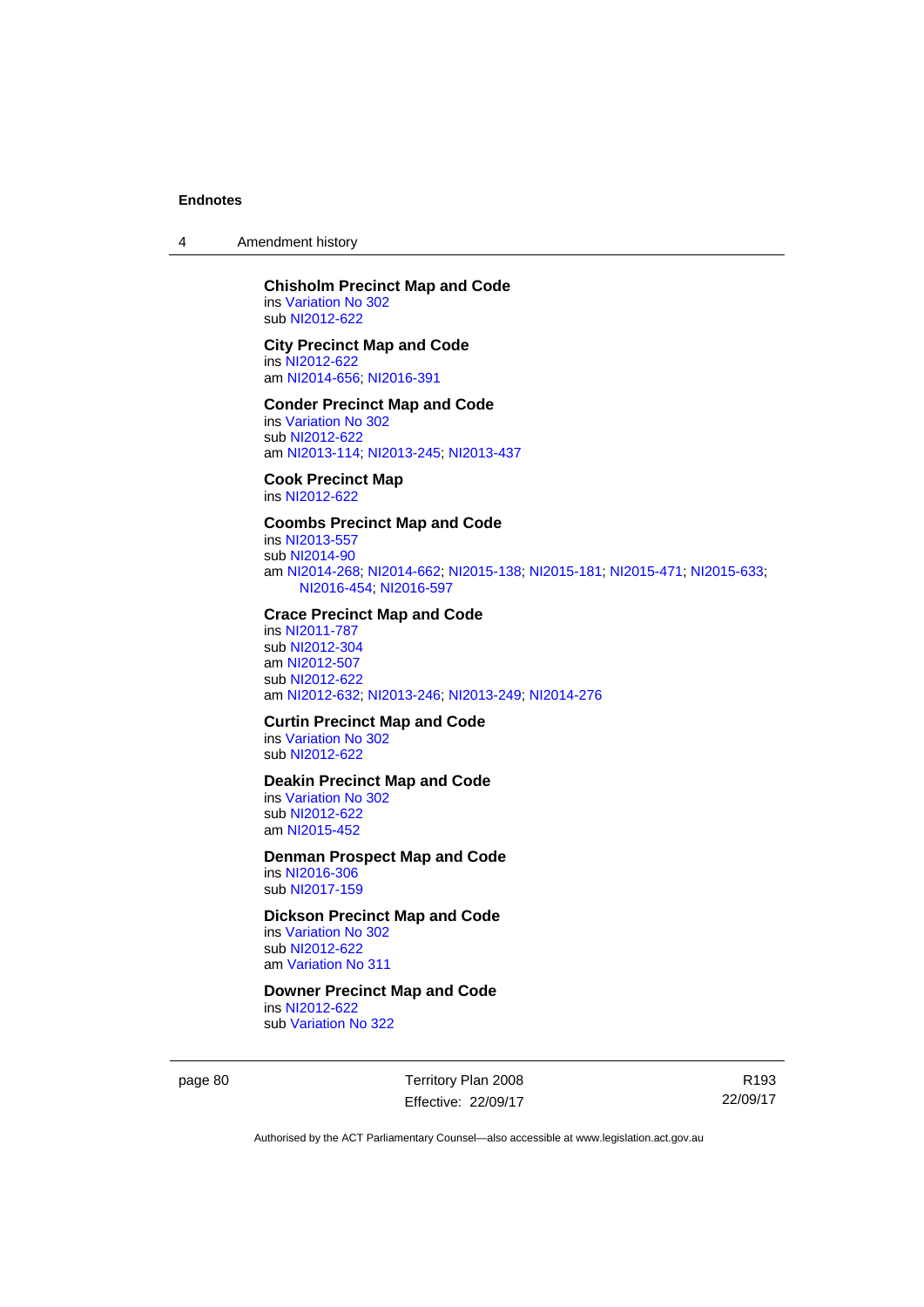Amendment history 4

**Duffy Precinct Map and Code**  ins [Variation No 302](http://www.legislation.act.gov.au/ni/2011-573/)

sub [NI2012-622](http://www.legislation.act.gov.au/ni/2012-622/default.asp) **Dunlop Precinct Map**  ins [NI2012-622](http://www.legislation.act.gov.au/ni/2012-622/default.asp)

**Evatt Precinct Map** 

ins [Variation No 302](http://www.legislation.act.gov.au/ni/2011-573/) sub [NI2012-622](http://www.legislation.act.gov.au/ni/2012-622/default.asp)

**Fadden Precinct Map**  ins [NI2012-622](http://www.legislation.act.gov.au/ni/2012-622/default.asp)

**Farrer Precinct Map**  ins [Variation No 302](http://www.legislation.act.gov.au/ni/2011-573/) sub [NI2012-622](http://www.legislation.act.gov.au/ni/2012-622/default.asp)

**Fisher Precinct Map**  ins [NI2012-622](http://www.legislation.act.gov.au/ni/2012-622/default.asp)

**Florey Precinct Map**  ins [NI2012-622](http://www.legislation.act.gov.au/ni/2012-622/default.asp)

**Flynn Precinct Map**  ins [NI2012-622](http://www.legislation.act.gov.au/ni/2012-622/default.asp)

# **Forde Precinct Map and Code**

ins [NI2011-309](http://www.legislation.act.gov.au/ni/2011-309/) sub [NI2011-668](http://www.legislation.act.gov.au/ni/2011-668/); [NI2012-30](http://www.legislation.act.gov.au/ni/2012-30/) am [NI2012-87](http://www.legislation.act.gov.au/ni/2012-87/) sub [NI2012-622](http://www.legislation.act.gov.au/ni/2012-622/default.asp)

### **Forrest Precinct Map and Code**

ins [NI2012-622](http://www.legislation.act.gov.au/ni/2012-622/default.asp) am [NI2013-246](http://www.legislation.act.gov.au/ni/2013-246/default.asp)

#### **Franklin Precinct Map and Code**

ins [NI2011-81](http://www.legislation.act.gov.au/ni/2011-81/) sub [Variation No 302](http://www.legislation.act.gov.au/ni/2011-573/); [NI2012-622](http://www.legislation.act.gov.au/ni/2012-622/default.asp) am [NI2013-246](http://www.legislation.act.gov.au/ni/2013-246/default.asp)

# **Fraser Precinct Map**

ins [Variation No 302](http://www.legislation.act.gov.au/ni/2011-573/) sub [NI2012-622](http://www.legislation.act.gov.au/ni/2012-622/default.asp)

# **Fyshwick Precinct Map and Code**

ins [NI2012-622](http://www.legislation.act.gov.au/ni/2012-622/default.asp) am [NI2013-246](http://www.legislation.act.gov.au/ni/2013-246/default.asp); [NI2015-452](http://www.legislation.act.gov.au/ni/2015-452/default.asp); [Variation No 353](http://www.legislation.act.gov.au/ni/2016-393/default.asp)

R193 22/09/17 Territory Plan 2008 Effective: 22/09/17 page 81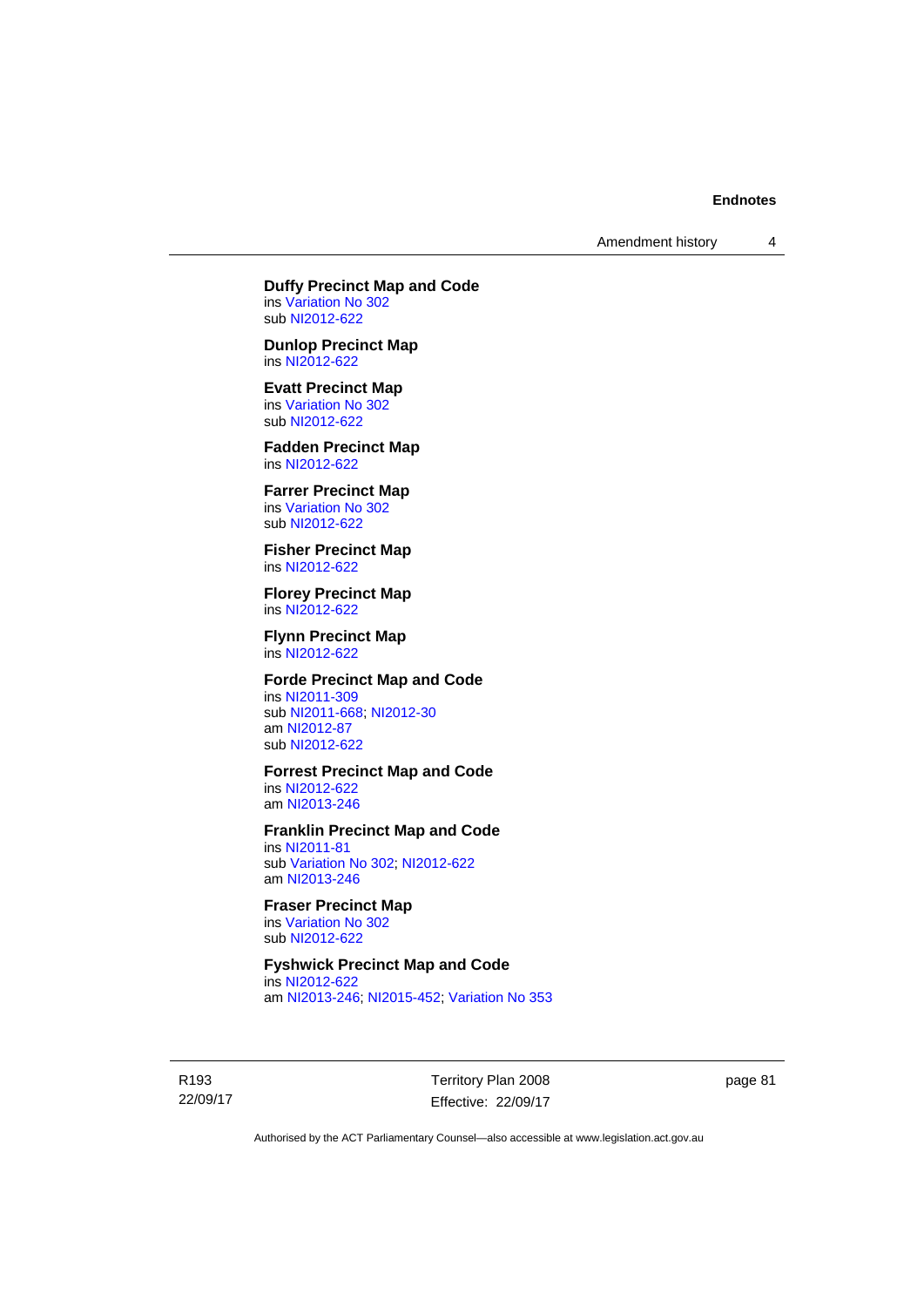4 Amendment history

#### **Garran Precinct Map**  ins [Variation No 302](http://www.legislation.act.gov.au/ni/2011-573/) sub [NI2012-622](http://www.legislation.act.gov.au/ni/2012-622/default.asp)

#### **Gilmore Precinct Map**

ins [Variation No 302](http://www.legislation.act.gov.au/ni/2011-573/) sub [NI2012-622](http://www.legislation.act.gov.au/ni/2012-622/default.asp)

#### **Giralang Precinct Map**

ins [Variation No 302](http://www.legislation.act.gov.au/ni/2011-573/) sub [NI2012-622](http://www.legislation.act.gov.au/ni/2012-622/default.asp)

## **Gordon Precinct Map**

ins [Variation No 302](http://www.legislation.act.gov.au/ni/2011-573/) sub [NI2012-622](http://www.legislation.act.gov.au/ni/2012-622/default.asp)

# **Gowrie Precinct Map**

ins [Variation No 302](http://www.legislation.act.gov.au/ni/2011-573/) sub [NI2012-622](http://www.legislation.act.gov.au/ni/2012-622/default.asp)

### **Greenway Precinct Map and Code**

ins [NI2012-622](http://www.legislation.act.gov.au/ni/2012-622/default.asp) am [NI2012-631](http://www.legislation.act.gov.au/ni/2012-631/default.asp); [NI2013-246](http://www.legislation.act.gov.au/ni/2013-246/default.asp); [NI2013-535](http://www.legislation.act.gov.au/ni/2013-535/); [Variation No 318](http://www.legislation.act.gov.au/ni/2014-294/default.asp); [NI2014-656](http://www.legislation.act.gov.au/ni/2014-656/default.asp); [Variation No 337;](http://www.legislation.act.gov.au/ni/2015-375/default.asp) [NI2017-295](http://www.legislation.act.gov.au/ni/2017-295/default.asp)

# **Griffith Precinct Map and Code**

ins [Variation No 302](http://www.legislation.act.gov.au/ni/2011-573/) sub [Variation No 307](http://www.legislation.act.gov.au/ni/2012-201/); [NI2012-622](http://www.legislation.act.gov.au/ni/2012-622/default.asp); [NI2013-437](http://www.legislation.act.gov.au/ni/2013-437/default.asp) am [Variation No 333](http://www.legislation.act.gov.au/ni/2016-65/default.asp)

# **Gungahlin Precinct Map and Code**

ins [Variation No 302](http://www.legislation.act.gov.au/ni/2011-573/) sub [NI2012-622](http://www.legislation.act.gov.au/ni/2012-622/default.asp) am [NI2013-245](http://www.legislation.act.gov.au/ni/2013-245/default.asp); [NI2013-246](http://www.legislation.act.gov.au/ni/2013-246/default.asp); [NI2014-90](http://www.legislation.act.gov.au/ni/2014-90/default.asp); [NI2014-223](http://www.legislation.act.gov.au/ni/2014-223/default.asp); [NI2014-275](http://www.legislation.act.gov.au/ni/2014-275/default.asp); [NI2015-452](http://www.legislation.act.gov.au/ni/2015-452/default.asp)

#### **Hackett Precinct Map**

ins [Variation No 302](http://www.legislation.act.gov.au/ni/2011-573/) sub [NI2012-622](http://www.legislation.act.gov.au/ni/2012-622/default.asp)

### **Hall Precinct Map and Code**

ins [Variation No 302](http://www.legislation.act.gov.au/ni/2011-573/) sub [NI2012-622](http://www.legislation.act.gov.au/ni/2012-622/default.asp) am [NI2013-437](http://www.legislation.act.gov.au/ni/2013-437/default.asp)

# **Harrison Precinct Map and Code**

ins [NI2012-164](http://www.legislation.act.gov.au/ni/2012-164/) sub [NI2012-622](http://www.legislation.act.gov.au/ni/2012-622/default.asp) am [NI2013-246](http://www.legislation.act.gov.au/ni/2013-246/default.asp); [NI2013-402](http://www.legislation.act.gov.au/ni/2013-402/default.asp); [NI2014-269](http://www.legislation.act.gov.au/ni/2014-269/default.asp)

page 82 Territory Plan 2008 Effective: 22/09/17

R193 22/09/17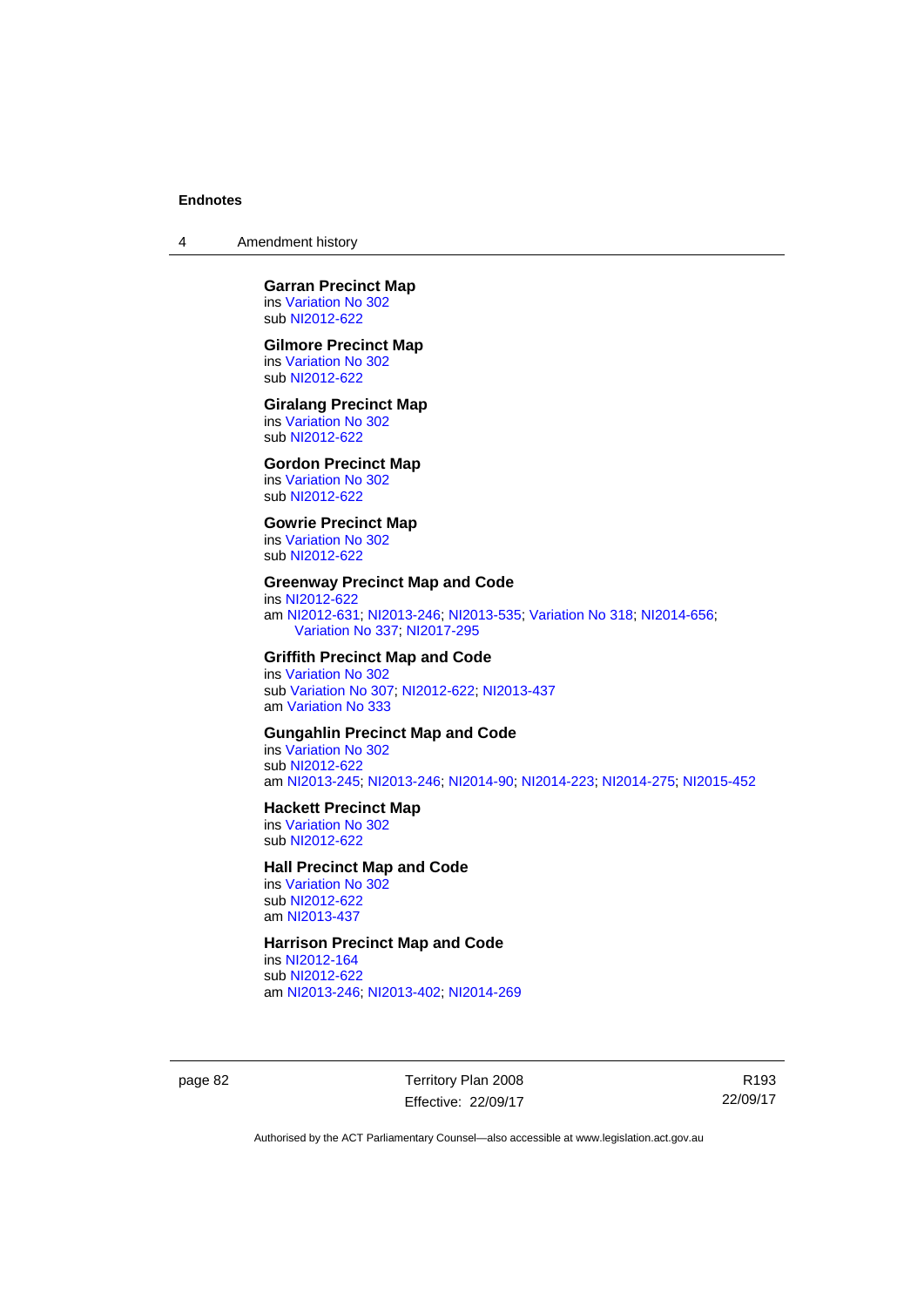Amendment history 4

#### **Hawker Precinct Map and Code**  ins [Variation No 302](http://www.legislation.act.gov.au/ni/2011-573/)

sub [NI2012-622](http://www.legislation.act.gov.au/ni/2012-622/default.asp)

# **Higgins Precinct Map**

ins [Variation No 302](http://www.legislation.act.gov.au/ni/2011-573/) om [NI2012-410](http://www.legislation.act.gov.au/ni/2012-410/) ins [NI2012-622](http://www.legislation.act.gov.au/ni/2012-622/default.asp)

# **Holder Precinct Map and Code**

ins [Variation No 302](http://www.legislation.act.gov.au/ni/2011-573/) sub [NI2012-622](http://www.legislation.act.gov.au/ni/2012-622/default.asp)

## **Holt Precinct Map and Code**

ins [Variation No 302](http://www.legislation.act.gov.au/ni/2011-573/) sub [NI2012-622](http://www.legislation.act.gov.au/ni/2012-622/default.asp) am [Variation No 340](http://www.legislation.act.gov.au/ni/2016-56/default.asp); [NI2017-168](http://www.legislation.act.gov.au/ni/2017-168/default.asp); [NI2017-263](http://www.legislation.act.gov.au/ni/2017-263/default.asp)

### **Hughes Precinct Map**

ins [Variation No 302](http://www.legislation.act.gov.au/ni/2011-573/) sub [NI2012-622](http://www.legislation.act.gov.au/ni/2012-622/default.asp)

#### **Hume Precinct Map and Code**  ins [NI2012-622](http://www.legislation.act.gov.au/ni/2012-622/default.asp)

am [Variation No 305](http://www.legislation.act.gov.au/ni/2013-530/default.asp); [NI2014-152](http://www.legislation.act.gov.au/ni/2014-152/default.asp)

# **Isaacs Precinct Map**

ins [Variation No 302](http://www.legislation.act.gov.au/ni/2011-573/) sub [NI2012-622](http://www.legislation.act.gov.au/ni/2012-622/default.asp)

# **Isabella Plains Precinct Map**

ins [Variation No 302](http://www.legislation.act.gov.au/ni/2011-573/) sub [NI2012-622](http://www.legislation.act.gov.au/ni/2012-622/default.asp)

# **Jacka Precinct Map and Code**

ins [NI2012-611](http://www.legislation.act.gov.au/ni/2012-611/default.asp) sub [NI2012-622](http://www.legislation.act.gov.au/ni/2012-622/default.asp) am [NI2013-109](http://www.legislation.act.gov.au/ni/2013-109/default.asp); [Variation No 319](http://www.legislation.act.gov.au/ni/2014-501/default.asp)

### **Kaleen Precinct Map and Code**

ins [Variation No 302](http://www.legislation.act.gov.au/ni/2011-573/) sub [NI2012-622](http://www.legislation.act.gov.au/ni/2012-622/default.asp) am [NI2016-286](http://www.legislation.act.gov.au/ni/2016-286/default.asp); [Variation No 339](http://www.legislation.act.gov.au/ni/2016-286/default.asp)

# **Kambah Precinct Map and Code**

ins [Variation No 302](http://www.legislation.act.gov.au/ni/2011-573/) sub [NI2012-410](http://www.legislation.act.gov.au/ni/2012-410/); [NI2012-622](http://www.legislation.act.gov.au/ni/2012-622/default.asp) am [Variation No 317](http://www.legislation.act.gov.au/ni/2014-137/default.asp)

R193 22/09/17 Territory Plan 2008 Effective: 22/09/17 page 83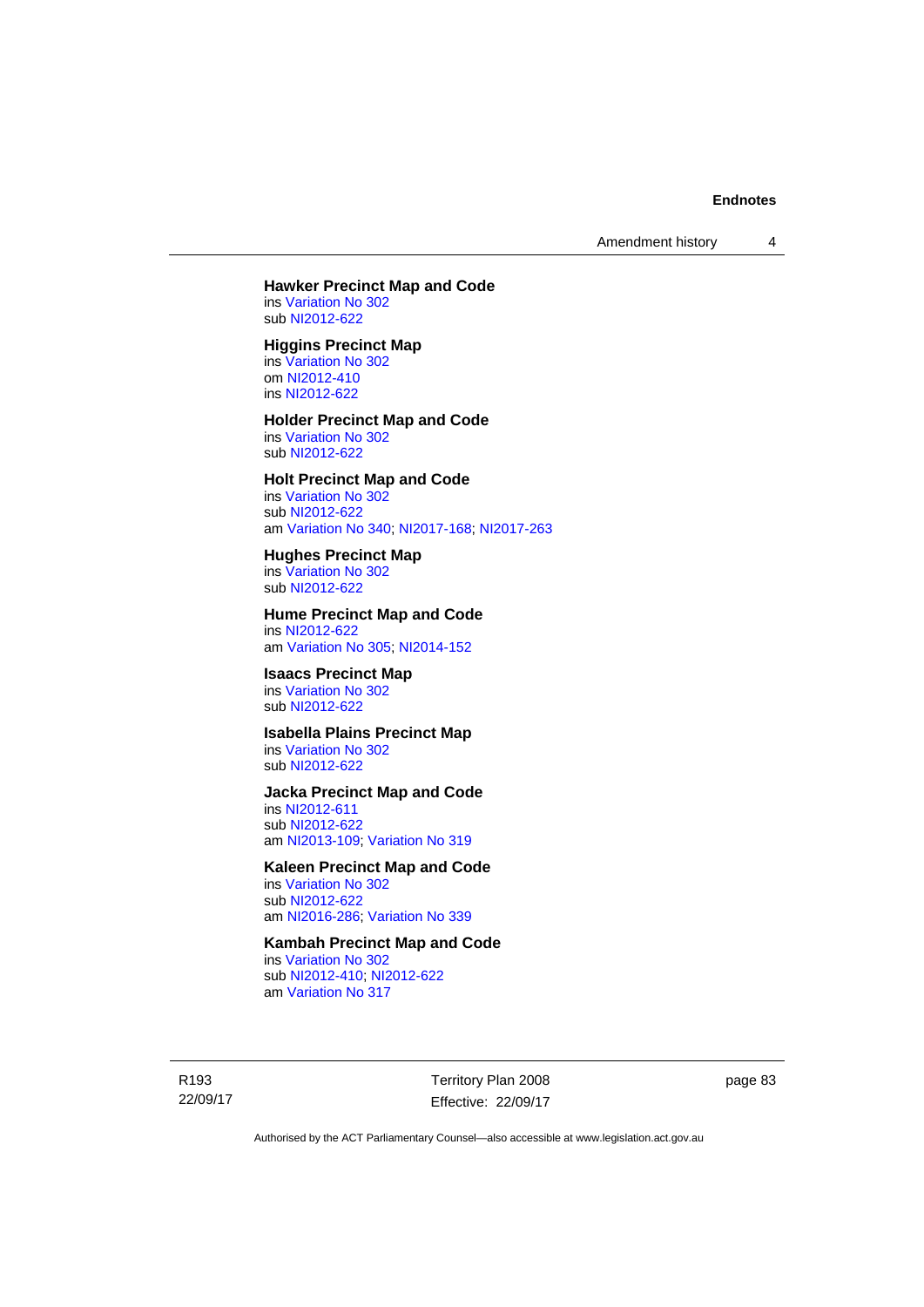4 Amendment history

# **Kingston Precinct Map and Code**

ins [NI2012-622](http://www.legislation.act.gov.au/ni/2012-622/default.asp) sub [NI2013-53](http://www.legislation.act.gov.au/ni/2013-53/default.asp) am [Variation No 314](http://www.legislation.act.gov.au/ni/2014-187/default.asp); [NI2014-656](http://www.legislation.act.gov.au/ni/2014-656/default.asp); [NI2015-115](http://www.legislation.act.gov.au/ni/2015-115/default.asp); [NI2015-471](http://www.legislation.act.gov.au/ni/2015-471/default.asp); [NI2015-452](http://www.legislation.act.gov.au/ni/2015-452/default.asp); [NI2016-619;](http://www.legislation.act.gov.au/ni/2016-619/default.asp) [NI2017-479](http://www.legislation.act.gov.au/ni/2017-479/default.asp)

#### **Latham Precinct Map**

ins [Variation No 302](http://www.legislation.act.gov.au/ni/2011-573/) sub [NI2012-622](http://www.legislation.act.gov.au/ni/2012-622/default.asp)

# **Lawson Precinct Map and Code**

ins [NI2014-11](http://www.legislation.act.gov.au/ni/2014-11/default.asp) am [NI2014-149](http://www.legislation.act.gov.au/ni/2014-149/default.asp); [NI2014-260](http://www.legislation.act.gov.au/ni/2014-260/default.asp); [NI2015-81](http://www.legislation.act.gov.au/ni/2015-81/default.asp); [NI2015-704](http://www.legislation.act.gov.au/ni/2015-704/default.asp)

#### **Lyneham Precinct Map**

ins [Variation No 302](http://www.legislation.act.gov.au/ni/2011-573/) sub [NI2012-622](http://www.legislation.act.gov.au/ni/2012-622/default.asp) am [NI2013-246](http://www.legislation.act.gov.au/ni/2013-246/default.asp)

#### **Lyons Precinct Map and Code**

ins [Variation No 302](http://www.legislation.act.gov.au/ni/2011-573/) sub [NI2012-622](http://www.legislation.act.gov.au/ni/2012-622/default.asp) am [Variation No 331](http://www.legislation.act.gov.au/ni/2015-448/default.asp)

## **Macarthur Precinct Map**

ins [Variation No 302](http://www.legislation.act.gov.au/ni/2011-573/) sub [NI2012-622](http://www.legislation.act.gov.au/ni/2012-622/default.asp)

## **Macgregor Precinct Map and Code**

ins [NI2011-193](http://www.legislation.act.gov.au/ni/2011-193/) am [NI2011-284](http://www.legislation.act.gov.au/ni/2011-284/) sub [Variation No 302](http://www.legislation.act.gov.au/ni/2011-573/) am [NI2011-785](http://www.legislation.act.gov.au/ni/2011-785/); [NI2012-125](http://www.legislation.act.gov.au/ni/2012-125/); [NI2012-194](http://www.legislation.act.gov.au/ni/2012-194/); [NI2012-587](http://www.legislation.act.gov.au/ni/2012-587/default.asp) sub [NI2012-622](http://www.legislation.act.gov.au/ni/2012-622/default.asp) am [NI2013-535](http://www.legislation.act.gov.au/ni/2013-535/) sub [NI2013-576](http://www.legislation.act.gov.au/ni/2013-576/default.asp) am [NI2014-90](http://www.legislation.act.gov.au/ni/2014-90/default.asp)

#### **Macquarie Precinct Map and Code**

ins [Variation No 302](http://www.legislation.act.gov.au/ni/2011-573/) sub [NI2012-622](http://www.legislation.act.gov.au/ni/2012-622/default.asp) am [NI2016-391](http://www.legislation.act.gov.au/ni/2016-391/default.asp)

# **Mawson Precinct Map and Code**

ins [Variation No 302](http://www.legislation.act.gov.au/ni/2011-573/) sub [NI2012-622](http://www.legislation.act.gov.au/ni/2012-622/default.asp)

# **McKellar Precinct Map**

ins [Variation No 302](http://www.legislation.act.gov.au/ni/2011-573/) sub [NI2012-622](http://www.legislation.act.gov.au/ni/2012-622/default.asp)

page 84 Territory Plan 2008 Effective: 22/09/17

R193 22/09/17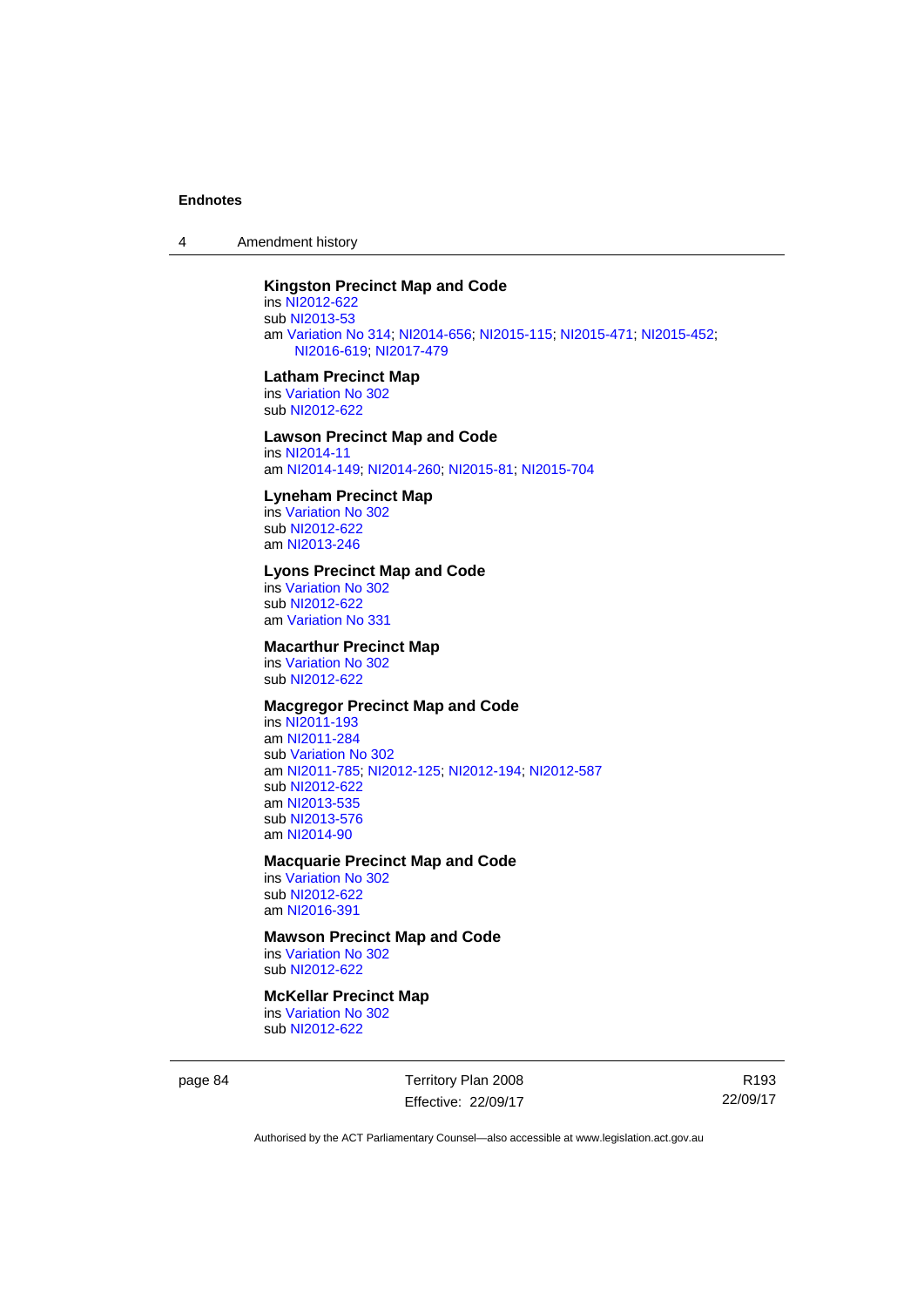# **Melba Precinct Map**

ins [Variation No 302](http://www.legislation.act.gov.au/ni/2011-573/) sub [NI2012-622](http://www.legislation.act.gov.au/ni/2012-622/default.asp)

### **Mitchell Precinct Map**

ins [NI2012-622](http://www.legislation.act.gov.au/ni/2012-622/default.asp) am [Variation No 338](http://www.legislation.act.gov.au/ni/2015-101/default.asp)

#### **Monash Precinct Map**

ins [Variation No 302](http://www.legislation.act.gov.au/ni/2011-573/) sub [NI2012-622](http://www.legislation.act.gov.au/ni/2012-622/default.asp)

# **Moncrieff Precinct Map and Code**

ins [NI2015-148](http://www.legislation.act.gov.au/ni/2015-148/default.asp) am [NI2015-441](http://www.legislation.act.gov.au/ni/2015-441/default.asp); [NI2015-493](http://www.legislation.act.gov.au/ni/2015-493/default.asp); [NI2015-634](http://www.legislation.act.gov.au/ni/2015-634/default.asp); [NI2016-13](http://www.legislation.act.gov.au/ni/2016-13/default.asp); [NI2016-392](http://www.legislation.act.gov.au/ni/2016-392/default.asp); [NI2016-596](http://www.legislation.act.gov.au/ni/2016-596/default.asp); [NI2017-263;](http://www.legislation.act.gov.au/ni/2017-263/default.asp) [NI2017-404](http://www.legislation.act.gov.au/ni/2017-404/default.asp)

#### **Narrabundah Precinct Map and Code**

ins [Variation No 302](http://www.legislation.act.gov.au/ni/2011-573/) sub [NI2012-622](http://www.legislation.act.gov.au/ni/2012-622/default.asp) am [NI2013-437](http://www.legislation.act.gov.au/ni/2013-437/default.asp); [Variation No 332](http://www.legislation.act.gov.au/ni/2016-64/default.asp); [NI2016-391](http://www.legislation.act.gov.au/ni/2016-391/default.asp)

#### **Ngunnawal Precinct Map and Code**

ins [NI2012-622](http://www.legislation.act.gov.au/ni/2012-622/default.asp) sub [NI2013-146](http://www.legislation.act.gov.au/ni/2013-146/default.asp) am [NI2013-435](http://www.legislation.act.gov.au/ni/2013-435/default.asp); [NI2014-570](http://www.legislation.act.gov.au/ni/2014-570/default.asp)

# **Nicholls Precinct Map and Code**

ins [Variation No 302](http://www.legislation.act.gov.au/ni/2011-573/) sub [NI2012-622](http://www.legislation.act.gov.au/ni/2012-622/default.asp)

# **Oaks Estate Precinct Map and Code**

ins [NI2012-622](http://www.legislation.act.gov.au/ni/2012-622/default.asp)

#### **O'Connor Precinct Map**  ins [NI2012-622](http://www.legislation.act.gov.au/ni/2012-622/default.asp)

**O'Malley Precinct Map and Code**  ins [Variation No 302](http://www.legislation.act.gov.au/ni/2011-573/)

sub [NI2012-622](http://www.legislation.act.gov.au/ni/2012-622/default.asp)

#### **Oxley Precinct Map**  ins [NI2012-622](http://www.legislation.act.gov.au/ni/2012-622/default.asp)

**Page Precinct Map**  ins [NI2012-622](http://www.legislation.act.gov.au/ni/2012-622/default.asp)

## **Palmerston Precinct Map**  ins [NI2012-622](http://www.legislation.act.gov.au/ni/2012-622/default.asp)

R193 22/09/17 Territory Plan 2008 Effective: 22/09/17 page 85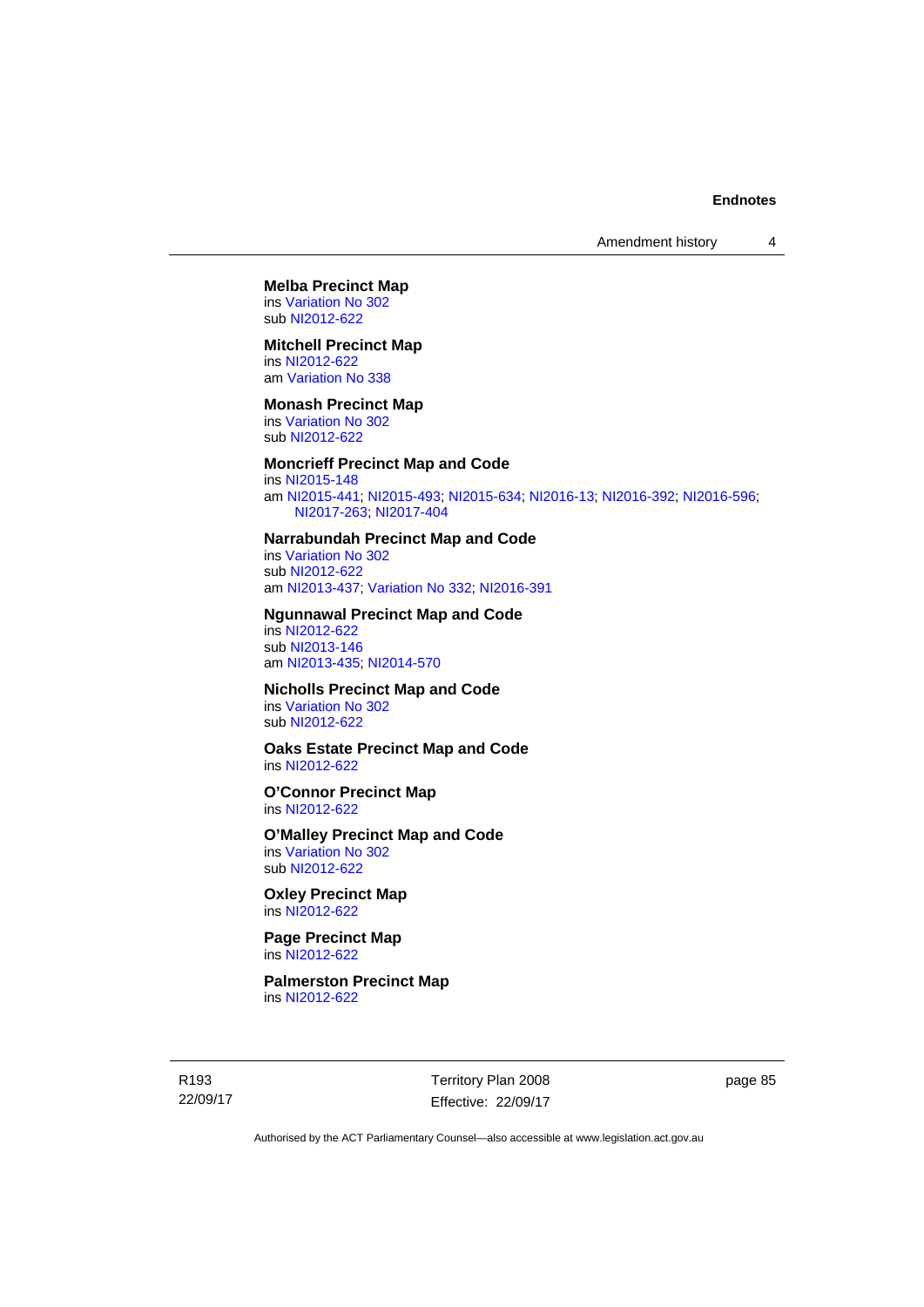4 Amendment history

**Parkes Precinct Map**  ins [NI2012-622](http://www.legislation.act.gov.au/ni/2012-622/default.asp)

**Pearce Precinct Map**  ins [NI2012-622](http://www.legislation.act.gov.au/ni/2012-622/default.asp)

**Phillip Precinct Map and Code**  ins [NI2012-622](http://www.legislation.act.gov.au/ni/2012-622/default.asp) am [Variation No 325](http://www.legislation.act.gov.au/ni/2014-427/default.asp)

**Pialligo Precinct Map and Code**  ins [NI2012-622](http://www.legislation.act.gov.au/ni/2012-622/default.asp) am [NI2013-246](http://www.legislation.act.gov.au/ni/2013-246/default.asp); [Variation No 321](http://www.legislation.act.gov.au/ni/2015-446/default.asp)

**Red Hill Precinct Map**  ins [Variation No 302](http://www.legislation.act.gov.au/ni/2011-573/) sub [NI2012-622](http://www.legislation.act.gov.au/ni/2012-622/default.asp) am [Variation No 334](http://www.legislation.act.gov.au/ni/2016-91/default.asp); [NI2016-501](http://www.legislation.act.gov.au/ni/2016-501/default.asp)

**Reid Precinct Map and Code**  ins [NI2012-622](http://www.legislation.act.gov.au/ni/2012-622/default.asp) am [Variation No 308](http://www.legislation.act.gov.au/ni/2014-60/default.asp)

**Richardson Precinct Map**  ins [Variation No 302](http://www.legislation.act.gov.au/ni/2011-573/) sub [NI2012-622](http://www.legislation.act.gov.au/ni/2012-622/default.asp)

**Rivett Precinct Map**  ins [Variation No 302](http://www.legislation.act.gov.au/ni/2011-573/) sub [NI2012-622](http://www.legislation.act.gov.au/ni/2012-622/default.asp)

**Russell Precinct Map**  ins [NI2012-622](http://www.legislation.act.gov.au/ni/2012-622/default.asp)

**Scullin Precinct Map**  ins [Variation No 302](http://www.legislation.act.gov.au/ni/2011-573/) sub [NI2012-622](http://www.legislation.act.gov.au/ni/2012-622/default.asp)

**Spence Precinct Map**  ins [NI2012-622](http://www.legislation.act.gov.au/ni/2012-622/default.asp)

**Stirling Precinct Map**  ins [Variation No 302](http://www.legislation.act.gov.au/ni/2011-573/) sub [NI2012-622](http://www.legislation.act.gov.au/ni/2012-622/default.asp)

**Symonston Precinct Map and Code**  ins [NI2012-622](http://www.legislation.act.gov.au/ni/2012-622/default.asp) am [NI2014-371](http://www.legislation.act.gov.au/ni/2014-371/default.asp); [Variation No 336](http://www.legislation.act.gov.au/ni/2015-100/default.asp); [NI2017-263](http://www.legislation.act.gov.au/ni/2017-263/default.asp)

page 86 Territory Plan 2008 Effective: 22/09/17

R193 22/09/17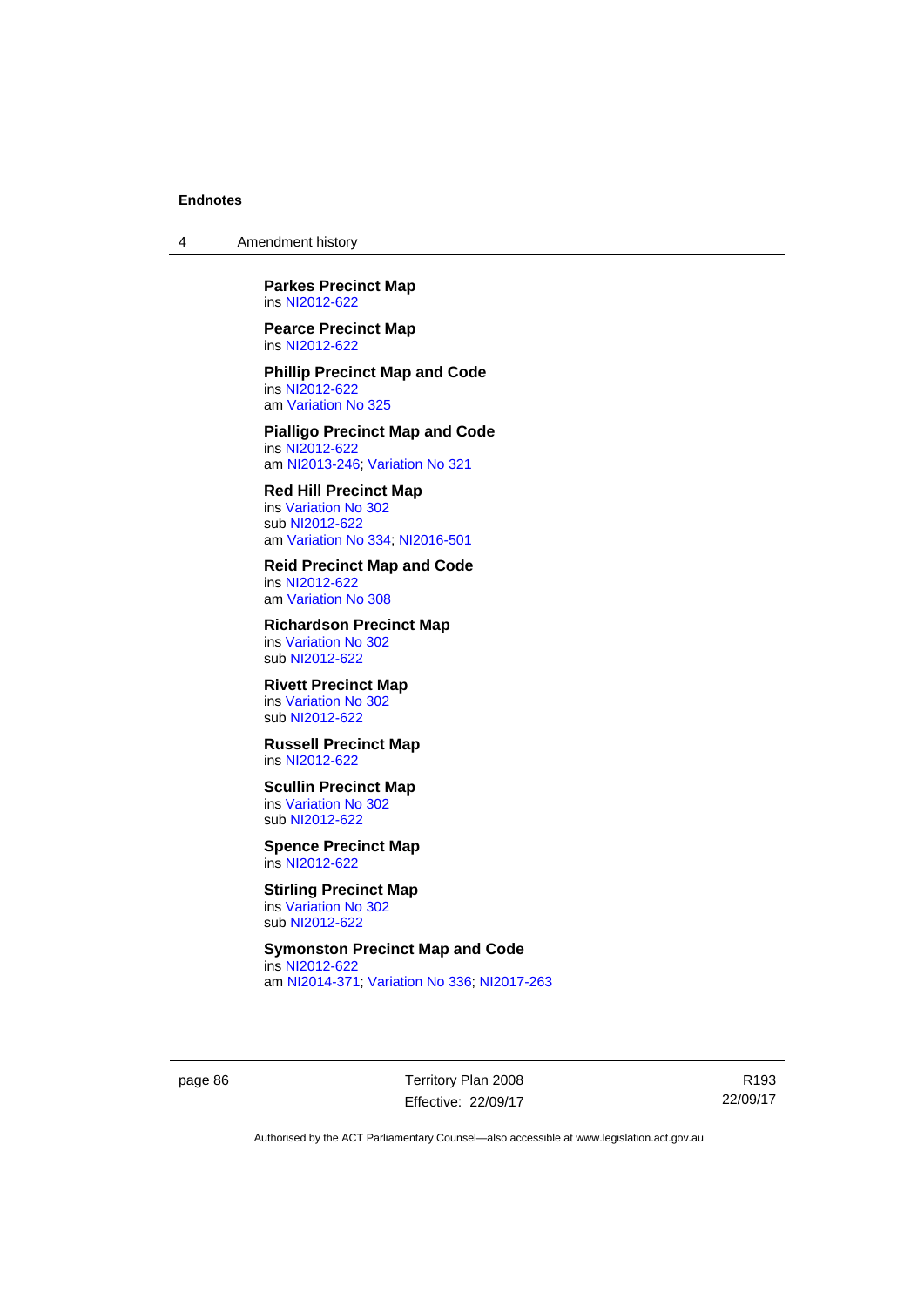Amendment history 4

# **Taylor Precinct Map and Code**

ins [NI2017-254](http://www.legislation.act.gov.au/ni/2017-254/default.asp) am [NI2017-353](http://www.legislation.act.gov.au/ni/2017-353/default.asp)

#### **Tharwa Precinct Map and Code**  ins [NI2012-622](http://www.legislation.act.gov.au/ni/2012-622/default.asp)

#### **Theodore Precinct Map**  ins [Variation No 302](http://www.legislation.act.gov.au/ni/2011-573/) sub [NI2012-622](http://www.legislation.act.gov.au/ni/2012-622/default.asp)

**Thorsby Precinct Map and Code**  ins [NI2017-136](http://www.legislation.act.gov.au/ni/2017-136/default.asp)

# **Torrens Precinct Map**  ins [Variation No 302](http://www.legislation.act.gov.au/ni/2011-573/)

sub [NI2012-622](http://www.legislation.act.gov.au/ni/2012-622/default.asp)

# **Turner Precinct Map and Code**

ins [Variation No 302](http://www.legislation.act.gov.au/ni/2011-573/) sub [NI2012-622](http://www.legislation.act.gov.au/ni/2012-622/default.asp) am [Variation No 309](http://www.legislation.act.gov.au/ni/2015-450/default.asp)

# **Wanniassa Precinct Map and Code**

ins [Variation No 302](http://www.legislation.act.gov.au/ni/2011-573/) sub [NI2012-622](http://www.legislation.act.gov.au/ni/2012-622/default.asp) am [Variation No 320](http://www.legislation.act.gov.au/ni/2015-540/default.asp)

## **Waramanga Precinct Map**

ins [Variation No 302](http://www.legislation.act.gov.au/ni/2011-573/) sub [NI2012-622](http://www.legislation.act.gov.au/ni/2012-622/default.asp)

# **Watson Precinct Map**

ins [Variation No 302](http://www.legislation.act.gov.au/ni/2011-573/) sub [NI2012-622](http://www.legislation.act.gov.au/ni/2012-622/default.asp); [NI2015-704](http://www.legislation.act.gov.au/ni/2015-704/default.asp); [NI2017-167](http://www.legislation.act.gov.au/ni/2017-167/default.asp)

## **Weetangera Precinct Map**

ins [Variation No 302](http://www.legislation.act.gov.au/ni/2011-573/) sub [NI2012-622](http://www.legislation.act.gov.au/ni/2012-622/default.asp)

### **Weston Precinct Map and Code**

ins [Variation No 302](http://www.legislation.act.gov.au/ni/2011-573/) sub [NI2011-731](http://www.legislation.act.gov.au/ni/2011-731/) am [NI2012-145](http://www.legislation.act.gov.au/ni/2012-145/) sub [NI2012-622](http://www.legislation.act.gov.au/ni/2012-622/default.asp) am [NI2014-222](http://www.legislation.act.gov.au/ni/2014-222/default.asp); [NI2014-276](http://www.legislation.act.gov.au/ni/2014-276/default.asp)

#### **Wright Precinct Map and Code**

ins [NI2012-209](http://www.legislation.act.gov.au/ni/2012-209/) sub [NI2012-314](http://www.legislation.act.gov.au/ni/2012-314/); [NI2012-622](http://www.legislation.act.gov.au/ni/2012-622/default.asp); [NI2014-10](http://www.legislation.act.gov.au/ni/2014-10/default.asp) am [NI2015-471](http://www.legislation.act.gov.au/ni/2015-471/default.asp)

R193 22/09/17 Territory Plan 2008 Effective: 22/09/17 page 87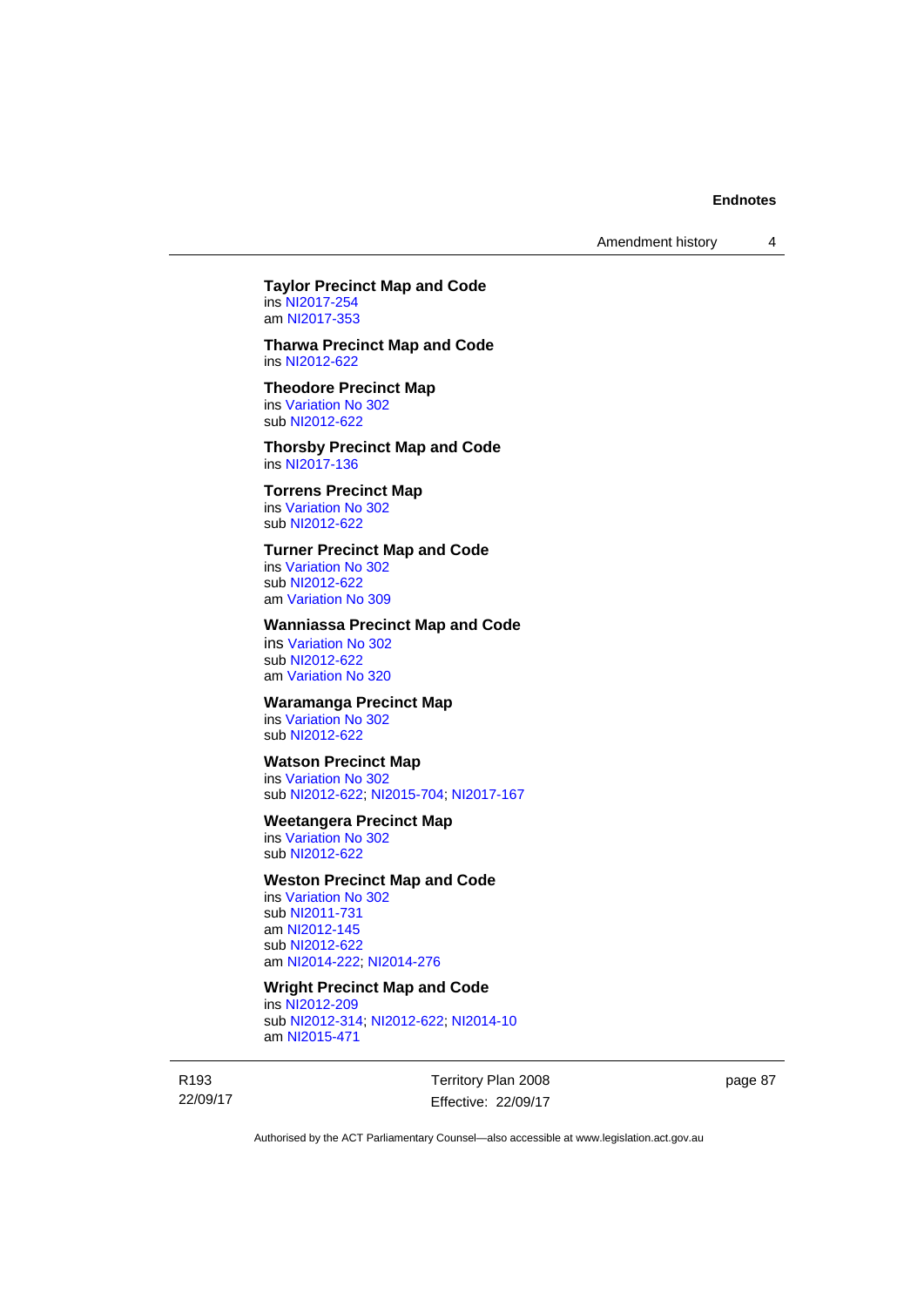| $\overline{4}$ | Amendment history |  |
|----------------|-------------------|--|
|----------------|-------------------|--|

**Yarralumla Precinct Map and Code**  ins [Variation No 302](http://www.legislation.act.gov.au/ni/2011-573/)

## **10.2 District Precinct Maps and Codes**

**Belconnen District Precinct Map and Code**  ins [NI2012-622](http://www.legislation.act.gov.au/ni/2012-622/default.asp) am [NI2013-437](http://www.legislation.act.gov.au/ni/2013-437/default.asp)

**Booth District Precinct Map and Code**  ins [NI2012-622](http://www.legislation.act.gov.au/ni/2012-622/default.asp)

**Canberra Central District Precinct Map and Code**  ins [NI2012-622](http://www.legislation.act.gov.au/ni/2012-622/default.asp)

**Coree District Precinct Map and Code**  ins [NI2012-622](http://www.legislation.act.gov.au/ni/2012-622/default.asp) am [NI2016-391](http://www.legislation.act.gov.au/ni/2016-391/default.asp)

**Cotter River District Precinct Map and Code**  ins [NI2012-622](http://www.legislation.act.gov.au/ni/2012-622/default.asp) am [NI2013-437](http://www.legislation.act.gov.au/ni/2013-437/default.asp)

**Gungahlin District Precinct Map and Code**  ins [NI2012-622](http://www.legislation.act.gov.au/ni/2012-622/default.asp) am [NI2013-437](http://www.legislation.act.gov.au/ni/2013-437/default.asp); [Variation No 319](http://www.legislation.act.gov.au/ni/2014-501/default.asp)

**Hall District Precinct Map and Code**  ins [NI2012-622](http://www.legislation.act.gov.au/ni/2012-622/default.asp) am [NI2013-437](http://www.legislation.act.gov.au/ni/2013-437/default.asp)

**Jerrabomberra District Precinct Map and Code**  ins [NI2012-622](http://www.legislation.act.gov.au/ni/2012-622/default.asp) am [Variation No 305](http://www.legislation.act.gov.au/ni/2013-530/default.asp); [NI2017-263](http://www.legislation.act.gov.au/ni/2017-263/default.asp)

**Kowen District Precinct Map and Code**  ins [NI2012-622](http://www.legislation.act.gov.au/ni/2012-622/default.asp) am [NI2013-437](http://www.legislation.act.gov.au/ni/2013-437/default.asp)

**Majura District Precinct Map and Code**  ins [NI2012-622](http://www.legislation.act.gov.au/ni/2012-622/default.asp) am [NI2013-437](http://www.legislation.act.gov.au/ni/2013-437/default.asp)

**Molongo Valley District Precinct Map and Code**  ins [NI2012-622](http://www.legislation.act.gov.au/ni/2012-622/default.asp) am [NI2014-90](http://www.legislation.act.gov.au/ni/2014-90/default.asp)

**Mount Clear District Precinct Map and Code**  ins [NI2012-622](http://www.legislation.act.gov.au/ni/2012-622/default.asp) am [NI2013-437](http://www.legislation.act.gov.au/ni/2013-437/default.asp)

page 88 Territory Plan 2008 Effective: 22/09/17

R193 22/09/17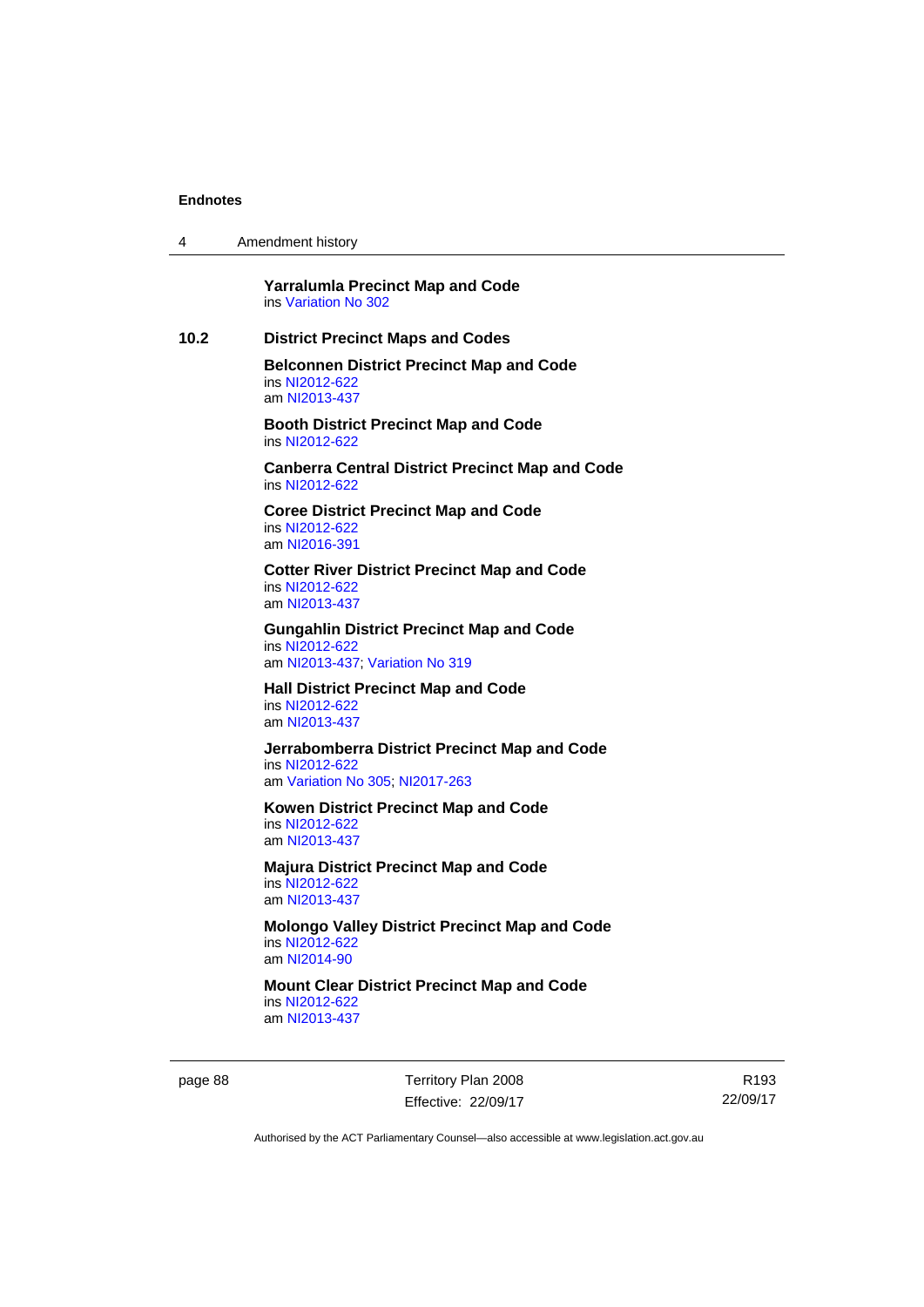Amendment history 4

# **Paddy's River District Precinct Map and Code**  ins [NI2012-622](http://www.legislation.act.gov.au/ni/2012-622/default.asp)

am [NI2013-437](http://www.legislation.act.gov.au/ni/2013-437/default.asp)

**Rendezvous Creek District Precinct Map and Code**  ins [NI2012-622](http://www.legislation.act.gov.au/ni/2012-622/default.asp) am [NI2013-437](http://www.legislation.act.gov.au/ni/2013-437/default.asp)

**Stromlo District Precinct Map and Code**  ins [NI2012-622](http://www.legislation.act.gov.au/ni/2012-622/default.asp) am [NI2013-437](http://www.legislation.act.gov.au/ni/2013-437/default.asp)

**Tennent District Precinct Map and Code**  ins [NI2012-622](http://www.legislation.act.gov.au/ni/2012-622/default.asp)

**Tuggeranong District Precinct Map and Code**  ins [NI2012-622](http://www.legislation.act.gov.au/ni/2012-622/default.asp) am [Variation No 305](http://www.legislation.act.gov.au/ni/2013-530/default.asp)

**Weston District Precinct Map and Code**  ins [NI2012-622](http://www.legislation.act.gov.au/ni/2012-622/default.asp) am [NI2013-437](http://www.legislation.act.gov.au/ni/2013-437/default.asp)

**Woden District Precinct Map and Code**  ins [NI2012-622](http://www.legislation.act.gov.au/ni/2012-622/default.asp)

**10.3 Other Precinct Codes**  renum [NI2012-622](http://www.legislation.act.gov.au/ni/2012-622/default.asp) **Northbourne Avenue Precinct Code**  (prev 10.1) renum and reloc [NI2010-602](http://www.legislation.act.gov.au/ni/2010-602/) renum [NI2012-622](http://www.legislation.act.gov.au/ni/2012-622/default.asp)<br>Introduction am [NI2010-22](http://www.legislation.act.gov.au/ni/2010-22/); [NI2010-217](http://www.legislation.act.gov.au/ni/2010-217/) **Part A(5) – Commercial C5 – Residential Mixed Use**  Element 2 Item  $2.1$ <br>R<sub>10</sub> R10 sub [NI2012-631](http://www.legislation.act.gov.au/ni/2012-631/default.asp)<br>R10A ins NI2012-631 ins [NI2012-631](http://www.legislation.act.gov.au/ni/2012-631/default.asp) Item 2.5 R15 sub [NI2012-631](http://www.legislation.act.gov.au/ni/2012-631/default.asp) R16 om [NI2012-631](http://www.legislation.act.gov.au/ni/2012-631/default.asp) **Part B – General Development Controls**  Element 1 Item 1.1 R18 sub [NI2010-217](http://www.legislation.act.gov.au/ni/2010-217/); [NI2014-656](http://www.legislation.act.gov.au/ni/2014-656/default.asp) Element 2 Item 2.1 R21 sub [NI2009-487](http://www.legislation.act.gov.au/ni/2009-487/); [NI2012-631](http://www.legislation.act.gov.au/ni/2012-631/default.asp) R22 sub [NI2012-631](http://www.legislation.act.gov.au/ni/2012-631/default.asp)<br>R22A ins NI2012-631 ins [NI2012-631](http://www.legislation.act.gov.au/ni/2012-631/default.asp)

R193 22/09/17 Territory Plan 2008 Effective: 22/09/17 page 89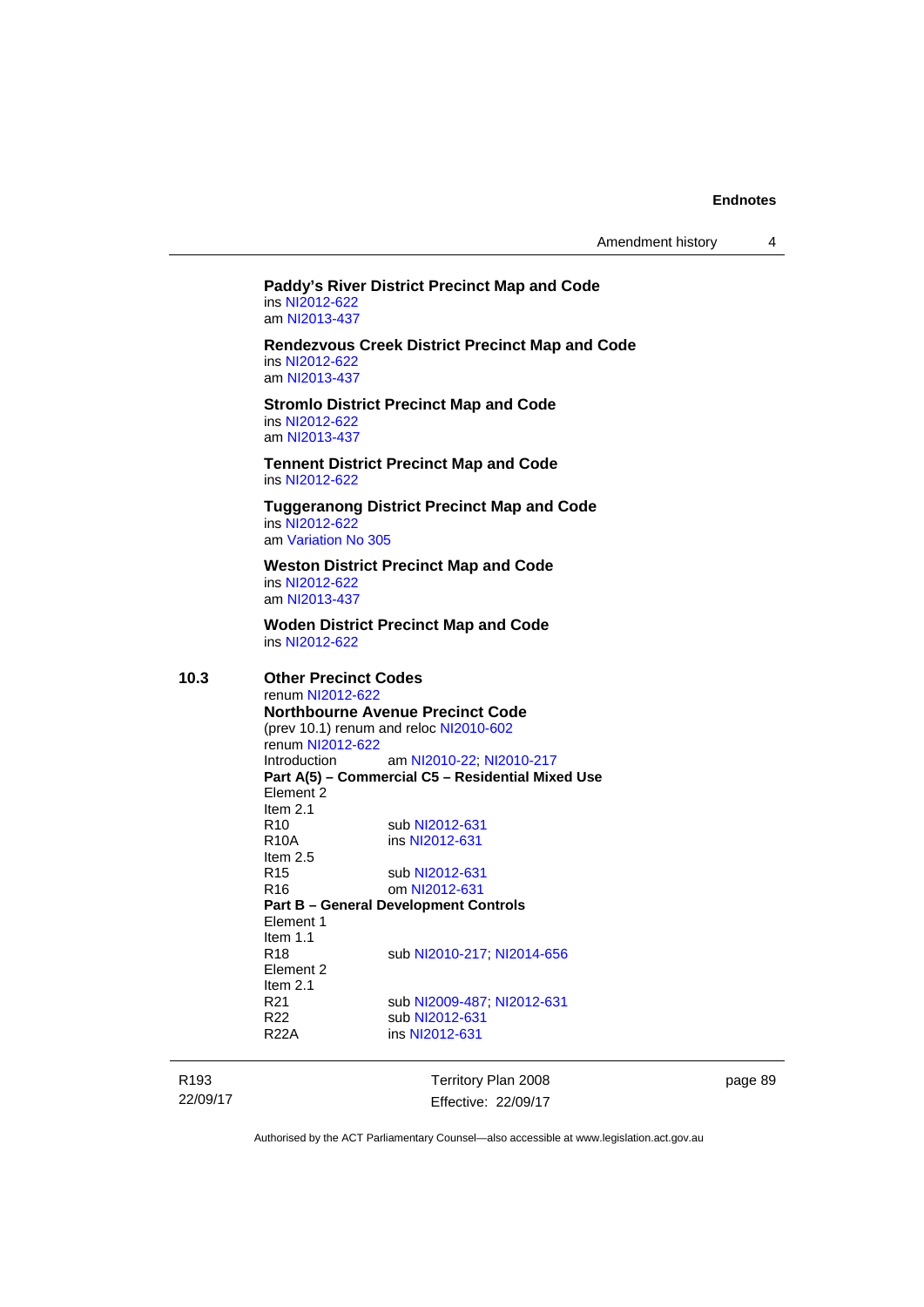4 Amendment history

| Item 2.4                           |                                        |
|------------------------------------|----------------------------------------|
| R26                                | am NI2009-487                          |
|                                    | sub NI2012-631                         |
| R26A                               | ins NI2012-631                         |
| R26B                               | ins NI2012-631                         |
| Item $2.7$                         |                                        |
| C29                                | sub NI2009-38                          |
| Element 3                          |                                        |
| Item $3.1$                         |                                        |
| R30                                | am NI2010-217                          |
| R31                                | am NI2010-217                          |
| Element 5                          |                                        |
| Item $5.2$                         |                                        |
| R53                                | am NI2010-217                          |
| Item 5.4                           |                                        |
| C56                                | sub NI2010-22                          |
| Element 6                          |                                        |
| Item $6.1$                         |                                        |
| hdg                                | om NI2009-487                          |
|                                    | ins NI2010-217                         |
| R57                                | am NI2008-541                          |
|                                    | om NI2009-487                          |
|                                    | ins NI2010-217                         |
| <b>R58</b>                         | om NI2009-487                          |
| R58, C58                           | ins NI2010-217                         |
| R59, C59                           | om NI2009-487                          |
|                                    | ins NI2010-217                         |
| R60                                | om NI2009-487                          |
| R60, C60                           | ins NI2010-217                         |
| Item $6.3$                         |                                        |
| R <sub>62</sub>                    | sub NI2011-788                         |
| Element 7                          |                                        |
| Item $7.1$                         |                                        |
| R73                                | am NI2009-38                           |
|                                    |                                        |
|                                    | <b>Rural Villages Precinct Code</b>    |
|                                    | (prev 10.2) renum and reloc NI2010-602 |
| Introduction                       | am NI2010-22                           |
| Part A - Village of Hall           |                                        |
| Figure 1                           | sub NI2008-290                         |
|                                    |                                        |
| <b>Part B - Stromlo Settlement</b> |                                        |
| Element 5                          |                                        |
| C <sub>33</sub>                    | am NI2028-290                          |
| Part D - Uriarra Village           |                                        |
| Part D(1) hdg                      | sub NI2010-22                          |
|                                    |                                        |

page 90 Territory Plan 2008 Effective: 22/09/17

R193 22/09/17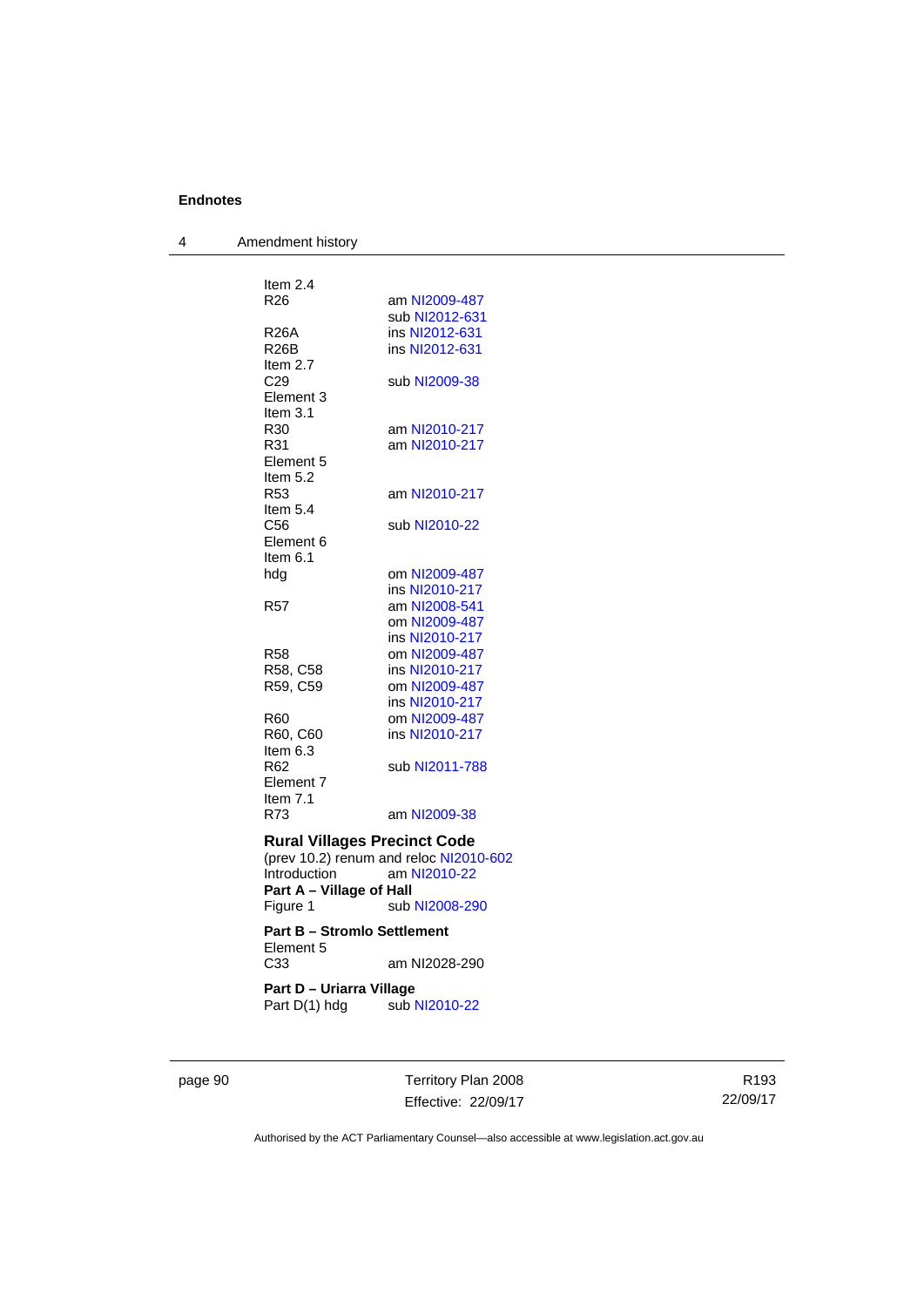Amendment history 4

Element 2 Item  $2.1$ <br>C<sub>50</sub> sub [NI2009-38](http://www.legislation.act.gov.au/ni/2009-38/)

**Part E – General Controls For All Villages**  Element 1 Item 1.1<br>C51 sub [NI2010-22](http://www.legislation.act.gov.au/ni/2010-22/) om [NI2012-622](http://www.legislation.act.gov.au/ni/2012-622/default.asp)

om [NI2012-622](http://www.legislation.act.gov.au/ni/2012-622/default.asp)

### **Inner North Precinct Code**

(prev 3.4) renum [NI2010-22](http://www.legislation.act.gov.au/ni/2010-22/) R35 (prev 10.3) renum and reloc [NI2010-602](http://www.legislation.act.gov.au/ni/2010-602/) renum [NI2012-622](http://www.legislation.act.gov.au/ni/2012-622/default.asp) Introduction am [NI2012-190;](http://www.legislation.act.gov.au/ni/2012-190/) [NI2014-656](http://www.legislation.act.gov.au/ni/2014-656/default.asp) **Part A – General Development Controls**  Element 2<br>Item 2.1 hdg sub [NI2008-358](http://www.legislation.act.gov.au/ni/2008-358/) R3 sub [NI2008-358](http://www.legislation.act.gov.au/ni/2008-358/) Item 2.3 hdg sub [NI2008-358](http://www.legislation.act.gov.au/ni/2008-358/)<br>R6 sub NI2008-358 R6 sub [NI2008-358](http://www.legislation.act.gov.au/ni/2008-358/)<br>R7 sub NI2008-358 sub [NI2008-358](http://www.legislation.act.gov.au/ni/2008-358/); [NI2013-535](http://www.legislation.act.gov.au/ni/2013-535/) C11 sub [NI2008-358](http://www.legislation.act.gov.au/ni/2008-358/) Figure 1 sub [NI2008-358](http://www.legislation.act.gov.au/ni/2008-358/)<br>C12 sub NI2011-207 sub [NI2011-207](http://www.legislation.act.gov.au/ni/2011-207/) R13 sub [NI2008-358](http://www.legislation.act.gov.au/ni/2008-358/) am [NI2009-322](http://www.legislation.act.gov.au/ni/2009-322/) sub [NI2012-631](http://www.legislation.act.gov.au/ni/2012-631/default.asp)<br>C13 **am NI2013-390** C13 am [NI2013-390](http://www.legislation.act.gov.au/ni/2013-390/default.asp)<br>Item 2.5 hdg sub NI2008-541 sub [NI2008-541](http://www.legislation.act.gov.au/ni/2008-541/) Element 3<br>Figure 2 sub [NI2008-358](http://www.legislation.act.gov.au/ni/2008-358/) Item 3.2 hdg sub [NI2008-358](http://www.legislation.act.gov.au/ni/2008-358/) R18 sub [NI2008-358](http://www.legislation.act.gov.au/ni/2008-358/) am [NI2010-217](http://www.legislation.act.gov.au/ni/2010-217/) Element 5 Item 5.1 C21 sub [NI2010-22](http://www.legislation.act.gov.au/ni/2010-22/)

### **Part B – Control Plans**

| Braddon      | sub NI2008-358             |
|--------------|----------------------------|
| Lyneham      | sub NI2010-217, NI2014-656 |
| O'Connor and |                            |
| Turner North | sub Variation No 310       |
| Turner South | sub Variation No 310       |

R193 22/09/17 Territory Plan 2008 Effective: 22/09/17 page 91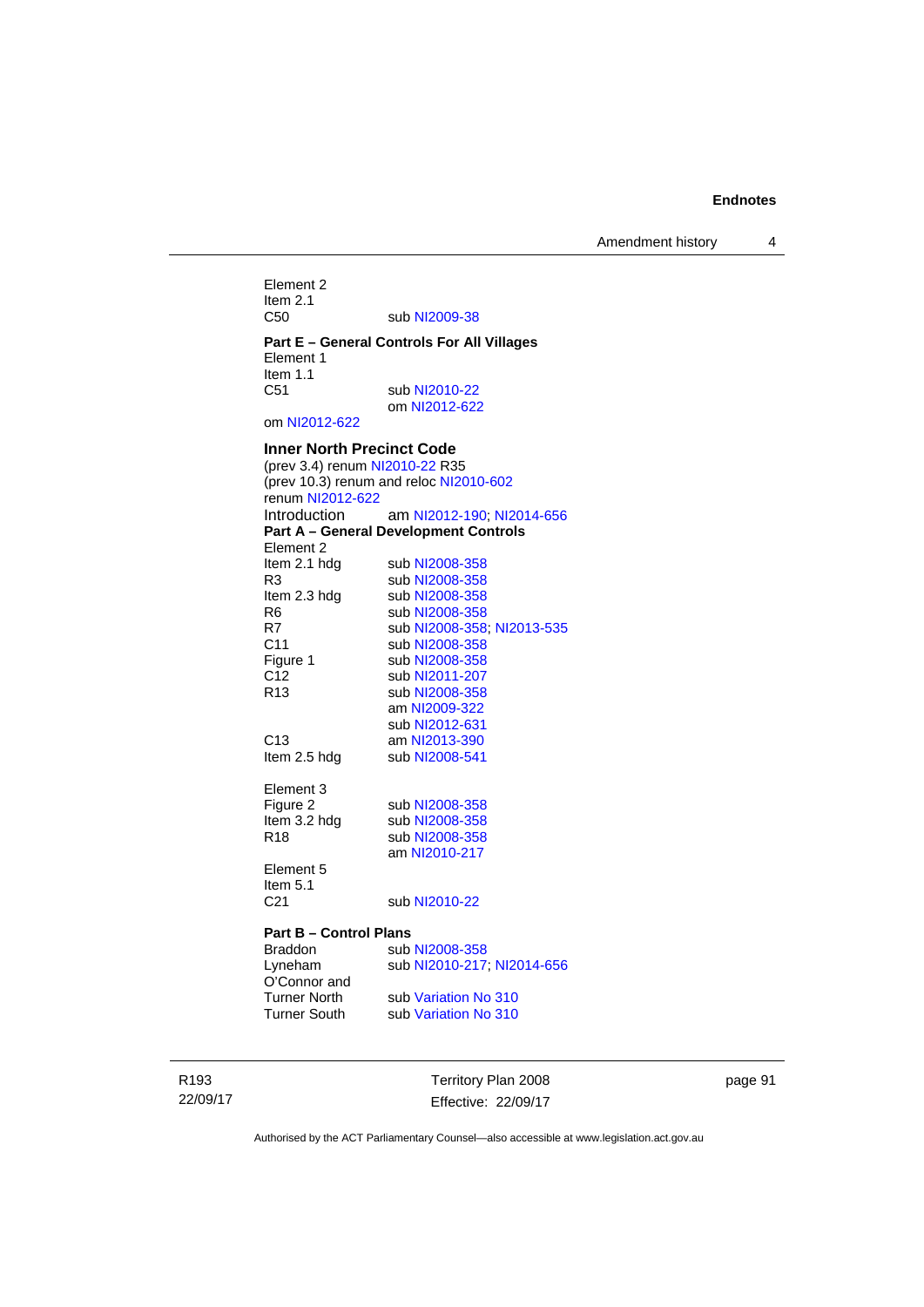4 Amendment history

### **Part C – Site Specific Controls Part C (1) – Braddon**  Item 2.2 hdg om [NI2008-358](http://www.legislation.act.gov.au/ni/2008-358/)<br>R25 om NI2008-358 R25 om [NI2008-358](http://www.legislation.act.gov.au/ni/2008-358/)<br>Item 2.3 hdg om NI2008-358 om [NI2008-358](http://www.legislation.act.gov.au/ni/2008-358/) R26 om [NI2008-358](http://www.legislation.act.gov.au/ni/2008-358/) **Part C (3) – Lyneham**  Rules renum [NI2014-656](http://www.legislation.act.gov.au/ni/2014-656/default.asp) hdg am [NI2010-411](http://www.legislation.act.gov.au/ni/2010-411/) Item 2.1 hdg sub [NI2014-656](http://www.legislation.act.gov.au/ni/2014-656/default.asp) R31 sub [NI2014-656](http://www.legislation.act.gov.au/ni/2014-656/default.asp) Item 2.2 hdg om [NI2008-358](http://www.legislation.act.gov.au/ni/2008-358/) R32 om [NI2008-358](http://www.legislation.act.gov.au/ni/2008-358/) Item 2.3 hdg om [NI2008-358](http://www.legislation.act.gov.au/ni/2008-358/) R33 om [NI2008-358](http://www.legislation.act.gov.au/ni/2008-358/)<br>Item 2.4 hdg om NI2008-358 Item 2.4 hdg om [NI2008-358](http://www.legislation.act.gov.au/ni/2008-358/)<br>R34 om NI2008-358 om [NI2008-358](http://www.legislation.act.gov.au/ni/2008-358/) Item 2.5 hdg om [NI2008-358](http://www.legislation.act.gov.au/ni/2008-358/) R35 om [NI2008-358](http://www.legislation.act.gov.au/ni/2008-358/)<br>Item 2.6 hdg om NI2008-358 om [NI2008-358](http://www.legislation.act.gov.au/ni/2008-358/) R36 om [NI2008-358](http://www.legislation.act.gov.au/ni/2008-358/)<br>Item 2.7 hdg om NI2008-358 Item 2.7 hdg om [NI2008-358](http://www.legislation.act.gov.au/ni/2008-358/)<br>R37 om NI2008-358 R37 om [NI2008-358](http://www.legislation.act.gov.au/ni/2008-358/)<br>Item 2.8 hdg om NI2008-358 om [NI2008-358](http://www.legislation.act.gov.au/ni/2008-358/) R38 om [NI2008-358](http://www.legislation.act.gov.au/ni/2008-358/)<br>Item 2.9 hdg om NI2008-358 om [NI2008-358](http://www.legislation.act.gov.au/ni/2008-358/) R39 om [NI2008-358](http://www.legislation.act.gov.au/ni/2008-358/) Item 2.10 hdg om [NI2008-358](http://www.legislation.act.gov.au/ni/2008-358/) R40 om [NI2008-358](http://www.legislation.act.gov.au/ni/2008-358/) **Part C (4) – O'Connor**

| Rules renum NI2014-656 |               |  |
|------------------------|---------------|--|
| hda                    | am NI2010-411 |  |
| Element 2              | am NI2012-190 |  |
| Item 2.1 hdg           | am NI2012-190 |  |

### **Part C (5) – Turner**

| Rules renum NI2014-656 |                     |
|------------------------|---------------------|
| hdg                    | am NI2010-411       |
| Element 1              | om Variation No 310 |
| Intent                 | om Variation No 310 |
| Item 1.1 hdg           | om Variation No 310 |
| R44, C44               | om Variation No 310 |
| Element 2              |                     |
| Item 2.1 hdg           | sub NI2008-358      |
| R45                    | sub NI2008-358      |
| Figure 3               | ins NI2008-358      |
|                        |                     |

page 92 Territory Plan 2008 Effective: 22/09/17

R193 22/09/17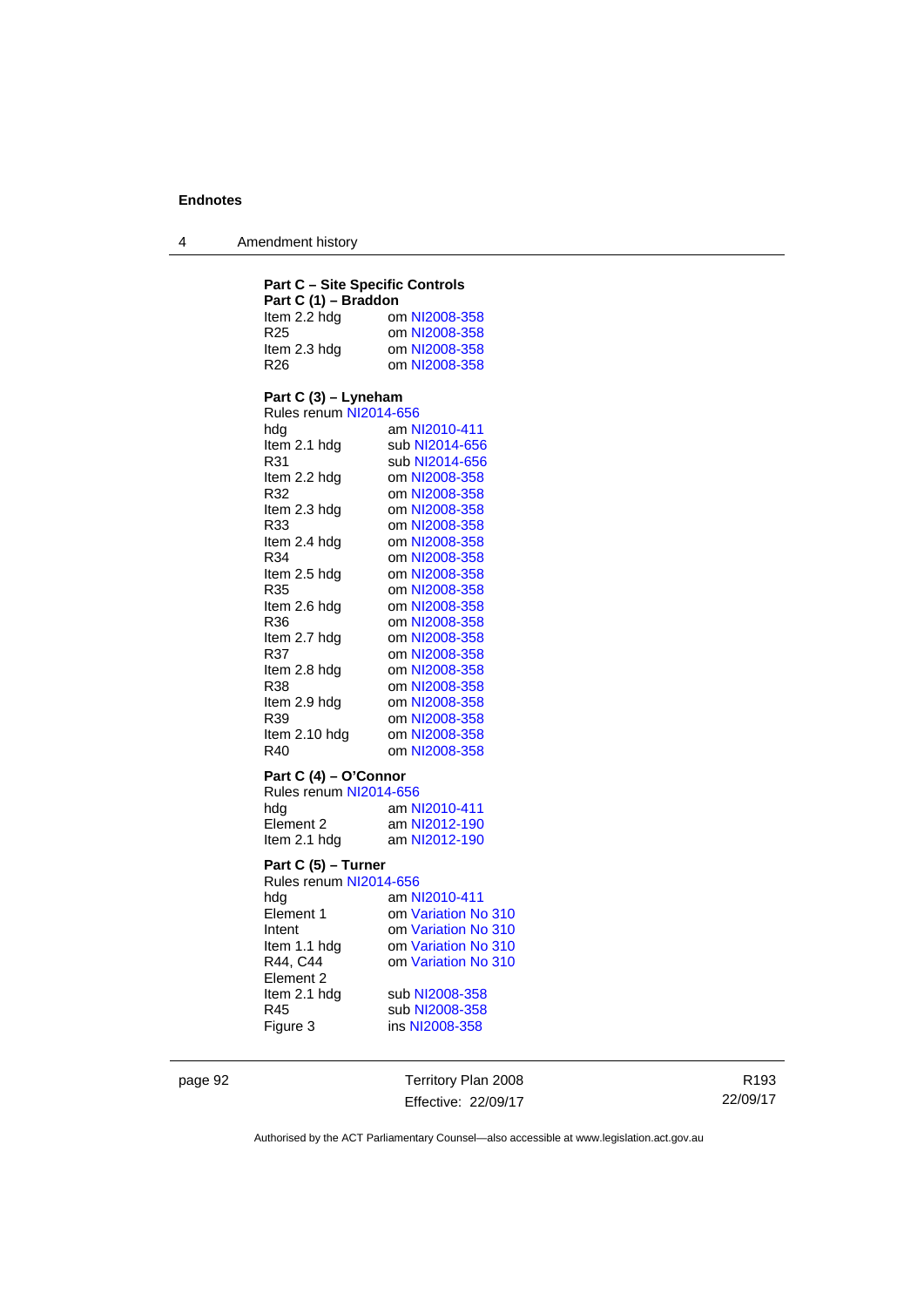Amendment history 4

R193 22/09/17 Territory Plan 2008 Effective: 22/09/17 **Gungahlin Town Centre Precinct Code**  ins [Variation No 300](http://www.legislation.act.gov.au/ni/2011-691/) Introduction<br>Application am [NI2012-190](http://www.legislation.act.gov.au/ni/2012-190/) **Part A – Land Use and Subdivision**  Element 2 Item 3.4<br>C4 am [NI2012-190](http://www.legislation.act.gov.au/ni/2012-190/) Item 3.5<br>R5 am [NI2012-190](http://www.legislation.act.gov.au/ni/2012-190/) C5 am [NI2012-190](http://www.legislation.act.gov.au/ni/2012-190/) **Part B – General Development Controls**  Element 3 Item3.2<br>C9 am [NI2012-190](http://www.legislation.act.gov.au/ni/2012-190/) Element 4 Item 4.1<br>R11 R11 am [NI2012-190](http://www.legislation.act.gov.au/ni/2012-190/)<br>C11 am NI2012-190 am [NI2012-190](http://www.legislation.act.gov.au/ni/2012-190/) **Part C (1) – Precinct 1a – Retail core**  Element 2 Item 2.3 R24 am [NI2012-189](http://www.legislation.act.gov.au/ni/2012-189/) C24 am [NI2012-189](http://www.legislation.act.gov.au/ni/2012-189/) **Part C (2) – Precinct 1b – Retail core mixed use**  Element 2 Item  $2.1$ <br>R $31$ R31 am [NI2012-189](http://www.legislation.act.gov.au/ni/2012-189/)<br>C31 am NI2012-189 am [NI2012-189](http://www.legislation.act.gov.au/ni/2012-189/) Element 2 Item 2.1 R41 am [NI2011-788](http://www.legislation.act.gov.au/ni/2011-788/) **Part C (8) – Precinct 4b – Northern Transition**  Element 2 Item 2.1<br>R59 am [NI2012-189](http://www.legislation.act.gov.au/ni/2012-189/) C59 am [NI2012-189](http://www.legislation.act.gov.au/ni/2012-189/) om [NI2012-622](http://www.legislation.act.gov.au/ni/2012-622/default.asp) **11.1 Parking and Vehicular Access General Code**  sub [NI2010-410](http://www.legislation.act.gov.au/ni/2010-410/) 2.2 sub [NI2010-23](http://www.legislation.act.gov.au/ni/2010-23/)<br>2.2.4 am NI2011-355 2.2.4 am [NI2011-355](http://www.legislation.act.gov.au/ni/2011-355/)<br>2.3.2 am NI2010-23 2.3.2 am [NI2010-23](http://www.legislation.act.gov.au/ni/2010-23/)<br>2.4 hdg ins NI2010-23 ins [NI2010-23](http://www.legislation.act.gov.au/ni/2010-23/) 2.5 (prev 2.4) renum [NI2010-23](http://www.legislation.act.gov.au/ni/2010-23/) R35

page 93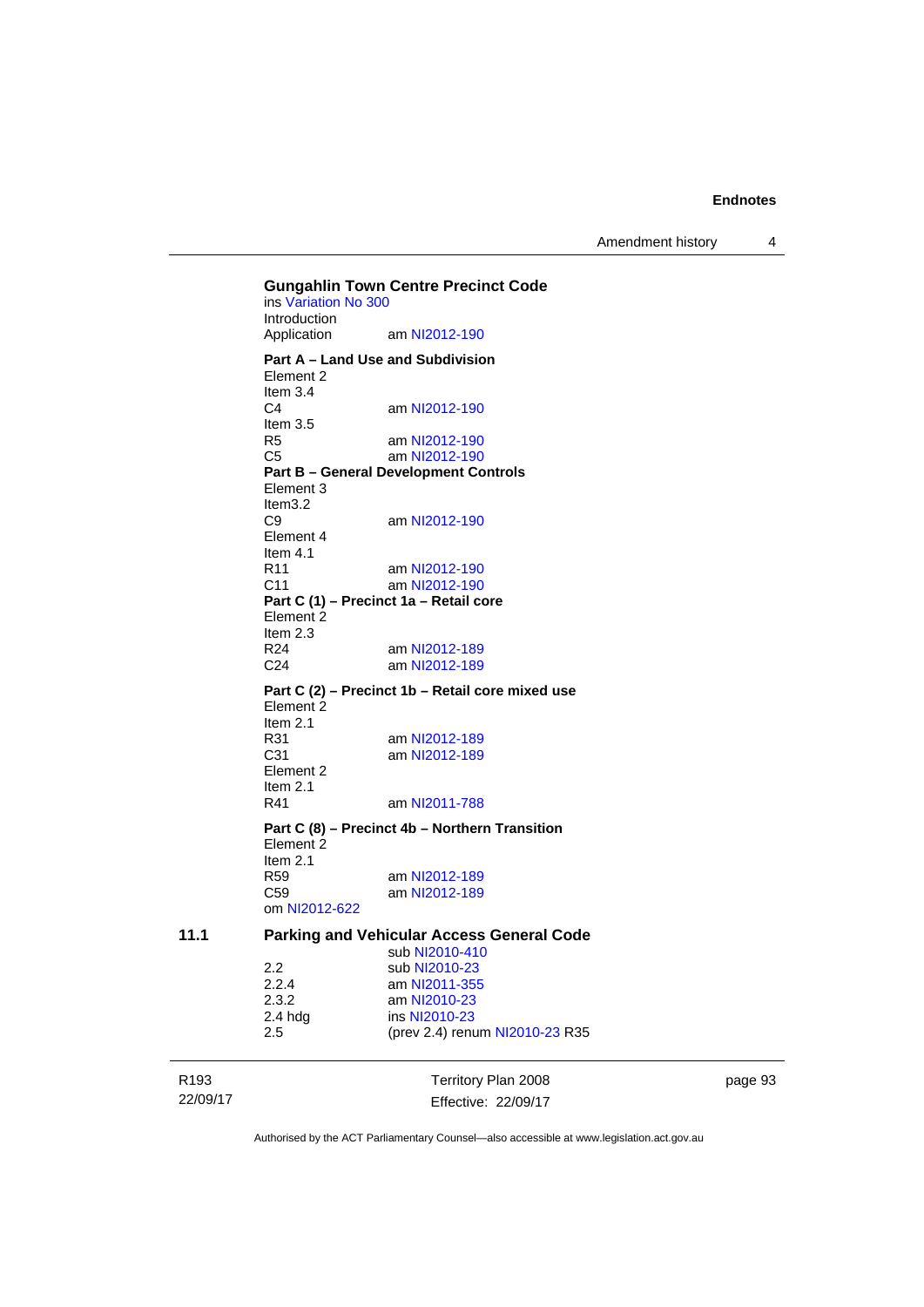| 4    | Amendment history        |                                                                     |
|------|--------------------------|---------------------------------------------------------------------|
|      | 2.6                      | (prev 2.5) renum NI2010-23 R35                                      |
|      | 2.8                      | am NI2011-589                                                       |
|      | 3.1.4                    | sub NI2011-207                                                      |
|      | 3.1.5 sch 1              | am NI2011-589, NI2011-788, NI2012-189                               |
|      | 3.2.2                    | am NI2011-207                                                       |
|      | 3.2.4                    | am NI2010-22; NI2013-245                                            |
|      | 3.2.5 sch 2              | am NI2008-290, NI2008-541, NI2010-22, NI2010-602,                   |
|      |                          | NI2010-697, NI2011-788, NI2012-631, NI2013-245, Variation<br>No 318 |
|      | 3.3.5 sch 3              | am NI2011-788                                                       |
|      | 3.4.5 sch 4              | am NI2011-788                                                       |
|      | 3.5.5 sch 5              | am NI2010-22; NI2011-788                                            |
|      | 3.6.5 sch 6              | am NI2011-788                                                       |
|      | 3.7.5 sch 7              | am NI2011-788                                                       |
|      | 3.8.5 sch 8              | am NI2011-788                                                       |
|      | 3.9.5 sch 9              | am NI2011-788                                                       |
| 11.2 |                          | <b>Bicycle Parking General Code</b>                                 |
|      | 1 - Planning Context     |                                                                     |
|      | Application of this code |                                                                     |
|      | hdg                      | sub NI2011-590                                                      |
|      | 1.3                      | sub NI2011-590                                                      |
|      | Table 1                  | am NI2011-788                                                       |
|      | Table 2                  | am NI2011-788; NI2013-437                                           |
| 11.3 |                          | <b>Access and Mobility General Code</b>                             |
|      |                          | sub NI2009-342                                                      |
|      | Introduction             | am NI2008-541                                                       |
|      | Application of the Code  |                                                                     |
|      | Table 1                  | am NI2011-788; NI2012-632; NI2013-437                               |
|      | Element 1                | <b>Part A - General Development Controls</b>                        |
|      | Item $1.1$               |                                                                     |
|      | R <sub>2</sub>           | sub NI2010-23                                                       |
|      | Figure 1                 | om NI2010-23                                                        |
|      | Element 2                |                                                                     |
|      | Item $2.2$               |                                                                     |
|      | R <sub>5</sub>           | am NI2010-217                                                       |
|      |                          | <b>Part B - Additional Specific Controls</b>                        |
|      | Element 2                |                                                                     |
|      | Item $2.1$               |                                                                     |
|      | R <sub>12</sub>          | am NI2010-23                                                        |
|      | <b>Appendices</b>        |                                                                     |
|      | Appendix A               | am NI2010-23; pars renum R35 (see NI2010-23)                        |
|      |                          |                                                                     |

page 94 Territory Plan 2008 Effective: 22/09/17

R193 22/09/17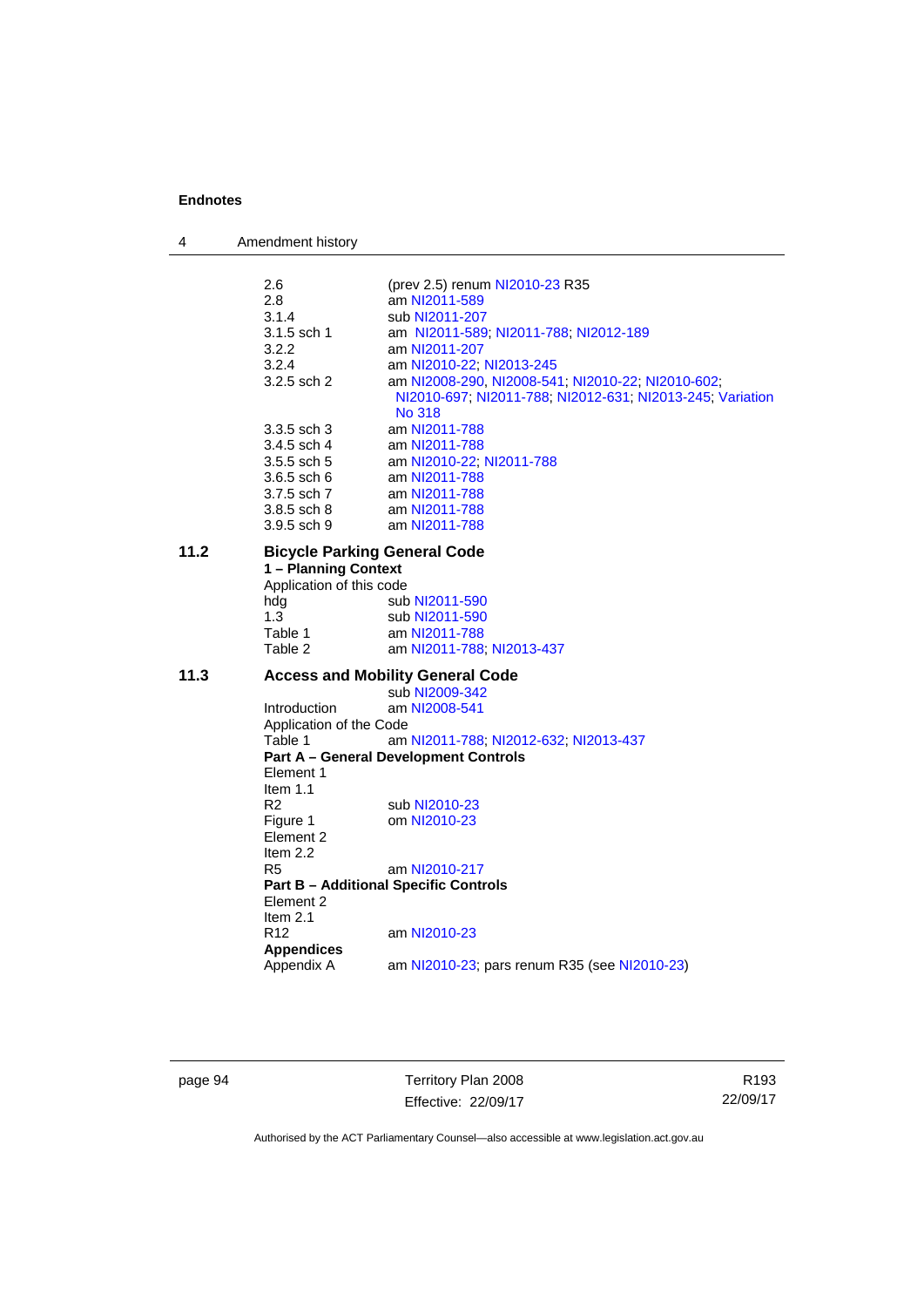| 11.4             |                                   | <b>Crime Prevention through Environmental Design General Code</b><br><b>Part A - General requirements</b> |      |  |  |
|------------------|-----------------------------------|-----------------------------------------------------------------------------------------------------------|------|--|--|
|                  | Table 1                           | am NI2011-355; NI2011-788                                                                                 |      |  |  |
|                  | Element 3                         |                                                                                                           |      |  |  |
|                  | Item $3.3$                        |                                                                                                           |      |  |  |
|                  | C10                               | am NI2008-541; NI2009-324                                                                                 |      |  |  |
| 11.5             | Code                              | <b>Community and Recreation Facilities Location Guidelines General</b>                                    |      |  |  |
|                  | Element 3                         |                                                                                                           |      |  |  |
|                  | Item $3.1$                        | am NI2011-788                                                                                             |      |  |  |
|                  | Element 4                         | am NI2011-788                                                                                             |      |  |  |
|                  | Appendix B                        | am NI2011-788                                                                                             |      |  |  |
| 11.6             | Code                              | <b>Communications Facilities and Associated Infrastructure General</b>                                    |      |  |  |
|                  |                                   | Part A (2)- Telecommunications Antenna€, Towers and Associated<br><b>Equipment</b>                        |      |  |  |
|                  | hdg                               | sub NI2013-245                                                                                            |      |  |  |
|                  | Element 2                         |                                                                                                           |      |  |  |
|                  | Item $2.1$                        |                                                                                                           |      |  |  |
|                  | hdg                               | sub NI2013-245                                                                                            |      |  |  |
|                  | R <sub>16</sub> , C <sub>16</sub> | omNI2013-245                                                                                              |      |  |  |
|                  | R <sub>17</sub>                   | sub NI2013-245                                                                                            |      |  |  |
|                  | Item 2.1A                         |                                                                                                           |      |  |  |
|                  | hdg                               | ins NI2013-245                                                                                            |      |  |  |
|                  | C <sub>18</sub>                   | sub NI2013-245                                                                                            |      |  |  |
|                  | C <sub>19</sub>                   | sub NI2013-245                                                                                            |      |  |  |
|                  | Item 2.2                          |                                                                                                           |      |  |  |
|                  | hdg                               | sub NI2013-245                                                                                            |      |  |  |
|                  | R <sub>20</sub>                   | am NI2013-246; pars renum R111 LA                                                                         |      |  |  |
|                  | Element 2                         | <b>Part B - General Development Controls</b>                                                              |      |  |  |
|                  | Item $2.1$                        |                                                                                                           |      |  |  |
|                  | R33                               | am NI2010-411                                                                                             |      |  |  |
|                  |                                   | sub NI2011-590                                                                                            |      |  |  |
|                  | C <sub>33</sub>                   | sub NI2011-590                                                                                            |      |  |  |
| 11.8             |                                   | <b>Water Use and Catchment General Code</b><br><b>Part A - Conservation Catchments</b>                    |      |  |  |
|                  | Part A(2) - Policies              |                                                                                                           |      |  |  |
|                  | Element 2                         | am Variation No 296                                                                                       |      |  |  |
|                  | Sch <sub>2</sub>                  |                                                                                                           |      |  |  |
|                  | Part B(2) - Policies<br>Element 6 | <b>Part B - Water Supply Catchments</b>                                                                   |      |  |  |
|                  | Sch 4                             | am Variation No 296                                                                                       |      |  |  |
|                  |                                   |                                                                                                           |      |  |  |
| R <sub>193</sub> |                                   | Territory Plan 2008                                                                                       | page |  |  |

22/09/17

Effective: 22/09/17

page 95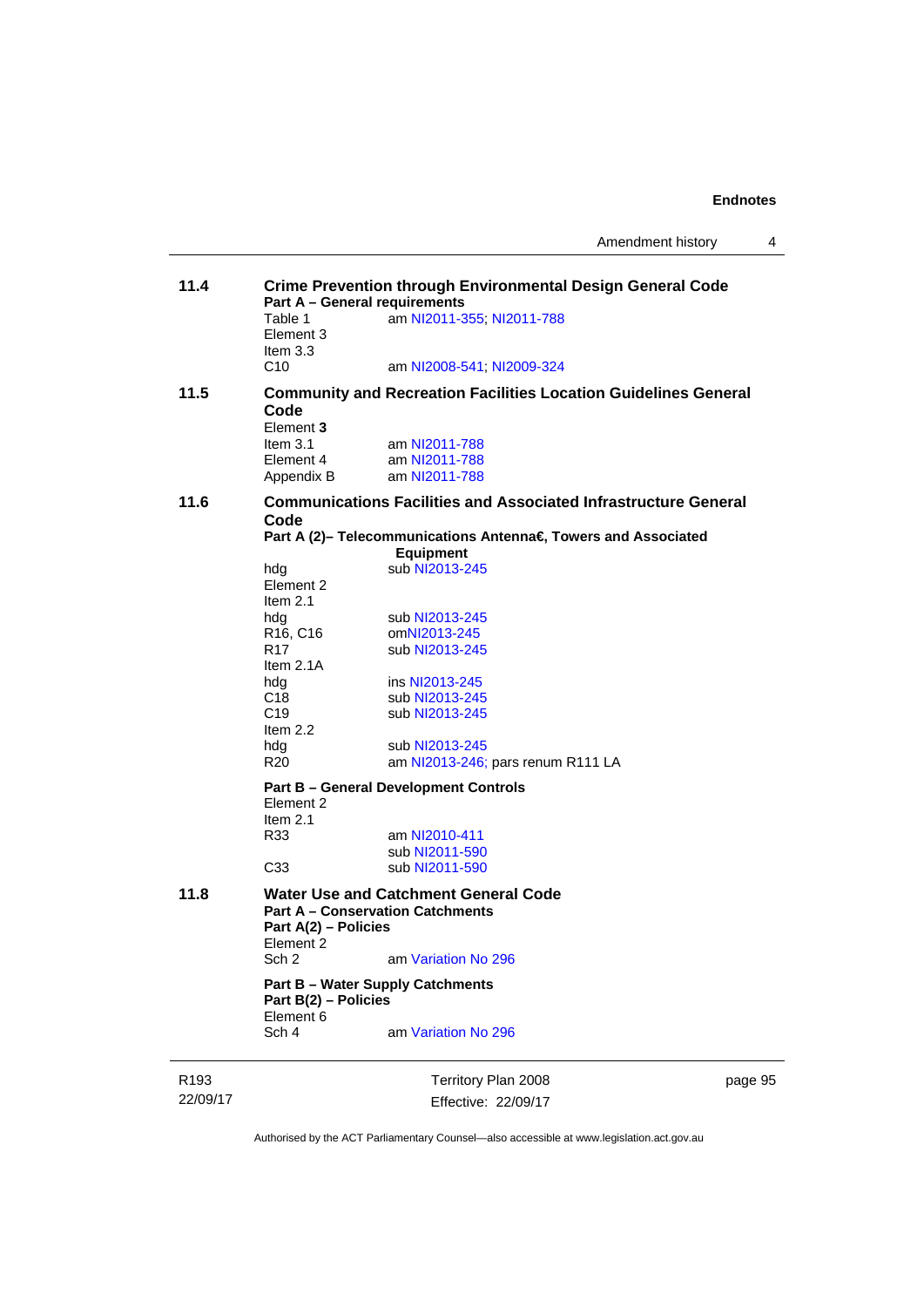| 4       | Amendment history                             |                                                                           |                  |
|---------|-----------------------------------------------|---------------------------------------------------------------------------|------------------|
|         | Part C(2) - Policies<br>Element 11            | Part C - Drainage and Open Space Catchments                               |                  |
|         | Sch 6                                         | am Variation No 296                                                       |                  |
| 11.10   | 2.4 - Acceptable solutions<br>Option 2        | WaterWays: Water Sensitive Urban Design General Code                      |                  |
|         | Greywater system am NI2009-322<br>Appendix B2 |                                                                           |                  |
|         | Stormwater quality am NI2009-322              |                                                                           |                  |
| 11.12   | <b>Part A - General Controls</b><br>Element 2 | <b>Residential Boundary Fences General Code</b>                           |                  |
|         | R1                                            | am NI2008-290                                                             |                  |
| 11.13   | <b>Lease Variation General Code</b>           |                                                                           |                  |
|         | ins Variation No 306                          | am NI2013-436, NI2013-535, Variation No 353, NI2017-263                   |                  |
| 12      | <b>Overlays</b>                               |                                                                           |                  |
|         | Title                                         | am NI2008-541                                                             |                  |
|         | <b>Introduction</b>                           | am NI2008-541                                                             |                  |
|         |                                               | Special Requirements of the National Capital Plan                         |                  |
|         | 12.1                                          | am NI2008-290; NI2017-265                                                 |                  |
|         | <b>Future Urban Areas</b><br>12.2             |                                                                           |                  |
|         | Urban Open Space Zones                        | am NI2008-541                                                             |                  |
|         | 12.4                                          | om NI2012-622                                                             |                  |
|         | Precincts                                     |                                                                           |                  |
|         | 12.6                                          | am Variation No 281                                                       |                  |
|         |                                               | om NI2012-622                                                             |                  |
| 13      | <b>Definitions</b>                            |                                                                           |                  |
|         | Part A                                        | Umbrella Term Commercial Accommodation Use am                             |                  |
|         |                                               | NI2009-37                                                                 |                  |
|         |                                               | Umbrella Term Major Utility Installation def Major road<br>om NI2012-631  |                  |
|         |                                               | def Animal husbandry ins NI2008-590                                       |                  |
|         |                                               | am NI2012-632                                                             |                  |
|         |                                               | def Cemetery am NI2009-37                                                 |                  |
|         |                                               | def <i>Child care centre</i> am NI2011-206; NI2012-189<br>sub NI2012-631  |                  |
|         |                                               | def Civic administration Common Terminology am Variation<br><b>No 338</b> |                  |
|         |                                               | def <i>Club</i> am NI2011-206                                             |                  |
|         |                                               | def Community activity centre Common Terminology am<br>NI2014-274         |                  |
| page 96 |                                               | Territory Plan 2008                                                       | R <sub>193</sub> |
|         |                                               | Effective: 22/09/17                                                       | 22/09/17         |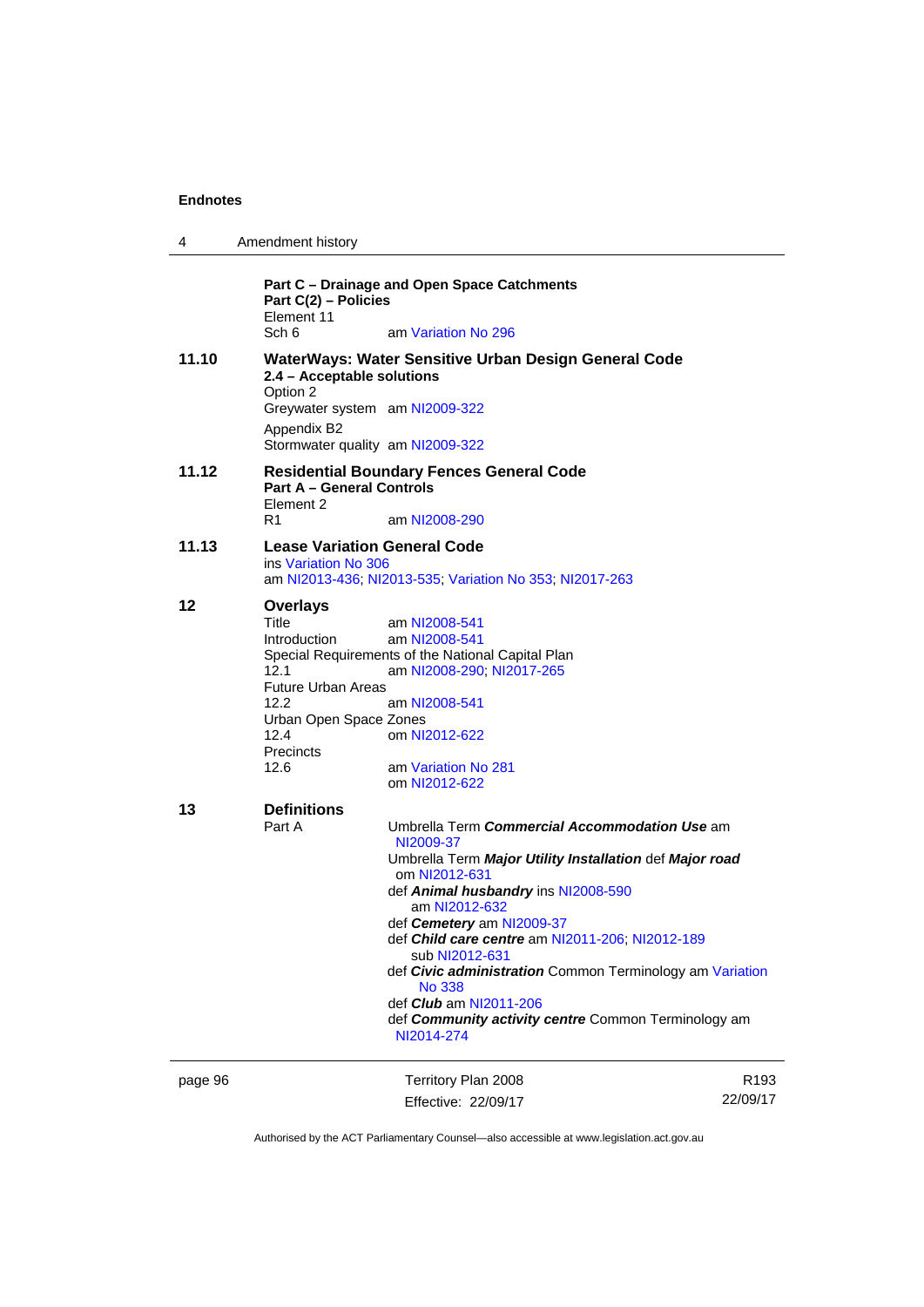def *Consolidation* ins [NI2009-37](http://www.legislation.act.gov.au/ni/2009-37/) def *Drink establishment* am [NI2011-206](http://www.legislation.act.gov.au/ni/2011-206/) def *Freight transport facility* am [NI2011-355](http://www.legislation.act.gov.au/ni/2011-355/) def *Guest house* am [NI2009-37](http://www.legislation.act.gov.au/ni/2009-37/) def *Habitable suite* om [Variation No 306](http://www.legislation.act.gov.au/ni/2013-93/default.asp) def *Health facility* Common Terminology am [NI2011-355](http://www.legislation.act.gov.au/ni/2011-355/) def *Home business* sub [NI2009-324](http://www.legislation.act.gov.au/ni/2009-324/) 2nd occurrence om [NI2009-324](http://www.legislation.act.gov.au/ni/2009-324/) def *Hotel* am [NI2011-206](http://www.legislation.act.gov.au/ni/2011-206/) def *Industrial trades* sub [NI2015-704](http://www.legislation.act.gov.au/ni/2015-704/default.asp) def *Major road* ins [NI2012-631](http://www.legislation.act.gov.au/ni/2012-631/default.asp) def *Major service conduits* sub [Variation No 353](http://www.legislation.act.gov.au/ni/2016-393/default.asp) def *Mental health facility* ins [NI2014-371](http://www.legislation.act.gov.au/ni/2014-371/default.asp) def *Minor Road* ins [NI2012-631](http://www.legislation.act.gov.au/ni/2012-631/default.asp) def *Minor Use* sub [NI2008-290](http://www.legislation.act.gov.au/ni/2008-290/) am [NI2009-99](http://www.legislation.act.gov.au/ni/2009-99/); [NI2011-355](http://www.legislation.act.gov.au/ni/2011-355/) sub [NI2012-631](http://www.legislation.act.gov.au/ni/2012-631/default.asp) def *Mining industry* sub [NI2012-631](http://www.legislation.act.gov.au/ni/2012-631/default.asp) def *Motel* am [NI2011-206](http://www.legislation.act.gov.au/ni/2011-206/) def *Municipal depot* sub [Variation No 327](http://www.legislation.act.gov.au/ni/2015-449/default.asp) def *Office* am [NI2011-355](http://www.legislation.act.gov.au/ni/2011-355/) def *Outdoor education establishment* ins [NI2010-411](http://www.legislation.act.gov.au/ni/2010-411/) am [NI2011-355](http://www.legislation.act.gov.au/ni/2011-355/) def *Outdoor Recreation Facility* am [NI2008-541;](http://www.legislation.act.gov.au/ni/2008-541/) [NI2011-589](http://www.legislation.act.gov.au/ni/2011-589/) def *Overnight camping area* sub [NI2011-355](http://www.legislation.act.gov.au/ni/2011-355/) def *Parkland* sub [NI2011-355](http://www.legislation.act.gov.au/ni/2011-355/) def *Playing Field* am [NI2010-217](http://www.legislation.act.gov.au/ni/2010-217/) sub [NI2011-355](http://www.legislation.act.gov.au/ni/2011-355/) def *Power generation station* am [NI2011-589](http://www.legislation.act.gov.au/ni/2011-589/) def *Public transport facility* sub [Variation No 325](http://www.legislation.act.gov.au/ni/2014-427/default.asp) am [Variation No 327](http://www.legislation.act.gov.au/ni/2015-449/default.asp) def *Railway use* sub [Variation No 327](http://www.legislation.act.gov.au/ni/2015-449/default.asp) def *Religious associated use* om [NI2008-541](http://www.legislation.act.gov.au/ni/2008-541/) def *Relocatable unit* om [Variation No 306](http://www.legislation.act.gov.au/ni/2013-93/default.asp) def *Residential Care Accommodation* am [NI2009-37](http://www.legislation.act.gov.au/ni/2009-37/) Common Terminology am [NI2011-788](http://www.legislation.act.gov.au/ni/2011-788/); [NI2012-631](http://www.legislation.act.gov.au/ni/2012-631/default.asp) def *Restaurant* am [NI2011-206](http://www.legislation.act.gov.au/ni/2011-206/) def *Retirement complex* om [Variation No 302](http://www.legislation.act.gov.au/ni/2011-573/) def *Retirement village* ins [Variation No 302](http://www.legislation.act.gov.au/ni/2011-573/) def *Retirement village scheme* ins [Variation No 302](http://www.legislation.act.gov.au/ni/2011-573/) def *Road* om [NI2012-631](http://www.legislation.act.gov.au/ni/2012-631/default.asp) def *Secondary residence* ins [Variation No 306](http://www.legislation.act.gov.au/ni/2013-93/default.asp) def *Service station* sub [NI2008-590](http://www.legislation.act.gov.au/ni/2008-590/default.asp) def *Shop* Common Terminology am [NI2015-704](http://www.legislation.act.gov.au/ni/2015-704/default.asp) def *Single dwelling housing* reloc [NI2009-37](http://www.legislation.act.gov.au/ni/2009-37/) def *Store* am [NI2010-411](http://www.legislation.act.gov.au/ni/2010-411/) def *Subdivision* am [NI2009-99;](http://www.legislation.act.gov.au/ni/2009-99/) [NI2014-656](http://www.legislation.act.gov.au/ni/2014-656/default.asp)

R193 22/09/17 Territory Plan 2008 Effective: 22/09/17 page 97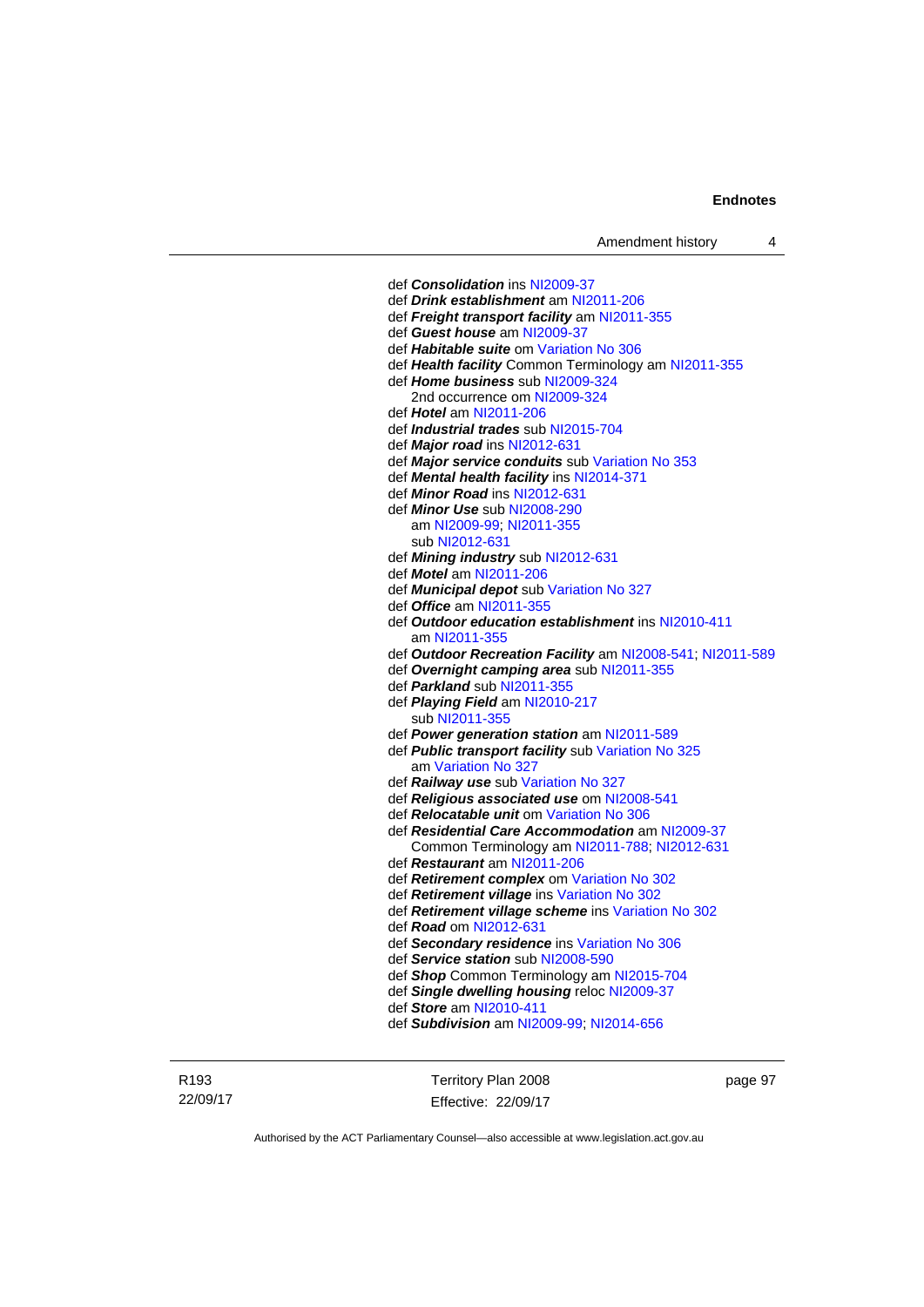| 4 | Amendment history |                                                                               |
|---|-------------------|-------------------------------------------------------------------------------|
|   |                   |                                                                               |
|   |                   | def Supportive housing sub Variation No 302                                   |
|   |                   | Common Terminology am NI2015-704                                              |
|   |                   | def Temporary Use sub NI2008-290                                              |
|   |                   | def Tourist Resort sub NI2010-22                                              |
|   |                   | am NI2011-206                                                                 |
|   |                   | def Transport Depot om NI2009-37                                              |
|   |                   | def Triple occupancy housing om Variation No 306                              |
|   |                   | def Veterinary hospital am NI2011-355                                         |
|   | Part B            | def Articulation Zone ins NI2008-541                                          |
|   |                   | def Authority sub NI2010-22                                                   |
|   |                   | def Basement am NI2012-410                                                    |
|   |                   | def Building envelope plan om Variation No 306                                |
|   |                   | def Community garden ins NI2011-589                                           |
|   |                   | def Compact block ins Variation No 306                                        |
|   |                   | def Datum ground level ins Variation No 300                                   |
|   |                   | def Desired character ins Variation No 306                                    |
|   |                   | def Dwelling sub NI2010-22                                                    |
|   |                   | def External wall ins Variation No 306                                        |
|   |                   | def <i>Floodplain</i> am NI2013-437                                           |
|   |                   | def Front loading block sub NI2009-99                                         |
|   |                   | def Front Zone sub NI2008-290                                                 |
|   |                   | am NI2012-189                                                                 |
|   |                   | def Height of building am NI2012-410                                          |
|   |                   | def Height of wall am NI2012-410                                              |
|   |                   | def Integrated housing development parcel ins Variation                       |
|   |                   | No 306                                                                        |
|   |                   | def <i>Integrated housing development plan</i> ins Variation<br><b>No 306</b> |
|   |                   | def Large block ins Variation No 306                                          |
|   |                   | def Lower floor level am NI2012-410                                           |
|   |                   | def <i>Mid sized block</i> ins Variation No 306                               |
|   |                   | def <b>North facing boundary</b> om Variation No 306                          |
|   |                   | def Northern boundary ins Variation No 306                                    |
|   |                   | def Principal private open space ins Variation No 306                         |
|   |                   | def Rear loading block sub NI2009-99                                          |
|   |                   | def Residential block ins Variation No 306                                    |
|   |                   | am NI2016-391                                                                 |
|   |                   | def Road ins NI2012-631                                                       |
|   |                   | sub Variation No 327                                                          |
|   |                   | def Screening device ins Variation No 306                                     |
|   |                   | def Secondary street frontage ins Variation No 306                            |
|   |                   | def Single dwelling block ins Variation No 306                                |
|   |                   | def Standard block om Variation No 306                                        |
|   |                   | def Streetscape concept plan om Variation No 306                              |
|   |                   | def Surrendered residential block ins Variation No 343                        |
|   |                   | def Unscreened element ins Variation No 306                                   |
|   |                   | def Upper floor level am NI2012-410                                           |
|   |                   |                                                                               |

page 98 Territory Plan 2008 Effective: 22/09/17

R193 22/09/17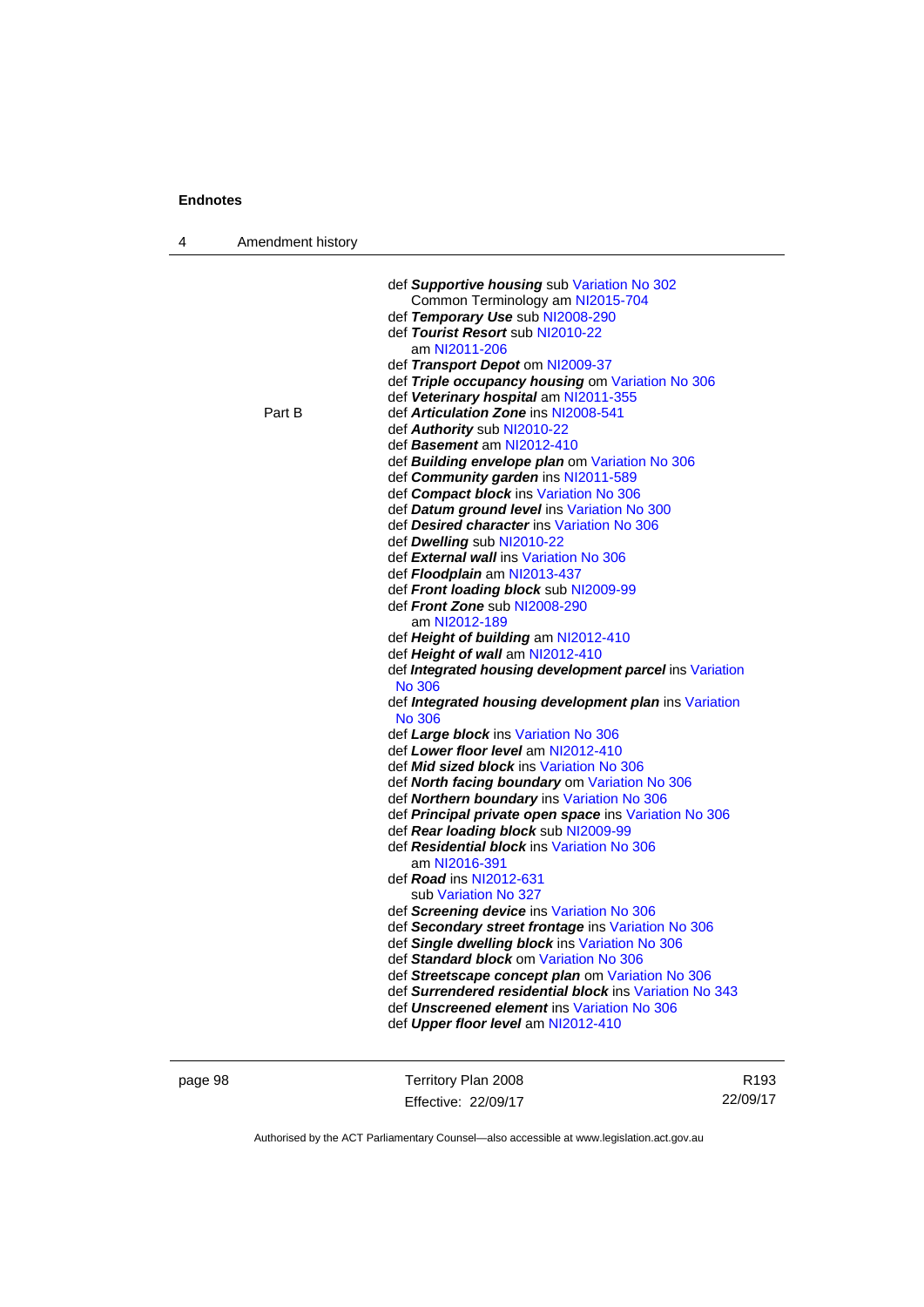| 14<br><b>Structure Plans</b><br>(prev 1) renum NI2008-590 R13<br>14.1<br><b>West Belconnen</b><br>(prev 1.1) renum NI2008-590 R13<br>sub Variation No 351<br>14.2<br><b>Bruce Central Precinct</b><br>(prev 1.2) renum NI2008-590 R13<br>om NI2011-788<br>14.3<br><b>Kingston Foreshore</b><br>(prev 1.3) renum NI2008-590 R13<br><b>General Objectives</b><br>am NI2010-22<br>14.4<br><b>North Watson</b><br>(prev 1.4) renum NI2008-590 R13<br>14.5<br><b>Gungahlin Central Area</b><br>orig 14.5<br>(prev 1.5) renum NI2008-590 R13<br><b>Urban Structure Principles Central Area</b><br>Central Area Land Use<br>7<br>am NI2010-217<br>Central Area Heritage<br>4<br>am NI2010-217<br>5<br>am NI2010-217<br>om Variation No 300<br>pres 14.5<br>sub Variation No 300<br>14.6<br><b>Gungahlin: Part of Nicholls including Gold Creek Tourist Area</b><br>(prev 1.6) renum NI2008-590 R13<br>14.7<br><b>North Gungahlin</b><br>(prev 1.7) renum NI2008-590 R13<br>14.8<br>East Gungahlin - Suburbs of Kenny, Throsby, Part Harrison and<br><b>Goorooyarroo Nature Reserve</b><br>(prev 1.8) renum NI2008-590 R13<br>1.2 Principles and Policies for East Gungahlin<br>1.2.2 Specific<br>Policies 4<br>am NI2010-217<br>1.2.3 Specific<br>Policies 1<br>am NI2010-217 |  |
|------------------------------------------------------------------------------------------------------------------------------------------------------------------------------------------------------------------------------------------------------------------------------------------------------------------------------------------------------------------------------------------------------------------------------------------------------------------------------------------------------------------------------------------------------------------------------------------------------------------------------------------------------------------------------------------------------------------------------------------------------------------------------------------------------------------------------------------------------------------------------------------------------------------------------------------------------------------------------------------------------------------------------------------------------------------------------------------------------------------------------------------------------------------------------------------------------------------------------------------------------------------------|--|
|                                                                                                                                                                                                                                                                                                                                                                                                                                                                                                                                                                                                                                                                                                                                                                                                                                                                                                                                                                                                                                                                                                                                                                                                                                                                        |  |
|                                                                                                                                                                                                                                                                                                                                                                                                                                                                                                                                                                                                                                                                                                                                                                                                                                                                                                                                                                                                                                                                                                                                                                                                                                                                        |  |
|                                                                                                                                                                                                                                                                                                                                                                                                                                                                                                                                                                                                                                                                                                                                                                                                                                                                                                                                                                                                                                                                                                                                                                                                                                                                        |  |
|                                                                                                                                                                                                                                                                                                                                                                                                                                                                                                                                                                                                                                                                                                                                                                                                                                                                                                                                                                                                                                                                                                                                                                                                                                                                        |  |
|                                                                                                                                                                                                                                                                                                                                                                                                                                                                                                                                                                                                                                                                                                                                                                                                                                                                                                                                                                                                                                                                                                                                                                                                                                                                        |  |
|                                                                                                                                                                                                                                                                                                                                                                                                                                                                                                                                                                                                                                                                                                                                                                                                                                                                                                                                                                                                                                                                                                                                                                                                                                                                        |  |
|                                                                                                                                                                                                                                                                                                                                                                                                                                                                                                                                                                                                                                                                                                                                                                                                                                                                                                                                                                                                                                                                                                                                                                                                                                                                        |  |
|                                                                                                                                                                                                                                                                                                                                                                                                                                                                                                                                                                                                                                                                                                                                                                                                                                                                                                                                                                                                                                                                                                                                                                                                                                                                        |  |
|                                                                                                                                                                                                                                                                                                                                                                                                                                                                                                                                                                                                                                                                                                                                                                                                                                                                                                                                                                                                                                                                                                                                                                                                                                                                        |  |

sub [Variation No 319](http://www.legislation.act.gov.au/ni/2014-501/default.asp)

R193 22/09/17

Territory Plan 2008 Effective: 22/09/17 page 99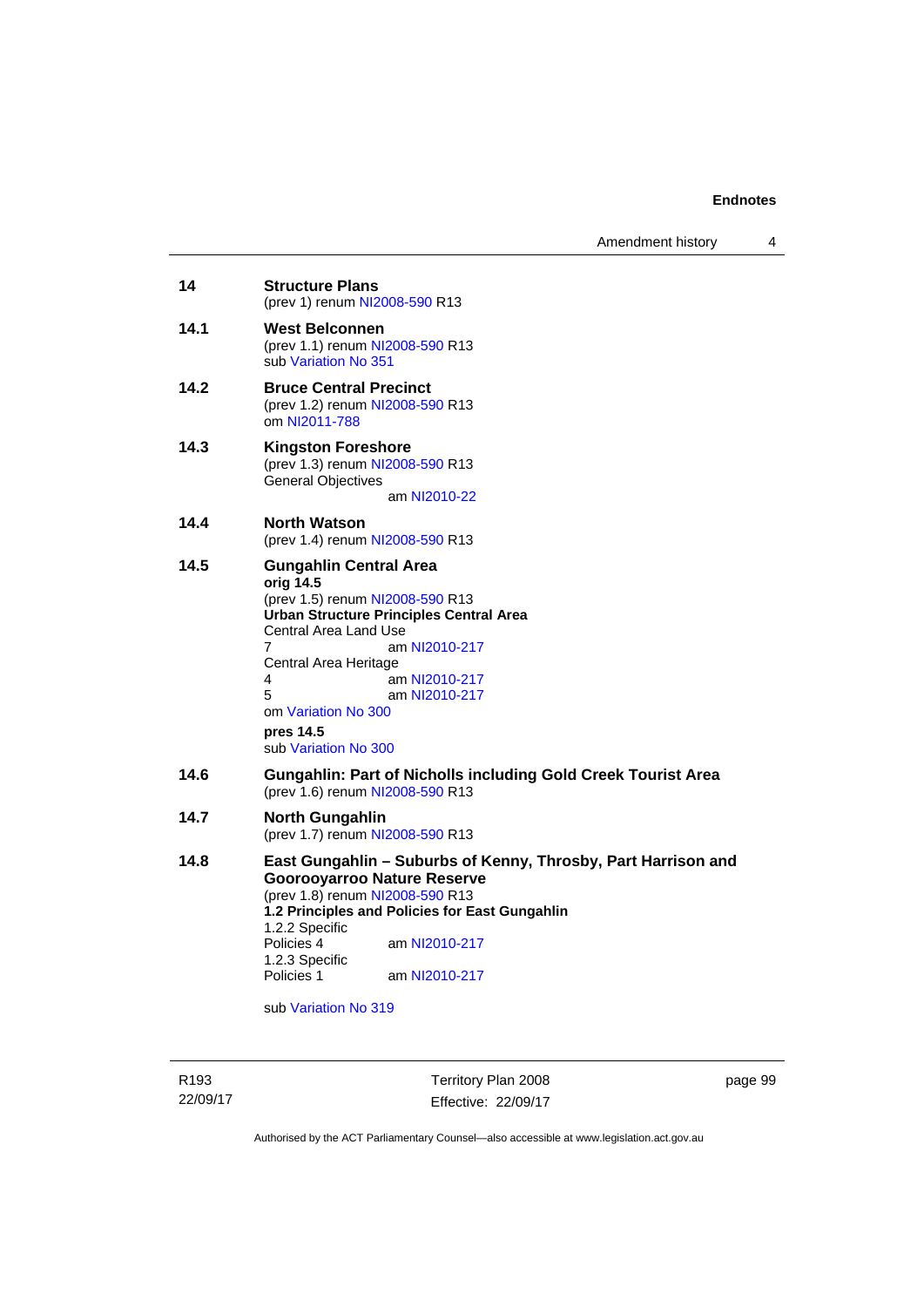| 4     | Amendment history                                                                                                                                                                                                                     |
|-------|---------------------------------------------------------------------------------------------------------------------------------------------------------------------------------------------------------------------------------------|
| 14.9  | <b>Gungahlin - Suburb of Crace</b><br>(prev 1.9) renum NI2008-590 R13                                                                                                                                                                 |
| 14.10 | <b>Molonglo and North Weston</b><br>(prev 1.10) renum NI2008-590 R13<br>ins Variation No 281<br>am NI2010-218; NI2010-219; NI2017-263                                                                                                 |
| 14.11 | <b>Lawson South</b><br>ins Variation No 299                                                                                                                                                                                           |
| 14.12 | Holt part section 99 (Belconnen Golf Course)<br>ins Variation No 298<br>sub Variation No 340                                                                                                                                          |
| 14.13 | Gungahlin town Centre<br>ins Variation No 300                                                                                                                                                                                         |
| 15    | <b>Concept Plans</b><br>(prev 2) renum NI2008-590 R13                                                                                                                                                                                 |
| 15.1  | <b>Bonner</b><br>(prev 2.1) renum NI2008-590 R13<br>om NI2012-631                                                                                                                                                                     |
| 15.2  | Casey<br>(prev 2.2) renum NI2008-590 R13                                                                                                                                                                                              |
| 15.3  | Crace<br>(prev 2.3) renum NI2008-590 R13<br>Ongoing block-specific provisions<br>7<br>ins NI2011-355<br>om NI2011-787<br>Figure 9<br>ins NI2011-355<br>om NI2011-787<br>Figure 10<br>ins NI2011-355<br>om NI2011-787<br>om NI2013-437 |
| 15.4  | Forde<br>(prev 2.4) renum NI2008-590 R13<br>om NI2012-190                                                                                                                                                                             |
| 15.5  | Macgregor<br>(prev 2.5) renum NI2008-590 R13                                                                                                                                                                                          |
|       | <b>Dwelling Numbers</b><br>5.9<br>sub NI2009-321<br>am NI2012-189                                                                                                                                                                     |

page 100 Territory Plan 2008 Effective: 22/09/17

R193 22/09/17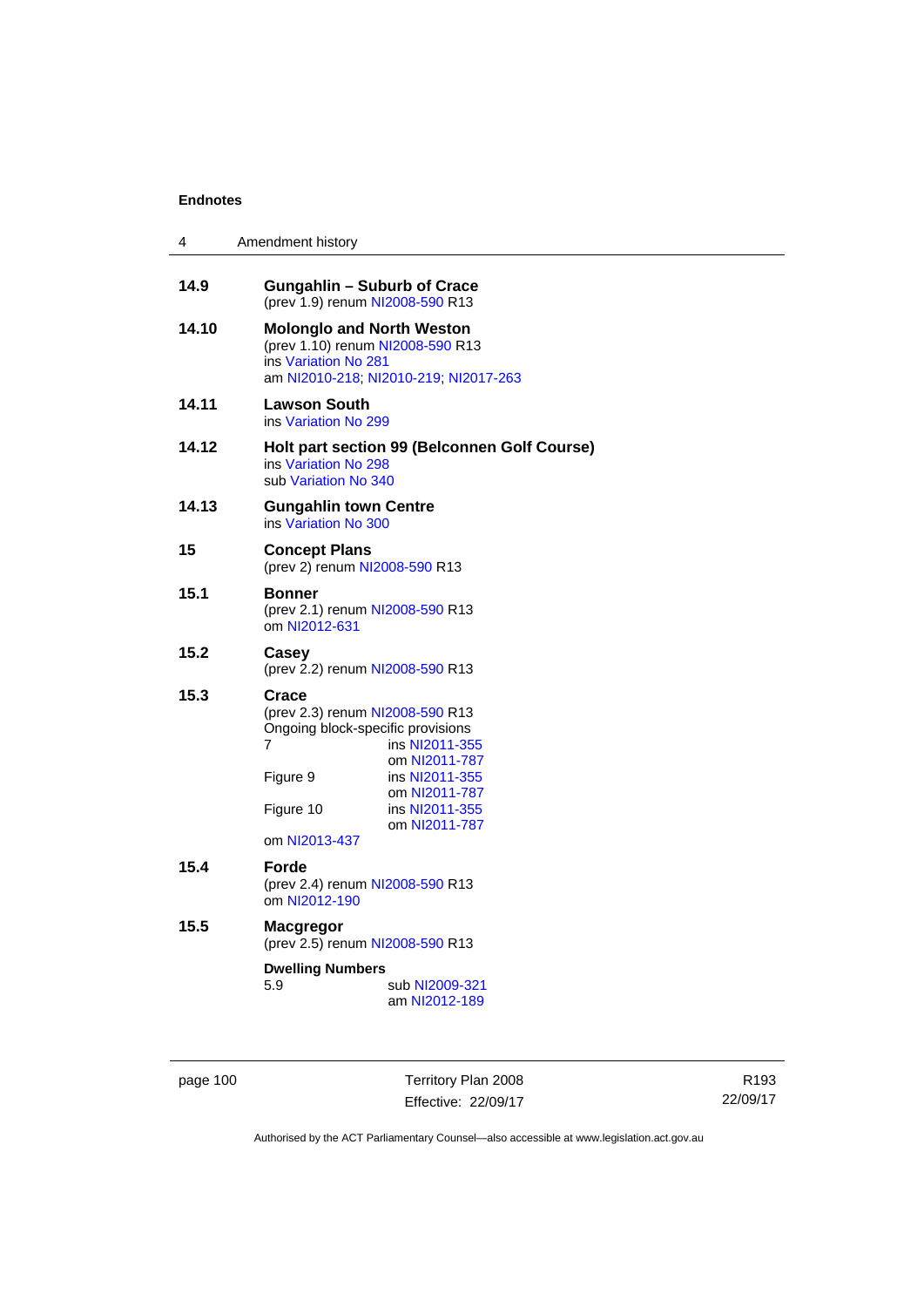Amendment history 4

**15.6 Flemington Road Corridor**  (prev 2.6) renum [NI2008-590](http://www.legislation.act.gov.au/ni/2008-590/default.asp) R13 **2 – Flemington Road Concept Plan**  2.2 Site sub [NI2010-601](http://www.legislation.act.gov.au/ni/2010-601/) 2.4.12 Natural and Cultural Heritage Features am [NI2010-217](http://www.legislation.act.gov.au/ni/2010-217/) 2.4.13 Land Program sub [NI2010-22](http://www.legislation.act.gov.au/ni/2010-22/) om [NI2010-601](http://www.legislation.act.gov.au/ni/2010-601/) 3.1.1 Building Height Controls am [NI2009-272](http://www.legislation.act.gov.au/ni/2009-272/) **3 – Development Control Requirements**  sub [NI2010-22](http://www.legislation.act.gov.au/ni/2010-22/) **Part A – Land Use**  R1, C1 (prev R2, C2) renum [NI2010-601](http://www.legislation.act.gov.au/ni/2010-601/) **Part B – Subdivision**  1 Dwelling Numbers hdg ins [NI2010-601](http://www.legislation.act.gov.au/ni/2010-601/) 2 Subdivision hdg (prev 1) renum [NI2010-601](http://www.legislation.act.gov.au/ni/2010-601/) 3 Density hdg (prev 2) renum [NI2010-601](http://www.legislation.act.gov.au/ni/2010-601/) 4 Bushfire Protection hdg (prev 3) renum [NI2010-601](http://www.legislation.act.gov.au/ni/2010-601/) **Part C – Buildings and Structures**  R11A ins [NI2010-601](http://www.legislation.act.gov.au/ni/2010-601/) R16A ins [NI2010-601](http://www.legislation.act.gov.au/ni/2010-601/) 3 Increase in the Number of Dwellings Permitted by a Crown Lease hdg ins [NI2010-601](http://www.legislation.act.gov.au/ni/2010-601/) R19A ins [NI2010-601](http://www.legislation.act.gov.au/ni/2010-601/) 4 Commercial Gross Floor Area hdg (prev 3) renum [NI2010-601](http://www.legislation.act.gov.au/ni/2010-601/) R20 sub [NI2010-601](http://www.legislation.act.gov.au/ni/2010-601/) 5 Commercial Building Frontages hdg (prev 4) renum [NI2010-601](http://www.legislation.act.gov.au/ni/2010-601/) 6 Floor to Ceiling Heights hdg (prev 5) renum [NI2010-601](http://www.legislation.act.gov.au/ni/2010-601/) 7 Service Entries (prev 6) renum [NI2010-601](http://www.legislation.act.gov.au/ni/2010-601/) 8 Articulation Zone hdg (prev 7) renum [NI2010-601](http://www.legislation.act.gov.au/ni/2010-601/) 9 Materials and Colours hdg (prev 8) renum [NI2010-601](http://www.legislation.act.gov.au/ni/2010-601/) 10 Verges hdg (prev 9) renum [NI2010-601](http://www.legislation.act.gov.au/ni/2010-601/) 11 Street Interface hdg (prev 10) renum [NI2010-601](http://www.legislation.act.gov.au/ni/2010-601/)

R193 22/09/17 Territory Plan 2008 Effective: 22/09/17 page 101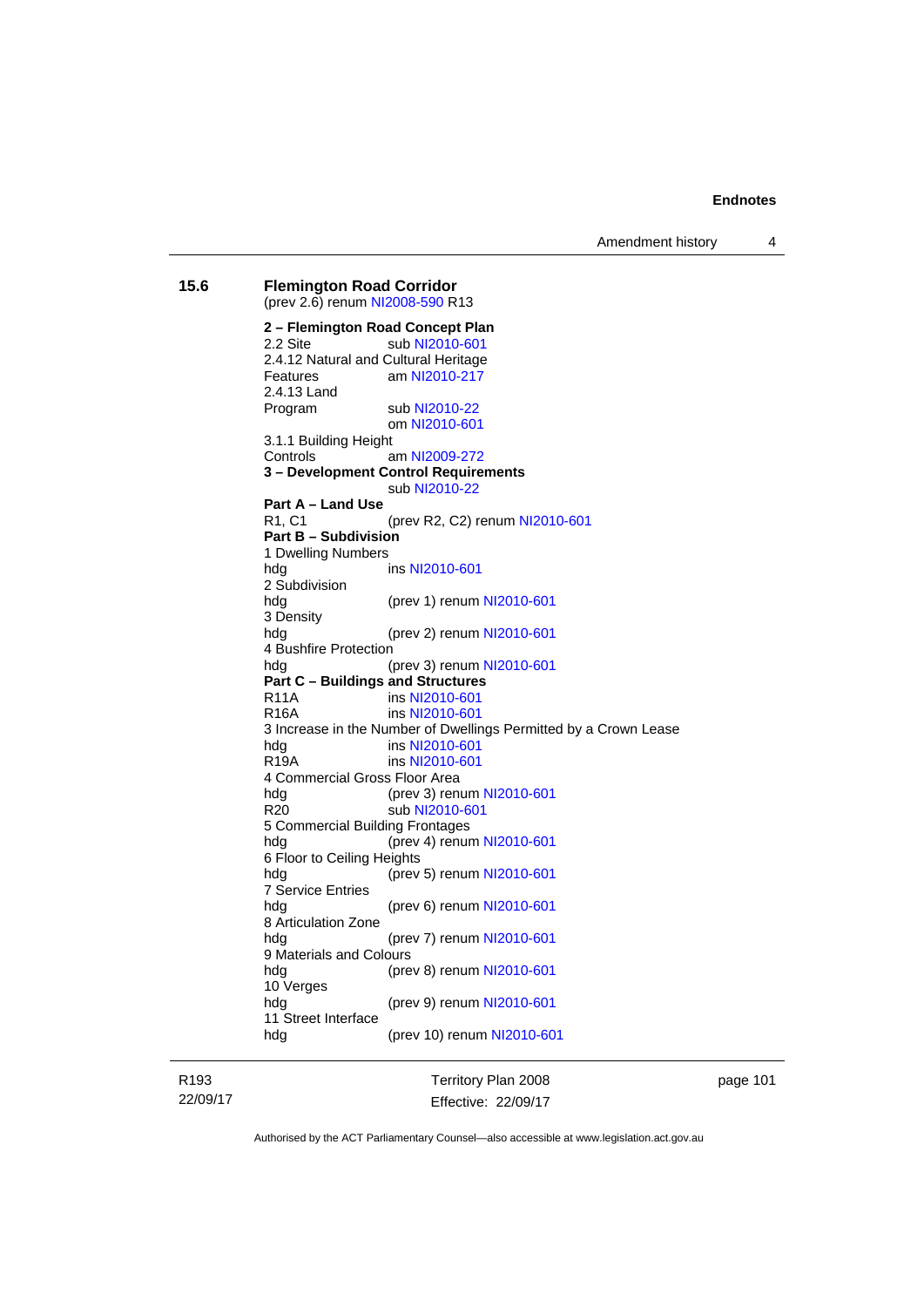| 4 | Amendment history |
|---|-------------------|
|---|-------------------|

12 Deep Root Planting Zones<br>hdg (prev 11) hdg (prev 11) renum [NI2010-601](http://www.legislation.act.gov.au/ni/2010-601/)<br>R29 sub NI2010-601 R29 sub [NI2010-601](http://www.legislation.act.gov.au/ni/2010-601/)<br>R30 am NI2010-411 R30 am [NI2010-411](http://www.legislation.act.gov.au/ni/2010-411/)<br>R30A, C30A ins NI2010-601 ins [NI2010-601](http://www.legislation.act.gov.au/ni/2010-601/) 13 Courtyard Walls hdg (prev 12) renum [NI2010-601](http://www.legislation.act.gov.au/ni/2010-601/) 14 Public Art hdg (prev 13) renum [NI2010-601](http://www.legislation.act.gov.au/ni/2010-601/) 15 Communal Open Space hdg (prev 14) renum [NI2010-601](http://www.legislation.act.gov.au/ni/2010-601/) **Concept Plan Drawings**  Flemington Road Concept Plan<br>Study Area sub NI2010-sub [NI2010-601](http://www.legislation.act.gov.au/ni/2010-601/) **15.7 Ngunnawal 2C**  (prev 2.7) renum [NI2008-590](http://www.legislation.act.gov.au/ni/2008-590/default.asp) R13 om [NI2015-81](http://www.legislation.act.gov.au/ni/2015-81/default.asp) **15.8 Jacka**  (prev 2.8) renum [NI2008-590](http://www.legislation.act.gov.au/ni/2008-590/default.asp) R13 **15.9 Moncrieff**  (prev 2.9) renum [NI2008-590](http://www.legislation.act.gov.au/ni/2008-590/default.asp) R13 **15.10 North Weston**  (prev 2.10) ins [Variation No 281](http://www.legislation.act.gov.au/ni/2008-352/) renum [NI2008-590](http://www.legislation.act.gov.au/ni/2008-590/default.asp) R13 am [NI2015-334](http://www.legislation.act.gov.au/ni/2015-334/default.asp); [NI2015-704](http://www.legislation.act.gov.au/ni/2015-704/default.asp) **15.11 Coombs and Wright**  (prev 2.11) ins [Variation No 281](http://www.legislation.act.gov.au/ni/2008-352/) renum [NI2008-590](http://www.legislation.act.gov.au/ni/2008-590/default.asp) R13 sub [NI2010-22](http://www.legislation.act.gov.au/ni/2010-22/) **Introduction**  Application am [NI2012-410](http://www.legislation.act.gov.au/ni/2012-410/) Definition of terms am [NI2010-412](http://www.legislation.act.gov.au/ni/2010-412/) **Part A – Land Use**  Element 1 R4, C4 sub [NI2014-10](http://www.legislation.act.gov.au/ni/2014-10/default.asp) am [NI2014-90](http://www.legislation.act.gov.au/ni/2014-90/default.asp)<br>R13, C13 sub NI2017-21 R13, C13 sub [NI2017-21](http://www.legislation.act.gov.au/ni/2017-21/default.asp)<br>R19, C19 sub NI2017-21 sub [NI2017-21](http://www.legislation.act.gov.au/ni/2017-21/default.asp) C20 sub [NI2017-277](http://www.legislation.act.gov.au/ni/2017-277/default.asp)<br>R21, C21 sub NI2017-21

page 102 Territory Plan 2008 Effective: 22/09/17

sub [NI2017-21](http://www.legislation.act.gov.au/ni/2017-21/default.asp)

R193 22/09/17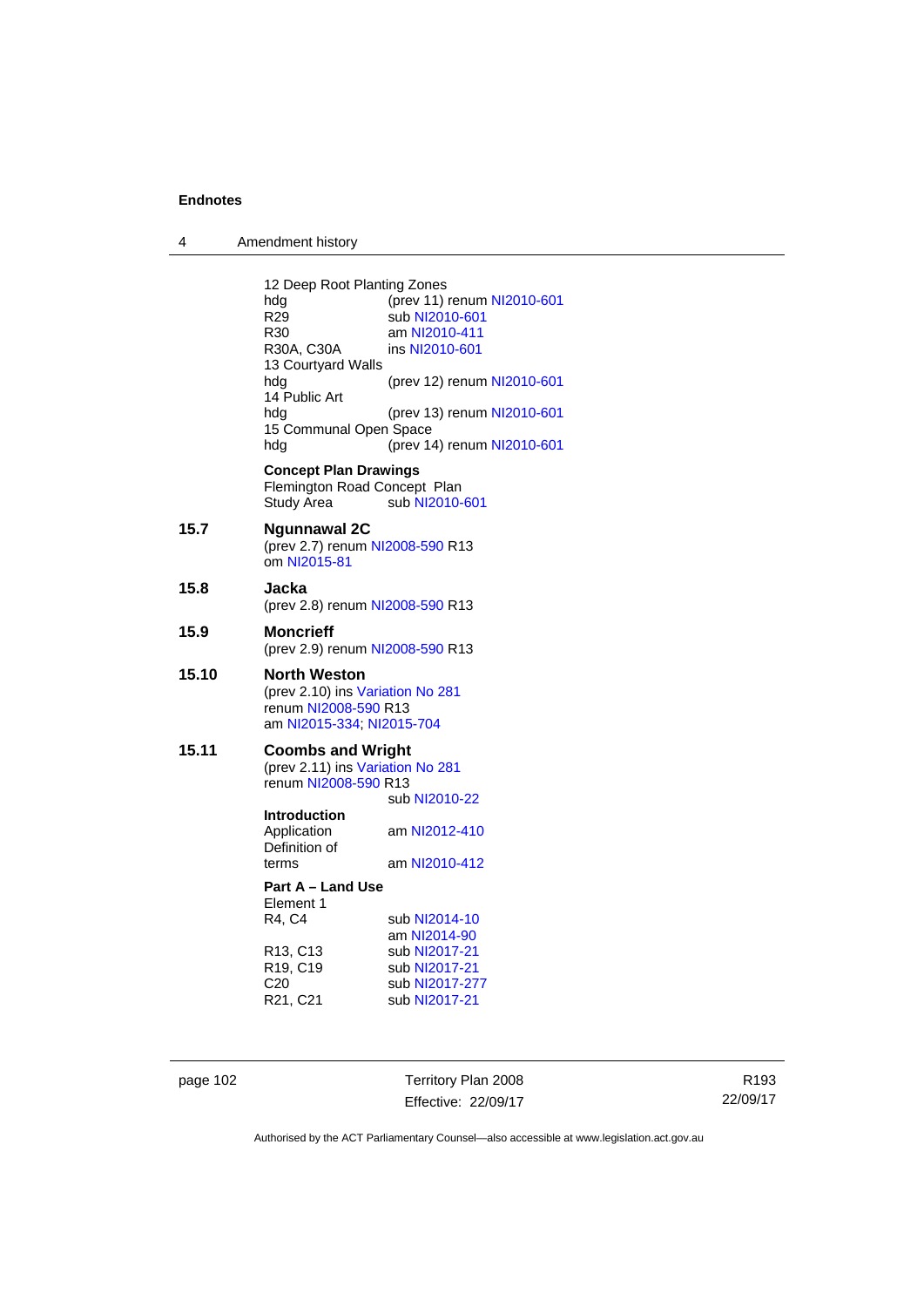Amendment history 4

| <b>Part B - Subdivision</b><br>Element 7 |                                 |  |
|------------------------------------------|---------------------------------|--|
| R45, C45<br>Element 8                    | sub NI2017-21                   |  |
| R46, C46                                 | sub NI2011-355                  |  |
| R46A,C46A                                | ins NI2011-355                  |  |
| R46B, C46B                               | ins NI2011-355                  |  |
| Element 9                                |                                 |  |
| R48                                      | am NI2010-217                   |  |
| <b>Part C - Buildings and Structures</b> |                                 |  |
| Element 10                               |                                 |  |
| R49                                      | sub NI2011-355                  |  |
| <b>R50</b>                               | sub NI2014-275                  |  |
| Element 12                               |                                 |  |
| R <sub>53</sub>                          | sub NI2014-10                   |  |
| <b>R56</b>                               | sub NI2014-90                   |  |
| C <sub>57</sub>                          | sub NI2014-10; NI2014-275       |  |
| Element 16                               |                                 |  |
| hdg                                      | ins NI2010-412                  |  |
|                                          | om Variation No 346             |  |
| Item 16.1                                | ins NI2010-412                  |  |
|                                          | om Variation No 346             |  |
| R62, C62                                 | ins NI2010-412                  |  |
|                                          | om Variation No 346             |  |
| R <sub>63</sub>                          | ins NI2010-412<br>sub NI2014-10 |  |
|                                          | om Variation No 346             |  |
| Table 1                                  | ins NI2010-412                  |  |
|                                          | om Variation No 346             |  |
|                                          | ins NI2010-412                  |  |
| Figure A1                                | om Variation No 346             |  |
|                                          |                                 |  |
| <b>Part D - Environment</b>              |                                 |  |
| hdg                                      | ins NI2012-410                  |  |
| Element 17                               |                                 |  |
| hdg                                      | ins NI2012-410                  |  |
| R64                                      | ins NI2012-410                  |  |
| Figure 2                                 | sub NI2014-10; NI2017-21        |  |
| Figure 3                                 | sub NI2014-10, NI2017-21        |  |

Figure 3<br>Figure 4<br>Figure 6 sub [NI2010-217](http://www.legislation.act.gov.au/ni/2010-217/); [NI2010-602](http://www.legislation.act.gov.au/ni/2010-602/); [NI2014-10](http://www.legislation.act.gov.au/ni/2014-10/default.asp); [NI2017-21](http://www.legislation.act.gov.au/ni/2017-21/default.asp) sub [NI2010-217](http://www.legislation.act.gov.au/ni/2010-217/) ins [NI2012-410](http://www.legislation.act.gov.au/ni/2012-410/)

## **15.12 Lawson South**

(prev 2.12) ins [Variation No 281](http://www.legislation.act.gov.au/ni/2008-352/) renum [NI2008-590](http://www.legislation.act.gov.au/ni/2008-590/default.asp) R13 om [NI2010-22](http://www.legislation.act.gov.au/ni/2010-22/)

R193 22/09/17

Territory Plan 2008 Effective: 22/09/17 page 103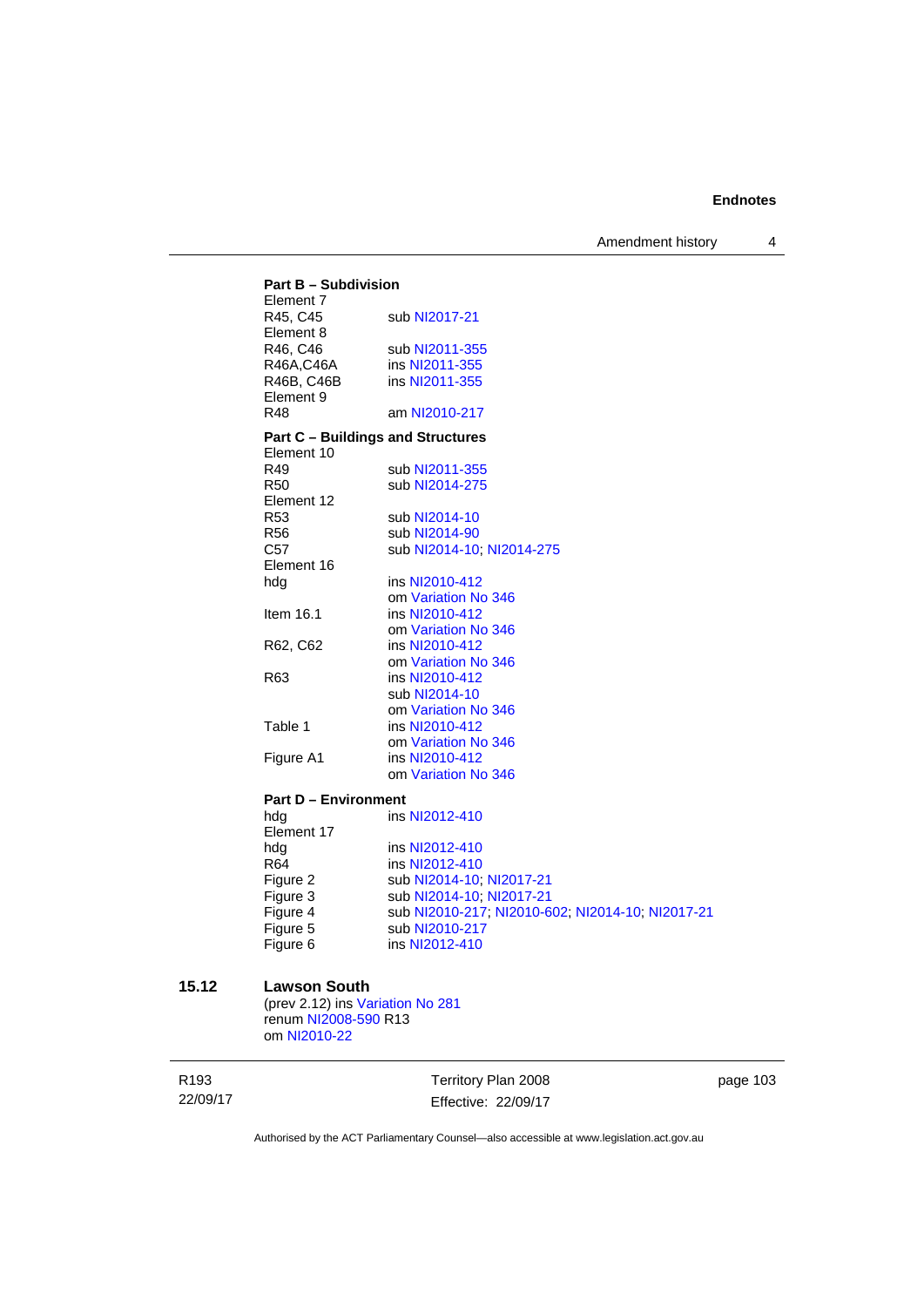$\overline{\phantom{0}}$ 

| Amendment history                                                                                                                                                                                                                                                                                                                   |                                                                                                                                                                                                                                                                                                                                                                                                                                                                 |  |  |
|-------------------------------------------------------------------------------------------------------------------------------------------------------------------------------------------------------------------------------------------------------------------------------------------------------------------------------------|-----------------------------------------------------------------------------------------------------------------------------------------------------------------------------------------------------------------------------------------------------------------------------------------------------------------------------------------------------------------------------------------------------------------------------------------------------------------|--|--|
| ins Variation No 299<br>hda<br>2. Dwelling Yield<br>R6, C6                                                                                                                                                                                                                                                                          | sub NI2011-589<br>sub NI2011-589                                                                                                                                                                                                                                                                                                                                                                                                                                |  |  |
| ins Variation No 298<br>sub Variation No 340                                                                                                                                                                                                                                                                                        | Holt part section 99 (Belconnen Golf Course)                                                                                                                                                                                                                                                                                                                                                                                                                    |  |  |
| <b>Throsby</b><br>ins Variation No 319                                                                                                                                                                                                                                                                                              |                                                                                                                                                                                                                                                                                                                                                                                                                                                                 |  |  |
| <b>West Belconnen</b><br>ins Variation No 351                                                                                                                                                                                                                                                                                       | am NI2016-597, NI2017-20                                                                                                                                                                                                                                                                                                                                                                                                                                        |  |  |
|                                                                                                                                                                                                                                                                                                                                     | <b>Development codes</b><br>(prev 3) renum NI2008-590 R13                                                                                                                                                                                                                                                                                                                                                                                                       |  |  |
| orig 16.1<br>am NI2009-38<br>Introduction<br>Element 2<br>Item 2.8 hdg<br>R26, C26<br>R27,C27<br>Element 6<br>Item 6.5 hdg<br>Element 1<br>Item $1.4$<br>C <sub>109</sub><br>Element 2<br>Item $2.1$<br>Element 5<br>Item $5.3$<br>C <sub>130</sub><br>C <sub>131</sub><br>om Variation No 306<br>pres 16.1<br>ins Variation No 306 | <b>Estate Development Code</b><br>(prev 3.1) renum NI2008-590 R13<br><b>Part B - Subdivision Development Code</b><br>am NI2009-38<br>Part B(1) - Estate Development Plans supported by a Precinct Code<br>sub NI2009-324<br>am NI2009-324<br>am NI2009-324<br>am NI2009-324<br>Part B(2) - Additional requirements that apply when an Estate<br>am NI2008-541<br>am NI2009-487<br>am NI2008-541<br>am NI2008-541<br>am NI2013-436; NI2013-437; Variation No 353 |  |  |
|                                                                                                                                                                                                                                                                                                                                     | <b>Part B - Subdivision Development Code</b>                                                                                                                                                                                                                                                                                                                                                                                                                    |  |  |

page 104 Territory Plan 2008 Effective: 22/09/17

R193 22/09/17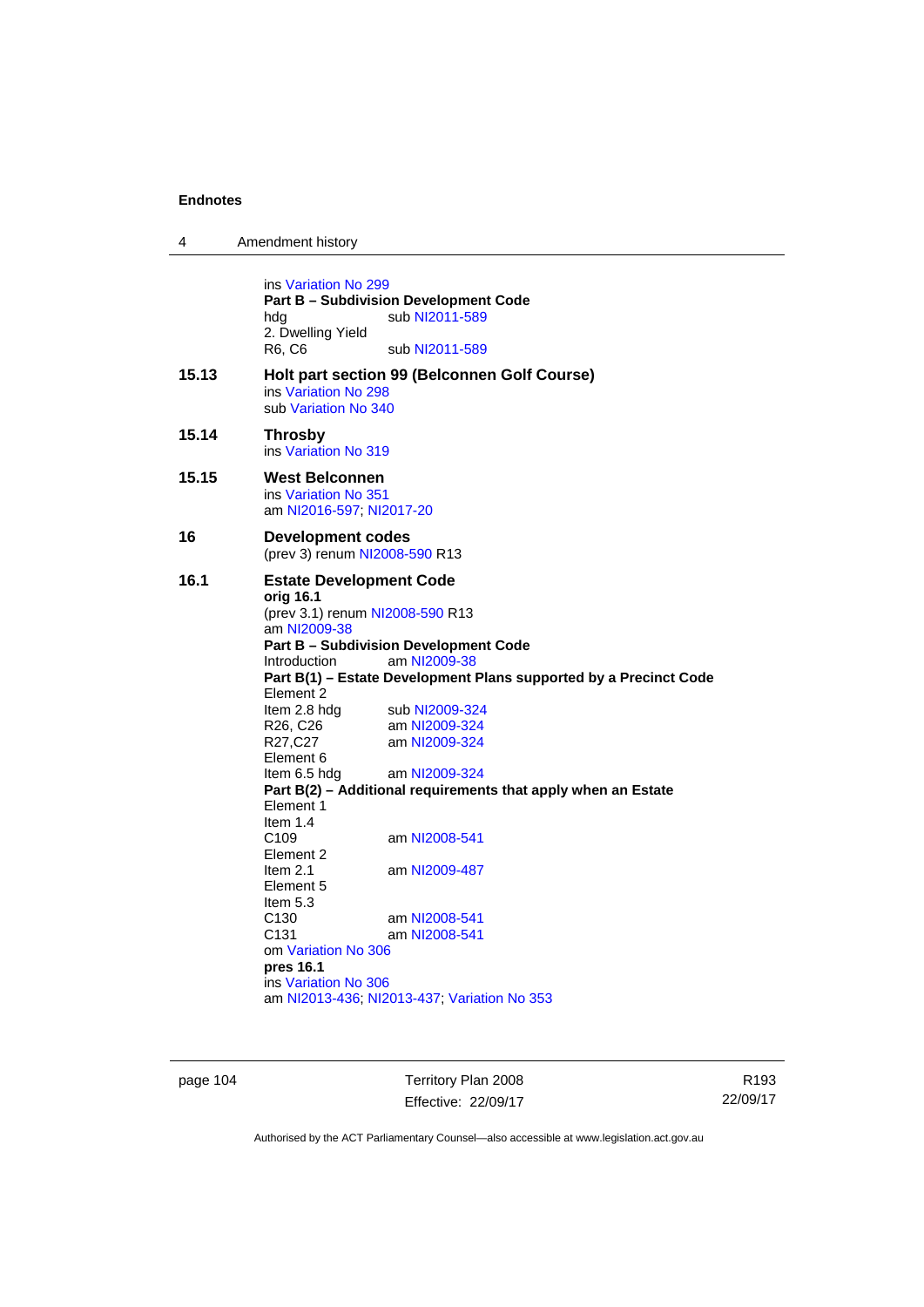# **5 Earlier republications**

Some earlier republications were not numbered. The number in column 1 refers to the publication order.

Since 12 September 2001 every authorised republication has been published in electronic pdf format on the ACT legislation register. A selection of authorised republications have also been published in printed format. These republications are marked with an asterisk (\*) in column 1. Electronic and printed versions of an authorised republication are identical.

| <b>Republication</b><br>No and date | <b>Effective</b>              | Last<br>amendment<br>made by | <b>Republication</b><br>for                                                                          |
|-------------------------------------|-------------------------------|------------------------------|------------------------------------------------------------------------------------------------------|
| R <sub>1</sub><br>31 Mar 2008       | 31 Mar 2008-<br>17 Apr 2008   | not amended                  | new instrument                                                                                       |
| R <sub>2</sub><br>18 Apr 2008       | 18 Apr 2008-<br>5 June 2008   | NI2008-123                   | variations by<br>Variation No 285<br>(as notified in<br>NI2008-123)                                  |
| R <sub>3</sub><br>6 June 2008       | 6 June 2008-<br>10 July 2008  | NI2008-201                   | variations by<br>NI2008-201                                                                          |
| R <sub>4</sub><br>11 July 2008      | 11 July 2008-<br>31 July 2008 | NI2008-290                   | variations by<br>NI2008-289 and<br>NI2008-290                                                        |
| R <sub>5</sub><br>1 Aug 2008        | 1 Aug 2008-<br>14 Aug 2008    | NI2008-298                   | variations by<br>NI2008-298                                                                          |
| R <sub>6</sub><br>15 Aug 2008       | 15 Aug 2008-<br>28 Aug 2008   | NI2008-336                   | variations by<br>Variation No 293<br>(as notified in<br>NI2008-219),<br>NI2008-328 and<br>NI2008-336 |
| R7<br>29 Aug 2008                   | 29 Aug 2008-<br>4 Sept 2008   | NI2008-358                   | variations by<br>NI2008-358                                                                          |
| R <sub>8</sub><br>5 Sept 2008       | 5 Sept 2008-<br>30 Oct 2008   | NI2008-358                   | variations by<br>Variation No 289<br>(as notified in<br>NI2008-339)                                  |
| R <sub>9</sub><br>31 Oct 2008       | 31 Oct 2008-<br>6 Nov 2008    | NI2008-499                   | variations by<br>NI2008-499                                                                          |
|                                     |                               |                              |                                                                                                      |

| R <sub>193</sub> | Territory Plan 2008 | page 105 |
|------------------|---------------------|----------|
| 22/09/17         | Effective: 22/09/17 |          |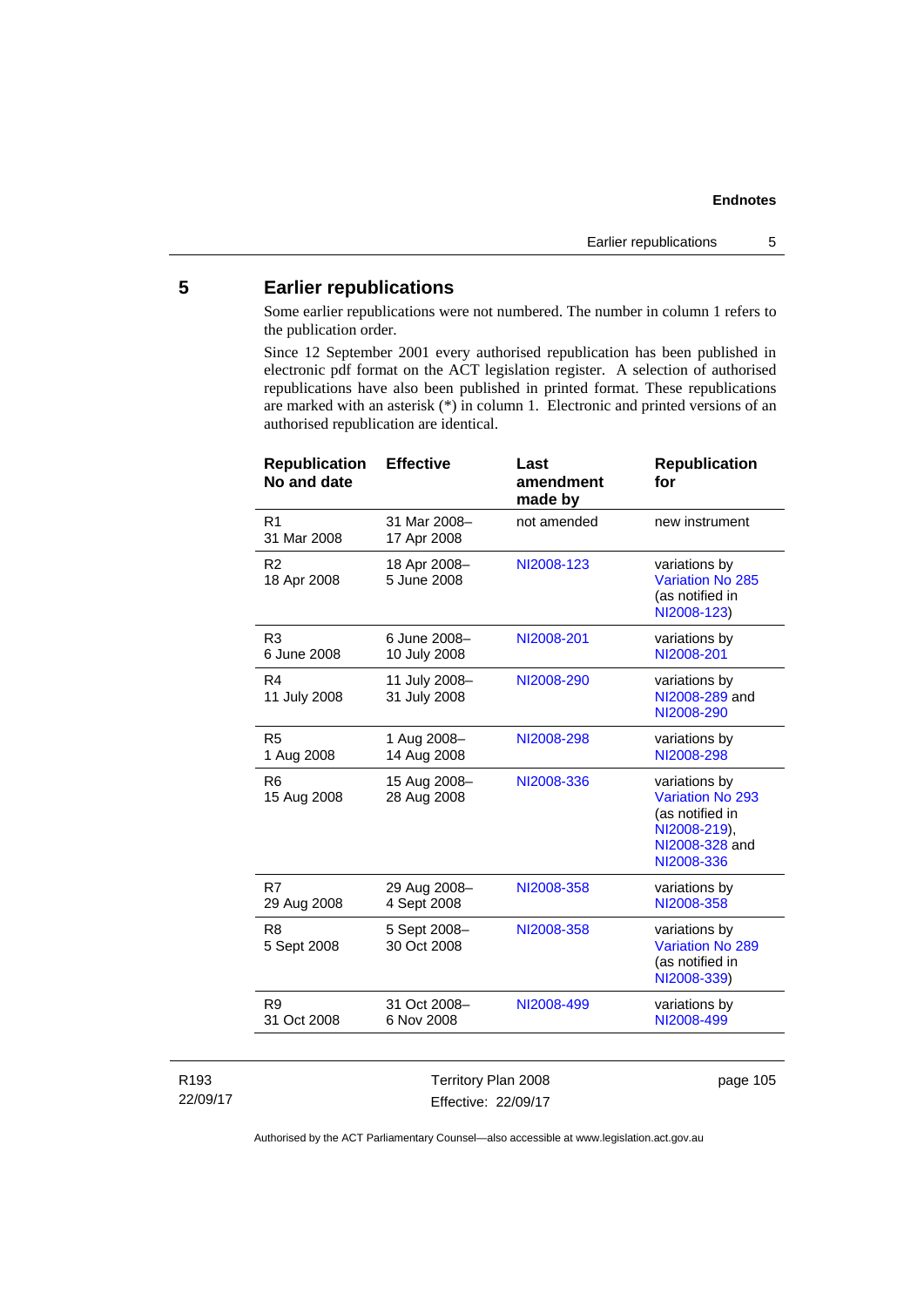| <b>Republication</b><br>No and date | <b>Effective</b>            | Last<br>amendment<br>made by | <b>Republication</b><br>for                                                                                                            |
|-------------------------------------|-----------------------------|------------------------------|----------------------------------------------------------------------------------------------------------------------------------------|
| R <sub>10</sub>                     | 7 Nov 2008-                 | NI2008-516                   | variations by                                                                                                                          |
| 7 Nov 2008                          | 20 Nov 2008                 |                              | NI2008-516                                                                                                                             |
| R <sub>11</sub><br>21 Nov 2008      | 21 Nov 2008-<br>11 Dec 2008 | NI2008-542                   | variations by<br>NI2008-541 and<br>NI2008-542                                                                                          |
| R <sub>12</sub><br>12 Dec 2008      | 12 Dec 2008-<br>18 Dec 2008 | NI2008-542                   | variations by<br><b>Variation No 281</b><br>(as notified in<br>NI2008-352)                                                             |
| R <sub>13</sub>                     | 19 Dec 2008-                | NI2008-590                   | variations by                                                                                                                          |
| 19 Dec 2008                         | 8 Jan 2009                  |                              | NI2008-590                                                                                                                             |
| R <sub>14</sub>                     | 9 Jan 2009-                 | NI2009-6                     | variations by                                                                                                                          |
| 9 Jan 2009                          | 15 Jan 2009                 |                              | NI2009-6                                                                                                                               |
| R <sub>15</sub>                     | 16 Jan 2009-                | NI2009-17                    | variations by                                                                                                                          |
| 16 Jan 2009                         | 5 Feb 2009                  |                              | NI2009-17                                                                                                                              |
| R <sub>16</sub><br>6 Feb 2009       | 6 Feb 2009-<br>12 Feb 2009  | NI2009-38                    | variations by<br>NI2009-37 and<br>NI2009-38                                                                                            |
| R <sub>17</sub>                     | 13 Feb2009-                 | NI2009-59                    | variations by                                                                                                                          |
| 13 Feb 2009                         | 26 Feb 2009                 |                              | NI2009-59                                                                                                                              |
| R <sub>18</sub>                     | 27 Feb 2009-                | NI2009-70                    | variations by                                                                                                                          |
| 27 Feb 2009                         | 19 Mar 2009                 |                              | NI2009-70                                                                                                                              |
| R <sub>19</sub>                     | 20 Mar 2009-                | NI2009-99                    | variations by                                                                                                                          |
| 20 Mar 2009                         | 16 Apr 2009                 |                              | NI2009-99                                                                                                                              |
| R <sub>20</sub><br>17 Apr 2009      | 17 Apr 2009-<br>30 Apr 2009 | NI2009-181                   | variations by<br><b>Variation No 261</b><br>(as notified in<br>NI2009-107),<br>No 296 (as notified<br>in NI2009-108) and<br>NI2009-181 |
| R <sub>21</sub><br>1 May 2009       | 1 May 2009-<br>14 May 2009  | NI2009-200                   | variations by<br>NI2009-199 and<br>NI2009-200                                                                                          |

# 5 Earlier republications

page 106 Territory Plan 2008 Effective: 22/09/17

R193 22/09/17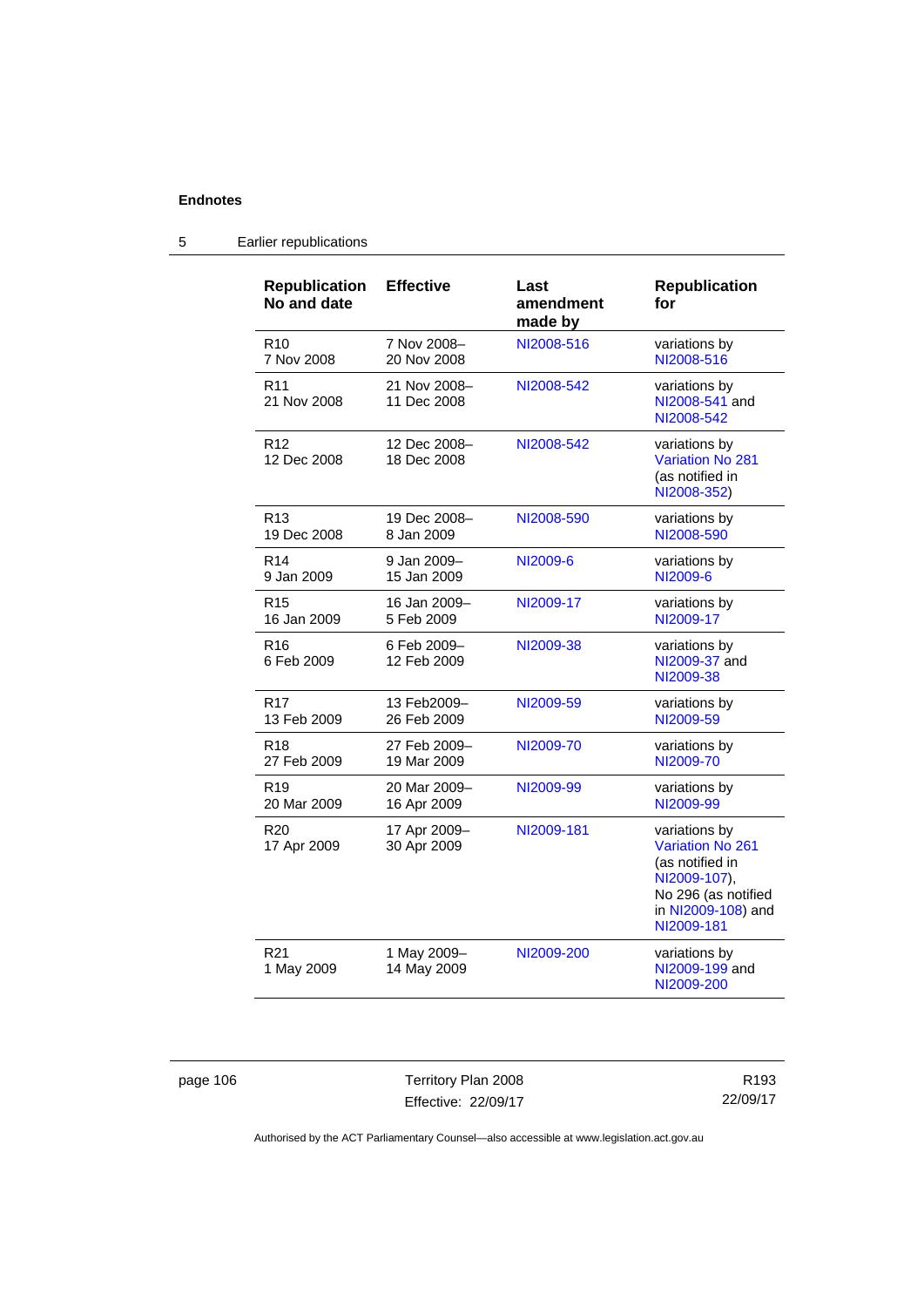Earlier republications 5

| <b>Republication</b><br>No and date | <b>Effective</b>              | Last<br>amendment<br>made by | <b>Republication</b><br>for                                                                  |
|-------------------------------------|-------------------------------|------------------------------|----------------------------------------------------------------------------------------------|
| R22<br>15 May 2009                  | 15 May 2009-<br>21 May 2009   | NI2009-217                   | variations by<br>NI2009-216 and<br>NI2009-217                                                |
| R <sub>23</sub><br>22 May 2009      | 22 May 2009-<br>4 June 2009   | NI2009-238                   | variations by<br>NI2009-237 and<br>NI2009-238                                                |
| R <sub>24</sub><br>5 June 2009      | 5 June 2009-<br>18 June 2009  | NI2009-256                   | variations by<br>NI2009-254,<br>NI2009-255 and<br>NI2009-256                                 |
| R <sub>25</sub><br>19 June 2009     | 19 June 2009-<br>9 July 2009  | NI2009-272                   | variations by<br>NI2009-272                                                                  |
| R <sub>26</sub><br>10 July 2009     | 10 July 2009-<br>16 July 2009 | NI2009-324                   | variations by<br>NI2009-321,<br>NI2009-322 and<br>NI2009-324                                 |
| R <sub>27</sub><br>17 July 2009     | 17July 2009-<br>23 July 2009  | NI2009-338                   | variations by<br>NI2009-323 and<br>NI2009-338                                                |
| R <sub>28</sub><br>24 July 2009     | 24 July 2009-<br>20 Aug 2009  | NI2009-342                   | variations by<br>NI2009-342                                                                  |
| R <sub>29</sub><br>21 Aug 2009      | 21 Aug 2009-<br>27 Aug 2009   | NI2009-392                   | variations by<br>NI2009-392                                                                  |
| R <sub>30</sub><br>28 Aug 2009      | 28 Aug 2009-<br>3 Sept 2009   | NI2009-410                   | variations by<br>NI2009-409 and<br>NI2009-410                                                |
| R31<br>4 Sept 2009                  | 4 Sept 2009-<br>1 Oct 2009    | NI2009-418                   | variations by<br><b>Variation No 288</b><br>(as notified in<br>NI2009-391) and<br>NI2009-418 |
| R32<br>2 Oct 2009                   | 2 Oct 2009-<br>12 Nov 2009    | NI2009-488                   | variations by<br>NI2009-487 and<br>NI2009-488                                                |
| R33<br>13 Nov 2009                  | 13 Nov 2009-<br>3 Dec 2009    | NI2009-570                   | variations by<br>NI2009-570                                                                  |

| R193     |
|----------|
| 22/09/17 |

Territory Plan 2008 Effective: 22/09/17 page 107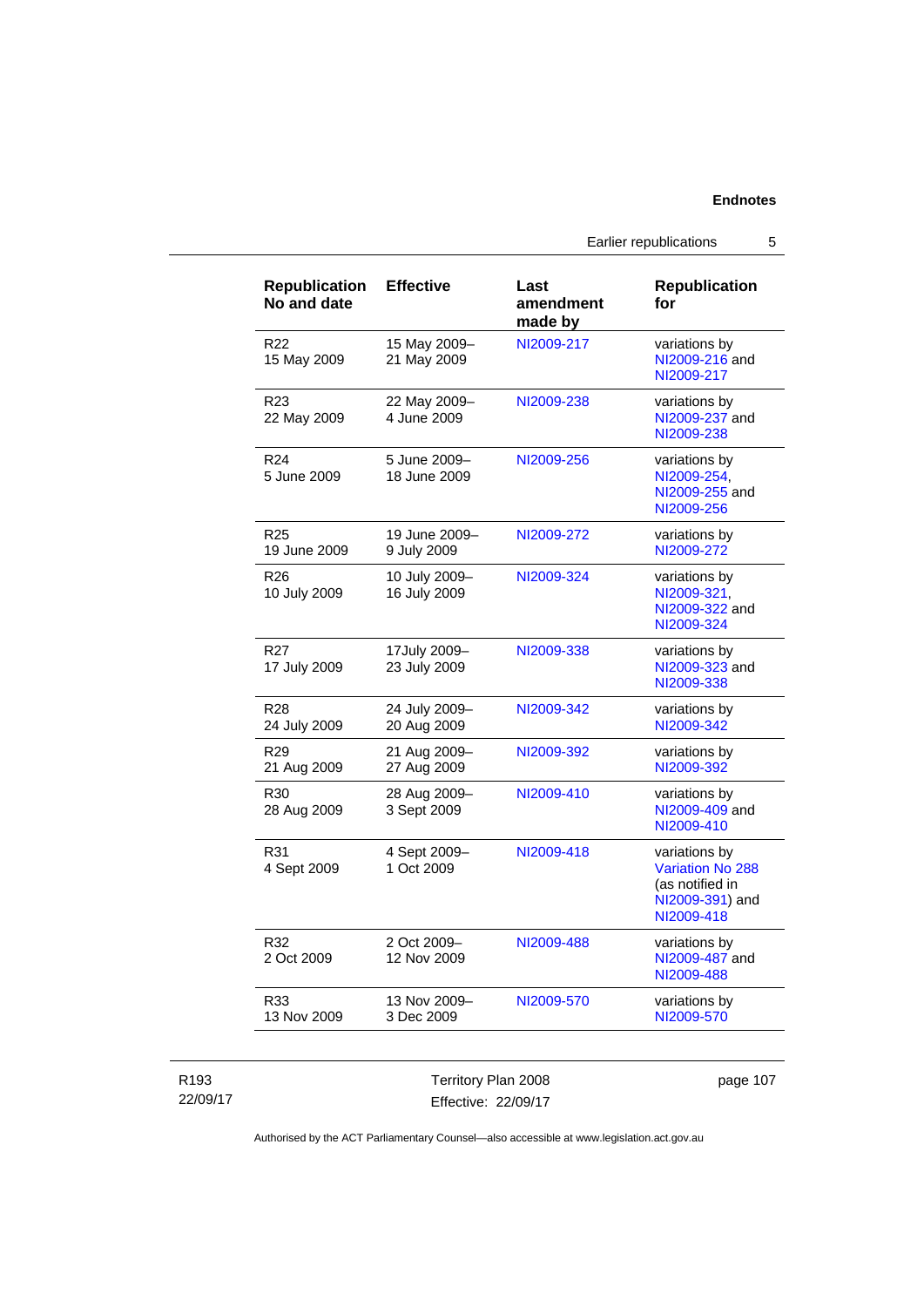| <b>Republication</b> | <b>Effective</b>              | Last                 | <b>Republication</b>                                         |
|----------------------|-------------------------------|----------------------|--------------------------------------------------------------|
| No and date          |                               | amendment<br>made by | for                                                          |
| R34<br>4 Dec 2009    | 4 Dec 2009-<br>21 Jan 2010    | NI2009-619           | variations by<br>NI2009-617,<br>NI2009-618 and<br>NI2009-619 |
| R35<br>22 Jan 2010   | 22 Jan 2010-<br>4 Feb 2010    | NI2010-23            | variations by<br>NI2010-21,<br>NI2010-22 and<br>NI2010-23    |
| R36<br>5 Feb 2010    | 5 Feb 2010-<br>25 Feb 2010    | NI2010-45            | variations by<br>NI2010-45                                   |
| R37<br>26 Feb 2010   | 26 Feb 2010-<br>18 Mar 2010   | NI2010-84            | variations by<br>NI2010-82,<br>NI2010-83 and<br>NI2010-84    |
| R38<br>19 Mar 2010   | 19 Mar 2010-<br>6 May 2010    | NI2010-125           | variations by<br>NI2010-123,<br>NI2010-124 and<br>NI2010-125 |
| R39<br>7 May 2010    | 7 May 2010-<br>27 May 2010    | NI2010-219           | variations by<br>NI2010-217,<br>NI2010-218 and<br>NI2010-219 |
| R40<br>28 May 2010   | 28 May 2010-<br>3 June 2010   | NI2010-258           | variations by<br>NI2010-243,<br>NI2010-244 and<br>NI2010-258 |
| R41<br>4 June 2010   | 4 June 2010-<br>24 June 2010  | NI2010-258           | variations by<br>NI2010-246                                  |
| R42<br>25 June 2010  | 25 June 2010-<br>8 July 2010  | NI2010-321           | variations by<br>NI2010-321                                  |
| R43<br>9 July 2010   | 9 July 2010-<br>15 July 2010  | NI2010-371           | variations by<br>NI2010-370 and<br>NI2010-371                |
| R44<br>16 July 2010  | 16 July 2010-<br>22 July 2010 | NI2010-382           | variations by<br>NI2010-382                                  |

# 5 Earlier republications

page 108 Territory Plan 2008 Effective: 22/09/17

R193 22/09/17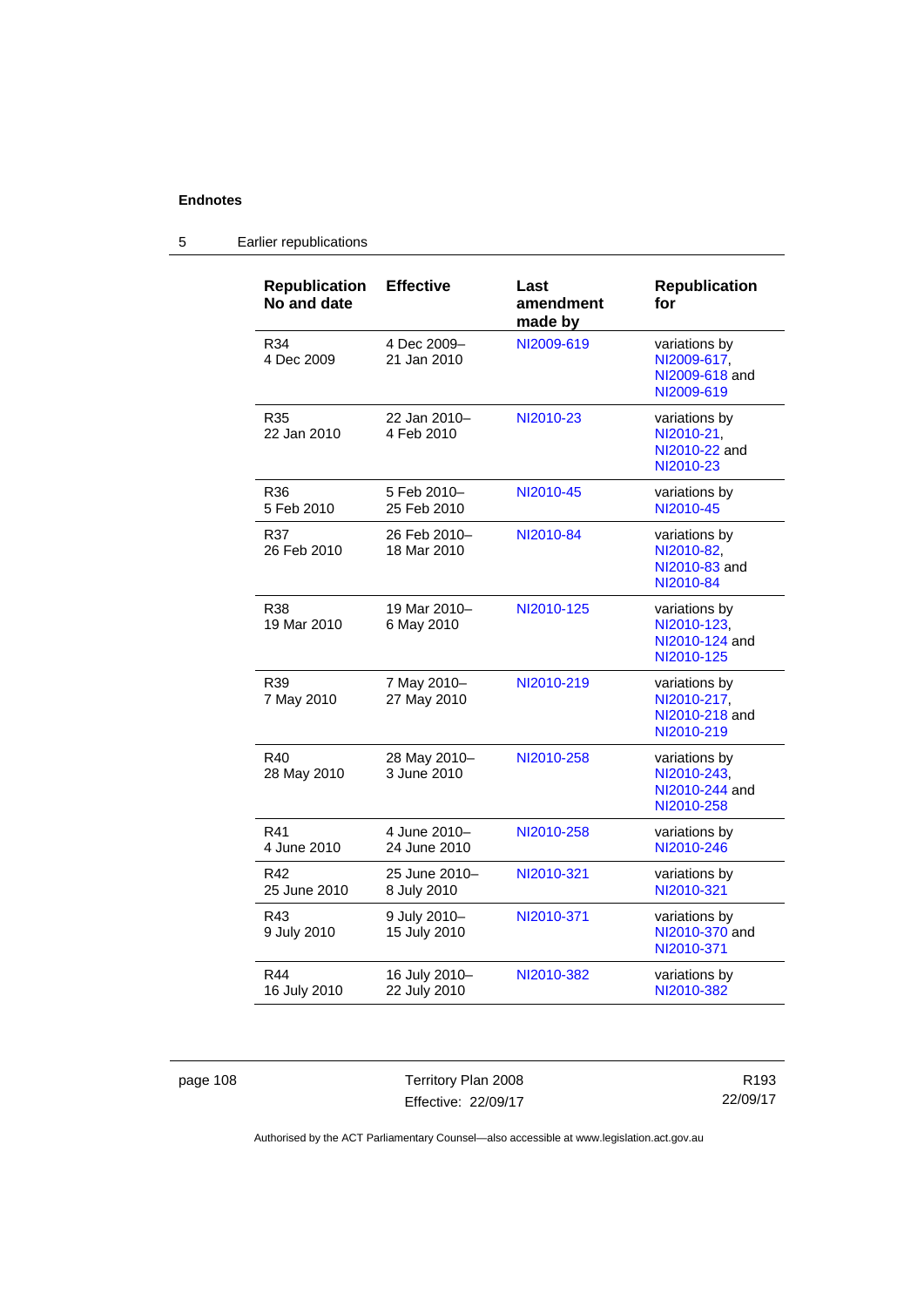| <b>Republication</b><br>No and date | <b>Effective</b>             | Last<br>amendment<br>made by | <b>Republication</b><br>for                                                 |
|-------------------------------------|------------------------------|------------------------------|-----------------------------------------------------------------------------|
| R45                                 | 23 July 2010-                | NI2010-409                   | variations by                                                               |
| 23 July 2010                        | 29 July 2010                 |                              | NI2010-409                                                                  |
| R46<br>30 July 2010                 | 30 July 2010-<br>12 Aug 2010 | NI2010-426                   | variations by<br>NI2010-410.<br>NI2010-411.<br>NI2010-412 and<br>NI2010-426 |
| R47<br>13 Aug 2010                  | 13 Aug 2010-<br>23 Sept 2010 | NI2010-441                   | variations by<br>NI2010-440 and<br>NI2010-441                               |
| R48<br>24 Sept 2010                 | 24 Sept 2010-<br>7 Oct 2010  | NI2010-540                   | variations by<br>NI2010-538.<br>NI2010-539 and<br>NI2010-540                |
| R49                                 | 8 Oct 2010-                  | NI2010-566                   | variations by                                                               |
| 8 Oct                               | 28 Oct 2010                  |                              | NI2010-566                                                                  |
| <b>R50</b><br>29 Oct 2010           | 29 Oct 2010-<br>4 Nov 2010   | NI2010-602                   | variations by<br>NI2010-601 and<br>NI2010-602                               |
| R <sub>51</sub><br>5 Nov 2010       | 5 Nov 2010-<br>21 Dec 2010   | NI2010-602                   | variations by<br><b>Variation No 299</b><br>(as notified in<br>NI2010-575)  |
| R <sub>52</sub>                     | 22 Dec 2010-                 | NI2010-697                   | variations by                                                               |
| 22 Dec 2010                         | 1 Feb 2011                   |                              | NI2010-697                                                                  |
| R <sub>53</sub>                     | 2 Feb 2011-                  | NI2011-23                    | variations by                                                               |
| 2 Feb 2011                          | 3 Feb 2011                   |                              | NI2011-23                                                                   |
| <b>R54</b>                          | 4 Feb 2011-                  | NI2011-30                    | variations by                                                               |
| 4 Feb 2011                          | 10 Feb 2011                  |                              | NI2011-30                                                                   |
| R <sub>55</sub>                     | 11 Feb 2011-                 | NI2011-42                    | variations by                                                               |
| 11 Feb 2011                         | 3 Mar 2011                   |                              | NI2011-42                                                                   |
| <b>R56</b>                          | 4 Mar 2011-                  | NI2011-81                    | variations by                                                               |
| 4 Mar 2011                          | 10 Mar 2011                  |                              | NI2011-81                                                                   |
| <b>R57</b>                          | 11 Mar 2011-                 | NI2011-126                   | variations by                                                               |
| 11 Mar 2011                         | 17 Mar 2011                  |                              | NI2011-126                                                                  |

R193 22/09/17 Territory Plan 2008 Effective: 22/09/17

page 109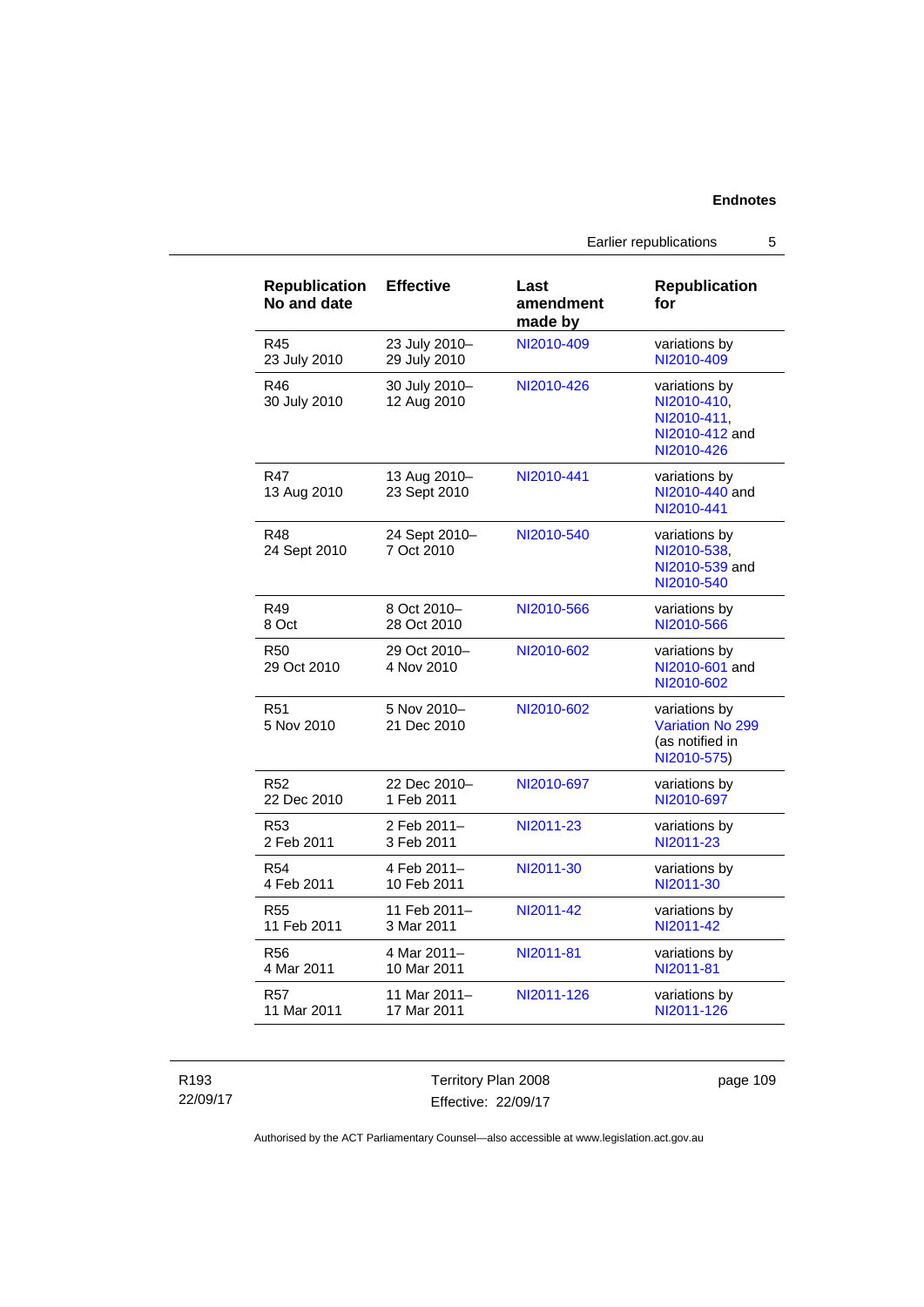# 5 Earlier republications

| <b>Republication</b><br>No and date | <b>Effective</b>              | Last<br>amendment<br>made by | <b>Republication</b><br>for                                                                  |
|-------------------------------------|-------------------------------|------------------------------|----------------------------------------------------------------------------------------------|
| <b>R58</b><br>18 Mar 2011           | 18 Mar 2011-<br>14 Apr 2011   | NI2011-153                   | variations by<br><b>Variation No 298</b><br>(as notified in<br>NI2011-152) and<br>NI2011-153 |
| <b>R59</b><br>15 Apr 2011           | 15 Apr 2011-<br>20 Apr 2011   | NI2011-194                   | variations by<br>NI2011-193 and<br>NI2011-194                                                |
| R <sub>60</sub><br>21 Apr 2011      | 21 Apr 2011-<br>28 Apr 2011   | NI2011-204                   | variations by<br>NI2011-204                                                                  |
| R61<br>29 Apr 2011                  | 29 Apr 2011-<br>11 May 2011   | NI2011-207                   | variations by<br>NI2011-206 and<br>NI2011-207                                                |
| R <sub>62</sub><br>12 May 2011      | 12 May 2011-<br>18 May 2011   | NI2011-226                   | variations by<br>NI2011-226                                                                  |
| R <sub>63</sub><br>19 May 2011      | 19 May 2011-<br>26 May 2011   | NI2011-238                   | variations by<br>NI2011-237 and<br>NI2011-238                                                |
| R <sub>64</sub><br>27 May 2011      | 27 May 2011-<br>9 June 2011   | NI2011-258                   | variations by<br>NI2011-255,<br>NI2011-256,<br>NI2011-257 and<br>NI2011-258                  |
| R65<br>10 June 2011                 | 10 June 2011-<br>23 June 2011 | NI2011-284                   | variations by<br>NI2011-283 and<br>NI2011-284                                                |
| R66<br>24 June 2011                 | 24 June 2011–<br>7 July 2011  | NI2011-309                   | variations by<br>NI2011-309                                                                  |
| R67<br>8 July 2011                  | 8 July 2011-<br>26 Aug 2011   | NI2011-355                   | variations by<br>NI2011-353,<br>NI2011-354 and<br>NI2011-355                                 |
| R68<br>27 Aug 2011                  | 27 Aug 2011-<br>1 Sept 2011   | NI2011-481                   | variations by<br>NI2011-481                                                                  |

page 110 Territory Plan 2008 Effective: 22/09/17

R193 22/09/17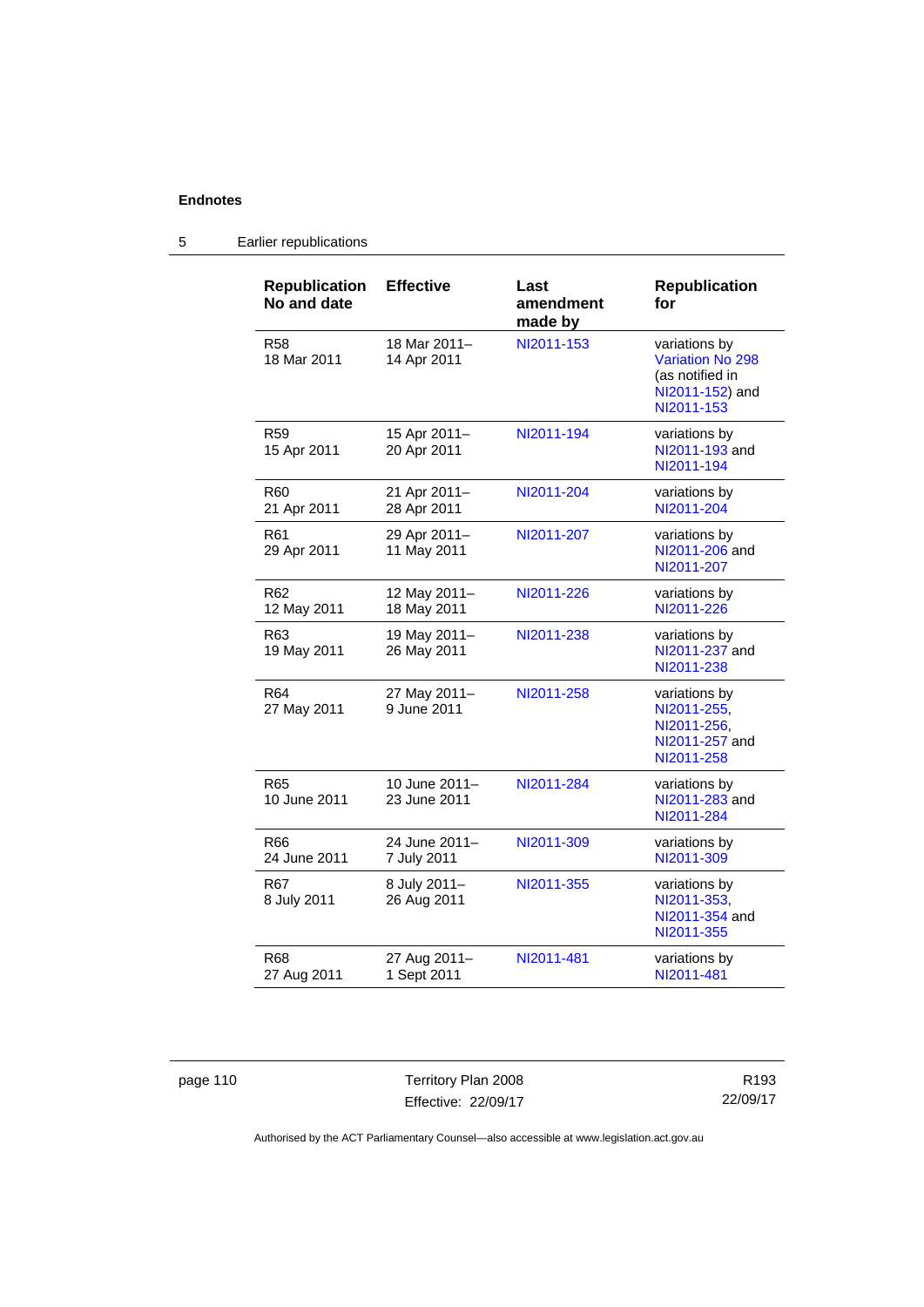Earlier republications 5

| <b>Republication</b><br>No and date | <b>Effective</b>             | Last<br>amendment<br>made by | <b>Republication</b><br>for                                                                                                                                                                      |
|-------------------------------------|------------------------------|------------------------------|--------------------------------------------------------------------------------------------------------------------------------------------------------------------------------------------------|
| R69<br>2 Sept 2011                  | 2 Sept 2011-<br>15 Sept 2011 | NI2011-481                   | variations by<br>NI2011-478,<br>NI2011-479 and<br>NI2011-480                                                                                                                                     |
| R70<br>16 Sept 2011                 | 16 Sept 2011-<br>6 Oct 2011  | NI2011-541                   | variations by<br>NI2011-541                                                                                                                                                                      |
| R71<br>7 Oct 2011                   | 7 Oct 2011-<br>27 Oct 2011   | NI2011-590                   | variations by<br>NI2011-589 and<br>NI2011-590                                                                                                                                                    |
| R72<br>28 Oct 2011                  | 28 Oct 2011-<br>3 Nov 2011   | NI2011-652                   | variations by<br>NI2011-650,<br>NI2011-651 and<br>NI2011-652                                                                                                                                     |
| R73<br>4 Nov 2011                   | 4 Nov 2011-<br>30 Nov 2011   | NI2011-668                   | variations by<br>Variation No 302<br>(as notified in<br>NI2011-573),<br>NI2011-667 and<br>NI2011-668)                                                                                            |
| R74<br>1 Dec 2011                   | 1 Dec 2011-<br>15 Dec 2011   | NI2011-731                   | variations by<br>NI2011-728,<br>NI2011-729.<br>NI2011-730 and<br>NI2011-731                                                                                                                      |
| R75<br>16 Dec 2011                  | 16 Dec 2011-<br>27 Jan 2012  | NI2011-788                   | variations by<br>Variation No 300<br>(as notified in<br>NI2011-691),<br><b>Variation No 310</b><br>(as notified in<br>NI2011-688).<br>NI2011-785,<br>NI2011-786,<br>NI2011-787 and<br>NI2011-788 |

R193 22/09/17 Territory Plan 2008 Effective: 22/09/17

page 111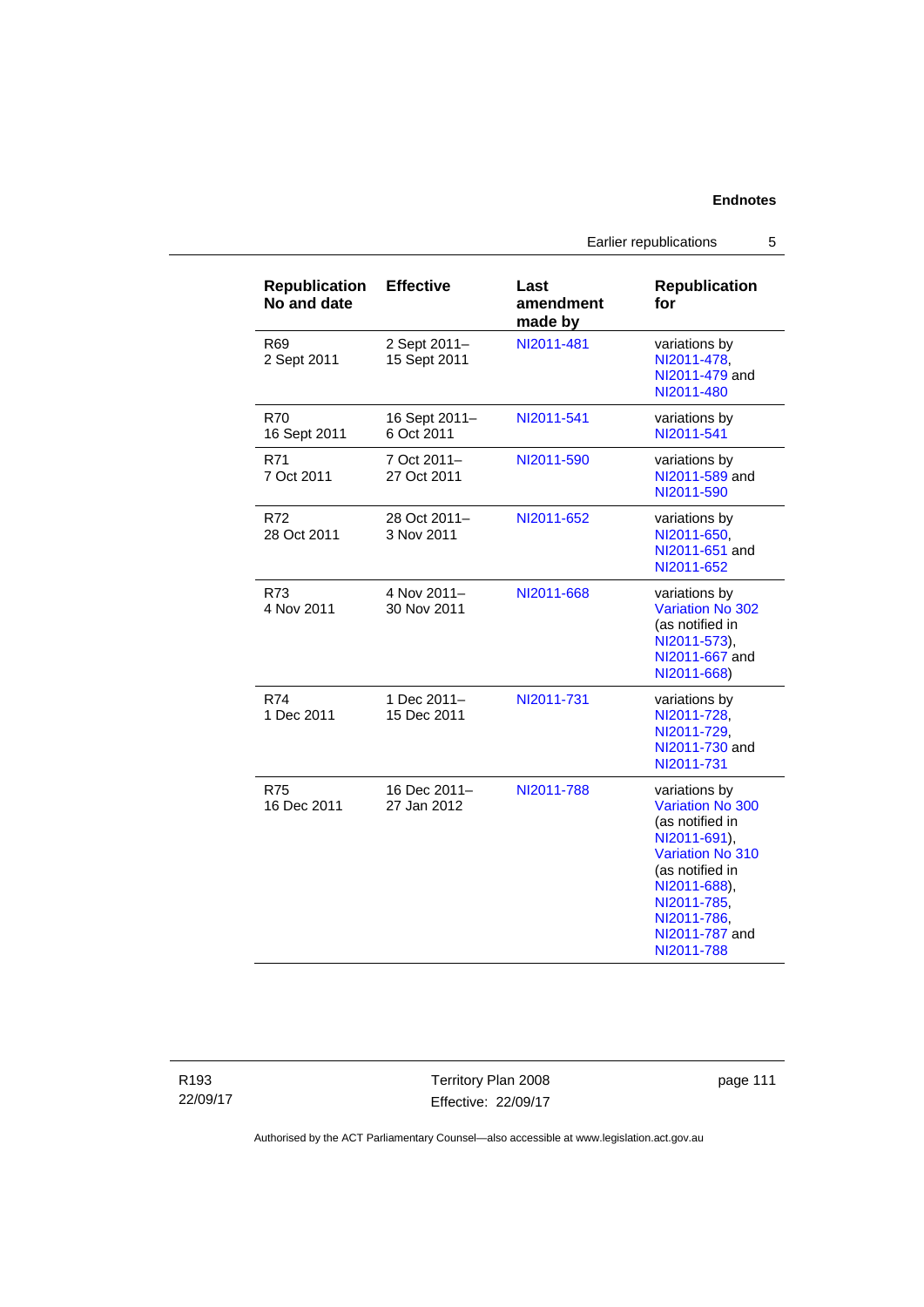# 5 Earlier republications

| <b>Republication</b><br>No and date | <b>Effective</b>            | Last<br>amendment<br>made by | <b>Republication</b><br>for                                                                         |
|-------------------------------------|-----------------------------|------------------------------|-----------------------------------------------------------------------------------------------------|
| R76<br>28 Jan 2012                  | 28 Jan 2012-<br>23 Feb 2012 | NI2012-32                    | variations by<br>NI2012-26.<br>NI2012-28,<br>NI2012-29.<br>NI2012-30,<br>NI2012-31 and<br>NI2012-32 |
| <b>R77</b><br>24 Feb 2012           | 24 Feb 2012-<br>27 Feb 2012 | NI2012-83                    | variations by<br>NI2012-82 and<br>NI2012-83                                                         |
| R78<br>28 Feb 2012                  | 28 Feb 2012-<br>13 Mar 2012 | NI2012-87                    | variations by<br>NI2012-86 and<br>NI2012-87                                                         |
| R79<br>14 Mar 2012                  | 14 Mar 2012-<br>19 Mar 2012 | NI2012-125                   | variations by<br>NI2012-125                                                                         |
| R80<br>20 Mar 2012                  | 20 Mar 2012-<br>20 Mar 2012 | NI2012-145                   | variations by<br>NI2012-145                                                                         |
| <b>R81</b><br>21 Mar 2012           | 21 Mar 2012-<br>27 Mar 2012 | NI2012-146                   | variations by<br>NI2012-146                                                                         |
| R82<br>28 Mar 2012                  | 28 Mar 2012-<br>12 Apr 2012 | NI2012-164                   | variations by<br>NI2012-162 and<br>NI2012-164                                                       |
| R83<br>13 Apr 2012                  | 13 Apr 2012-<br>18 Apr 2012 | NI2012-190                   | variations by<br>NI2012-189 and<br>NI2012-190                                                       |
| R84<br>19 Apr 2012                  | 19 Apr 2012-<br>30 Apr 2012 | NI2012-194                   | variations by<br>NI2012-194                                                                         |
| R85<br>1 May 2012                   | 1 May 2012-<br>7 May 2012   | NI2012-209                   | variations by<br>NI2012-209                                                                         |
| <b>R86</b><br>8 May 2012            | 8 May 2012-<br>17 May 2012  | NI2012-224                   | variations by<br>NI2012-223 and<br>NI2012-224                                                       |
| R87<br>18 May 2012                  | 18 May 2012-<br>23 May 2012 | NI2012-224                   | variations by<br>Variation No 307<br>(as notified in<br>NI2012-201)                                 |

page 112 Territory Plan 2008 Effective: 22/09/17

R193 22/09/17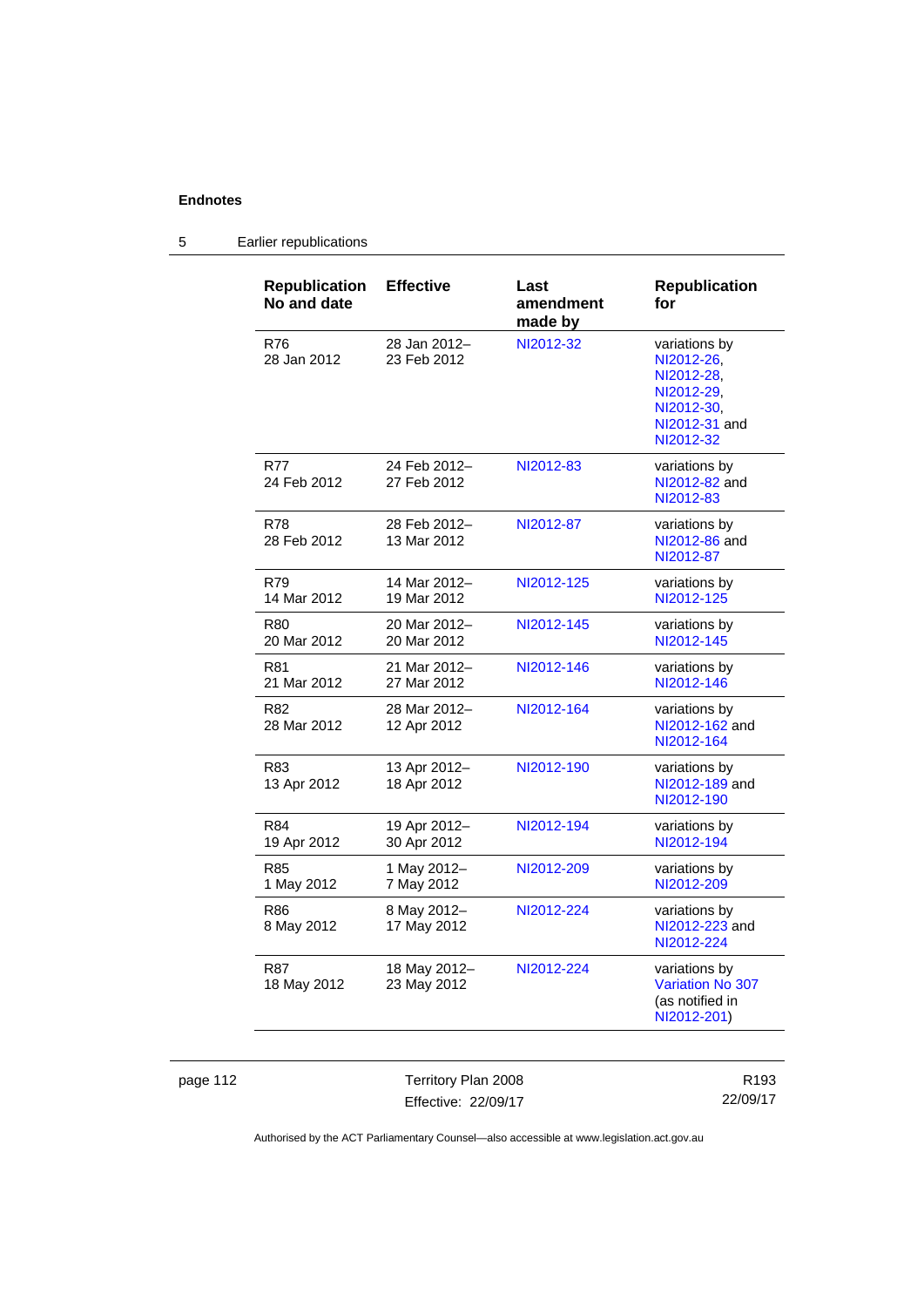Earlier republications 5

| <b>Republication</b><br>No and date | <b>Effective</b>             | Last<br>amendment<br>made by | <b>Republication</b><br>for                                                                                                                 |
|-------------------------------------|------------------------------|------------------------------|---------------------------------------------------------------------------------------------------------------------------------------------|
| <b>R88</b><br>24 May 2012           | 24 May 2012-<br>19 June 2012 | NI2012-265                   | variations by<br>NI2012-243 and<br>NI2012-265                                                                                               |
| R89                                 | 20 June 2012-                | NI2012-304                   | variations by                                                                                                                               |
| 20 June 2012                        | 25 June 2012                 |                              | NI2012-304                                                                                                                                  |
| R90                                 | 26 June 2012-                | NI2012-314                   | variations by                                                                                                                               |
| 26 June 2012                        | 10 July 2012                 |                              | NI2012-314                                                                                                                                  |
| R91                                 | 11 July 2012-                | NI2012-352                   | variations by                                                                                                                               |
| 11 July 2012                        | 19 July 2012                 |                              | NI2012-352                                                                                                                                  |
| R92                                 | 20 July 2012-                | NI2012-374                   | variations by                                                                                                                               |
| 20 July 2012                        | 31July 2012                  |                              | NI2012-374                                                                                                                                  |
| R93                                 | 1 Aug 2012-                  | NI2012-394                   | variations by                                                                                                                               |
| 1 Aug 2012                          | 9 Aug 2012                   |                              | NI2012-394                                                                                                                                  |
| R94<br>10 Aug 2012                  | 10 Aug 2012-<br>11 Sept 2012 | NI2012-412                   | variations by<br>NI2012-410,<br>NI2012-411 and<br>NI2012-412                                                                                |
| <b>R95</b>                          | 12 Sept 2012-                | NI2012-476                   | variations by                                                                                                                               |
| 12 Sept 2012                        | 20 Sept 2012                 |                              | NI2012-476                                                                                                                                  |
| R96                                 | 21 Sept 2012-                | NI2012-507                   | variations by                                                                                                                               |
| 21 Sept 2012                        | 8 Nov 2012                   |                              | NI2012-507                                                                                                                                  |
| R97                                 | 9 Nov 2012-                  | NI2012-568                   | variations by                                                                                                                               |
| 9 Nov 2012                          | 19 Nov 2012                  |                              | NI2012-568                                                                                                                                  |
| R98<br>20 Nov 2012                  | 20 Nov 2012-<br>4 Dec 2012   | NI2012-588                   | variations by<br>NI2012-587 and<br>NI2012-588                                                                                               |
| R99<br>5 Dec 2012                   | 5 Dec 2012-<br>6 Dec 2012    | NI2012-612                   | variations by<br>NI2012-611 and<br>NI2012-612                                                                                               |
| R <sub>100</sub><br>7 Dec 2012      | 7 Dec 2012-<br>13 Dec 2012   | NI2012-612                   | variations by<br><b>Variation No 312</b><br>(as notified in<br>NI2012-366) and<br><b>Variation No 313</b><br>(as notified in<br>NI2012-287) |

Territory Plan 2008 Effective: 22/09/17 page 113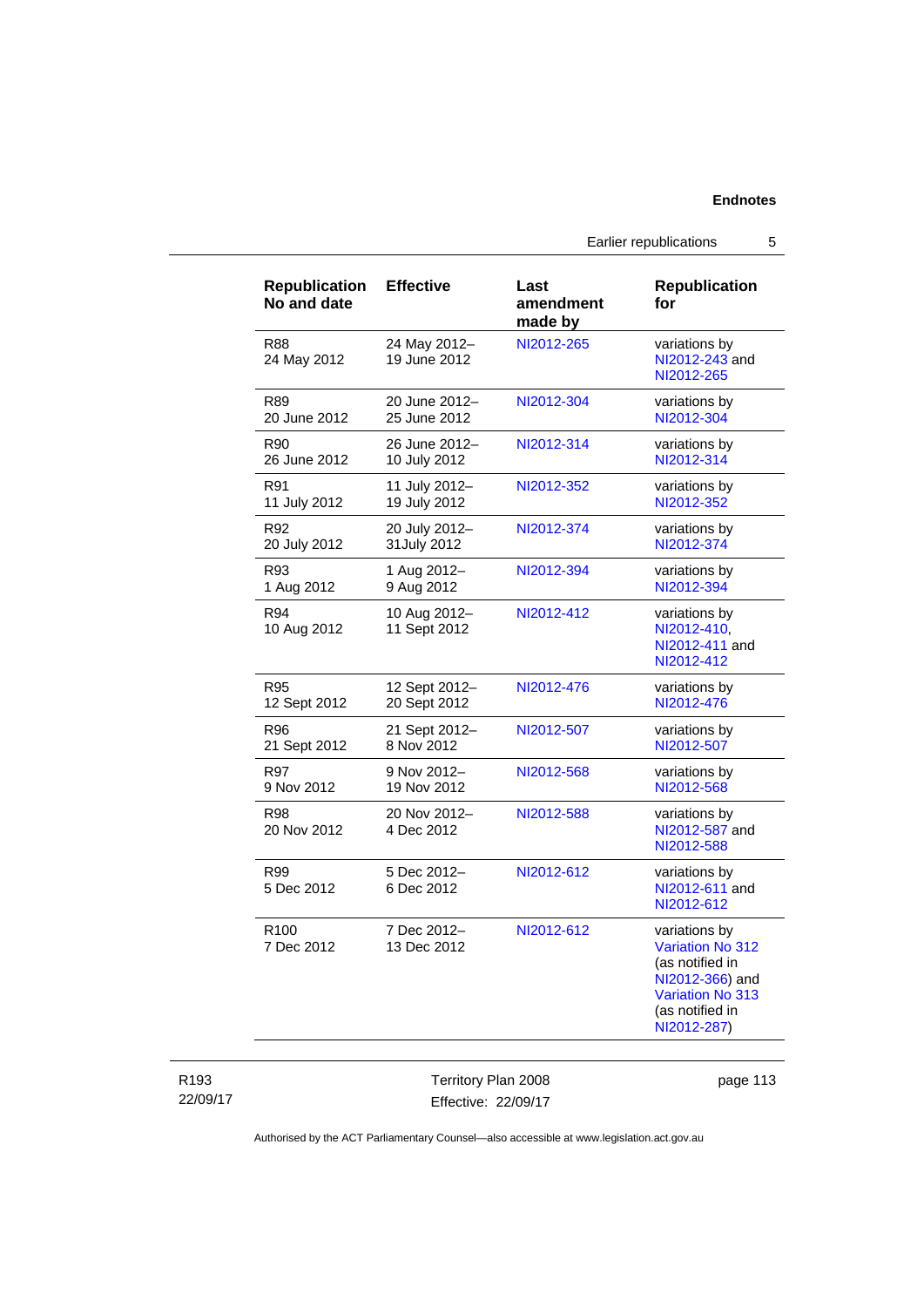| <b>Republication</b><br>No and date  | <b>Effective</b>            | Last<br>amendment<br>made by | <b>Republication</b><br>for                                                                         |
|--------------------------------------|-----------------------------|------------------------------|-----------------------------------------------------------------------------------------------------|
| R <sub>101</sub><br>14 Dec 2012      | 14 Dec 2012-<br>17 Dec 2012 | NI2012-622                   | variations by<br>NI2012-622                                                                         |
| R <sub>102</sub> (RI)<br>28 May 2013 | 18 Dec 2012-<br>20 Dec 2012 | NI2012-632                   | variations by<br>NI2012-631 and<br>NI2012-632<br>reissue for textual<br>correction in 10.1<br>Crace |
| R103 (RI)<br>28 May 2013             | 21 Dec 2012-<br>10 Jan 2013 | NI2012-645                   | variations by<br>NI2012-645<br>reissue for textual<br>correction in 10.1<br>Crace                   |
| R <sub>104</sub> (RI)<br>28 May 2013 | 11 Jan 2013-<br>5 Feb 2013  | NI2013-5                     | variations by<br>NI2013-5<br>reissue for textual<br>correction in 10.1<br>Crace                     |
| R105 (RI)<br>28 May 2013             | 6 Feb 2013-<br>5 Mar 2013   | NI2013-53                    | variations by<br>NI2013-53<br>reissue for textual<br>correction in 10.1<br>Crace                    |
| R <sub>106</sub> (RI)<br>28 May 2013 | 6 Mar 2013-<br>19 Mar 2013  | NI2013-109                   | variations by<br>NI2013-109<br>reissue for textual<br>correction in 10.1<br>Crace                   |
| R <sub>107</sub> (RI)<br>28 May 2013 | 20 Mar 2013-<br>3 Apr 2013  | NI2013-127                   | variations by<br>NI2013-124 and<br>NI2013-127<br>reissue for textual<br>correction in 10.1<br>Crace |

5 Earlier republications

page 114 Territory Plan 2008 Effective: 22/09/17

R193 22/09/17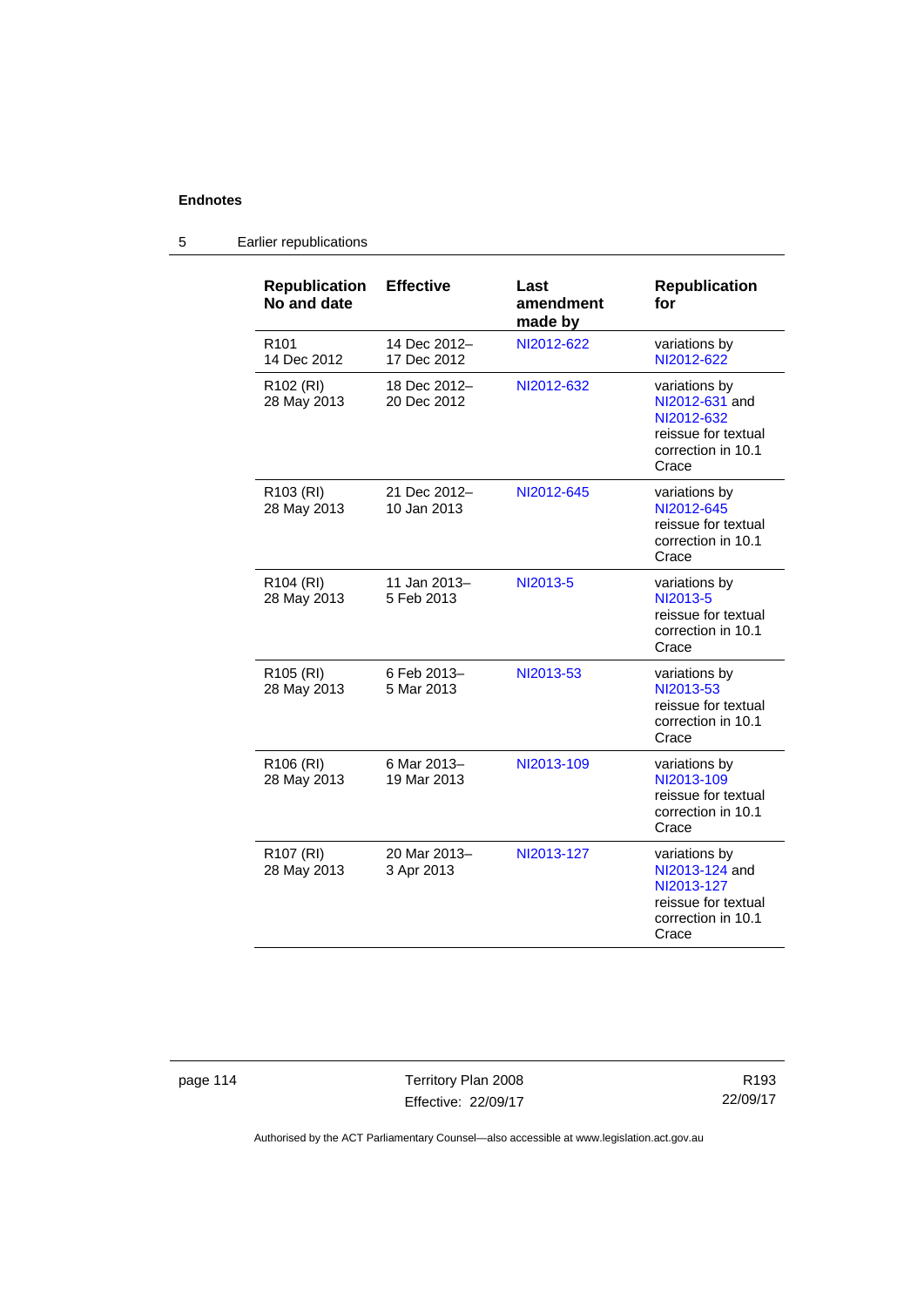Earlier republications 5

|                              | <b>Republication</b><br>No and date  | <b>Effective</b>                           | Last<br>amendment<br>made by | <b>Republication</b><br>for                                                                                                                                                                       |
|------------------------------|--------------------------------------|--------------------------------------------|------------------------------|---------------------------------------------------------------------------------------------------------------------------------------------------------------------------------------------------|
|                              | R108 (RI)<br>28 May 2013             | 4 Apr 2013-<br>3 May 2013                  | NI2013-147                   | variations by<br>NI2013-146 and<br>NI2013-147<br>reissue for textual<br>correction in 10.1<br>Crace<br>reissue for textual<br>correction in 10.1<br>Crace                                         |
|                              | R <sub>109</sub> (RI)<br>28 May 2013 | 3 May 2013-<br>16 May 2013                 | NI2013-207                   | variations by<br>NI2013-207<br>reissue for textual<br>correction in 10.1<br>Crace                                                                                                                 |
|                              | R110 (RI)<br>28 May 2013             | 17 May 2013-<br>30 May 2013                | NI2013-207                   | variations by<br><b>Variation No 315</b><br>(as notified in<br>NI2013-112) and<br><b>Variation No 316</b><br>(as notified in<br>NI2013-114)<br>reissue for textual<br>correction in 10.1<br>Crace |
|                              | R <sub>111</sub><br>31 May 2013      | 31 May 2013-<br>4 June 2013                | NI2013-246                   | variations by<br>NI2013-245 and<br>NI2013-246                                                                                                                                                     |
|                              | R112<br>5 June 2013                  | 5 June 2013-<br>20 June 2013               | NI2013-249                   | variations by<br>NI2013-249                                                                                                                                                                       |
|                              | R <sub>113</sub><br>21 June 2013     | 21 June 2013-<br>4 July 2013               | NI2013-249                   | variations by<br><b>Variation No 311</b><br>(as notified in<br>NI2013-208)                                                                                                                        |
|                              | R <sub>114</sub><br>5 July 2013      | 5 July 2013-<br>20 Aug 2013                | NI2013-249                   | variations by<br><b>Variation No 306</b><br>(as notified in<br>NI2013-93)                                                                                                                         |
|                              | R115<br>21 Aug 2013                  | 21 Aug 2013-<br>5 Sept 2013                | NI2013-358                   | variations by<br>NI2013-358                                                                                                                                                                       |
| R <sub>193</sub><br>22/09/17 |                                      | Territory Plan 2008<br>Effective: 22/09/17 |                              | page 115                                                                                                                                                                                          |

Authorised by the ACT Parliamentary Counsel—also accessible at www.legislation.act.gov.au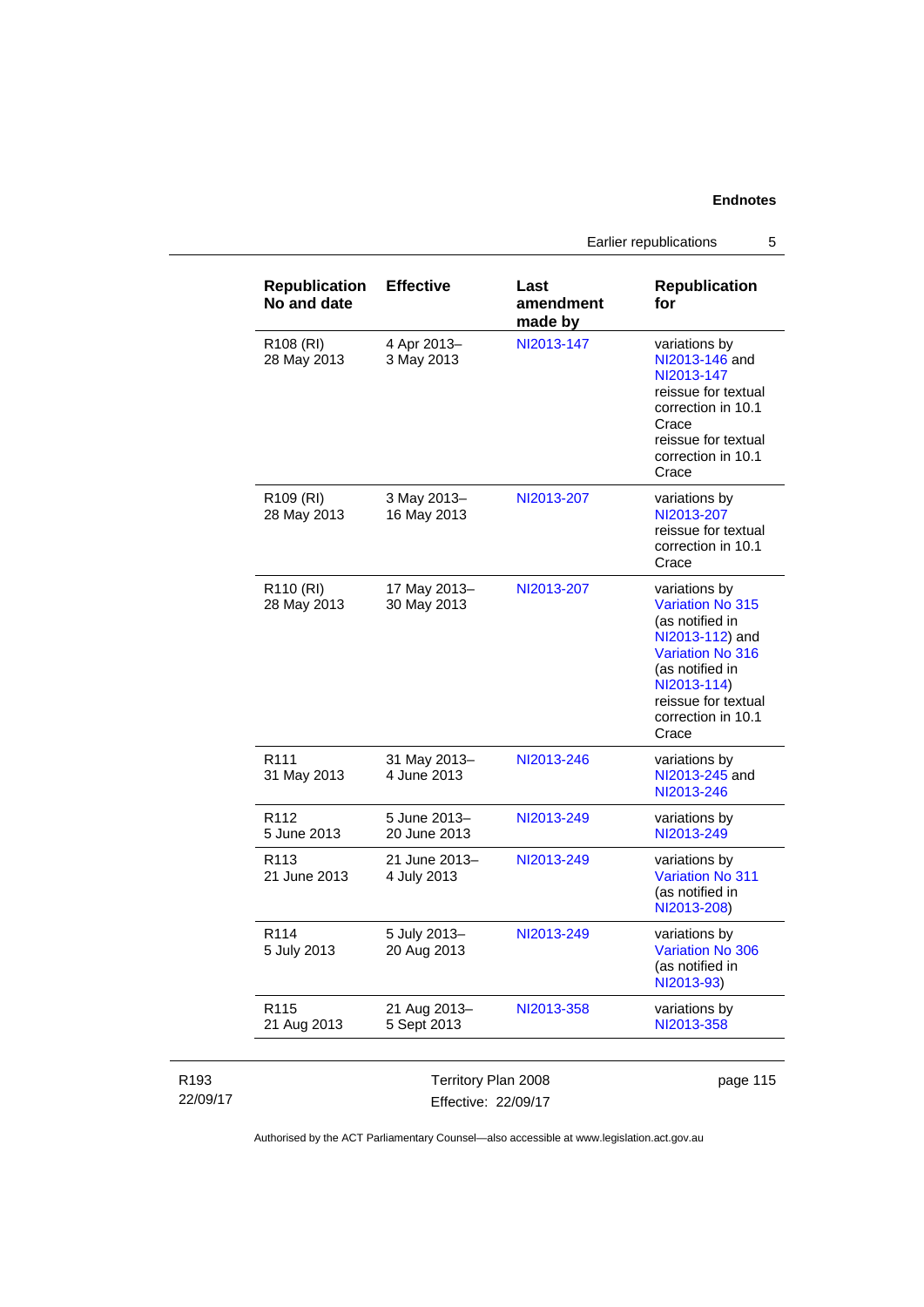| <b>Republication</b><br>No and date | <b>Effective</b>            | Last<br>amendment<br>made by | <b>Republication</b><br>for                                         |
|-------------------------------------|-----------------------------|------------------------------|---------------------------------------------------------------------|
| R <sub>116</sub>                    | 6 Sept 2013-                | NI2013-390                   | variations by                                                       |
| 6 Sept 2013                         | 17 Sept 2013                |                              | NI2013-390                                                          |
| R <sub>117</sub>                    | 18 Sept 2013-               | NI2013-402                   | variations by                                                       |
| 18 Sept 2013                        | 1 Oct 2013                  |                              | NI2013-402                                                          |
| R <sub>118</sub>                    | 2 Oct 2013-                 | NI2013-435                   | variations by                                                       |
| 2 Oct 2013                          | 3 Oct 2013                  |                              | NI2013-435                                                          |
| R <sub>119</sub><br>4 Oct 2013      | 4 Oct 2013-<br>29 Oct 2013  | NI2013-437                   | variations by<br>NI2013-436 and<br>NI2013-437                       |
| R <sub>120</sub>                    | 30 Oct 2013-                | NI2013-484                   | variations by                                                       |
| 30 Oct 2013                         | 28 Nov 2013                 |                              | NI2013-484                                                          |
| R <sub>121</sub>                    | 29 Nov 2013-                | NI2013-535                   | variations by                                                       |
| 29 Nov 2013                         | 10 Dec 2013                 |                              | NI2013-535                                                          |
| R122                                | 11 Dec 2013-                | NI2013-557                   | variations by                                                       |
| 11 Dec 2013                         | 16 Dec 2013                 |                              | NI2013-557                                                          |
| R <sub>123</sub>                    | 17 Dec 2013-                | NI2013-576                   | variations by                                                       |
| 17 Dec 2013                         | 14 Jan 2014                 |                              | NI2013-576                                                          |
| R <sub>124</sub><br>15 Jan 2014     | 15 Jan 2014-<br>16 Jan 2014 | NI2014-11                    | variations by<br>NI2014-10 and<br>NI2014-11                         |
| R <sub>125</sub>                    | 17 Jan 2014-                | NI2014-13                    | variations by                                                       |
| 17 Jan 2014                         | 4 Feb 2014                  |                              | NI2014-13                                                           |
| R <sub>126</sub>                    | 5 Feb 2014-                 | NI2014-33                    | variations by                                                       |
| 5 Feb 2014                          | 17 Mar 2014                 |                              | NI2014-33                                                           |
| R <sub>127</sub>                    | 18 Mar 2014-                | NI2014-89                    | variations by                                                       |
| 18 Mar 2014                         | 20 Mar 2014                 |                              | NI2014-89                                                           |
| R <sub>128</sub>                    | 21 Mar 2014-                | NI2014-90                    | variations by                                                       |
| 21 Mar 2014                         | 27 Mar 2014                 |                              | NI2014-90                                                           |
| R <sub>129</sub><br>28 Mar 2014     | 28 Mar 2014-<br>3 Apr 2014  | NI2014-90                    | variations by<br>Variation No 305<br>(as notified in<br>NI2013-530) |

# 5 Earlier republications

page 116 Territory Plan 2008 Effective: 22/09/17

R193 22/09/17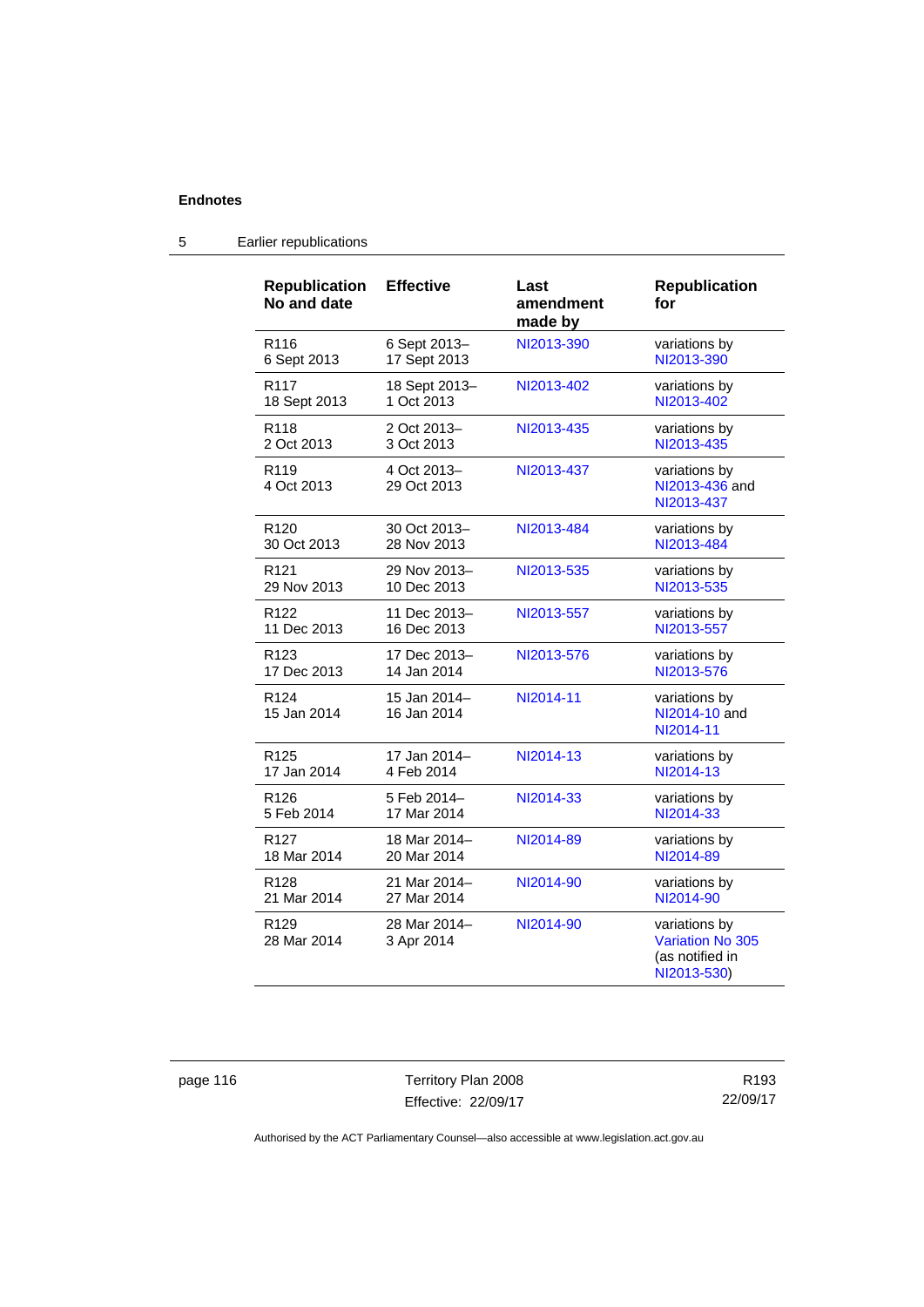Earlier republications 5

| <b>Republication</b><br>No and date | <b>Effective</b>              | Last<br>amendment<br>made by | <b>Republication</b><br>for                                                                                                                                                                               |
|-------------------------------------|-------------------------------|------------------------------|-----------------------------------------------------------------------------------------------------------------------------------------------------------------------------------------------------------|
| R <sub>130</sub><br>4 Apr 2014      | 4 Apr 2014-<br>10 Apr 2014    | NI2014-90                    | variations by<br><b>Variation No 308</b><br>(as notified in<br>NI2014-60) and<br>Variation No 324<br>(as notified in<br>NI2014-20)                                                                        |
| R <sub>131</sub><br>11 Apr 2014     | 11 Apr 2014-<br>14 Apr 2014   | NI2014-149                   | variations by<br>NI2014-149                                                                                                                                                                               |
| R <sub>132</sub><br>15 Apr 2014     | 15 Apr 2014-<br>1 May 2014    | NI2014-152                   | variations by<br>NI2014-152                                                                                                                                                                               |
| R <sub>133</sub><br>2 May 2014      | 2 May 2014-<br>26 May 2014    | NI2014-180                   | variations by<br>NI2014-180                                                                                                                                                                               |
| R <sub>134</sub><br>27 May 2014     | 27 May 2014-<br>29 May 2014   | NI2014-223                   | variations by<br>NI2014-222 and<br>NI2014-223                                                                                                                                                             |
| R <sub>135</sub><br>30 May 2014     | 30 May 2014-<br>12 June 2014  | NI2014-223                   | variations by<br><b>Variation No 314</b><br>(as notified in<br>NI2014-187),<br><b>Variation No 317</b><br>(as notified in<br>NI2014-137) and<br><b>Variation No 326</b><br>(as notified in<br>NI2014-189) |
| R <sub>136</sub><br>13 June 2014    | 13 June 2014-<br>18 June 2014 | NI2014-260                   | variations by<br>NI2014-260                                                                                                                                                                               |
| R <sub>137</sub><br>19 June 2014    | 19 June 2014-<br>19 June 2014 | NI2014-269                   | variations by<br>NI2014-268 and<br>NI2014-269                                                                                                                                                             |
| R <sub>138</sub><br>20 June 2014    | 20 June 2014-<br>10 July 2014 | NI2014-276                   | variations by<br>NI2014-274 and<br>NI2014-275 and<br>NI2014-276                                                                                                                                           |
| R <sub>139</sub><br>11 July 2014    | 11 July 2014-<br>7 Aug 2014   | NI2014-329                   | variations by<br>NI2014-329                                                                                                                                                                               |

#### R193 22/09/17

Territory Plan 2008 Effective: 22/09/17

page 117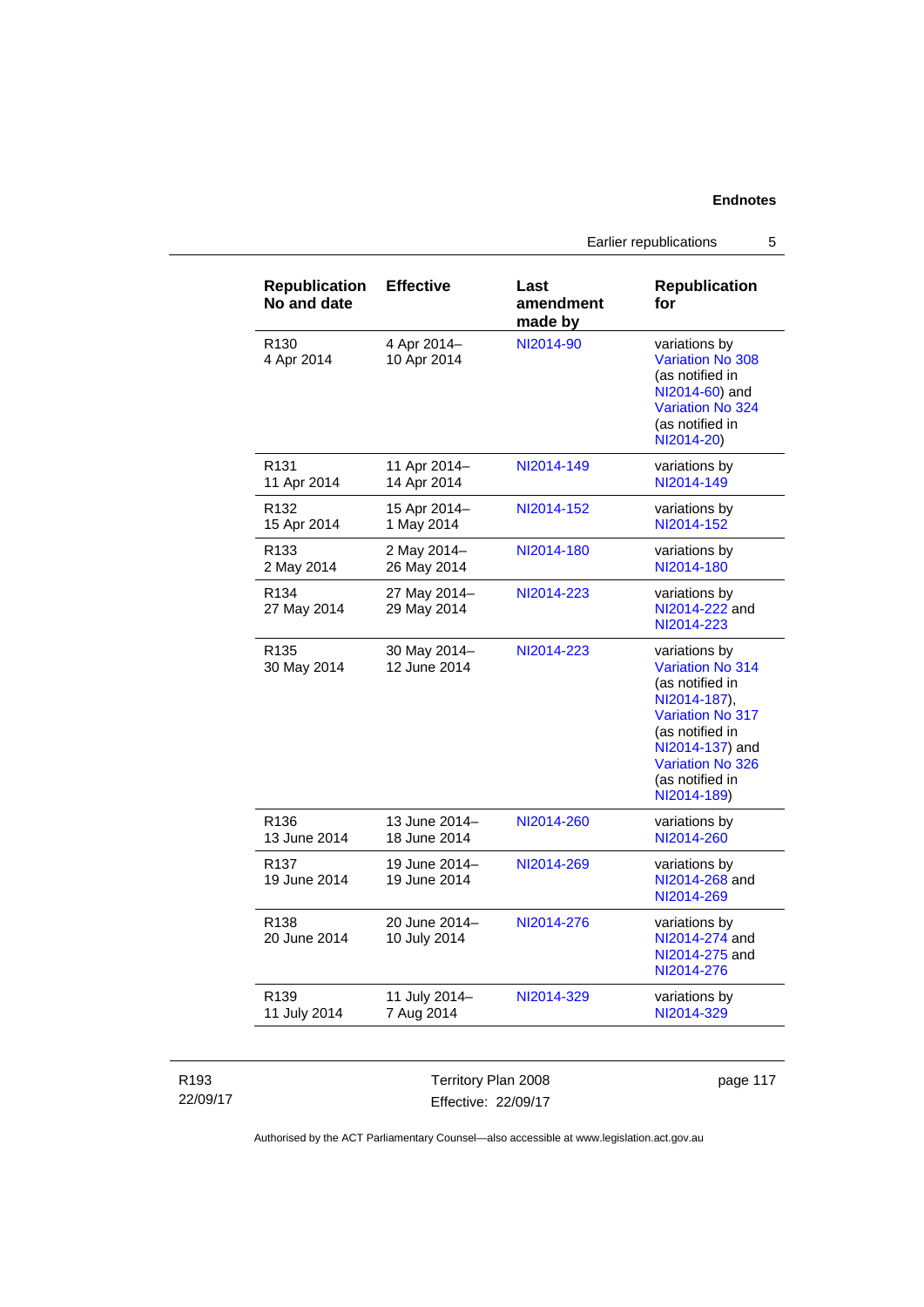| <b>Republication</b><br>No and date | <b>Effective</b>               | Last<br>amendment<br>made by | <b>Republication</b><br>for                                                                                                                 |
|-------------------------------------|--------------------------------|------------------------------|---------------------------------------------------------------------------------------------------------------------------------------------|
| R <sub>140</sub><br>8 Aug 2014      | 8 Aug 2014-<br>2 Oct 2014      | NI2014-371                   | variations by<br>NI2014-371                                                                                                                 |
| R <sub>141</sub><br>3 Oct 2014      | 3 Oct 2014-<br>7 Oct 2014      | NI2014-427                   | variations by<br><b>Variation No 318</b><br>(as notified in<br>NI2014-294) and<br><b>Variation No 325</b><br>(as notified in<br>NI2014-427) |
| R <sub>142</sub><br>8 Oct 2014      | 8 Oct 2014-<br>4 November 2014 | NI2014-474                   | variations by<br>NI2014-474                                                                                                                 |
| R <sub>143</sub><br>5 Nov 2014      | 5 Nov 2014-<br>6 Nov 2014      | NI2014-570                   | variations by<br>NI2014-569 and<br>NI2014-570                                                                                               |
| R <sub>144</sub><br>7 Nov 2014      | 7 Nov 2014-<br>20 Nov 2014     | NI2014-570                   | variations by<br><b>Variation No 319</b><br>(as notified in<br>NI2014-501)                                                                  |
| R <sub>145</sub><br>21 Nov 2014     | 21 Nov 2014-<br>2 Dec 2014     | NI2014-596                   | variations by<br>NI2014-596                                                                                                                 |
| R <sub>146</sub><br>3 Dec 2014      | 3 Dec 2014-<br>11 Dec 2014     | NI2014-619                   | variations by<br>NI2014-619                                                                                                                 |
| R <sub>147</sub><br>12 Dec 2014     | 12 Dec 2014-<br>18 Dec 2014    | NI2014-649                   | variations by<br><b>Variation No 297</b><br>(as notified in<br>NI2014-552) and<br>NI2014-649                                                |
| R <sub>148</sub><br>19 Dec 2014     | 19 Dec 2014-<br>19 Feb 2015    | NI2014-662                   | variations by<br>NI2014-656 and<br>NI2014-662                                                                                               |
| R <sub>149</sub><br>20 Feb 2015     | 20 Feb 2015-<br>18 Mar 2015    | NI2015-81                    | variations by<br>NI2015-81                                                                                                                  |
| R <sub>150</sub><br>19 Mar 2015     | 19 Mar 2015-<br>9 Apr 2015     | NI2015-115                   | variations by<br>NI2015-115                                                                                                                 |

# 5 Earlier republications

page 118 Territory Plan 2008 Effective: 22/09/17

R193 22/09/17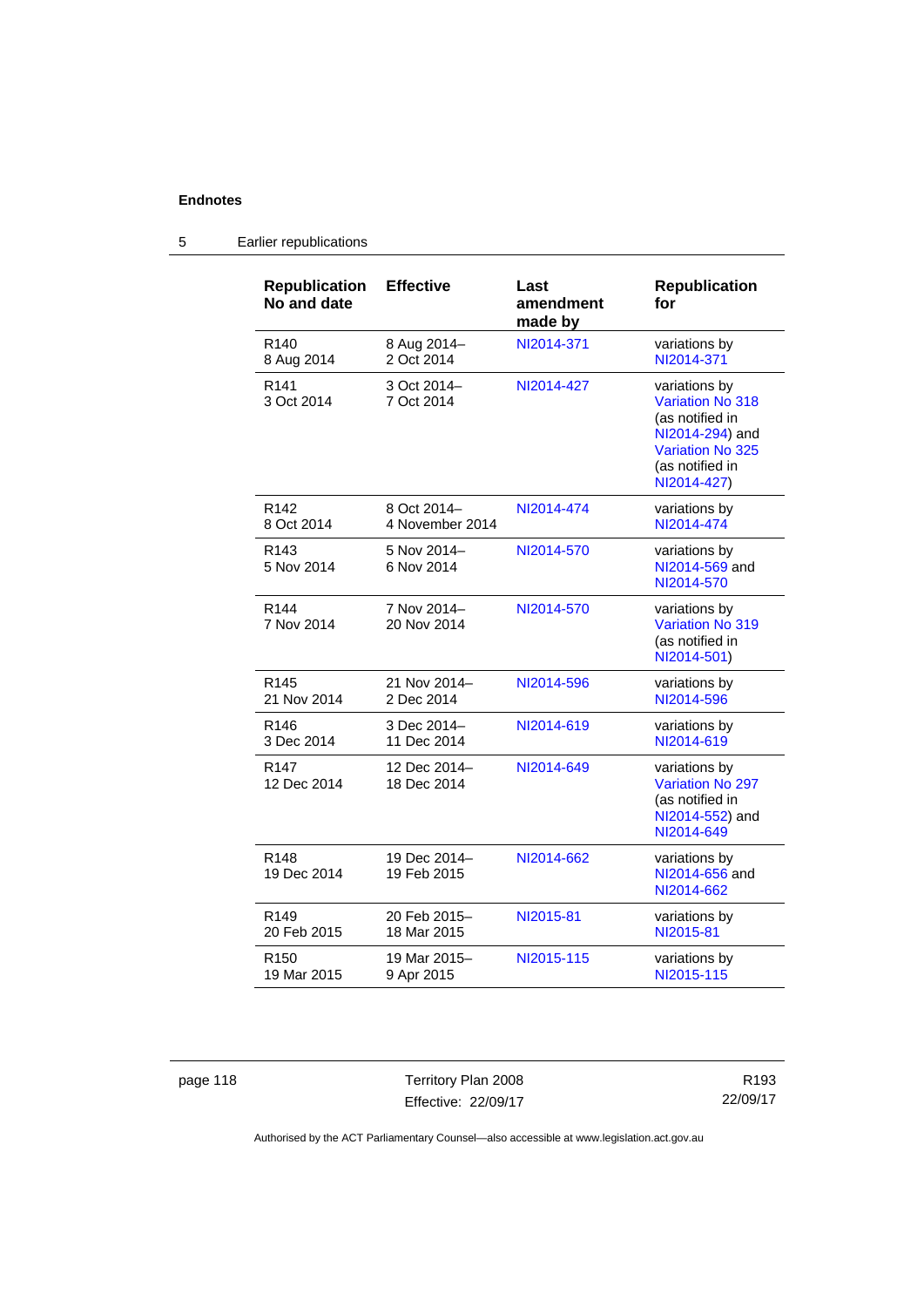Earlier republications 5

| <b>Republication</b><br>No and date | <b>Effective</b>             | Last<br>amendment<br>made by | <b>Republication</b><br>for                                                                                                                                                                                              |
|-------------------------------------|------------------------------|------------------------------|--------------------------------------------------------------------------------------------------------------------------------------------------------------------------------------------------------------------------|
| R <sub>151</sub><br>10 Apr 2015     | 10 Apr 2015-<br>29 Apr 2015  | NI2015-139                   | variations by<br>Variation No 304<br>(as notified in<br>NI2015-99),<br>Variation No 336<br>(as notified in<br>NI2015-100),<br><b>Variation No 338</b><br>(as notified in<br>NI2015-101).<br>NI2015-138 and<br>NI2015-139 |
| R <sub>152</sub><br>30 Apr 2015     | 30 Apr 2015-<br>13 May 2015  | NI2015-181                   | variations by<br>NI2015-148 and<br>NI2015-181                                                                                                                                                                            |
| R <sub>153</sub>                    | 14 May 2015-                 | NI2015-200                   | variations by                                                                                                                                                                                                            |
| 14 May 2015                         | 21 May 2015                  |                              | NI2015-200                                                                                                                                                                                                               |
| R <sub>154</sub><br>22 May 2015     | 22 May 2015-<br>25 June 2015 | NI2015-200                   | variations by<br><b>Variation No 322</b><br>(as notified in<br>NI2015-185)                                                                                                                                               |
| R <sub>155</sub>                    | 26 June 2015-                | NI2015-334                   | variations by                                                                                                                                                                                                            |
| 26 June 2015                        | 29 July 2015                 |                              | NI2015-334                                                                                                                                                                                                               |
| R <sub>156</sub>                    | 30 July 2015-                | NI2015-441                   | variations by                                                                                                                                                                                                            |
| 30 July 2015                        | 13 Aug 2015                  |                              | NI2015-441                                                                                                                                                                                                               |
| R <sub>157</sub>                    | 14 Aug 2015-                 | NI2015-471                   | variations by                                                                                                                                                                                                            |
| 14 Aug 2015                         | 20 Aug 2015                  |                              | NI2015-471                                                                                                                                                                                                               |

R193 22/09/17

Territory Plan 2008 Effective: 22/09/17 page 119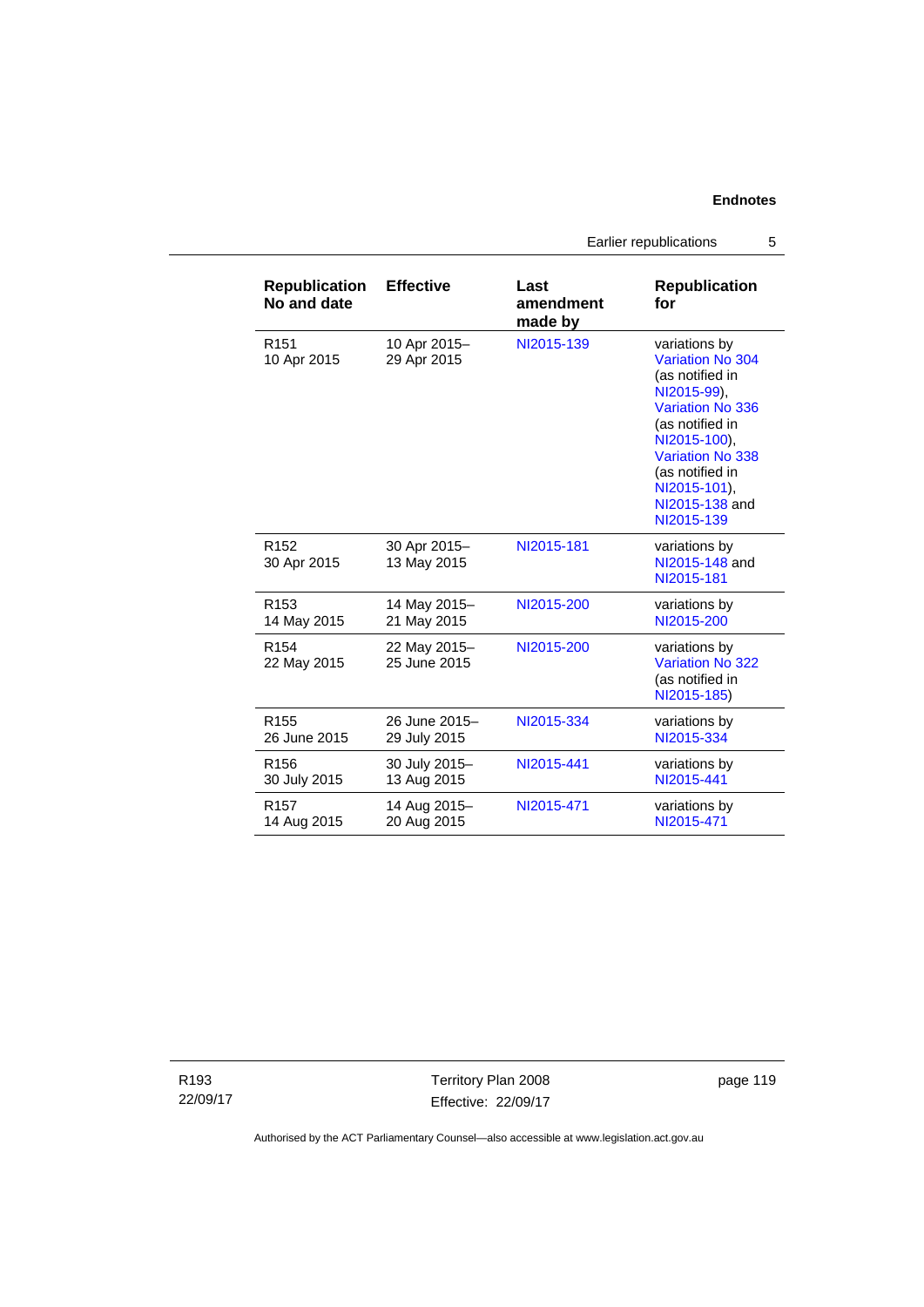| <b>Republication</b><br>No and date | <b>Effective</b>            | Last<br>amendment<br>made by | <b>Republication</b><br>for                                                                                                                                                                                                                                                                                                                                                                                                        |
|-------------------------------------|-----------------------------|------------------------------|------------------------------------------------------------------------------------------------------------------------------------------------------------------------------------------------------------------------------------------------------------------------------------------------------------------------------------------------------------------------------------------------------------------------------------|
| R <sub>158</sub><br>21 Aug 2015     | 21 Aug 2015-<br>27 Aug 2015 | NI2015-471                   | variations by<br><b>Variation No 309</b><br>(as notified in<br>NI2015-450),<br>variations by<br><b>Variation No 321</b><br>(as notified in<br>NI2015-446),<br>variations by<br><b>Variation No 327</b><br>(as notified in<br>NI2015-449).<br><b>Variation No 331</b><br>(as notified in<br>NI2015-448).<br><b>Variation No 337</b><br>(as notified in<br>NI2015-375),<br><b>Variation No 347</b><br>(as notified in<br>NI2015-447) |
| R <sub>159</sub>                    | 28 Aug2015-                 | NI2015-471                   | variations by                                                                                                                                                                                                                                                                                                                                                                                                                      |
| 28 Aug 2015                         | 3 Sep 2015                  |                              | NI2015-452                                                                                                                                                                                                                                                                                                                                                                                                                         |
| R <sub>160</sub>                    | 4 Sep 2015-                 | NI2015-493                   | variations by                                                                                                                                                                                                                                                                                                                                                                                                                      |
| 4 Sep 2015                          | 17 Sep 2015                 |                              | NI2015-493                                                                                                                                                                                                                                                                                                                                                                                                                         |
| R <sub>161</sub>                    | 18 Sep 2015–                | NI2015-539                   | variations by                                                                                                                                                                                                                                                                                                                                                                                                                      |
| 18 Sep 2015                         | 27 Oct 2015                 |                              | NI2015-539                                                                                                                                                                                                                                                                                                                                                                                                                         |
| R <sub>162</sub>                    | 28 Oct 2015-                | NI2015-612                   | variations by                                                                                                                                                                                                                                                                                                                                                                                                                      |
| 28 Oct 2015                         | 5 Nov 2015                  |                              | NI2015-612                                                                                                                                                                                                                                                                                                                                                                                                                         |
| R <sub>163</sub><br>6 Nov 2015      | 6 Nov 2015-<br>10 Nov 2015  | NI2015-612                   | variations by<br>Variation No 320<br>(as notified in<br>NI2015-540)                                                                                                                                                                                                                                                                                                                                                                |
| R <sub>164</sub><br>11 Nov 2015     | 11 Nov 2015-<br>17 Dec 2015 | NI2015-634                   | variations by<br>NI2015-633 and<br>NI2015-634                                                                                                                                                                                                                                                                                                                                                                                      |
| R <sub>165</sub>                    | 18 Dec 2015-                | NI2015-704                   | variations by                                                                                                                                                                                                                                                                                                                                                                                                                      |
| 18 Dec 2015                         | 4 Feb 2016                  |                              | NI2015-704                                                                                                                                                                                                                                                                                                                                                                                                                         |

# 5 Earlier republications

page 120 Territory Plan 2008 Effective: 22/09/17

R193 22/09/17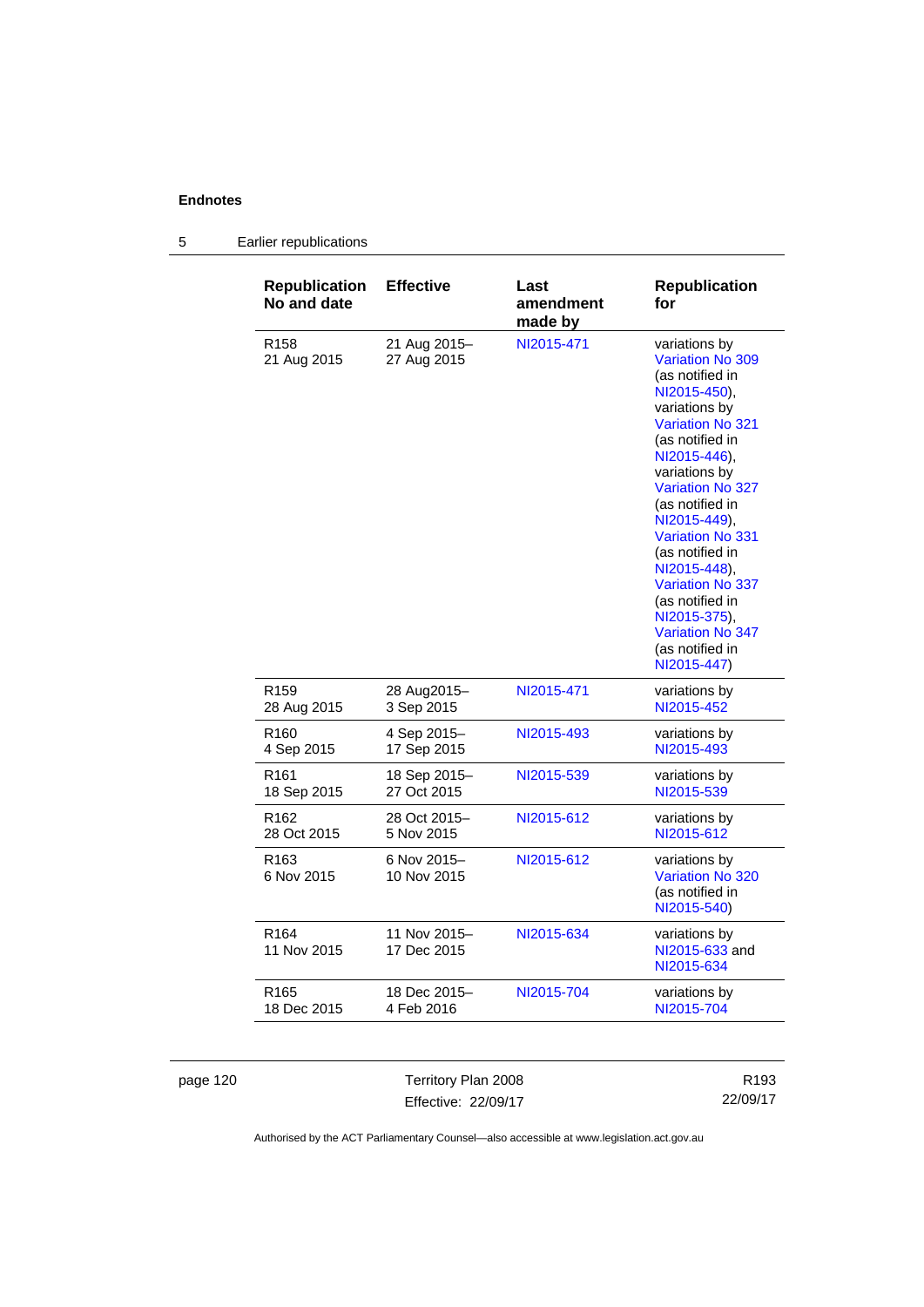| <b>Republication</b><br>No and date | <b>Effective</b>              | Last<br>amendment<br>made by | <b>Republication</b><br>for                                                                                                                                                                                                                    |
|-------------------------------------|-------------------------------|------------------------------|------------------------------------------------------------------------------------------------------------------------------------------------------------------------------------------------------------------------------------------------|
| R <sub>166</sub><br>5 Feb 2016      | 5 Feb 2016-<br>16 Feb 2016    | NI2016-13                    | variations by<br>NI2016-13                                                                                                                                                                                                                     |
| R <sub>167</sub><br>17 Feb 2016     | 17 Feb 2016-<br>25 Feb 2016   | NI2016-13                    | variations by<br>Variation No 335<br>(as notified in<br>NI2015-604) and<br>Variation No 343<br>(as notified in<br>NI2015-642)                                                                                                                  |
| R168<br>26 Feb 2016                 | 26 Feb 2016-<br>14 Apr 2016   | NI2016-56                    | variations by<br>Variation No 340<br>(as notified in<br>NI2016-56)                                                                                                                                                                             |
| R <sub>169</sub><br>15 Apr 2016     | 15 Apr 2016-<br>20 June 2016  | NI2016-91                    | variations by<br>Variation No 332<br>(as notified in<br>NI2016-64),<br><b>Variation No 333</b><br>(as notified in<br>NI2016-65),<br>Variation No 334<br>(as notified in<br>NI2016-91) and<br>Variation No 341<br>(as notified in<br>NI2016-66) |
| R <sub>170</sub><br>21 June 2016    | 21 June 2016-<br>21 July 2016 | NI2016-306                   | variations by<br>NI2016-306                                                                                                                                                                                                                    |
| R <sub>171</sub><br>22 July 2016    | 22 July 2016-<br>28 July 2016 | NI2016-306                   | variations by<br><b>Variation No 351</b><br>(as notified in<br>NI2015-610)                                                                                                                                                                     |
| R <sub>172</sub><br>29 July 2016    | 29 July 2016-<br>18 Aug 2016  | NI2016-392                   | variations by<br>NI2016-391 and<br>NI2016-392                                                                                                                                                                                                  |

Territory Plan 2008 Effective: 22/09/17 page 121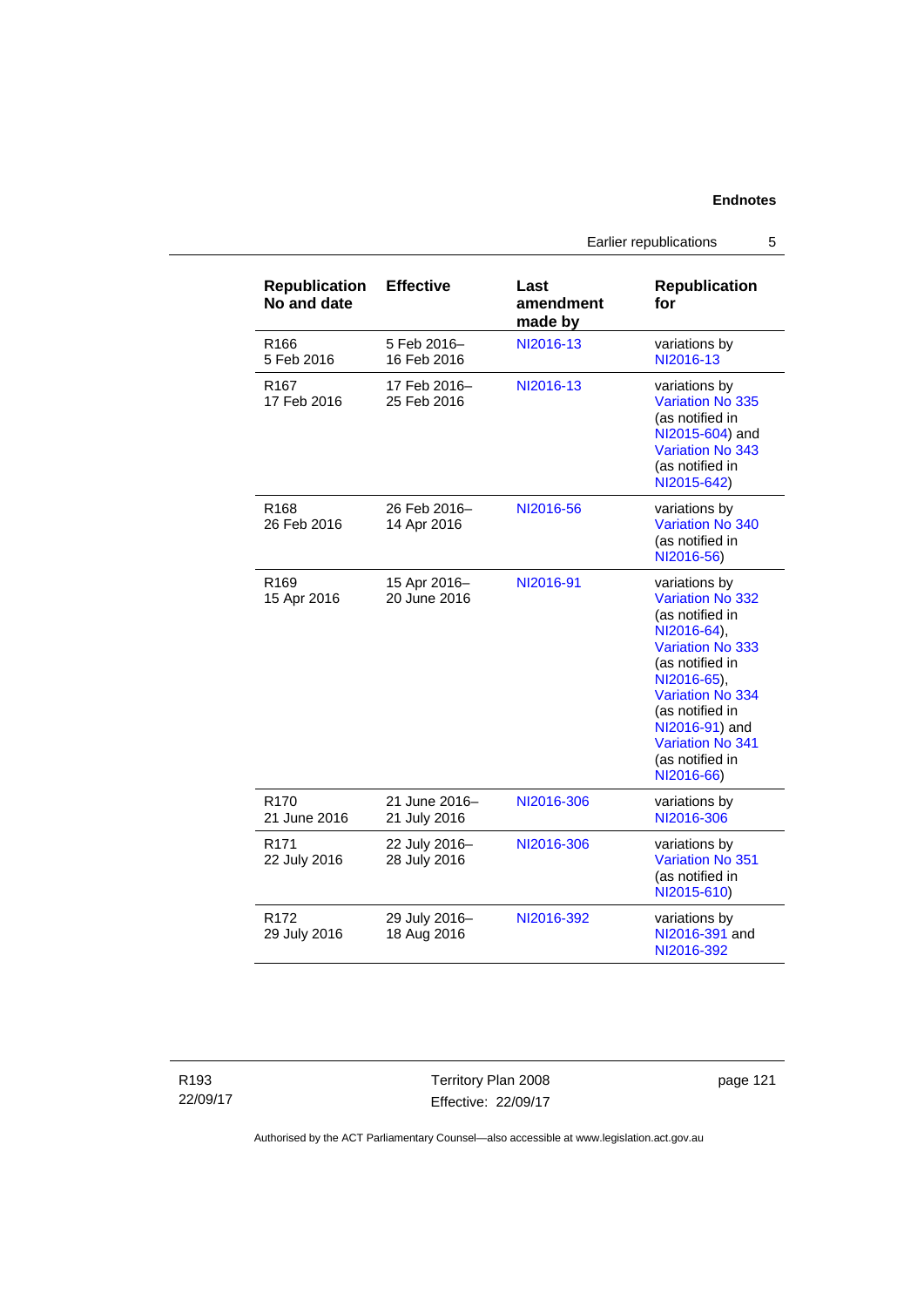| <b>Republication</b><br>No and date  | <b>Effective</b>            | Last<br>amendment<br>made by | <b>Republication</b><br>for                                                                                                                                                                                                                                       |
|--------------------------------------|-----------------------------|------------------------------|-------------------------------------------------------------------------------------------------------------------------------------------------------------------------------------------------------------------------------------------------------------------|
| R173 (RI)<br>27 Feb 2017             | 19 Aug 2016-<br>6 Sept 2016 | NI2016-454                   | variations by<br><b>Variation No 339</b><br>(as notified in<br>NI2016-286),<br>Variation No 349<br>(as notified in<br>NI2016-367),<br>Variation No 353<br>(as notified in<br>NI2016-393) and<br>NI2016-454<br>reissue for textual<br>correction in<br>5.1 IZ1-IZ2 |
| R174 (RI)<br>27 Feb 2017             | 7 Sept 2016-<br>27 Oct 2016 | NI2016-501                   | variations by<br><b>Variation No 346</b><br>(as notified in<br>NI2016-410) and<br>NI2016-501<br>reissue for textual<br>correction in<br>5.1 IZ1-IZ2                                                                                                               |
| R <sub>175</sub> (RI)<br>27 Feb 2017 | 28 Oct 2016-<br>10 Nov 2016 | NI2016-597                   | variations by<br>NI2016-596 and<br>NI2016-597<br>reissue for textual<br>correction in<br>5.1 IZ1-IZ2                                                                                                                                                              |
| R176 (RI)<br>27 Feb 2017             | 11 Nov 2016-<br>20 Dec 2016 | NI2016-619                   | variations by<br>NI2016-619<br>reissue for textual<br>correction in<br>5.1 IZ1-IZ2                                                                                                                                                                                |
| R177 (RI)<br>27 Feb 2017             | 21 Dec 2016-<br>19 Jan 2017 | NI2016-684                   | variations by<br>NI2016-684<br>reissue for textual<br>correction in<br>5.1 IZ1-IZ2                                                                                                                                                                                |

5 Earlier republications

page 122 Territory Plan 2008 Effective: 22/09/17

R193 22/09/17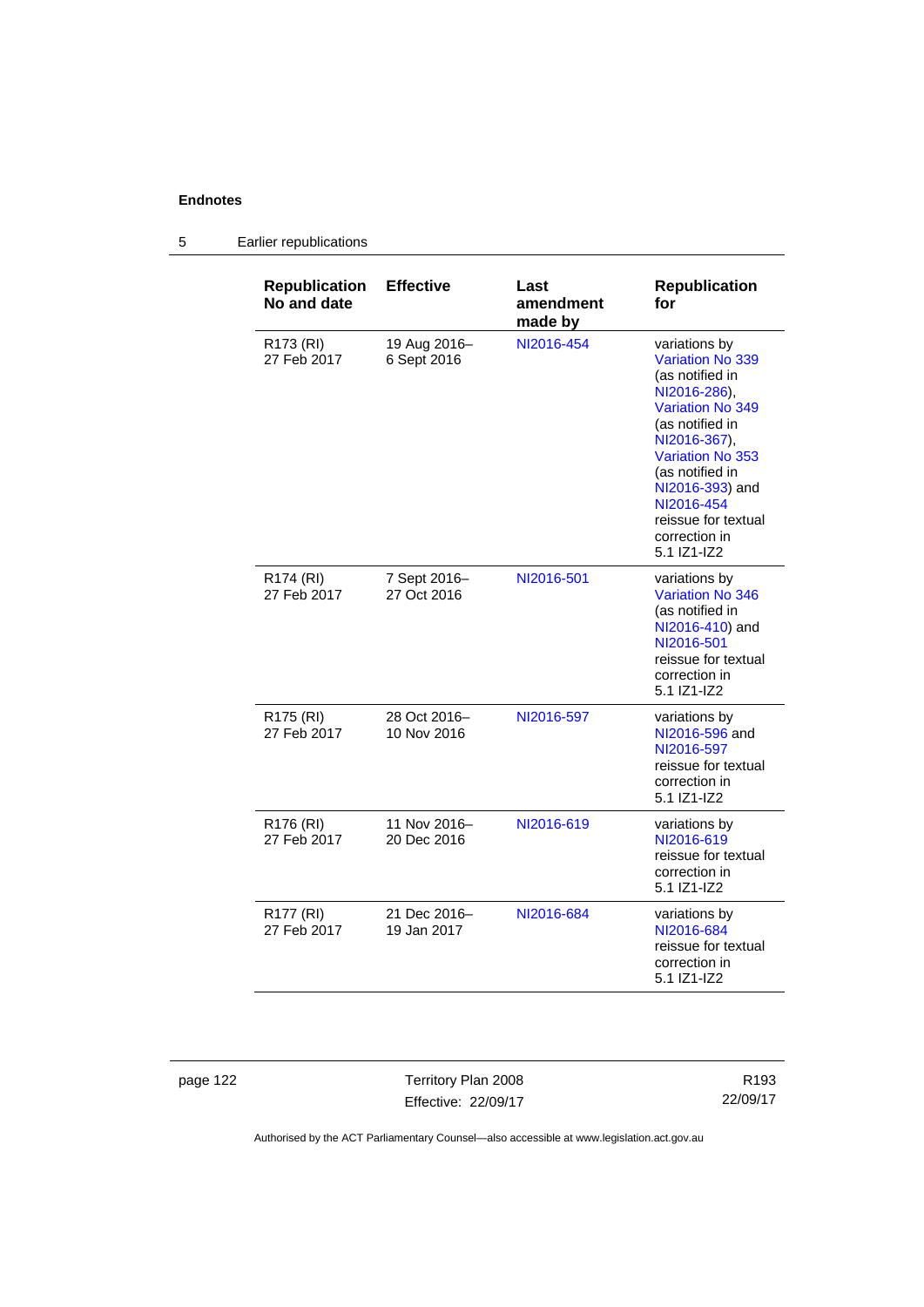Earlier republications 5

| <b>Republication</b><br>No and date  | <b>Effective</b>             | Last<br>amendment<br>made by | <b>Republication</b><br>for                                                                        |
|--------------------------------------|------------------------------|------------------------------|----------------------------------------------------------------------------------------------------|
| R178 (RI)<br>27 Feb 2017             | 20 Jan 2017-<br>7 Feb 2017   | NI2017-21                    | variations by<br>NI2017-20 and<br>NI2017-21<br>reissue for textual<br>correction in<br>5.1 IZ1-IZ2 |
| R179 (RI)<br>27 Feb 2017             | 8 Feb 2017-<br>16 Feb 2017   | NI2017-49                    | variations by<br>NI2017-49<br>reissue for textual<br>correction in<br>5.1 IZ1-IZ2                  |
| R <sub>180</sub> (RI)<br>27 Feb 2017 | 17 Feb 2017-<br>23 Feb 2017  | NI2017-72                    | variations by<br>NI2017-72<br>reissue for textual<br>correction in<br>5.1 IZ1-IZ2                  |
| R <sub>181</sub> (RI)<br>27 Feb 2017 | 24 Feb 2017-<br>23 Mar 2017  | NI2017-90                    | variations by<br>NI2017-90<br>reissue for textual<br>correction in<br>5.1 IZ1-IZ2                  |
| R <sub>182</sub><br>24 Mar 2017      | 24 Mar 2017-<br>30 Mar 2017  | NI2017-136                   | variations by<br>NI2017-136                                                                        |
| R183<br>31 Mar 2017                  | 31 Mar 2017-<br>6 Apr 2017   | NI2017-159                   | variations by<br>NI2017-159                                                                        |
| R <sub>184</sub><br>7 Apr 2017       | 7 Apr 2017-<br>24 May 2017   | NI2017-168                   | variations by<br>NI2017-167 and<br>NI2017-168                                                      |
| R <sub>185</sub><br>25 May 2017      | 25 May 2017-<br>1 June 2017  | NI2017-263                   | variations by<br>NI2017-254 and<br>NI2017-263                                                      |
| R <sub>186</sub><br>2 June 2017      | 2 June 2017-<br>8 June 2017  | NI2017-277                   | variations by<br>NI2017-265 and<br>NI2017-277                                                      |
| R187<br>9 June 2017                  | 9 June 2017-<br>19 June 2017 | NI2017-295                   | variations by<br>NI2017-295                                                                        |

R193 22/09/17 Territory Plan 2008 Effective: 22/09/17

page 123